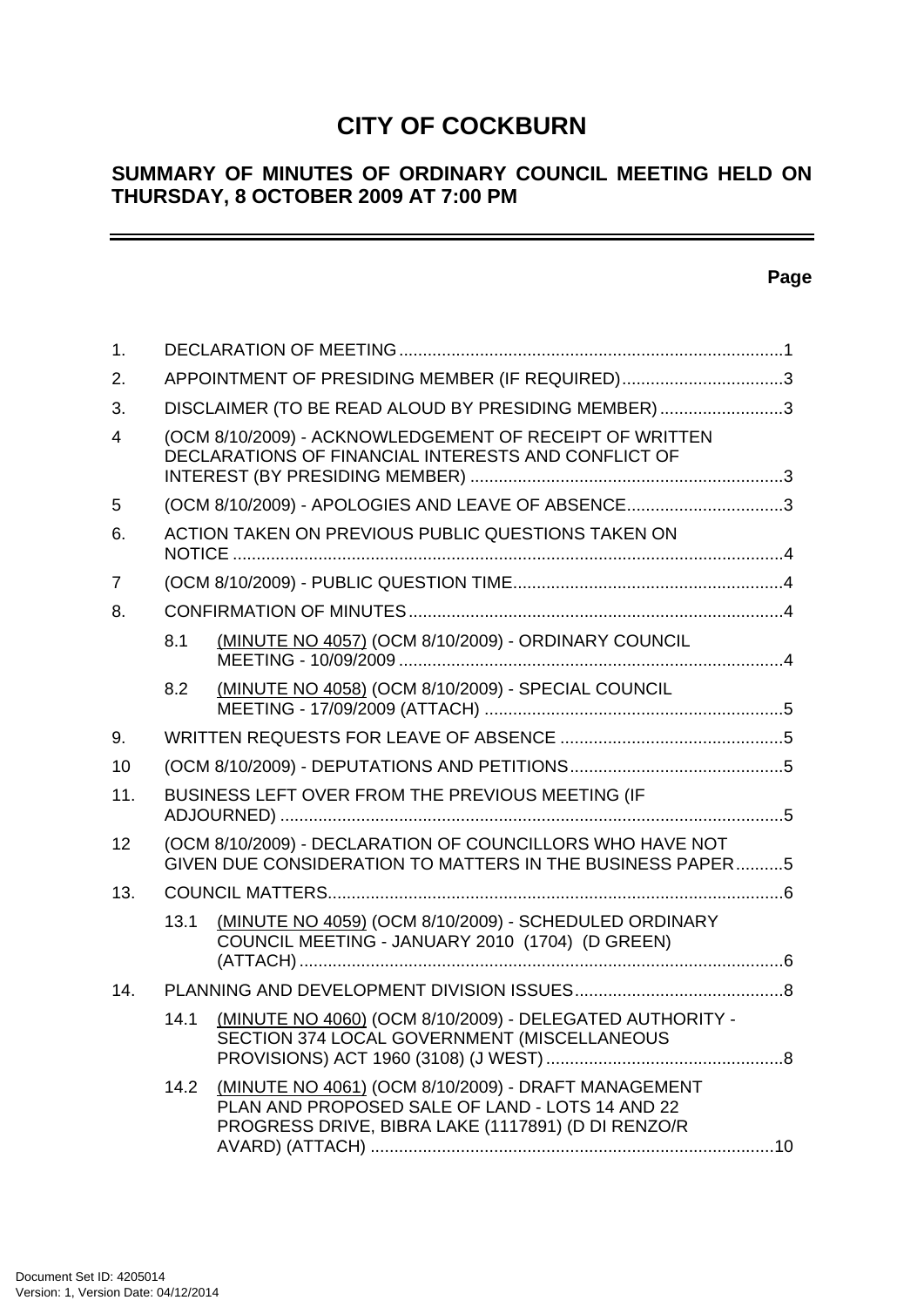|     | 14.3 | (MINUTE NO 4062) (OCM 8/10/2009) - PROPOSED SCHEME<br>AMENDMENT NO. 77 TO CITY OF COCKBURN TOWN PLANNING<br>SCHEME NO. 3 - REZONING PORTION OF LOT 503 PHOENIX<br>ROAD, BIBRA LAKE FROM 'LIGHT AND SERVICE INDUSTRY' TO<br>'INDUSTRY AND MIXED BUSINESS' AND PREPARATION OF<br>DRAFT LOCAL PLANNING POLICY APD59 'PHOENIX BUSINESS<br>PARK DESIGN GUIDELINES' - OWNER: PRIMEWEST -<br>APPLICANT: GREG ROWE AND ASSOCIATES (93077) (M |  |
|-----|------|--------------------------------------------------------------------------------------------------------------------------------------------------------------------------------------------------------------------------------------------------------------------------------------------------------------------------------------------------------------------------------------------------------------------------------------|--|
|     | 14.4 | (MINUTE NO 4063) (OCM 8/10/2009) - NEW FOOD LICENCE FEES<br>AND ADDITIONAL ENVIRONMENTAL HEALTH OFFICER (6209) (N                                                                                                                                                                                                                                                                                                                    |  |
|     |      | 14.5 (MINUTE NO 4064) (OCM 8/10/2009) - DRAFT 2009 JANDAKOT<br>AIRPORT MASTER PLAN - OWNER: JANDAKOT AIRPORT<br>HOLDINGS (1211) (A TROSIC, R DONG) (ATTACH) 30                                                                                                                                                                                                                                                                       |  |
| 15. |      | FINANCE AND CORPORATE SERVICES DIVISION ISSUES47                                                                                                                                                                                                                                                                                                                                                                                     |  |
|     | 15.1 | (MINUTE NO 4065) (OCM 8/10/2009) - LIST OF CREDITORS PAID -                                                                                                                                                                                                                                                                                                                                                                          |  |
|     | 15.2 | (MINUTE NO 4066) (OCM 8/10/2009) - STATEMENT OF FINANCIAL<br>ACTIVITY AND ASSOCIATED REPORTS - AUGUST 2009 (5505)                                                                                                                                                                                                                                                                                                                    |  |
|     | 15.3 | (MINUTE NO 4067) (OCM 8/10/2009) - 2009/10 BUDGET<br>AMENDMENTS - CARRIED FORWARD WORKS AND PROJECTS &<br>2008/09 BUDGET SURPLUS (5402) (N MAURICIO) (ATTACH)51                                                                                                                                                                                                                                                                      |  |
|     | 15.4 | (MINUTE NO 4068) (OCM 8/10/2009) - REVIEW OF COMPLIANCE<br>WITH TENDERS FOR PROVIDING GOODS AND SERVICES                                                                                                                                                                                                                                                                                                                             |  |
| 16. |      |                                                                                                                                                                                                                                                                                                                                                                                                                                      |  |
|     | 16.1 | (MINUTE NO 4069) (OCM 8/10/2009) - TEMPORARY CLOSURE OF<br>COOGEE ROAD, ALBION AVE AND HOBSON AVE IN LAKE<br>COOGEE SUBDIVISION TO THE PASSAGE OF VEHICLES (4201Z)                                                                                                                                                                                                                                                                   |  |
|     | 16.2 | (MINUTE NO 4070) (OCM 8/10/2009) - TENDER RFT 24/2009 -<br>MOWING SERVICES - ROAD VERGES - RURAL, INDUSTRIAL<br>AND UNDEVELOPED LAND (RFT24/2009) (A JOHNSTON)                                                                                                                                                                                                                                                                       |  |
|     | 16.3 | (MINUTE NO 4071) (OCM 8/10/2009) - TENDER RFT 26/2009 -<br>VERGE MOWING SERVICES - ARTERIAL ROAD RESERVES<br>(PRIORITY ONE AND PRIORITY TWO AT SPECIFIC LOCATIONS)                                                                                                                                                                                                                                                                   |  |
|     | 16.4 | (MINUTE NO 4072) (OCM 8/10/2009) - TENDER NO. RFT 19/2009 -<br>PLANT HIRE (RFT 19/2009) (C MACMILLAN) (ATTACH) 67                                                                                                                                                                                                                                                                                                                    |  |
| 17. |      |                                                                                                                                                                                                                                                                                                                                                                                                                                      |  |
|     | 17.1 | (MINUTE NO 4073) (OCM 8/10/2009) - SPORT & RECREATION<br>STRATEGIC PLAN 2009 (8163) (S HARRIS) (ATTACH)                                                                                                                                                                                                                                                                                                                              |  |
|     | 17.2 | (MINUTE NO 4074) (OCM 8/10/2009) - OLD JANDAKOT PRIMARY                                                                                                                                                                                                                                                                                                                                                                              |  |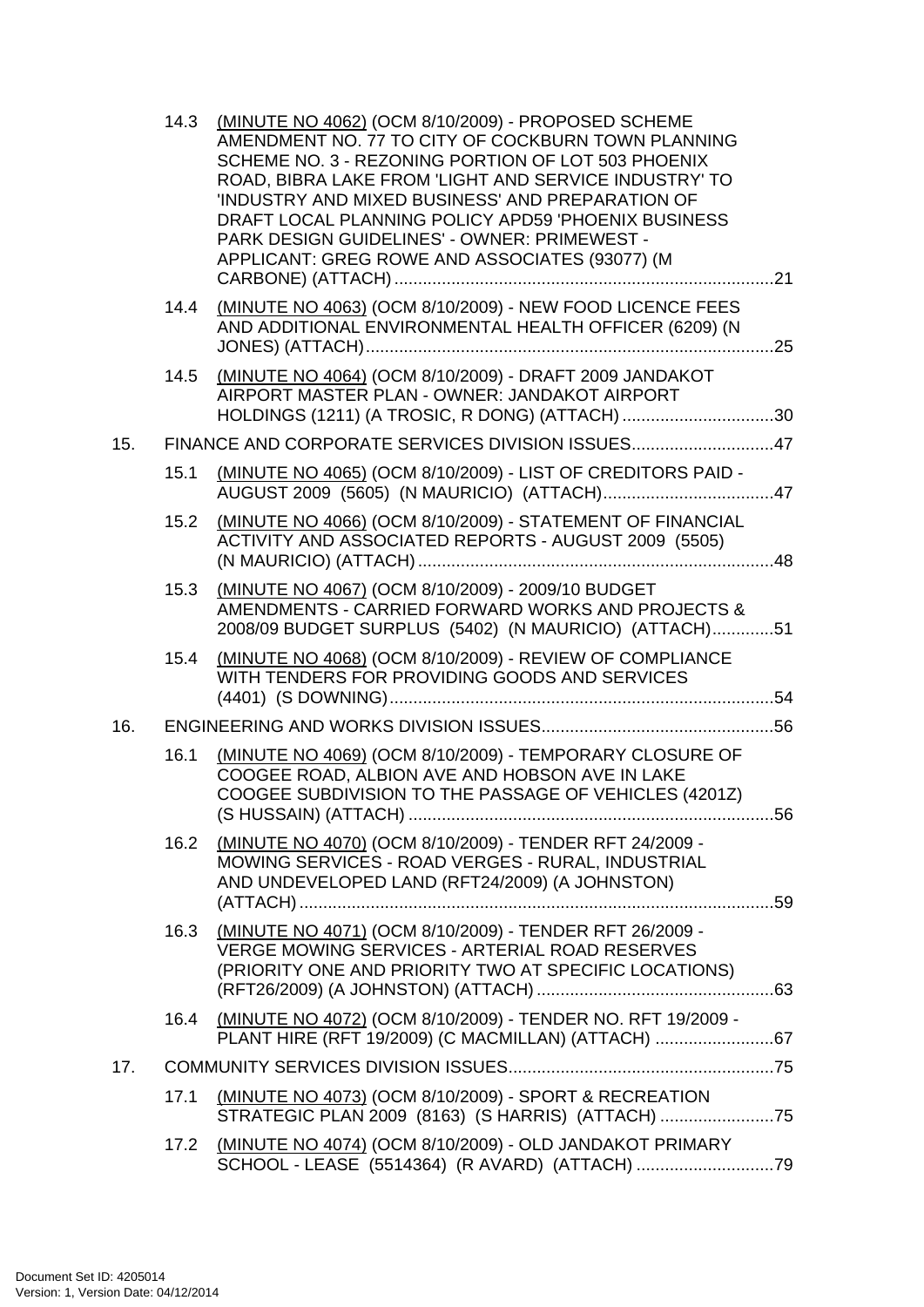| 18. |                                                                                                                  |  |
|-----|------------------------------------------------------------------------------------------------------------------|--|
| 19. | MOTIONS OF WHICH PREVIOUS NOTICE HAS BEEN GIVEN                                                                  |  |
| 20. | NOTICES OF MOTION GIVEN AT THE MEETING FOR CONSIDERATION                                                         |  |
| 21. | NEW BUSINESS OF AN URGENT NATURE INTRODUCED BY                                                                   |  |
| 22. | MATTERS TO BE NOTED FOR INVESTIGATION, WITHOUT DEBATE82                                                          |  |
| 23. |                                                                                                                  |  |
| 24  | (MINUTE NO 4075) (OCM 8/10/2009) - 24 RESOLUTION OF<br>COMPLIANCE (SECTION 3.18(3), LOCAL GOVERNMENT ACT 1995)82 |  |
| 25  |                                                                                                                  |  |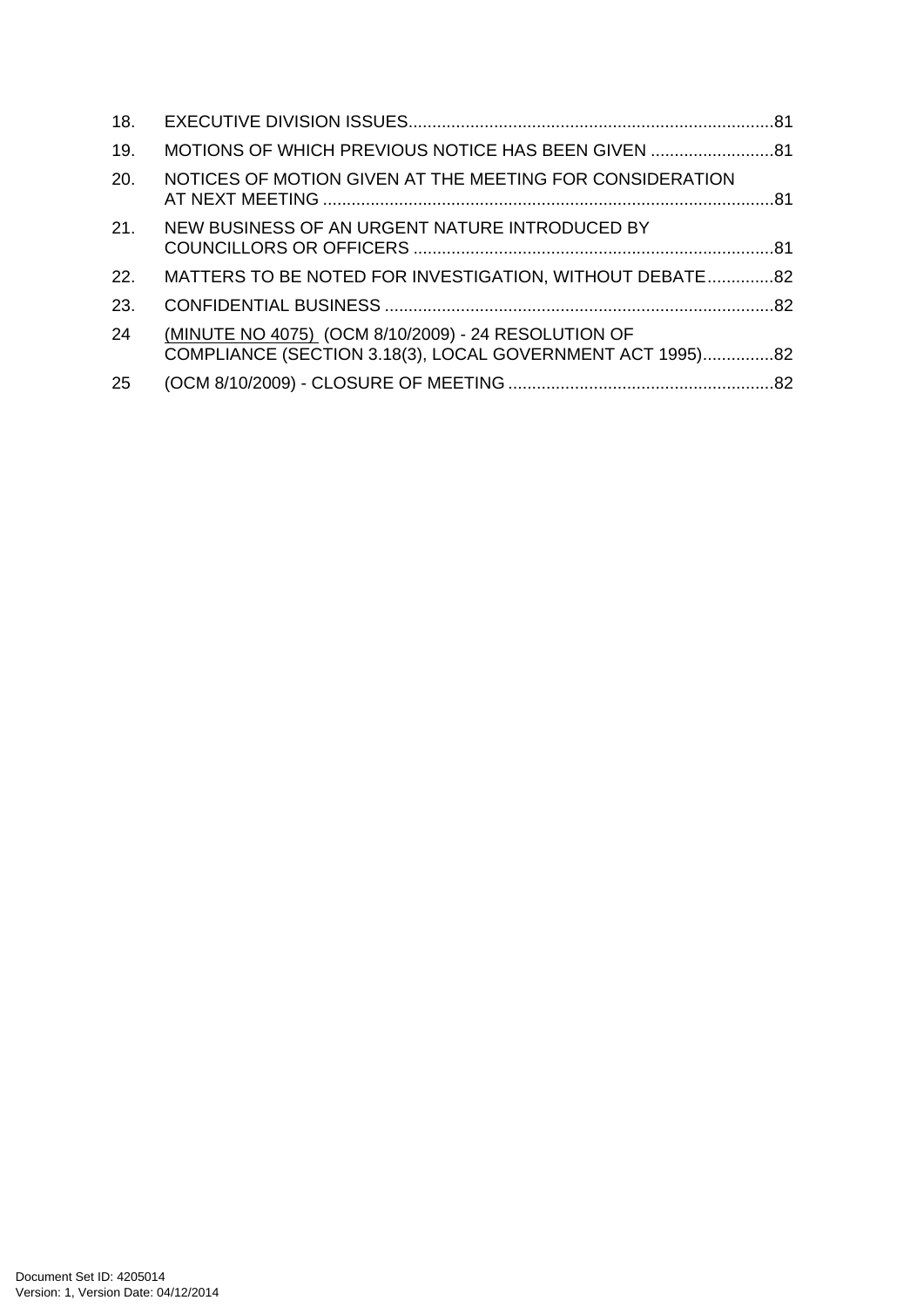Document Set ID: 4205014<br>Version: 1, Version Date: 04/12/2014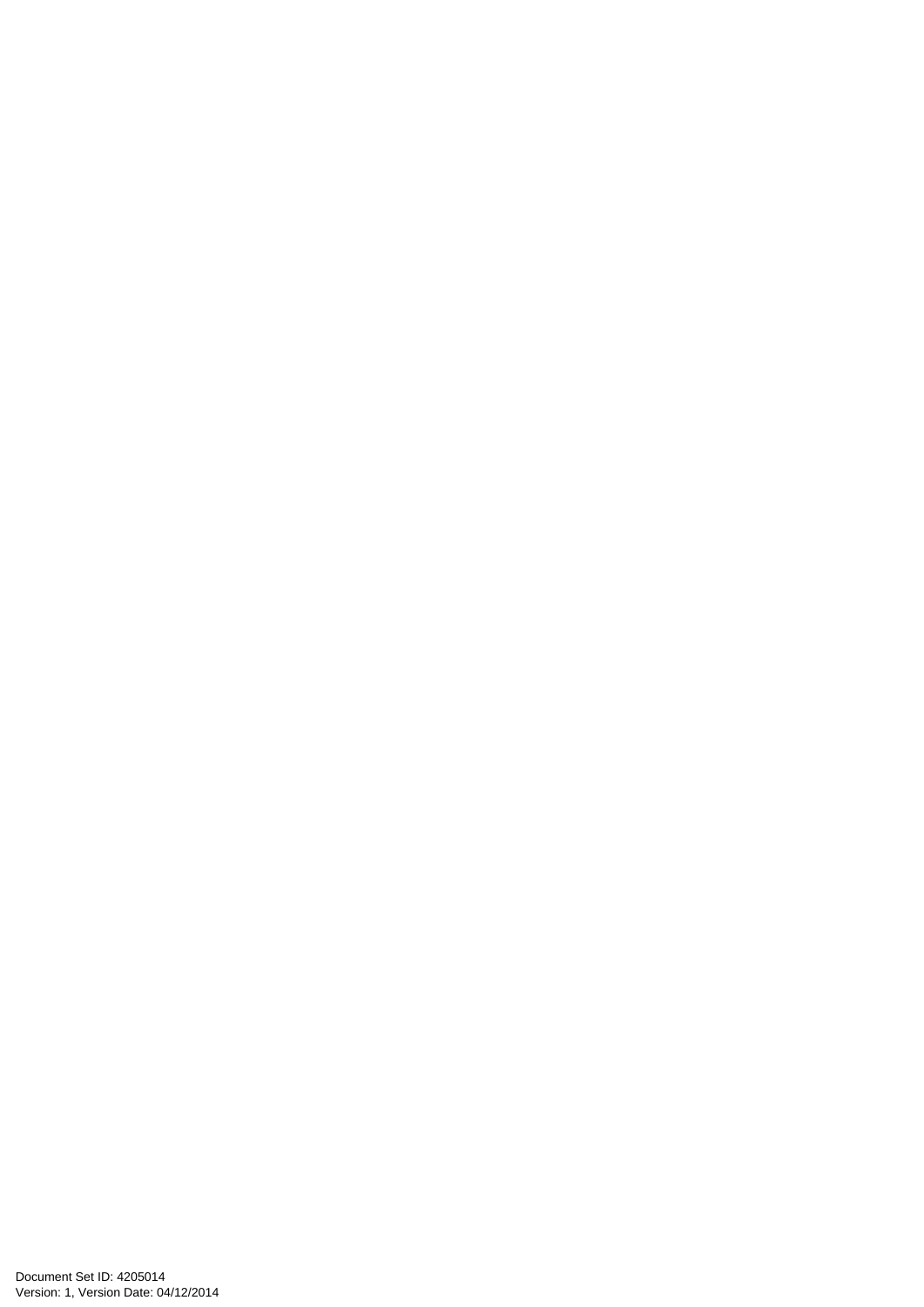# **CITY OF COCKBURN**

## <span id="page-4-0"></span>**MINUTES OF ORDINARY COUNCIL MEETING HELD ON THURSDAY, 8 OCTOBER 2009 AT 7:00 PM**

#### **PRESENT:**

#### **ELECTED MEMBERS**

| Mr L Howlett       |   | Mayor (Presiding Member) |
|--------------------|---|--------------------------|
| Ms H Attrill       | - | Councillor               |
| Mr I Whitfield     | - | Councillor               |
| Ms L Smith         |   | Councillor               |
| Mrs C Reeve-Fowkes |   | Councillor               |
| Mr T Romano        | - | Councillor               |
| Mrs V Oliver       |   | Councillor               |

#### **IN ATTENDANCE**

| $\sim 100$      | <b>Chief Executive Officer</b>                |
|-----------------|-----------------------------------------------|
| $\sim 100$      | Director, Administration & Community Services |
| $\sim 100$      | Director, Finance & Corporate Services        |
| $\sim 100$      | Director, Engineering & Works                 |
| $\sim$ 10 $\pm$ | Director, Planning & Development              |
| $\sim 100$      | <b>Media Liaison Officer</b>                  |
| $\sim 100$      | PA to Chief Executive Officer                 |
|                 |                                               |

#### **1. DECLARATION OF MEETING**

The Presiding Member declared the meeting open at 7.00pm.

 Before moving to the agenda proper, Mayor Howlett made comments on the following:

#### **Seniors Centre**

Friday, 31 July, 2009 saw the official opening of the City of Cockburn Seniors Centre. Since that time membership of the Seniors Centre has grown to over 450 and feedback received from members has been very good.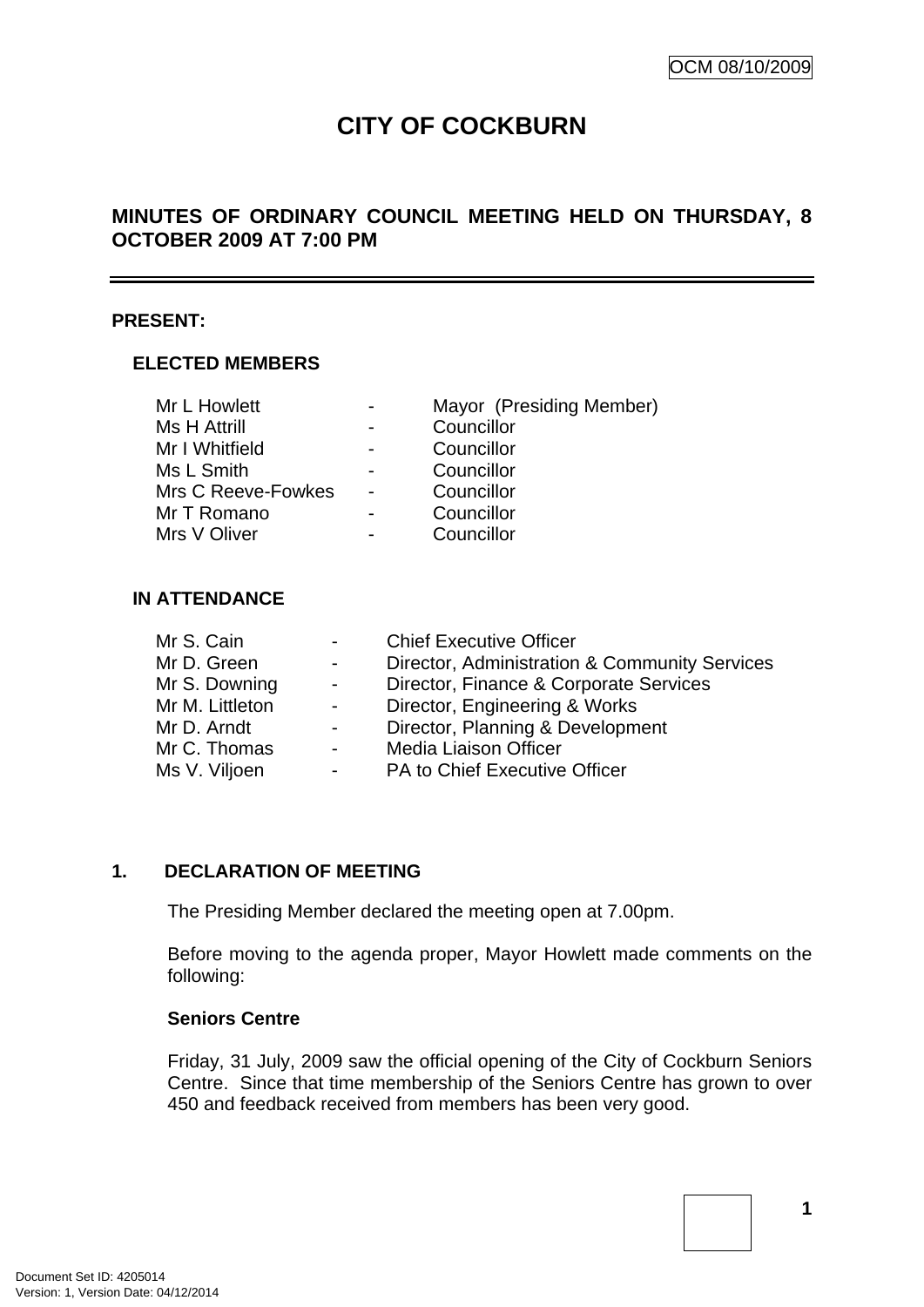## **Youth Centre**

The Youth Centre celebrated its first birthday on Saturday, 3 October 2009. A range of various activities kept visitors entertained throughout the day. Membership of the Youth Centre now exceeds 1,000.

#### **Infill Sewerage Program**

The City has made a submission to the Parliamentary Standing Committee on infill sewerage and will be appearing before that Committee in due course. As previously stated the City will continue to pursue this matter in the interests of the wider community and given its public health implications and financial burden on those directly affected.

#### **Retiring Council Member**

Whilst she is an apology for tonight's meeting, tonight would have been the final Council meeting for Cr Julie Baker who has made the decision not to restand in this round of local government elections. Cr Baker was first elected in May 2005 and we take this opportunity to thank Cr Baker for her contribution to the community that is Cockburn and to wish her well in whatever she may choose to do.

#### **Local Government Elections**

Local Government elections are now underway with vacancies in the City of Cockburn as follows:

- West Ward two vacancies
- Central Ward two vacancies
- East Ward Cr Lee-Anne Smith who was elected un-opposed to Council for the East Ward; on behalf of the Council we convey our congratulations.

and the

• Mayoral position

To Deputy Mayor Kevin Allen and Cr Tony Romano and Cr Val Oliver who have offered themselves for re-electionn we wish them all the best in their endeavours and thank them for their contribution to the community that is Cockburn.

#### **Mr Allan Conroy - Special Award – Contribution to Industry**

Mr Allan Conroy, Manager Parks & Environment, City of Cockburn has been presented with a special award by the Parks and Leisure Association of Western Australia. In part, the Award citation reads:

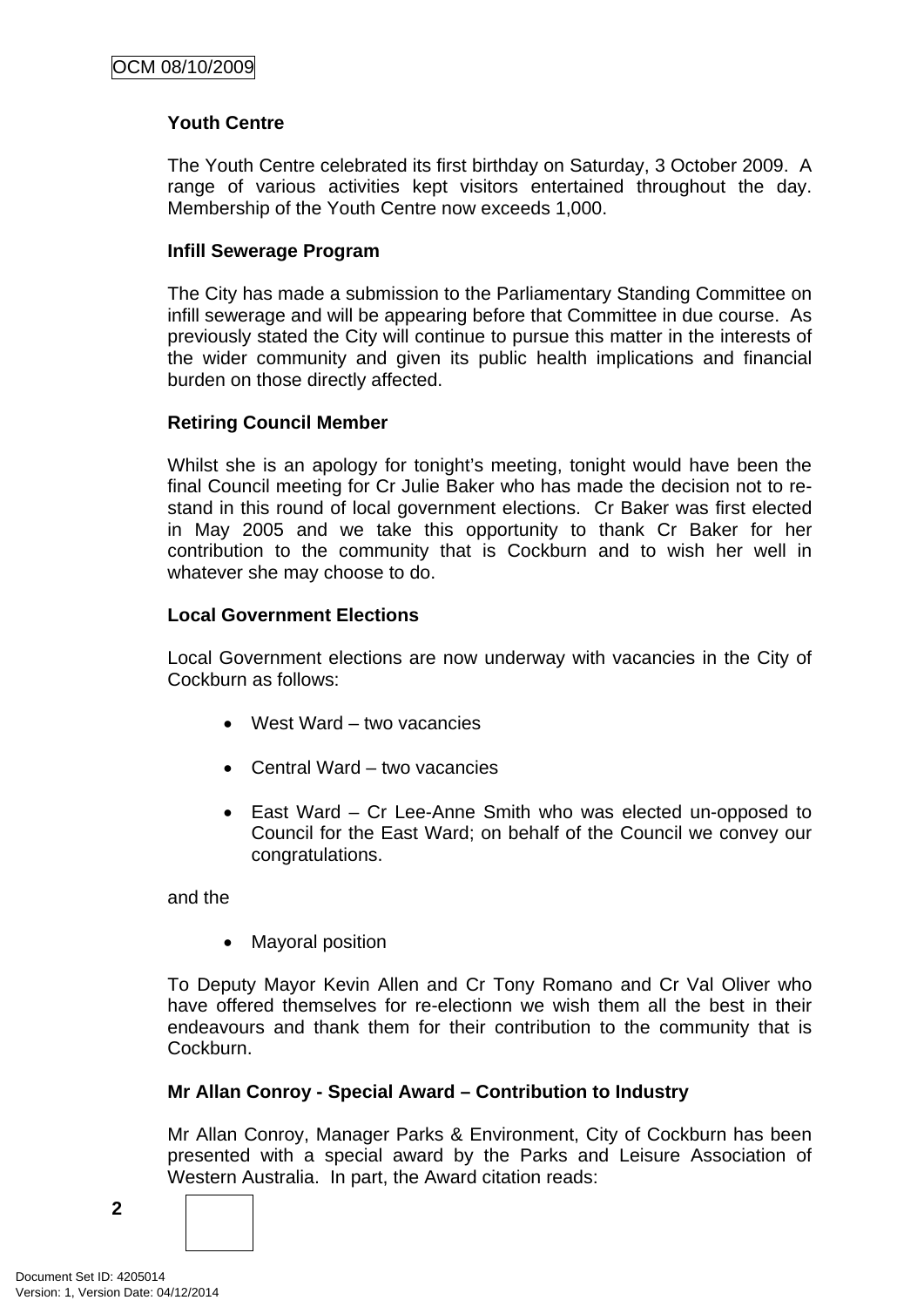<span id="page-6-0"></span>*Allan is a quiet person and in some respects is very reserved and private. He has a reputation within local government and the broader parks and recreation industry as an even-handed and honest person with exemplary contract management skills. Allan is very keen on performance based contracts and designed a number of specifications for the establishment of sports fields within very tight time frames which resulted in the successful establishment of new facilities on time and to a high standard.* 

*Allan was very much about writing outcome–based specifications into contracts and made sure that contractors achieved what they were supposed to. According to colleagues, "We expect that many contractors shuddered when they saw Allan's name on a contract, because they knew they would be called to account."* 

The City acclaims Mr Allan Conroy's Award and thanks him for his contribution to the City of Cockburn, Local Government and the Parks and Leisure Industry. Allan is not a well man and we wish him well in the future.

## **2. APPOINTMENT OF PRESIDING MEMBER (If required)**

N/A

## **3. DISCLAIMER (To be read aloud by Presiding Member)**

Members of the public, who attend Council Meetings, should not act immediately on anything they hear at the Meetings, without first seeking clarification of Council's position. Persons are advised to wait for written advice from the Council prior to taking action on any matter that they may have before Council.

#### **4 (OCM 8/10/2009) - ACKNOWLEDGEMENT OF RECEIPT OF WRITTEN DECLARATIONS OF FINANCIAL INTERESTS AND CONFLICT OF INTEREST (BY PRESIDING MEMBER)**

The Presiding Member advised the meeting that he had received a declaration of interest from Clr Whitfield, which would be read at the appropriate time.

## **5 (OCM 8/10/2009) - APOLOGIES AND LEAVE OF ABSENCE**

| Deputy Mayor Kevin Allen | $\overline{\phantom{a}}$ | Apology |
|--------------------------|--------------------------|---------|
| <b>CIr Sue Limbert</b>   | $\overline{\phantom{0}}$ | Apology |
| <b>CIr Julie Baker</b>   | $\overline{\phantom{0}}$ | Apology |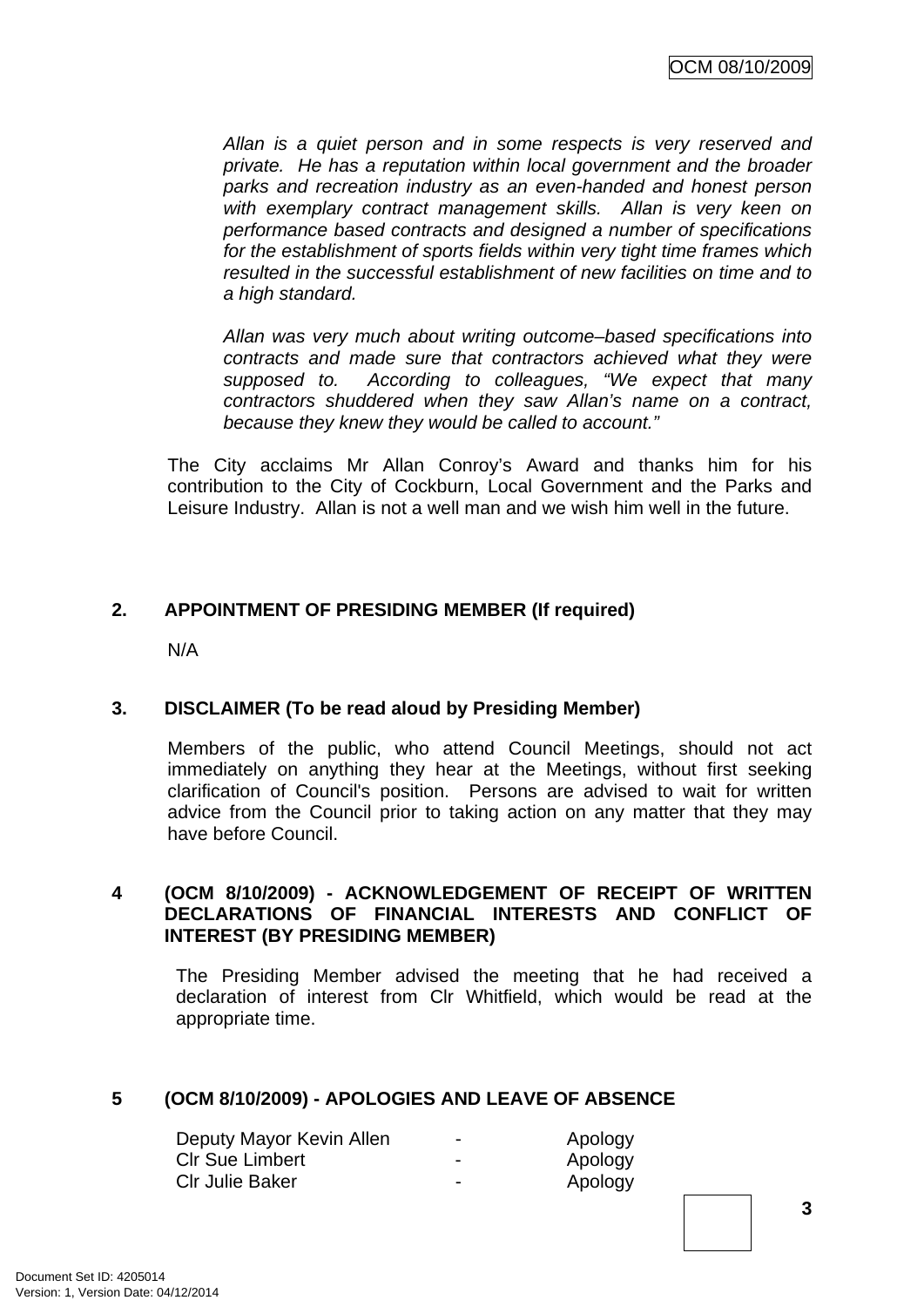### <span id="page-7-0"></span>**6. ACTION TAKEN ON PREVIOUS PUBLIC QUESTIONS TAKEN ON NOTICE**

Nil

## **7 (OCM 8/10/2009) - PUBLIC QUESTION TIME**

#### **Philip Orescanin, Spearwood – Parking Provisions Within Port Coogee Marina Village**

- Q1 In the Attachments to the Agenda, there is mention of comprehensive parking in the Port Coogee Village Marina. I remember a couple of months ago Council was talking about putting parking in the new village and you were probably going to charge people to park there. Is that still the case? Are there still provisions for charging for parking on the beach and on the marina.?
- A The Director Planning & Development advised that at no time had Council indicated there would be any charges for parking within the City.

 The Chief Executive Officer advised that there were provisions within Council's Local Laws to allow for the charging for parking in the future, if deemed necessary. At this stage, there is no intention to charge for parking anywhere within the City, including the Marina, however that did not mean that in ten or twenty years this circumstance would not change.

#### **8. CONFIRMATION OF MINUTES**

## **8.1 (MINUTE NO 4057) (OCM 8/10/2009) - ORDINARY COUNCIL MEETING - 10/09/2009**

#### **RECOMMENDATION**

That the Minutes of the Ordinary Council Meeting held on Thursday, 10 September 2009 be adopted as a true and accurate record.

## **COUNCIL DECISION**

MOVED Clr I Whitfield SECONDED Clr T Romano that the recommendation be adopted.

**CARRIED 7/0**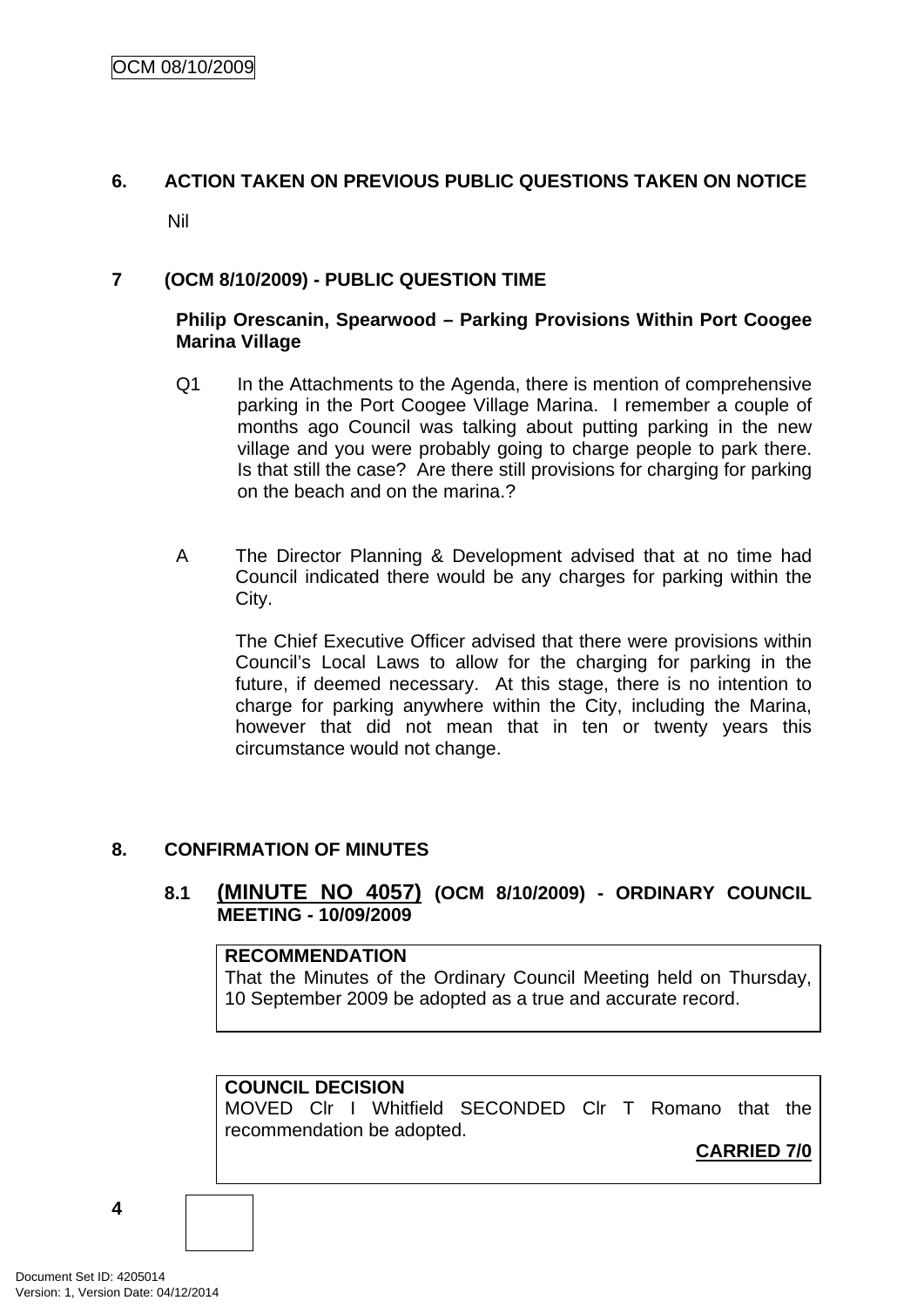## <span id="page-8-0"></span>**8.2 (MINUTE NO 4058) (OCM 8/10/2009) - SPECIAL COUNCIL MEETING - 17/09/2009 (ATTACH)**

#### **RECOMMENDATION**

That the Minutes of the Special Council Meeting held on Thursday, 17 September 2009 be adopted as a true and accurate record.

#### **COUNCIL DECISION**

MOVED Clr H Attrill SECONDED Clr I Whitfield that the recommendation be adopted.

**CARRIED 7/0**

#### **9. WRITTEN REQUESTS FOR LEAVE OF ABSENCE**

Nil

#### **10 (OCM 8/10/2009) - DEPUTATIONS AND PETITIONS**

A deputation from Jandakot Airport Holdings, in relation to Agenda Item 14.5 "Draft 2009 Jandakot Airport Master Plan", was presented to the meeting.

#### **11. BUSINESS LEFT OVER FROM THE PREVIOUS MEETING (If adjourned)**

Nil

#### **12 (OCM 8/10/2009) - DECLARATION OF COUNCILLORS WHO HAVE NOT GIVEN DUE CONSIDERATION TO MATTERS IN THE BUSINESS PAPER**

Nil.

At this point in the meeting, the following Items were carried by an "en bloc" resolution of Council:

| 13.1 | 14.3 | 15.1 | 16.1 | 16.4 | 17.1 |  |  |
|------|------|------|------|------|------|--|--|
|      |      | 15.2 | 16.2 |      |      |  |  |
|      |      | 15.4 | 16.3 |      |      |  |  |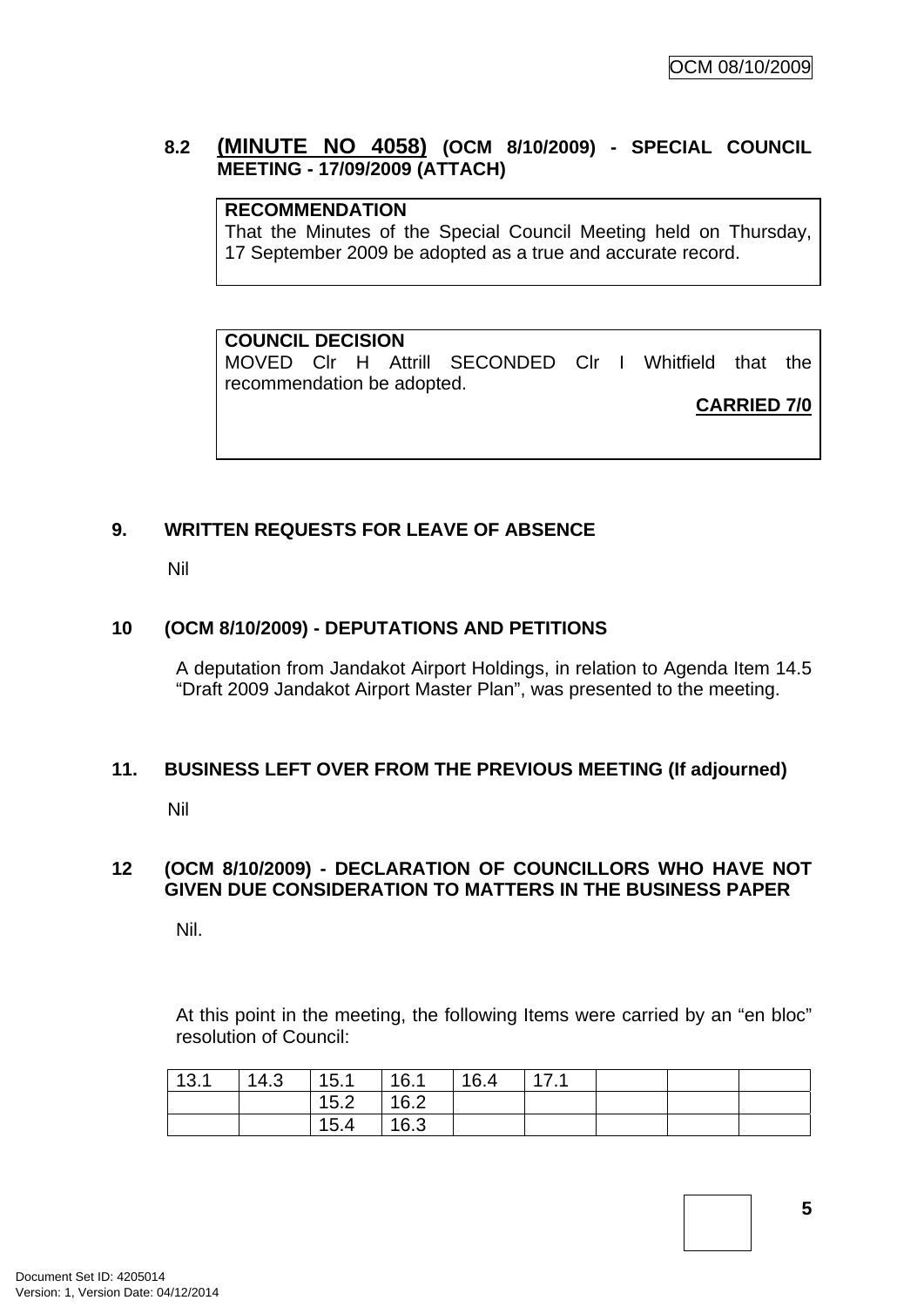#### <span id="page-9-0"></span>**13. COUNCIL MATTERS**

#### **13.1 (MINUTE NO 4059) (OCM 8/10/2009) - SCHEDULED ORDINARY COUNCIL MEETING - JANUARY 2010 (1704) (D GREEN) (ATTACH)**

#### **RECOMMENDATION**

That Council not conduct an Ordinary Council Meeting in January 2010.

#### **COUNCIL DECISION**

MOVED Clr H Attrill SECONDED Clr V Oliver that the recommendation be adopted.

**CARRIED 7/0**

#### **Background**

Council Policy SC3 'Council Meetings' (copy attached) determines the day and time that Ordinary meetings of Council will be held each month. The current scenario, that of the meeting on the second Thursday of each month commencing at 7.00 pm has been in place since June 2005.

Council initially resolved in December 2007, to relax this requirement for the month of January 2008, to enable recess from the normal meeting schedule. No issues of concern were raised by residents or ratepayers of the district. In addition, other council stakeholders, in both the public and private sectors were not adversely affected and no concerns were forthcoming from these areas.

#### **Submission**

N/A

#### **Report**

Elected Members were advised in November 2007, that it was intended to bring as much business of Council to its December 2007, Ordinary Council Meeting, in order to enable Council to consider going into recess for the month of January 2008, as it is traditionally relatively quiet during this period and many of Council's major customers in the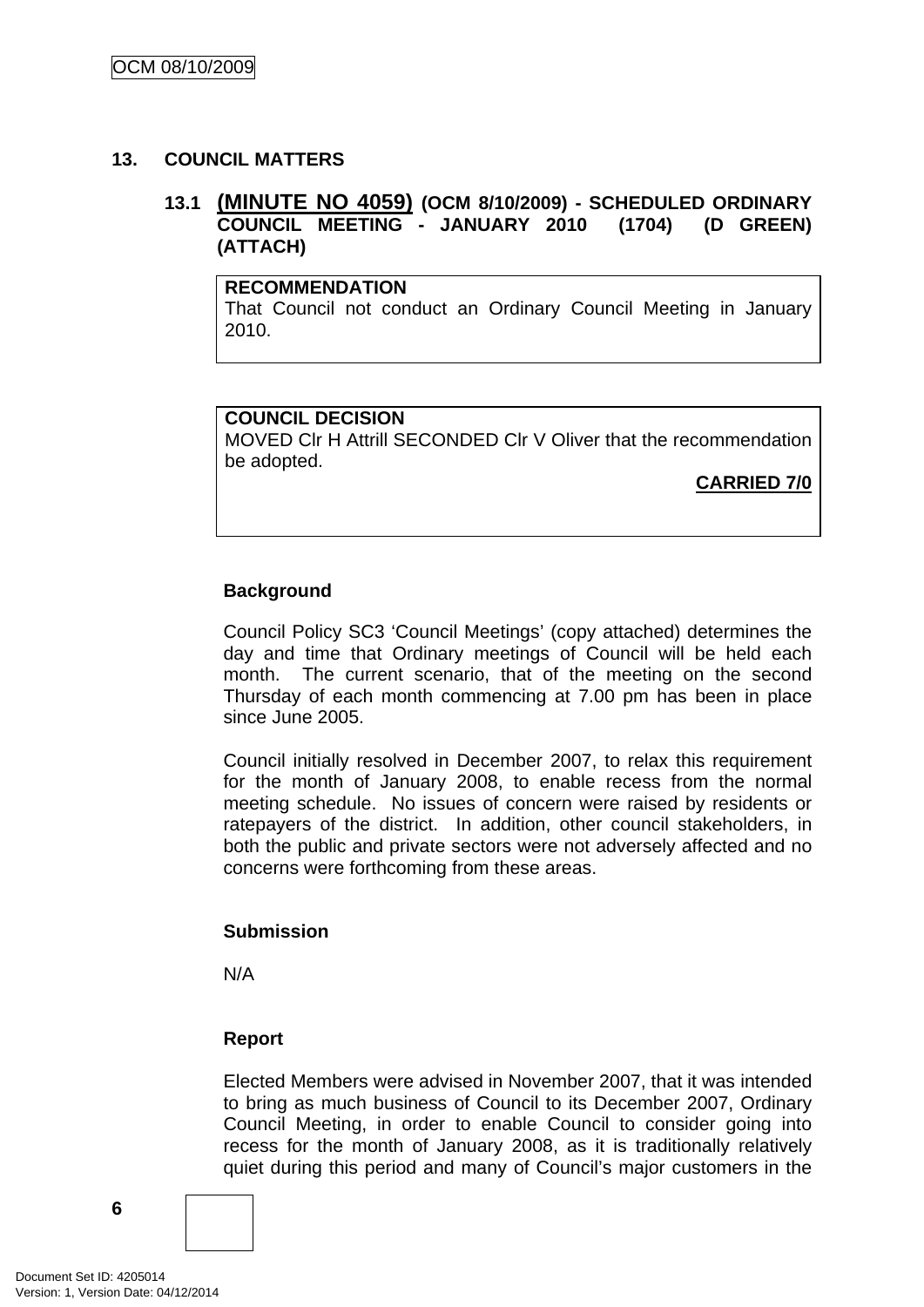development and building sector are also winding down while their workforces take holidays. This procedure was subsequently applied for the January, 2009, Council Meeting. Accordingly, with much of the priority business able to be presented to or prior to the December 2009, meeting for Council to consider, there is an opportunity for Council to take leave from its normal routine for January 2010. Should an urgent need arise for Council to convene, a Special Council Meeting can be arranged at short notice. By advertising Council's intention this far in advance will give Council's customers in the development industry every opportunity to finalise any issues which may require Council consideration prior to the end of 2009.

## **Strategic Plan/Policy Implications**

#### **Governance Excellence**

• To conduct Council business in open public forums and to manage Council affairs by employing publicly accountable practices.

## **Budget/Financial Implications**

N/A

## **Legal Implications**

Sec. 5.3 of the Local Government Act, 1995 refers.

## **Community Consultation**

N/A

## **Attachment(s)**

Council Policy SC3 'Council Meetings'.

## **Advice to Proponent(s)/Submissioners**

N/A

## **Implications of Section 3.18(3) Local Government Act, 1995**

Nil.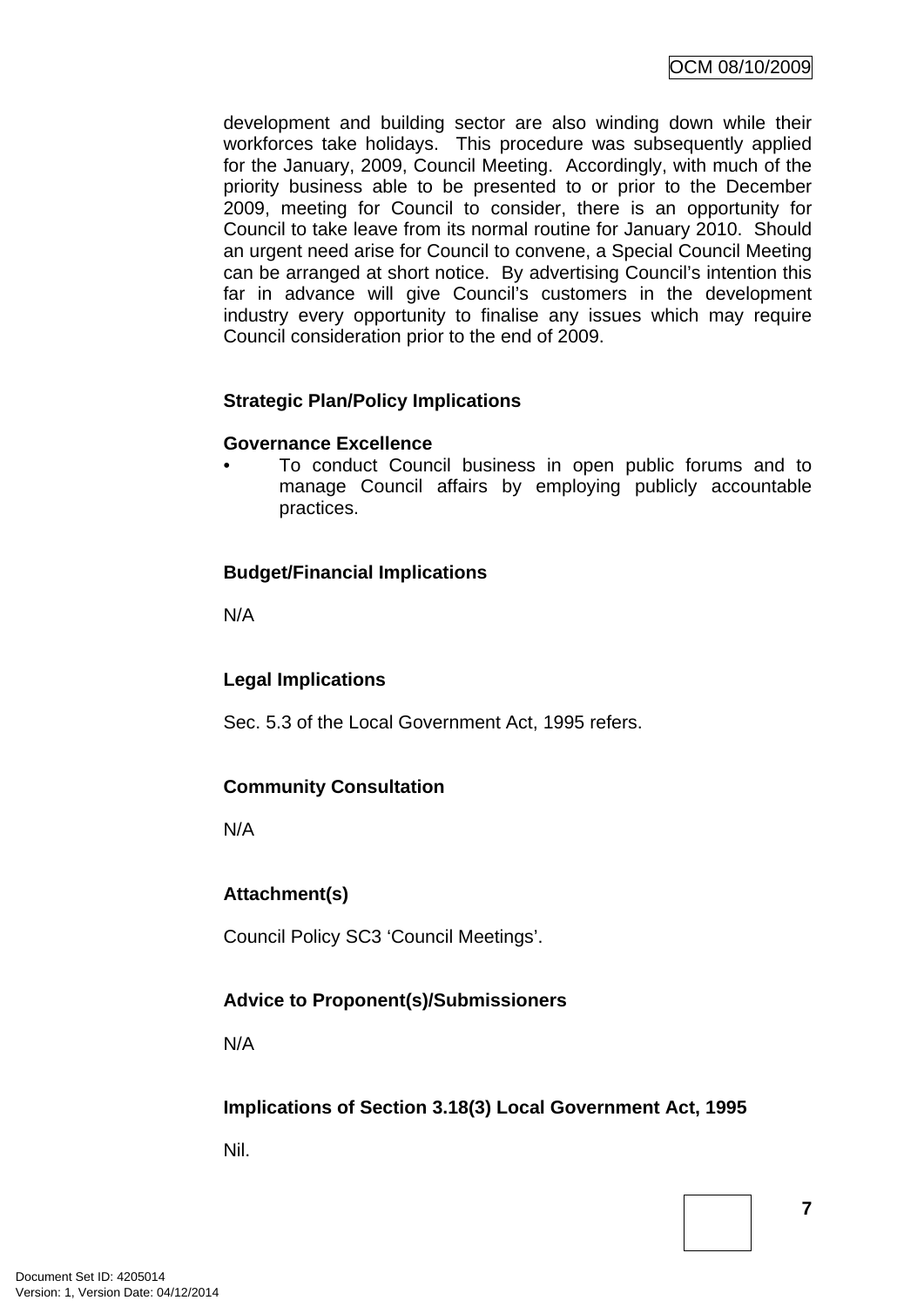### <span id="page-11-0"></span>**14. PLANNING AND DEVELOPMENT DIVISION ISSUES**

#### **14.1 (MINUTE NO 4060) (OCM 8/10/2009) - DELEGATED AUTHORITY - SECTION 374 LOCAL GOVERNMENT (MISCELLANEOUS PROVISIONS) ACT 1960 (3108) (J WEST)**

**RECOMMENDATION** That Council:

- (1) delegate its authority to approve or to refuse to approve plans and specifications or unathorised building work to Council's Building Surveyor, Graeme John Bissett; and
	- 1. Under Section 374 & 374AAB of the Local Government (Miscellaneous Provisions) Act 1960.
	- 2. To the extent permitted by the Local Government (Building Surveyors) Regulations 2008, as a Level 2 Building Surveyor. (i.e. a building with a maximum floor area of 2000m2 and not more than three storeys).
- (2) issue to Graeme John Bissett a Certificate of Authorisation in relation to recommendation (1) above as required by Section 9.10(2) of the Local Government Act 1995.

**TO BE CARRIED BY AN ABSOLUTE MAJORITY OF COUNCIL**

#### **COUNCIL DECISION**

MOVED Clr I Whitfield SECONDED Clr V Oliver that the recommendation be adopted.

## **CARRIED BY ABSOLUTE MAJORITY OF COUNCIL 7/0**

#### **Background**

Mr Graeme John Bissett commenced work with the City on 2 September 2009. Part of Mr Bissett's duties is to approve or refuse to approve Building Licence applications and Building Approval Certificate Applications under delegated authority of Council.

## **Submission**

N/A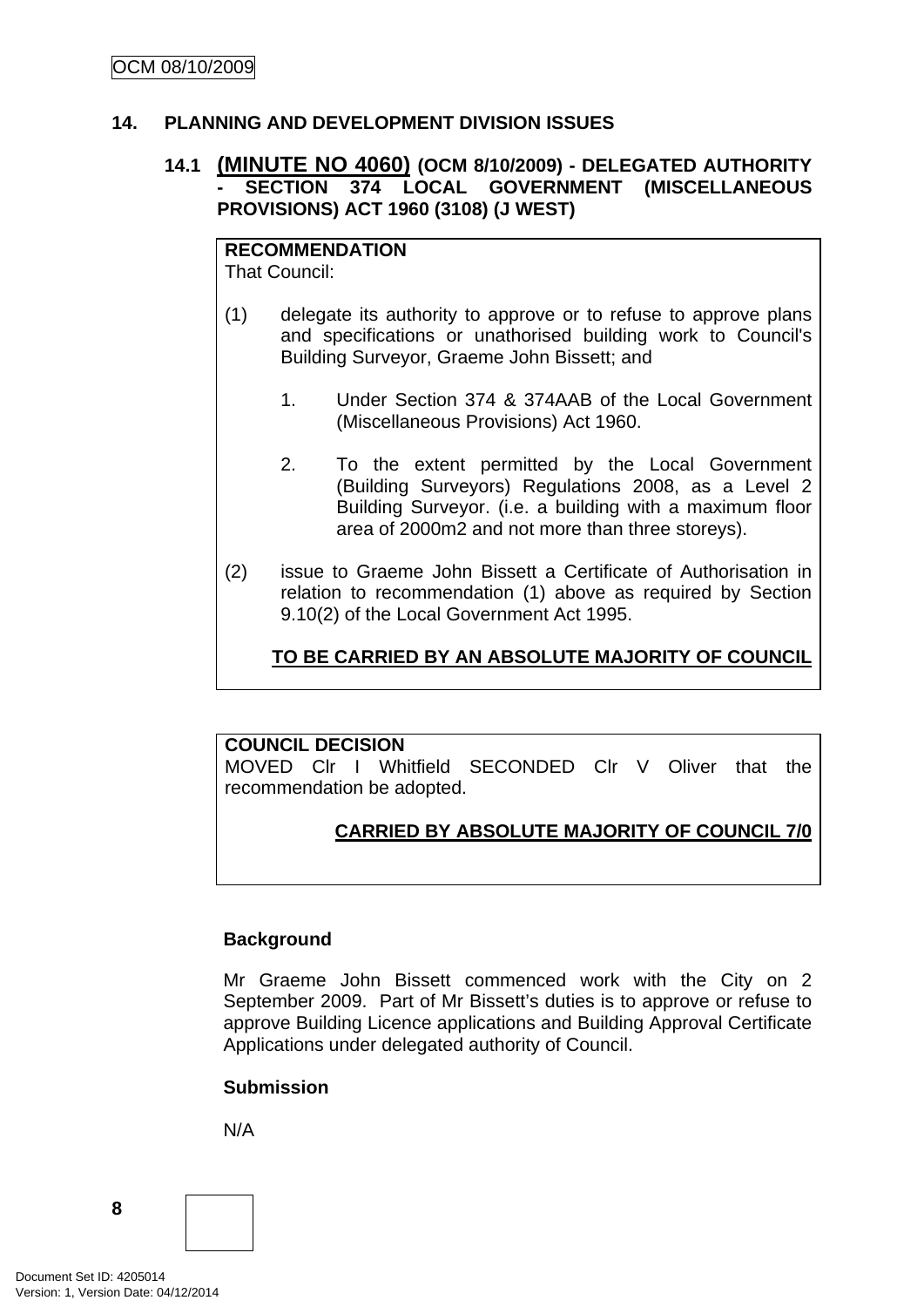## **Report**

Mr Bisset is qualified as a Level 2 Building Surveyor and as such has the qualifications to accept this delegation to the extent permitted under legislation (i.e. buildings with a maximum floor area of  $2000m^2$  and not more than three storeys).

#### **Strategic Plan/Policy Implications**

#### **Demographic Planning**

- To ensure the planning of the City is based on an approach that has the potential to achieve high levels of convenience and prosperity for its citizens.
- To ensure development will enhance the levels of amenity currently enjoyed by the community.

#### **Budget/Financial Implications**

The Building Service net position is currently more favourable than estimated in the 09/10 budget due to the resilience within the building industry and the number of applications being received. The salary for the twelve month contract duration can currently be found within budget parameters.

#### **Legal Implications**

N/A

#### **Community Consultation**

N/A

#### **Attachment(s)**

N/A

#### **Advice to Proponent(s)/Submissioners**

N/A

#### **Implications of Section 3.18(3) Local Government Act, 1995**

Nil.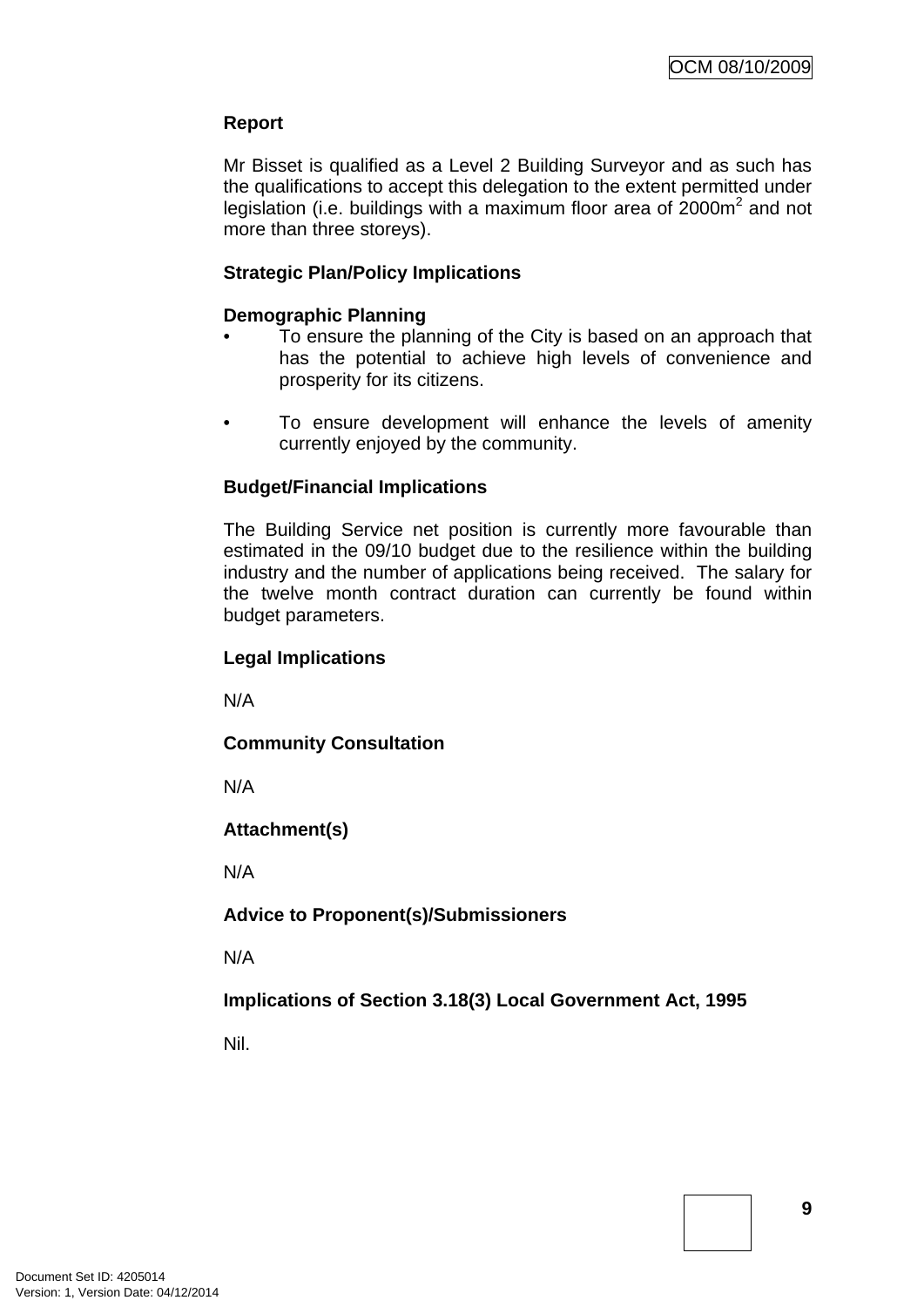## <span id="page-13-0"></span>**14.2 (MINUTE NO 4061) (OCM 8/10/2009) - DRAFT MANAGEMENT PLAN AND PROPOSED SALE OF LAND - LOTS 14 AND 22 PROGRESS DRIVE, BIBRA LAKE (1117891) (D DI RENZO/R AVARD) (ATTACH)**

## **RECOMMENDATION**

That Council:

- (1) endorse the Bibra Lake Management Plan contained in Attachment 5 for Lots 14 and 22 Progress Drive, Bibra Lake subject to the following modifications:
	- 1. Inclusion on the Subdivision and Land Use Plan of the location of the memorial for the heritage listed Moreton Bay Fig Trees;
	- 2. Modification to the Subdivision and Land Use Plan to control access from the proposed Adventure World car park to the site of the heritage listed trees and memorial.
	- 3. Modification to the Subdivision and Land Use Plan to widen the width of the fauna corridor to 50m between Proposed Lots 2 and 3.
	- 4. modification to the Subdivision and Land Use Plan to renumber the southern most portion of 'Proposed Lot 1' to become 'Proposed Lot 5';
	- 5. Indication that the pedestrian pathway circling the wetland (as shown on the Landscaping and Revegetation Concept Plan) is a 'potential pathway subject to future investigation'.
	- 6. Modification to the Landscaping and Revegetation Concept Plan to include native vegetation rather than grass to enhance the fauna corridor function across the wetland and Proposed Lot 1;
	- 7. Inclusion of a recommendation in the Management Plan that any future upgrades to Progress Drive take into consideration the potential to include a fauna underpass, particularly to connect Tappers Lake and Bibra Lake;
	- 8. Inclusion of a recommendation in the Management Plan regarding the type of kerbing in future development, with box kerbing avoided where there may be tortoise movement, and incorporated in areas that are not suitable for them to pass through.

9. Inclusion of additional information in the Environmental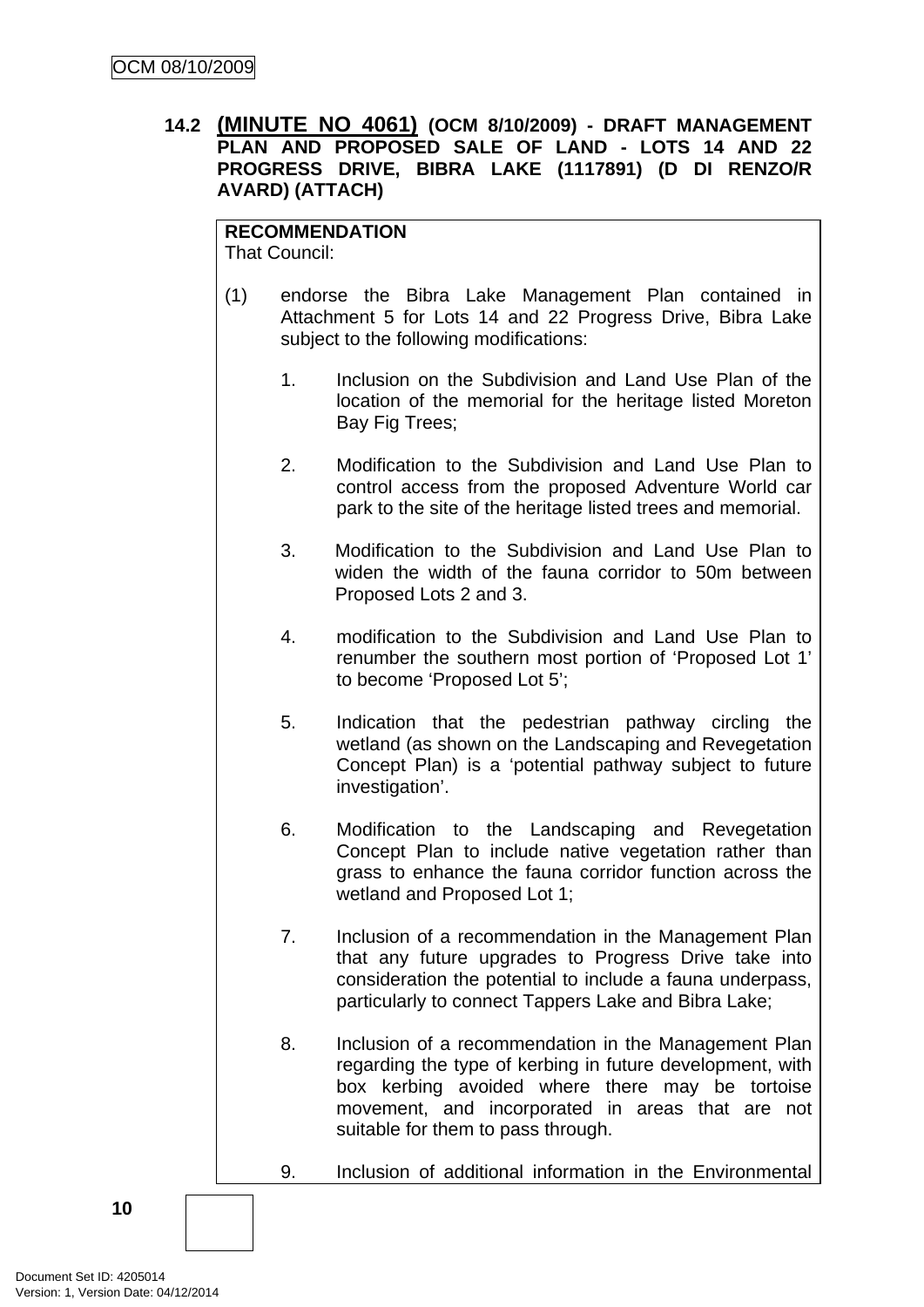Management Plan stipulating that no groundwater can be used until there is confirmation that the groundwater is suitable for use. If it is found that groundwater is not suitable for use, then it will not be permitted to be used for any purpose including irrigation, due to the close proximity of sensitive receiving environments.

- (2) submit the Management Plan with the modifications outlined in (1) above to the Western Australian Planning Commission for endorsement under Clause 16(3)(e) of the Metropolitan Region Scheme;
- (3) proceed with the subdivision of Lots 14 and 22 Progress Drive, Bibra Lake, in accordance with the Management Plan;
- (4) advertise the Business Plan for the sale of land as identified in the Subdivision and Land Use Plan, in accordance with the requirements of Section 3.59 of the *Local Government Act 1995*;
- (5) authorise the CEO to seek new Expressions of Interest for Proposed Lot 4, with the outcome of this to be reported back to Council for future consideration and determination;
- (6) clearly specify in the Business Plan that in addition to the purchase price of Proposed Lots 2, 3 and 4, prospective purchases will be proportionately responsible for paying all servicing and conveyance costs associated with achieving subdivision of the land; and
- (7) advise submissioners of Council's decision accordingly.

## **COUNCIL DECISION**

MOVED Mayor L Howlett SECONDED Clr I Whitfield that Council adopt the recommendation subject to the following amendments to sub-recommendations (1), (3), (4) and (6):

- 1. Sub-recommendation (1) by the deletion of sub-clauses 2 and 3 and substituting the following:
	- 2. Proposed Lot 2 (Private Recreation) being deleted and the land area being incorporated into Proposed Lot 1.
	- 3. All references to Proposed Lot 2 being deleted.
- 2. Sub-recommendation (3) be deleted and substituted with the following: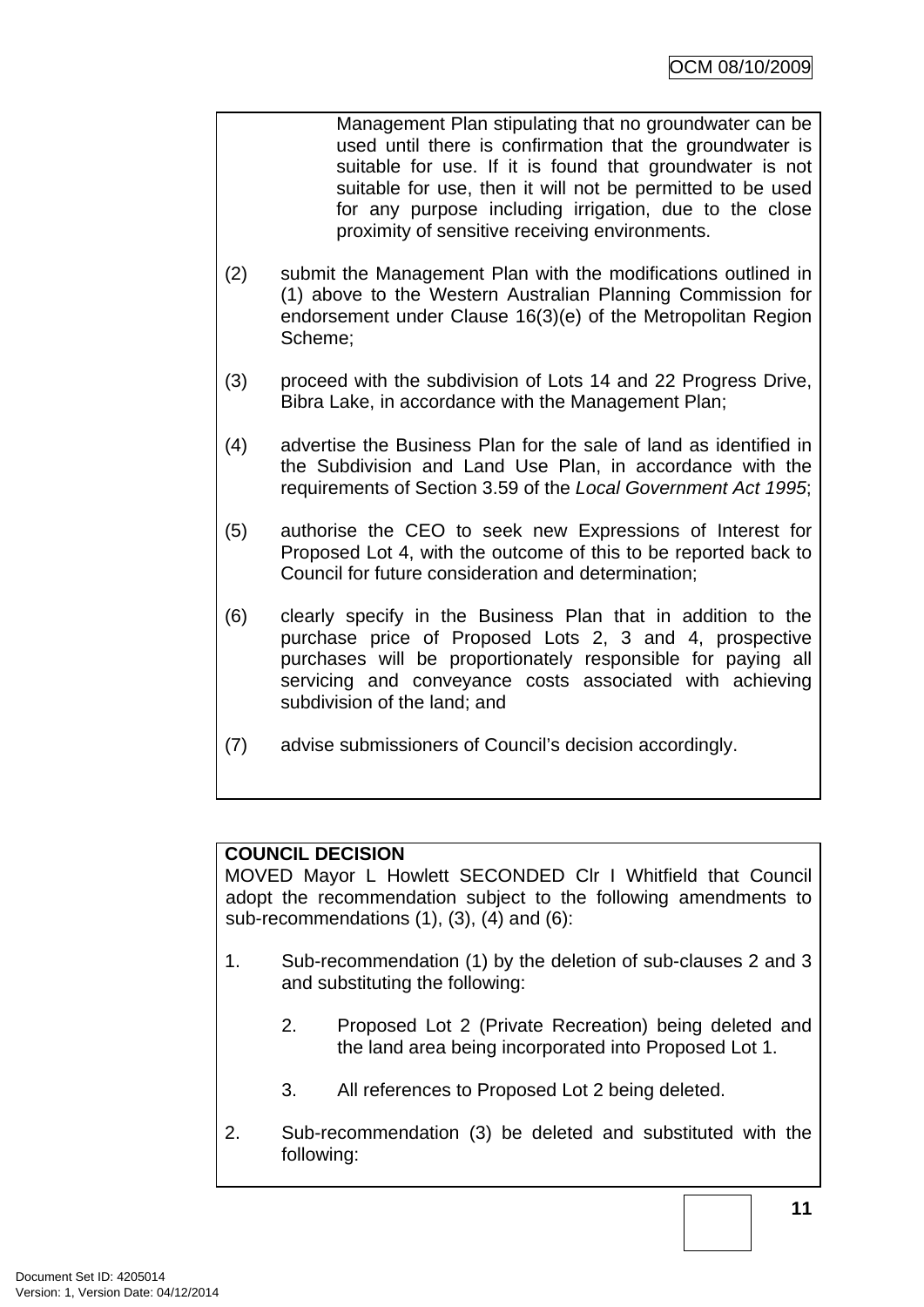- (3) Proceed with the subdivision of Lots 14 and 22 Progress Drive, Bibra Lake, in accordance with the amended Management Plan, as outlined in Sub-recommendation  $(1)$ ;
- 3. Sub-recommendation (4) be deleted and substituted with the following:
	- (4) The Business Plan be amended with all reference to the creation and sale of Lot 2 being deleted. The amended Business Plan for the sale of land as identified in the Subdivision and Land Use Plan, be advertised, in accordance with the requirements of Section 3.59 of the *Local Government Act 1995;*
- 4. Sub-recommendation (6) by the deletion of the number "2".

## **MOTION LOST 3/4**

## **COUNCIL DECISION**

MOVED Clr T Romano SECONDED Clr C Reeve-Fowkes that the recommendation be adopted.

**CARRIED 4/3**

## **Background**

The City of Cockburn ("City") owns in freehold Lots 14 and 22 Progress Drive, Bibra Lake ("subject land"), both of which are reserved 'Parks and Recreation' under the Metropolitan Region Scheme ("MRS").

The subject land has been identified as an important link between Bibra Lake and South Lake, and there are several areas on the subject land that have conservation value. This includes Tappers Lake, which is a resource enhancement wetland. There are also substantial degraded areas on the subject land, which has presented an opportunity for Council to establish 'private recreation' uses, in support of an integrated recreation and leisure precinct as provided by the endorsed Bibra Lake Management Plan. This precinct is bound by Gwilliam Drive, Progress Drive and North Lake Road, and this proposal seeks to build upon the current activities taking place in the area (Bibra Lake Recreation Area, Adventure World, Bungee Jumping etc).

Council resolved at its meeting of 13 December 2007 to call for Expressions of Interest in accordance with the requirements of Section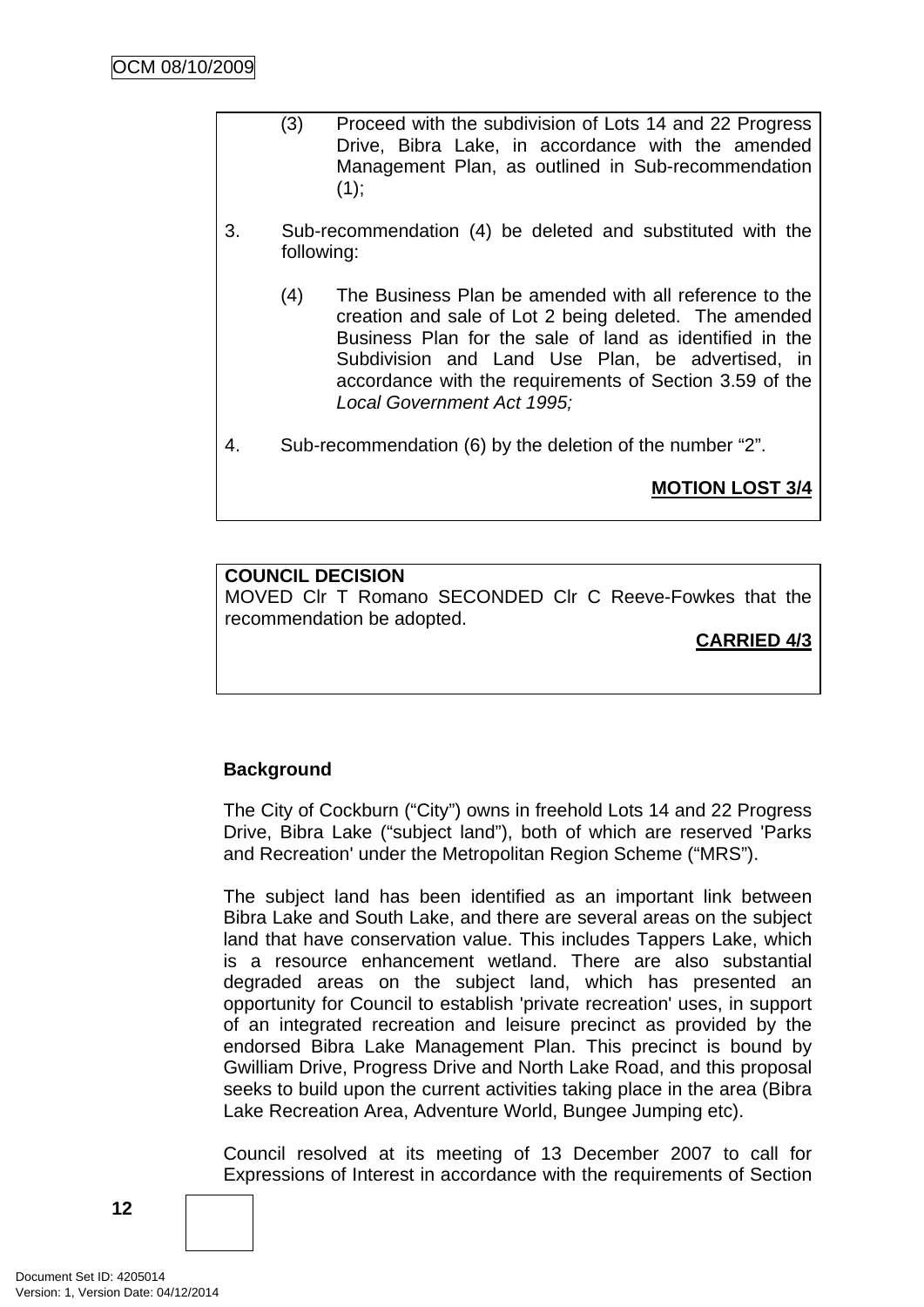3.58 of the *Local Government Act 1995*, for the possible development of the subject land with the intent to facilitate this regional recreation and leisure precinct. Registrations of Interest were called for purchase or lease options for portions or the whole of the subject land, closing on 19 February 2008.

Following assessment, a number of submissions were shortlisted, including Adventure World, Oceanic Water Babies Pty Ltd and Cockburn Ice Arena Pty Ltd. Independent consultants Plan E were commissioned to develop a number of concept plan options to accommodate the shortlisted proposals on the subject land.

Council considered these options at its 11 December 2008 meeting, and resolved to:

- *(1) support the Concept Plan Option 2 for the sale of land that forms Lot 14 and Lot 22 Progress Drive, Bibra Lake as attached to the Agenda with the following conditions:* 
	- *1. Maximise the opportunities for reciprocal parking between created lots.*
	- *2. Retain the land on which heritage listed trees and the memorial stand.*
- *(2) in accordance with the requirements of the City of Cockburn Town Planning Scheme No. 3 Clause 6.2.6 prepare a Local Structure Plan for the development of Lots 14 and 22 Progress Drive Bibra Lake;*
- *(3) reconsider the plan prepared in (2) above following the closure of the submission period;*
- *(4) seek the approval of the Western Australian Planning Commission for a land swap for Reserve 26954 for the revegetation areas shown on Concept Plan Option 2 should the Structure Plan for the development of the land proceed as proposed; and*
- *(5) allocate all funds generated from the sale of land comprising of Lots 14 and 22 Progress Drive Bibra Lake in accordance with the adopted of the Bibra Lake Management Plan.*
- *(6) advise Adventure World of Council's decision.*

This concept plan forms Attachment 1 to this report.

#### **Submission**

N/A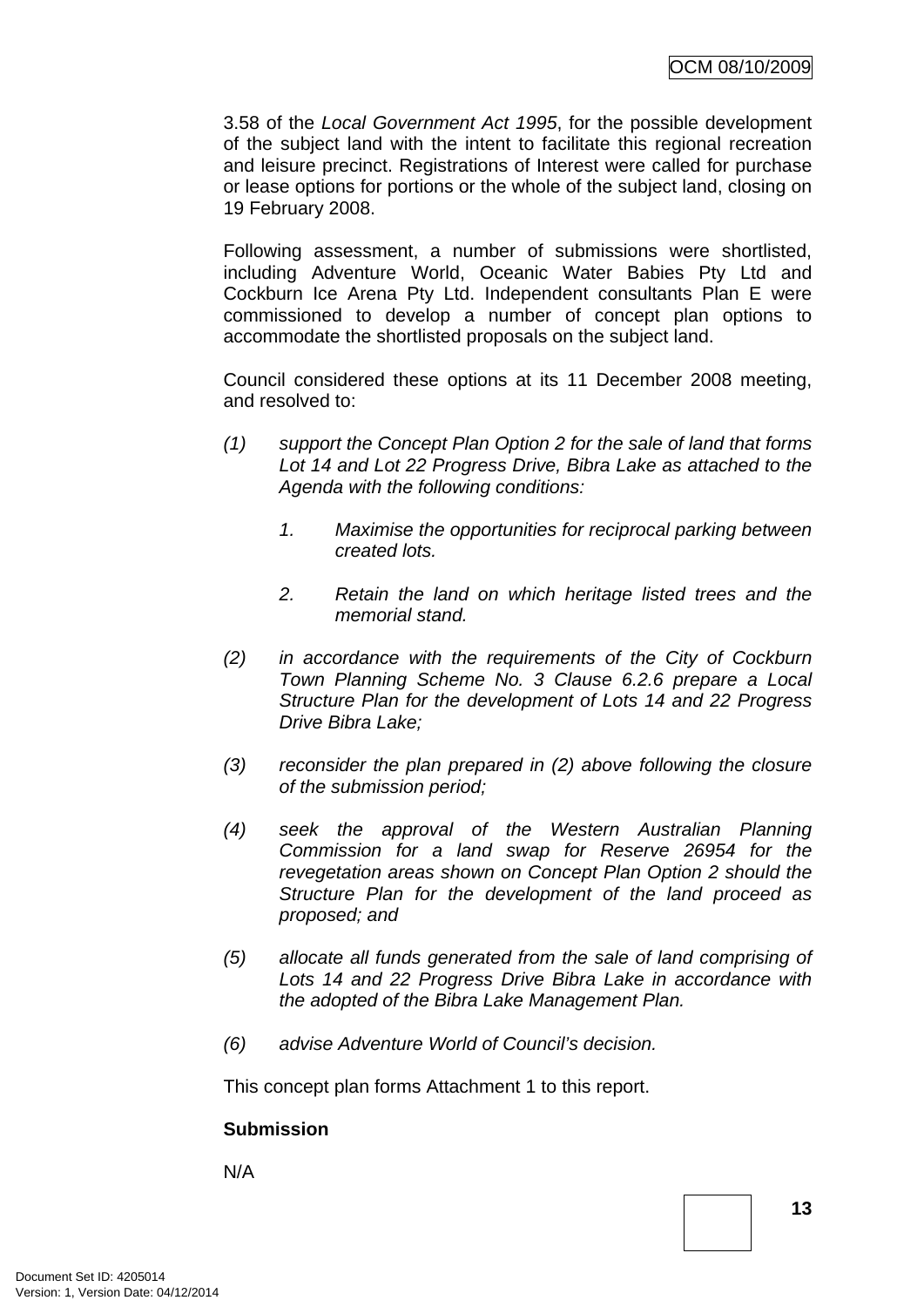#### **Report**

The City engaged ENV Australia to prepare a Management Plan for the subject land, in accordance with the concept plan previously endorsed by Council. The Draft Management Plan was advertised for public comment, during which nine submissions were received.

The Draft Management Plan is now referred to Council for consideration for endorsement. A Business Plan has also been prepared for the sale of the proposed lots, in accordance with Section 3.59 of the *Local Government Act 1995.*

#### Management Plan

The subject land is reserved for 'Parks and Recreation' under the MRS. This prevents a structure plan being prepared for the subject land, by virtue of the land not being administered through the Local Planning Scheme (City of Cockburn Town Planning Scheme No. 3).

While not being able to prepare a structure plan under the Local Planning Scheme, a suitable alternative was found in the form of preparing a Management Plan for the land pursuant to Clause 16(3)(e) of the MRS. As provided by the MRS, a Management Plan is subject to endorsement by the Western Australian Planning Commission ("WAPC"), and once endorsed effectively guides how subdivision and development of land reserved 'Parks and Recreation' can take place. This was an important direction to take, given the need to clearly limit the scope of potential uses for the subject land to only those consistent with the 'Parks and Recreation' reserved purpose and broader Bibra Lake Management Plan.

The purpose of this Management Plan is to facilitate private recreation uses on the degraded portions of the subject land while enhancing conservation values of the balance areas to be protected through a subdivision process. This is consistent with the endorsed Bibra Lake Management Plan, which identifies the subject land as being within the leisure precinct (bounded by North Lake Road, Progress Drive and Gwilliam Drive).

The Draft Management Plan is divided into two sections - the Subdivision and Land Use Plan and the Environmental Management Plan. The entire Draft Management Plan is provided in Attachment 5. The two sections of the Management Plan are discussed following:

#### Subdivision and Land Use Plan

The Subdivision and Land Use Plan (Attachment 2) forms part of the Management Plan and has been developed as the principal plan to guide subdivision and development of the subject land. Any proposal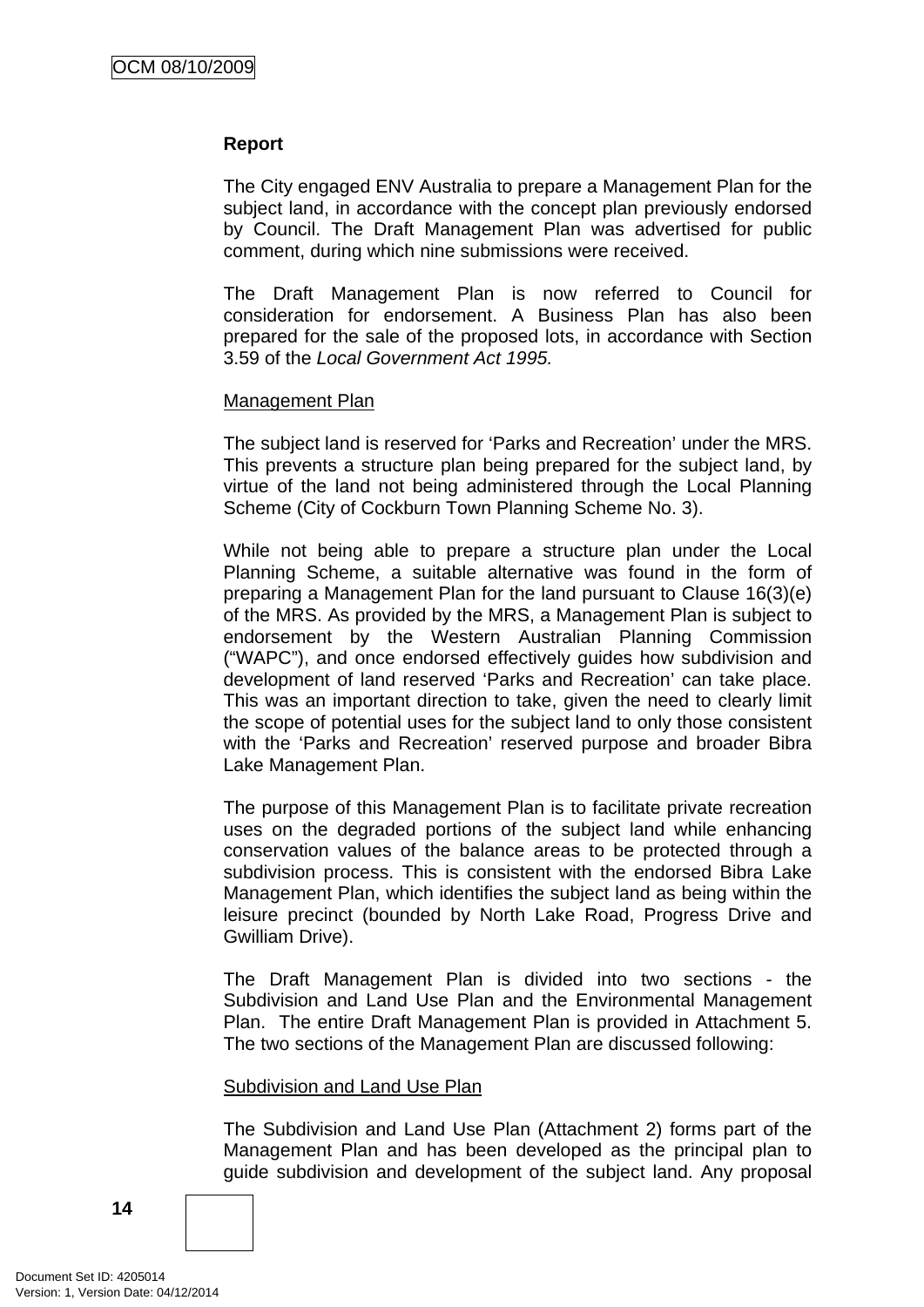for future subdivision or development needs to be consistent with the Subdivision and Land Use Plan.

The Subdivision and Land Use Plan shows the proposed lot boundaries generally based on the concept plan endorsed by Council. The proposal is to subdivide the subject land into four lots, with three lots being made available for the development of private recreation uses. The remaining area of land is to be contained within Proposed Lot 1, and reserved for 'Conservation and Recreation' purposes.

The Subdivision and Land Use Plan includes provisions to guide future development on the subject land. This includes design guidelines, provisions for access, protection of heritage conservation and the requirement for the submission and approval of a landscape and revegetation plan as a condition of subdivision.

Importantly, the Subdivision and Land Use Plan restricts development of Proposed Lots 2, 3 and 4 to uses defined as 'recreation - private' and 'car park' in the Local Planning Scheme, as well as incidental uses that are deemed to be consistent with the Management Plan.

The Subdivision and Land Use Plan specifies that Proposed Lot 1 is to be reserved for 'Conservation and Recreation' purposes also.

#### Visual Impact

The Subdivision and Land Use Plan stipulates setback requirements and design guidelines for future development to ensure such are sympathetic to the surrounding environment. This includes design criteria to ensure that walls facing public streets or car parking areas incorporate suitable architectural treatments so as to avoid large unrelieved expanses of wall, and to reduce the apparent bulk of buildings. These requirements, in conjunction with additional landscaping to Progress Drive, will provide some natural screening to the development.

#### Heritage Conservation

Lot 14 Progress Drive contains three mature Moreton Bay Fig Trees located adjacent to Progress Drive. The trees have aesthetic and historical significance. The trees are included on the Heritage List pursuant to Clause 7.1 of the Local Planning Scheme, and are identified within the City of Cockburn Municipal Heritage Inventory (Place No. 36).

The Subdivision and Land Use Plan provides for the protection of the heritage listed Moreton Bay Fig Trees, by locating them within Proposed Lot 1 which is to be reserved for 'Conservation and Recreation'. It also includes a requirement for them to be protected as part of any application to subdivide and/or develop.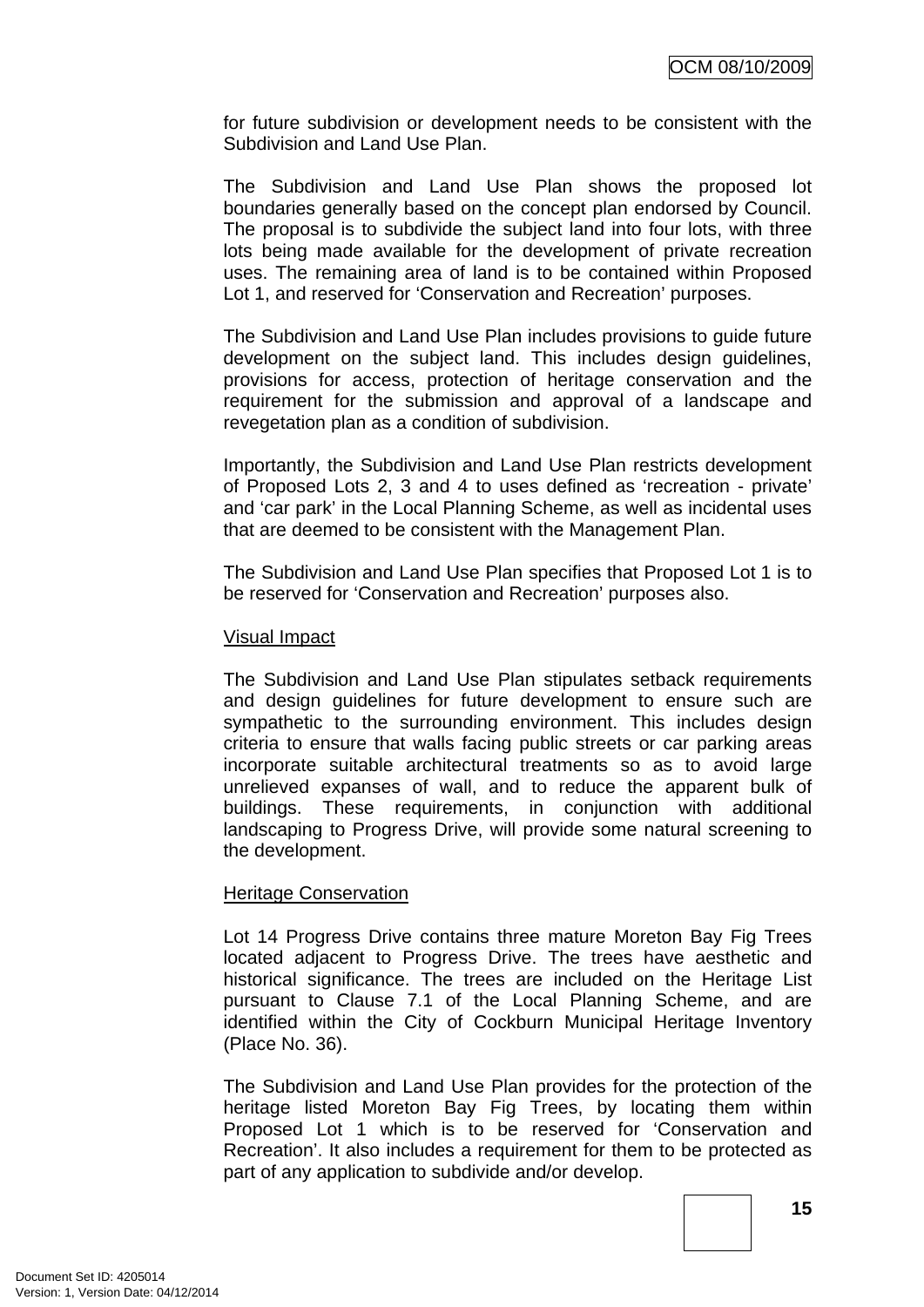The proposal was referred to the Heritage Council of Western Australia and they stated that they do not object to the proposal.

It is noted that the Subdivision and Land Use Plan does not specify the location of the memorial for the heritage listed Moreton Bay Fig Trees, and it is recommended that this be identified accordingly.

It is also noted that pedestrians from the proposed Adventure World car park may walk through the area of the Moreton Bay Fig Trees, increasing the possibility of disturbance to the trees and memorial. It is therefore recommended that the Subdivision and Land Use Plan include the requirement to control access from the proposed Adventure World car park to the site of the heritage listed trees and memorial.

#### Reserve 26954 - Corner of Progress Drive and Gwilliam Drive

Reserve 26954 is currently used by Adventure World for car parking (640 bays) at no cost beyond the cleaning and maintenance of the area. There are no known legal arrangements between the City and Adventure World for the use of the car park area.

At the meeting of 11 December 2008 Council resolved to seek the approval of the WAPC for a land swap for Reserve 26954 for an equal valued portion of Proposed Lot 1 (the portion of the subject land identified for conservation and reservation). In accordance with Council's resolution, a proposal has been submitted to the Minister for Lands to swap Reserve 26954 for an equal valued portion of Proposed Lot 1. As this 'equal valued' portion of Proposed Lot 1 is likely to encompass the portion of land between Proposed Lots 2 and 3 (including Tappers Lake), it is prudent to renumber the southern most portion of Proposed Lot 1 (triangular shape) in order to clearly differentiate it. This forms part of the Officer's recommendation.

If this land swap occurs, the City can then negotiate with Adventure World for a market value lease for the car park area they currently use. Further funds raised could then be expended in accordance with the endorsed Bibra Lake Management Plan.

#### Fauna Movement

The Subdivision and Land Use Plan proposes a 40m wide fauna corridor between Proposed Lots 2 and 3. This area forms part of Proposed Lot 1 which is to be reserved for 'Conservation and Recreation'. Such is intended to provide a fauna corridor between Tappers Lake and Bibra Lake. To enhance the function of this corridor it is recommended that it be widened to 50m, by reconfiguring slightly the boundaries of Proposed Lots 2, 3 and 4. To ensure that the same lot areas are achieved, Proposed Lot 4 will be located slightly further south. This will subsequently reduce the size of the area of Proposed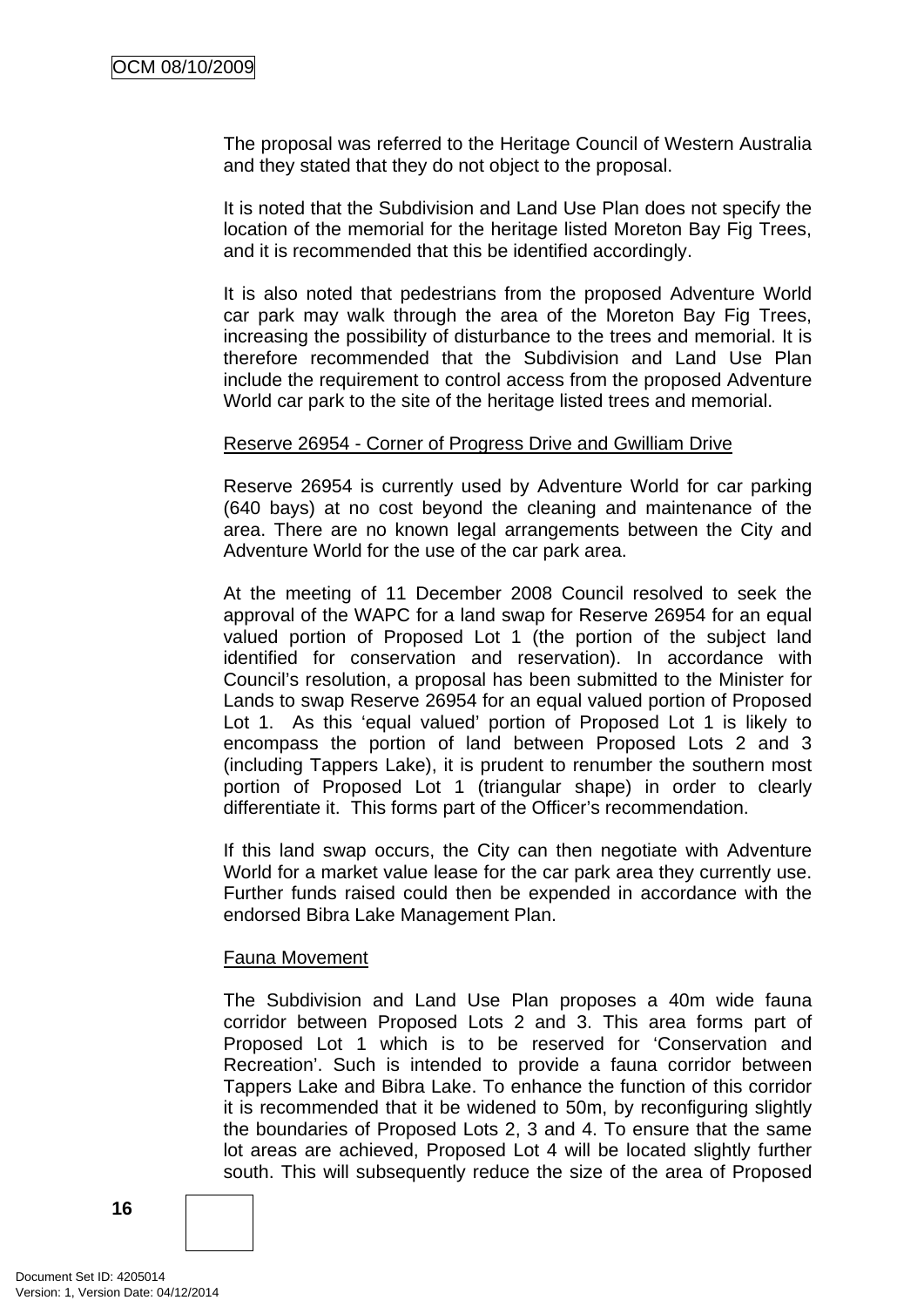Lot 1 in the southern corner (to be revegetated); however such reduction will be more than offset by widening the fauna corridor from Tappers Lake to Bibra Lake.

To improve fauna movement it is also recommended that any future upgrades or modifications to Progress Drive take into consideration the potential to include a fauna underpass to connect Tappers Lake and Bibra Lake. It is also proposed that a recommendation be included in the Management Plan regarding the type of kerbing in future development, with box kerbing avoided where there may be tortoise movement, and incorporated in areas that are not suitable for them to pass through.

#### Environmental Management Plan

The Environmental Management Plan includes a comprehensive assessment of the environmental opportunities and constraints of the subject land. It sets out the environmental management strategy and framework to inform future subdivision and development. It sets out objectives for the following to be considered in more detail at the development and subdivision stage:

- Urban Water Management:
- Revegetation and Landscape Plan;
- Fauna Management;
- Construction Management.

#### Landscaping and Revegetation Plan

The Environmental Management Plan sets out objectives for a detailed revegetation and landscape plan, which will be required at the subdivision stage. It includes a Landscaping and Revegetation Concept Plan (Figure 2) which will be used to guide the revegetation and landscape plan.

This Plan identifies a grassed area within the fauna corridor between Proposed Lots 2 and 3. It is considered that this area is an important corridor for fauna movement between Tappers Lake and Bibra Lake, and it is recommended that the Landscaping and Revegetation Concept Plan be revised to include native vegetation to enhance its function as a fauna corridor.

The Landscaping and Revegetation Concept Plan shows a pedestrian pathway circling the wetland. While this may provide the opportunity for passive recreation around the wetland, this access may be detrimental to the revegetation of this area. This matter should be considered in further detail as part of the detailed landscaping and revegetation plan. It may be the case that a path or firebreak is required in this location, which could also serve as a pedestrian pathway. Accordingly it is recommended that the pedestrian pathway shown on the Landscaping and Revegetation Concept Plan (Figure 2) of the Environmental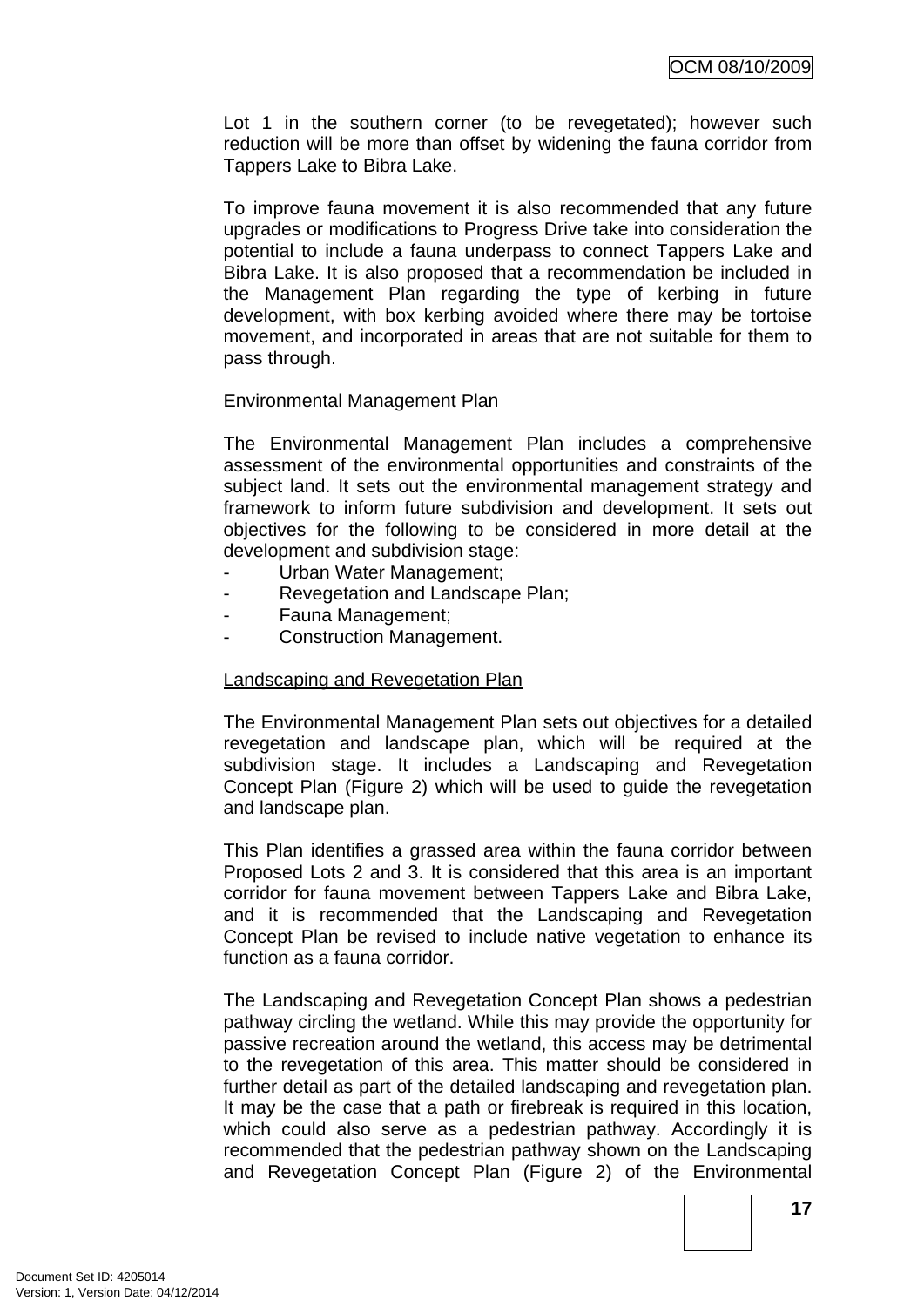Management Plan adjacent to North Lake Road be identified as a potential pathway subject to future investigation'.

#### Potential Groundwater Contamination

There were a number of landfill sites known to have operated around Bibra Lake, and these may impact on the groundwater quality of surrounding land. The City has recently engaged Golder and Associates to test groundwater in this area for potential contamination, however the results will not be known until early 2010. In the meantime, it is important to note that this is a potential issue, and while it would not preclude development of the subject land, no groundwater can be used until there is confirmation that it is suitable for such use.

Any interested parties must be aware of this potential issue, as some uses may be reliant on the use of groundwater for their operations. It is recommended that the Environmental Management Plan (Section 9.2.1) include additional information regarding this matter.

#### **Submissions**

All of the submissions received by the City during the advertising period are outlined in the Schedule of Submissions (Attachment 3), and specific responses and recommendations have been made in relation to each submission.

The Draft Management Plan was supported by all government agencies that provided a response, including the Department of Environment and Conservation, the Heritage Council of Western Australia, Department of Water, and the Department of Planning (formerly Department of Planning and Infrastructure).

Three objections were received from community groups/surrounding residents expressing the view that the subject land should be wholly revegetated and reserved for 'Conservation and Recreation' under Section 152 of the *Planning and Development Act 2005*. However, the proposal is consistent with the concept plan endorsed by Council, which seeks to facilitate private recreation uses on the degraded portions of the subject land.

The proposal is consistent with the Bibra Lake Management Plan (Section 7.3.5), which identifies the subject land within the leisure precinct. Management actions for this zone relate to new development opportunities on underutilised areas (particularly Lots 14 and 22) and improving public transport options for visitors.

#### Sale of Land

There is a requirement under Section 3.59 of the *Local Government Act 1995* for a Business Plan to be prepared and advertised for a major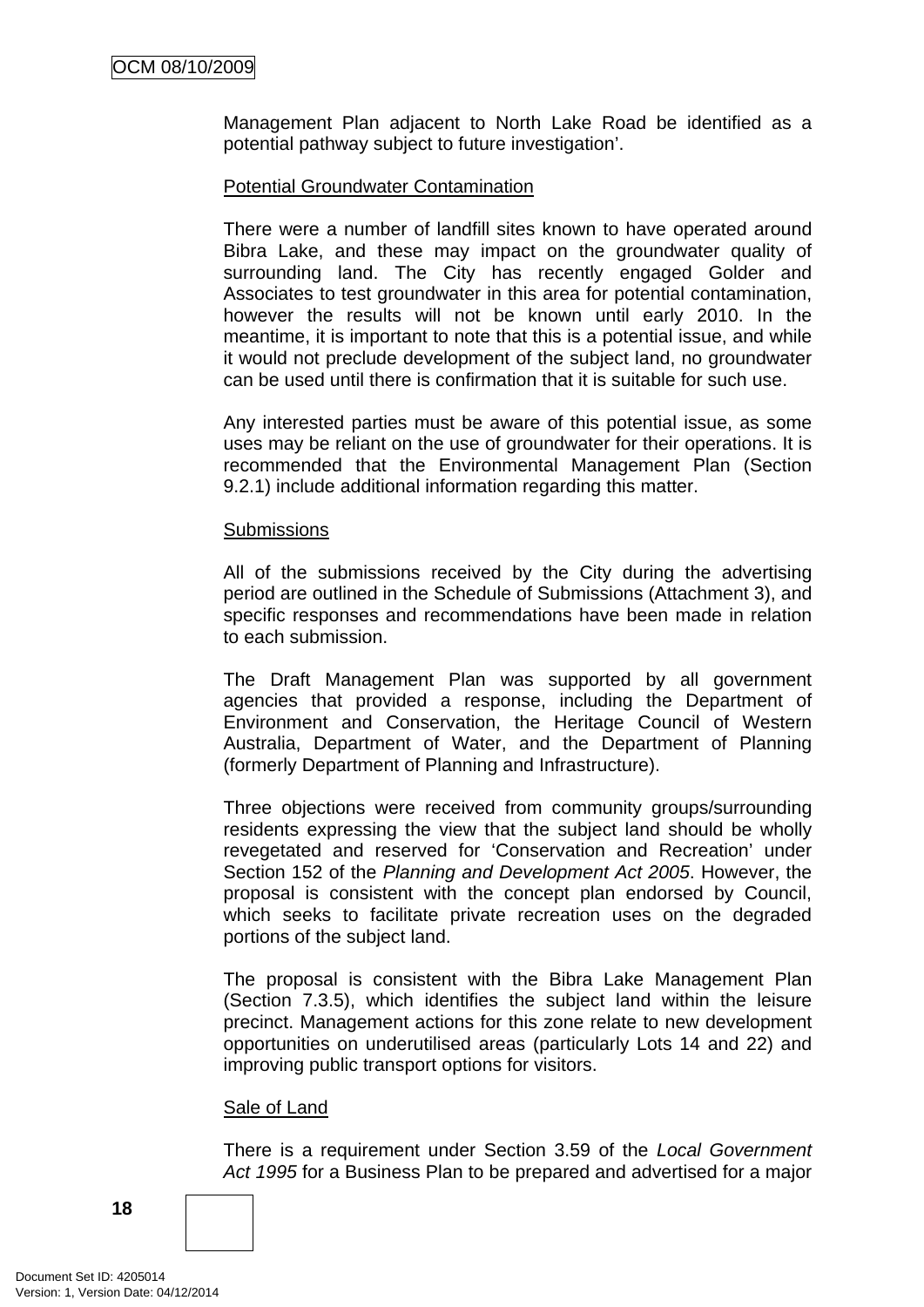land transaction such as that proposed. There is a six week advertising period required for public comment. A copy of the Business Plan for the major land transaction is attached to the agenda (Attachment 4), and it reflects the concept plan endorsed by Council and the Subdivision and Land Use Plan.

The concept plan endorsed by Council at its meeting of 11 December 2008 included proposed land allocations for the three Expressions of Interest that met the criteria established by Council, being Adventure World, Cockburn Ice Arena Pty Ltd and Oceanic Water Babies.

On 16 September 2009 Oceanic Water Babies withdrew their Expression of Interest. As a result the area allocated for this purpose is now available for sale to another party. It is proposed that Council advertise this land for sale and authorise the Chief Executive Officer to negotiate the sale of the land in accordance with McGees valuation.

#### **Conclusion**

The Management Plan facilitates private recreation uses on the degraded portions of the subject land in accordance with the concept plan endorsed by Council, and consistent with the endorsed Bibra Lake Management Plan. It is considered that the Management Plan will ensure that any proposed subdivision or development of the subject land adequately addresses the environmental constraints, and enhances the conservation values.

Therefore it is recommended that Council endorse the Management Plan, subject to modifications, and advertise Proposed Lots 2, 3 and 4 for sale.

## **Strategic Plan/Policy Implications**

#### **Governance Excellence**

• To develop and maintain a financially sustainable City.

#### **Natural Environmental Management**

- To conserve, preserve and where required remediate the quality, extent and uniqueness of the natural environment that exists within the district.
- To ensure development of the district is undertaken in such a way that the balance between the natural and human environment is maintained.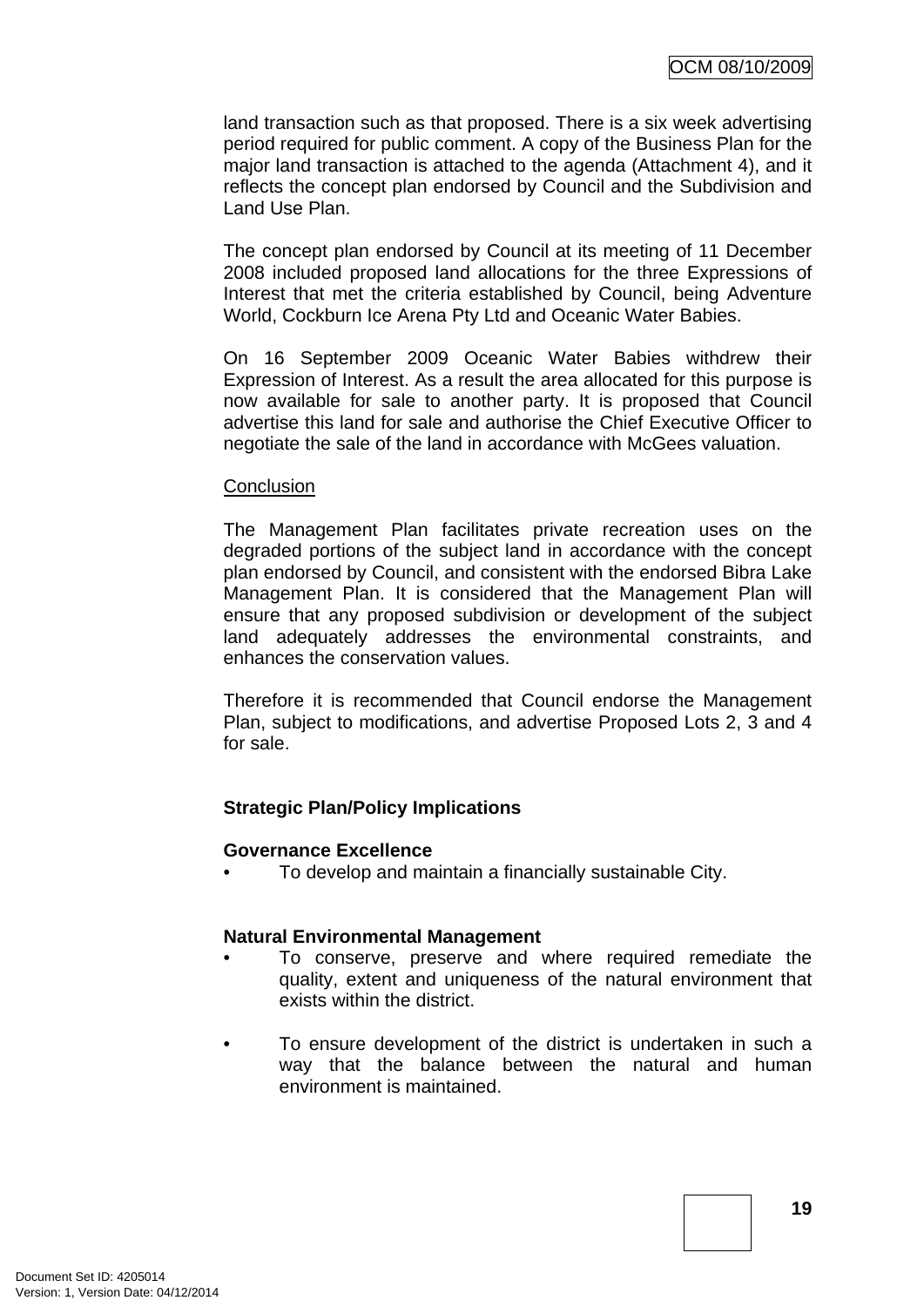### **Budget/Financial Implications**

The funds required for the preparation of the Management Plan is available within the existing budget. In addition to the purchase price of Proposed Lots 2, 3 and 4, prospective purchases will also be proportionately responsible for paying all servicing and conveyance costs associated with achieving subdivision of the land.

It is proposed that any funds generated from the sale of the land be utilised in accordance with the recommendation of the Bibra Lake Management Plan.

#### **Legal Implications**

Section 3.58 of the *Local Government Act 1995* applies.

## **Community Consultation**

The Draft Management Plan was advertised for public comment from the 3 August 2009 to the 26 August 2009, which included an advertisement in the Cockburn Gazette for two weeks, referral to 58 surrounding landowners and a number of community groups and government agencies. As a result five submissions were received from government agencies, and four submissions from community groups/members of the community. All submissions are outlined and addressed in the Schedule of Submissions (Attachment 3).

#### **Attachment(s)**

- 1. Concept Plan
- 2. Draft Subdivision and Land Use Plan
- 3. Schedule of Submissions
- 4. City of Cockburn Business Plan
- 5. Bibra Lake Management Plan

#### **Advice to Proponent(s)/Submissioners**

The proponent(s) and those who lodged a submission on the proposal have been advised that this matter is to be considered at the 8 October 2009 Council Meeting.

## **Implications of Section 3.18(3) Local Government Act, 1995**

Nil.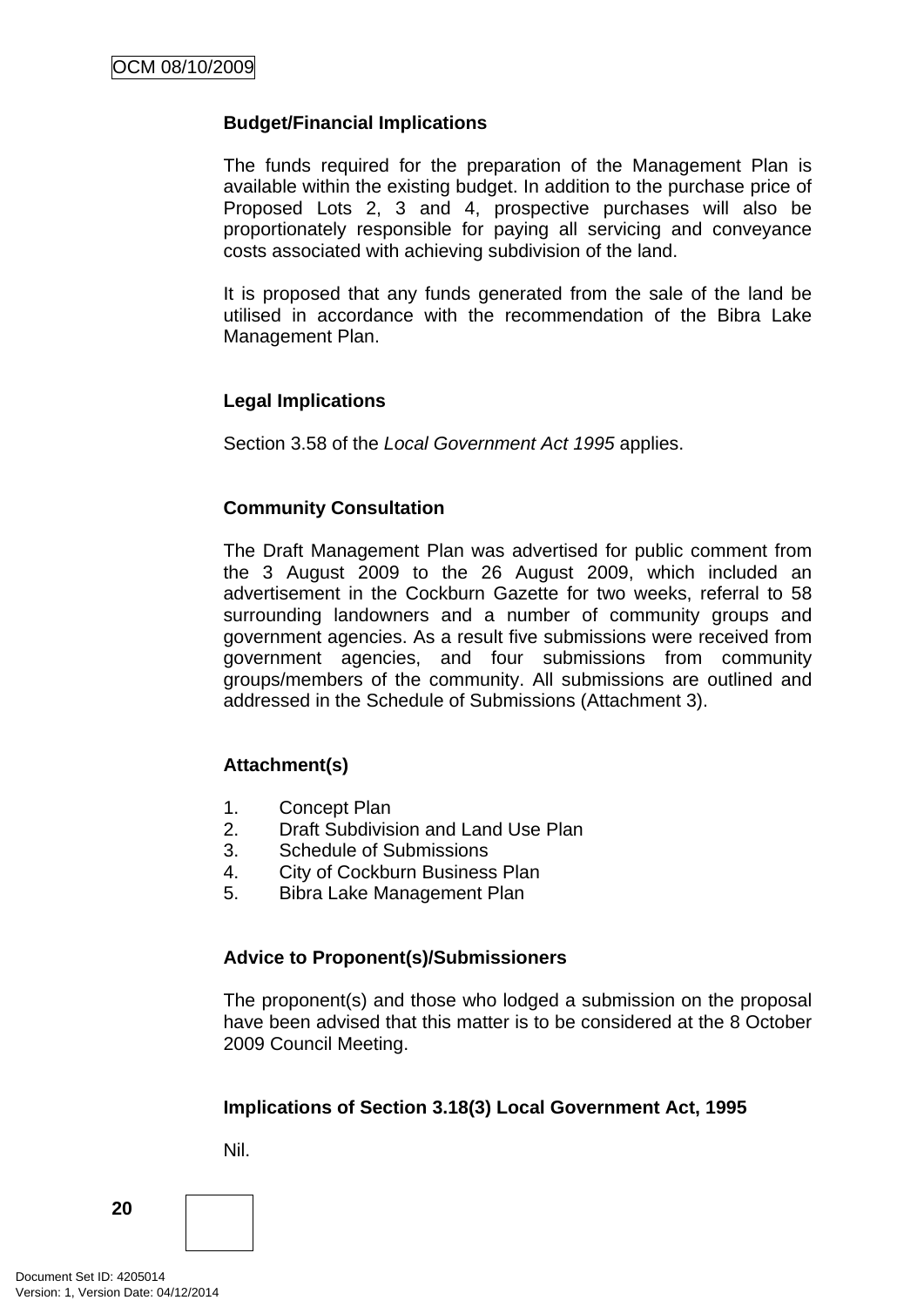<span id="page-24-0"></span>**14.3 (MINUTE NO 4062) (OCM 8/10/2009) - PROPOSED SCHEME AMENDMENT NO. 77 TO CITY OF COCKBURN TOWN PLANNING SCHEME NO. 3 - REZONING PORTION OF LOT 503 PHOENIX ROAD, BIBRA LAKE FROM 'LIGHT AND SERVICE INDUSTRY' TO 'INDUSTRY AND MIXED BUSINESS' AND PREPARATION OF DRAFT LOCAL PLANNING POLICY APD59 'PHOENIX BUSINESS PARK DESIGN GUIDELINES' - OWNER: PRIMEWEST - APPLICANT: GREG ROWE AND ASSOCIATES (93077) (M CARBONE) (ATTACH)** 

#### **RECOMMENDATION**

- (1) That Council, in pursuance of Section 75 of the *Planning and Development Act 2005* ("Act"), initiate Amendment No. 77 to City of Cockburn Town Planning Scheme No. 3 ("Scheme") for the purposes of:
	- 1. Rezoning portion of Lot 503 Phoenix Road, Bibra Lake from 'Light and Service Industry' to 'Industry' and 'Mixed Business';
	- 2. Amend the Scheme Map accordingly.
- (2) That as the amendment is in the opinion of Council consistent with Regulation 25(2) of the *Town Planning Regulations 1967* ("Regulations"), and upon the preparation of the necessary amendment documentation, the amendment be referred to the Environmental Protection Authority ("EPA") as required by Section 81 of the Act, and on receipt of a response from the EPA indicating that the amendment is not subject to formal environmental assessment, be advertised for a period of 42 days in accordance with the Regulations. In the event that the EPA determines that the amendment is to be subject to formal environmental assessment, this assessment is to be prepared by the proponent prior to advertising of the amendment.
- (3) That Council in pursuance of Clause 2.3.1 of the scheme resolves to adopt for the purposes of advertising, a local planning policy ("Policy") applying design guidelines to Lot 503 Phoenix Road, Bibra Lake.
- (4) That Council publishes notice of the proposed policy in accordance with Clause 2.5.1(a) of the scheme.

#### **COUNCIL DECISION**

MOVED Clr H Attrill SECONDED Clr V Oliver that the recommendation be adopted.

# **CARRIED 7/0**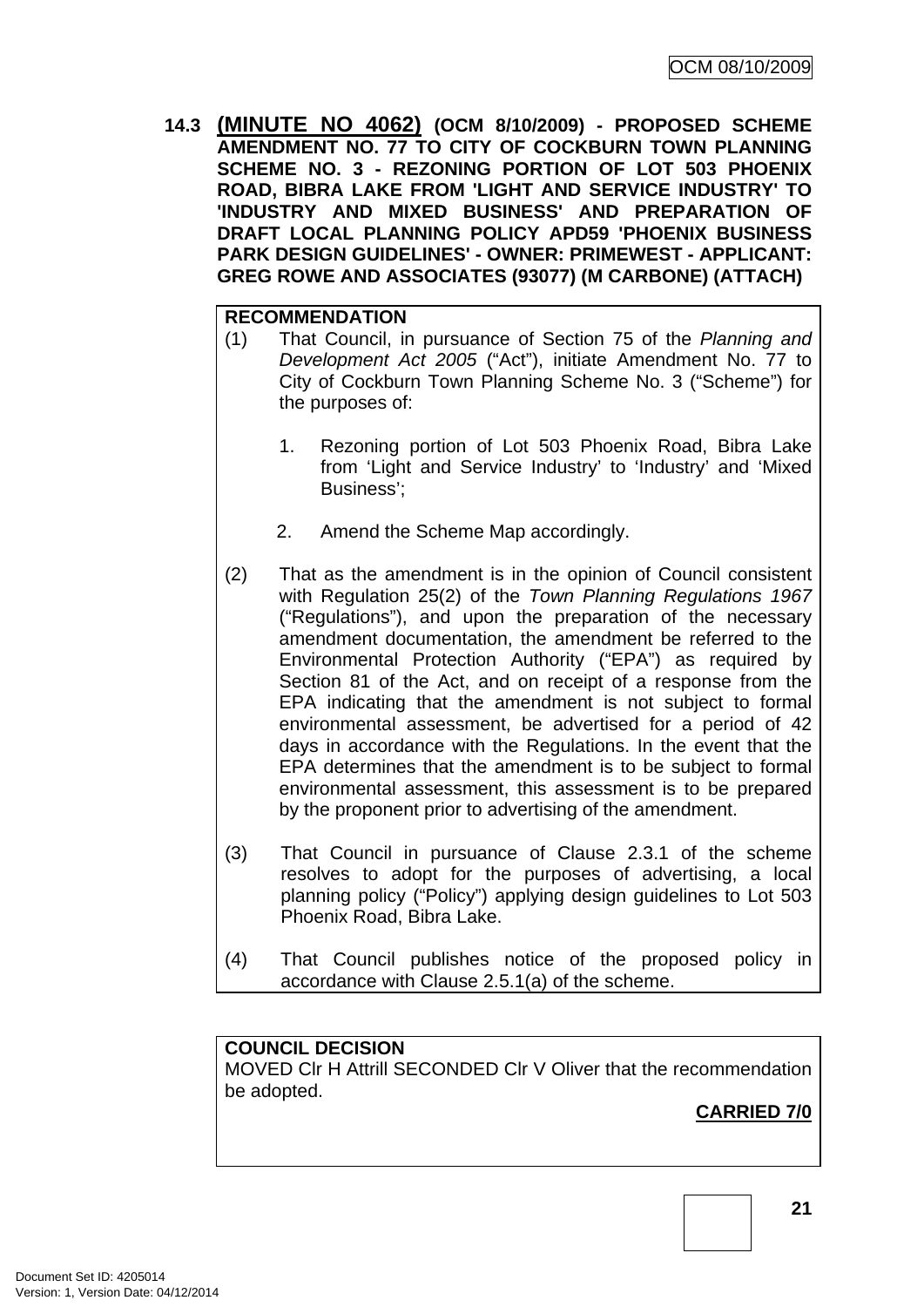## **Background**

Council previously supported an application to rezone Lot 503 Phoenix Road from Special Use 12 - 'Paper Mill' to 'Industry', 'Mixed Business, Light and Service Industry' and 'Parks and Recreation'. This amendment (Scheme Amendment No. 63) was approved by the Minister for Planning and gazetted on 5 May 2009. The amendment was required to allow the site to be subdivided as an industrial/commercial subdivision.

Council supported design guidelines for this site as part of the approval of Scheme Amendment No. 63; however, they were not formally adopted as a local planning policy under the Scheme.

Two subdivision approvals have been granted for the site - one consisting of 105 lots and the other consisting of 54 lots. These were approved by the Western Australian Planning Commission in April and August 2009 respectively. The applicant intends to subdivide incorporating aspects of both subdivision approvals (refer to consolidated plan within Agenda Attachment 3).

#### **Submission**

Greg Rowe and Associates on behalf of Primewest have submitted another Scheme amendment application to rezone portion of the site from 'Light and Service Industry' to 'Mixed Business' and 'Industry'. This will ensure that the zoning is consistent with the adjoining property as well as not requiring subdivision boundaries to follow the redundant 'Light and Service Industry' zoning boundaries.

Greg Rowe and Associates have also submitted a modified version of the design guidelines to be considered as a local planning policy under the scheme and to be advertised accordingly.

#### **Report**

#### Proposed Scheme Amendment

The site has a 95 m wide strip of land along its eastern boundary which is zoned 'Light and Service Industry' which is surrounded by land entirely zoned 'Industry' to the east, west and south. The Scheme Amendment proposes to rezone this strip of land from 'Light and Service Industry' to 'Industry' and 'Mixed Business' (refer agenda attachment 2).

The Light and Service Industry zoning reflects the original subdivision and accordingly under the latest subdivision plan an unusual lot boundary alignment is required for the south eastern lots to match the existing zoning boundaries. The zoning change will avoid the need for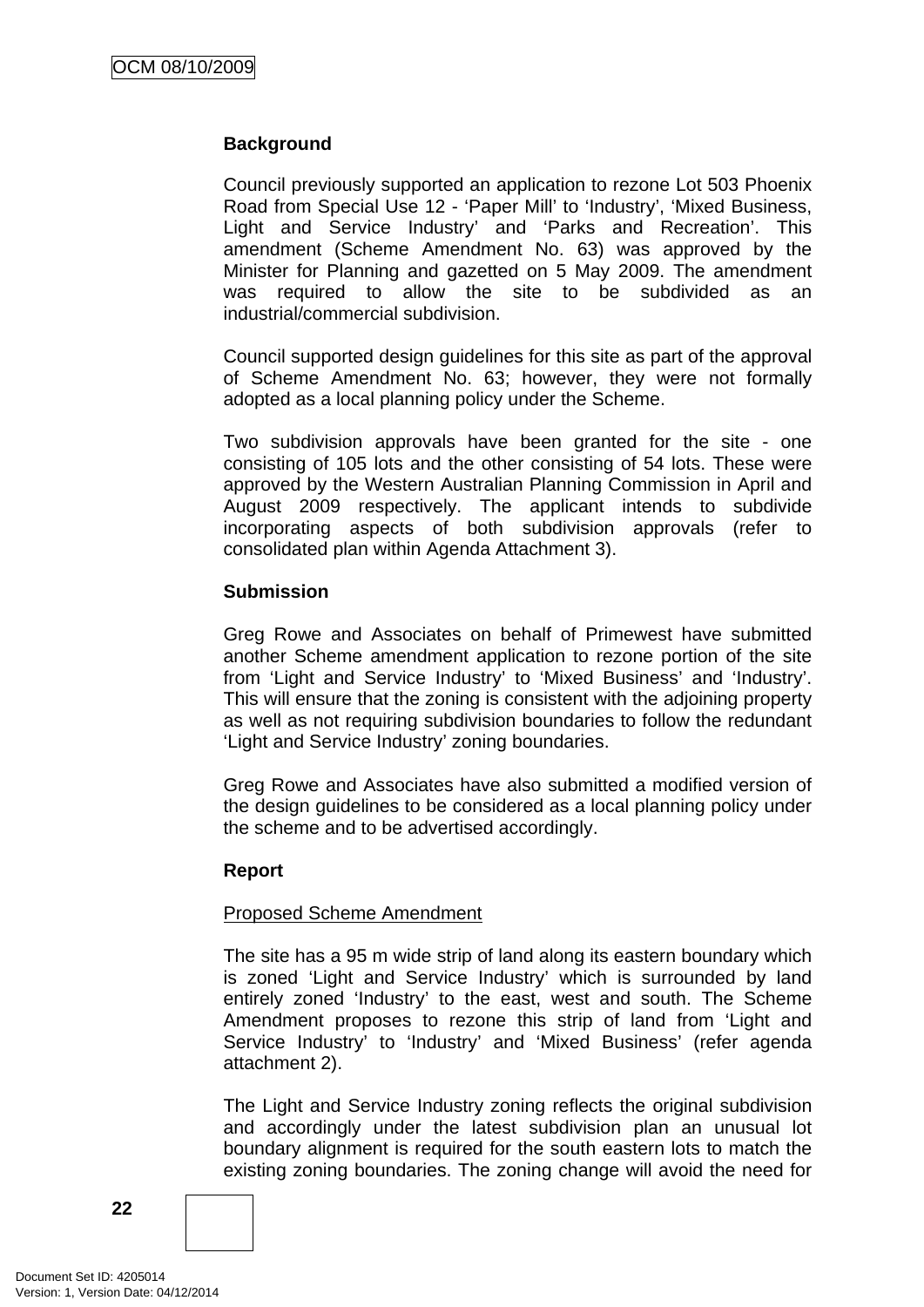these unusual cadastral boundaries and will also ensure that the subject land has the same zoning as the adjoining land.

Usually 'Light and Service Industry' zones are used to provide a land use transition or buffer between industrial and sensitive land uses such as residential. In this case, this 'Light and Service Industry' zone does not serve any purposes as the land to the east, west and south are already zoned 'Industry' and there are no residential uses in these directions. There is already a 'Mixed Business' zone to the north, together with a landscaping buffer on either side of Phoenix Road which provides a suitable land use transition or buffer to the residential properties to the north. The proposed change will not bring industrial lots any closer to residential properties than what currently exists on the subject and adjoining site.

#### Draft Local Planning Policy APD59 'Phoenix Business Park Design Guidelines'

Council supported design guidelines for the subject site as part of the approval of Scheme Amendment No. 63 in June 2008. However, the design guidelines were not formally adopted as a local planning policy under the Scheme and were not advertised. Adopting the design guidelines as a local planning policy provides greater enforcement powers under the Scheme. Furthermore, a condition on the latest subdivision approval requires the design guidelines to be amended and approved by the City to reflect the latest subdivision plan. The applicant has updated the design guidelines to reflect their consolidated subdivision plan and add suitable provisions for the new dual frontage lots along the eastern boundary of the site.

The applicant has liaised extensively with the City's planning staff and the design guidelines are acceptable to guide future development. The design guidelines will ensure quality development is achieved and are similar to the design guidelines for the adjacent Cockburn Commercial Park. It is therefore recommended that Council, in pursuance of Clause 2.3.1 of the Scheme, resolves to adopt the attached Policy for the purposes of applying design guidelines for the subject site as per agenda attachment 3 and advertise the Policy in accordance with the scheme requirements.

The Policy is consistent with the structure and content of similarly adopted design guidelines for industrial parks within the City, most notably Cockburn Commercial Park. The specific built form controls are focussed on producing an attractive and functional design outcome, which capitalises on the site's strategic location within the Bibra Lake Industrial Area.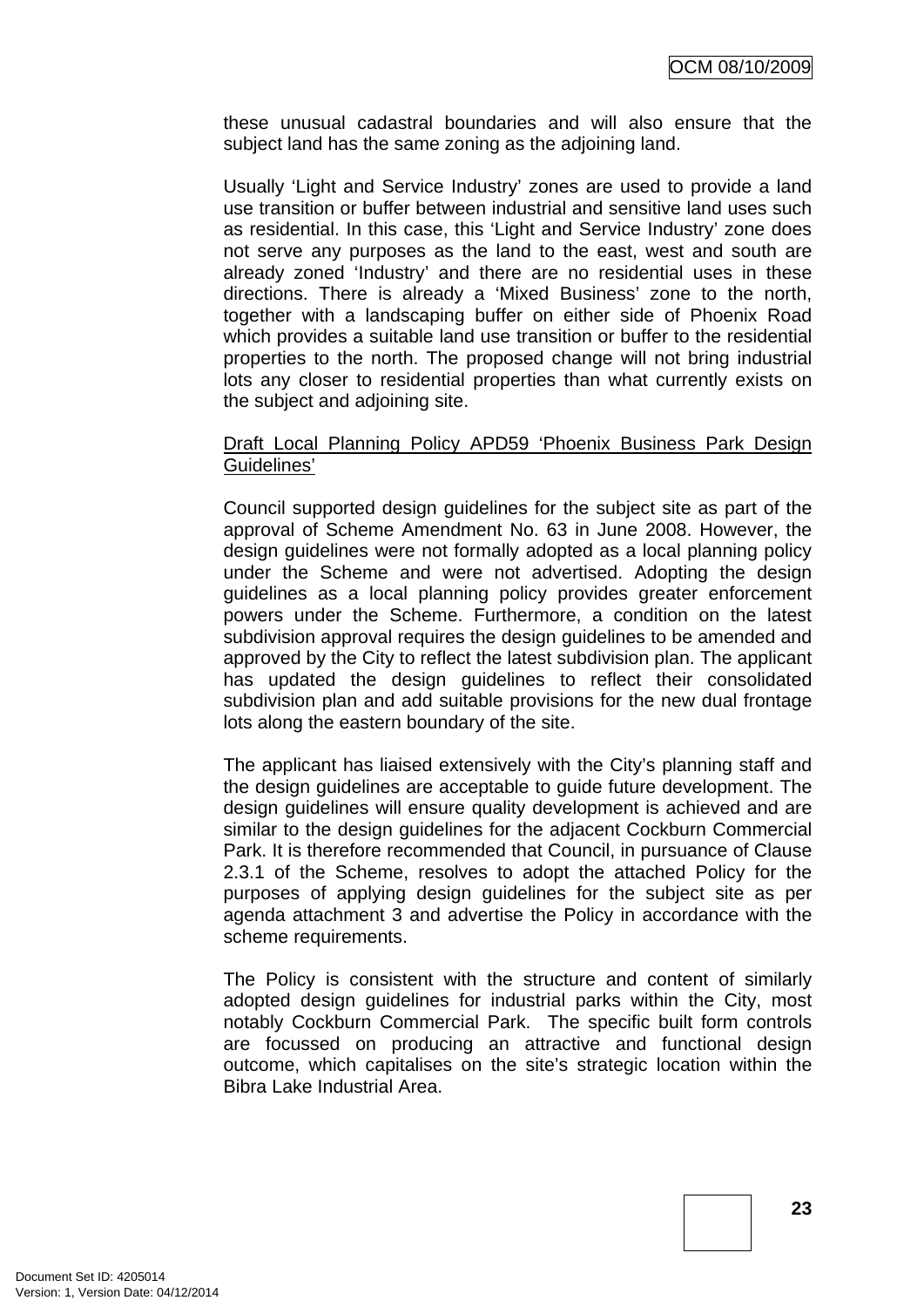#### **Conclusion**

The proposed Scheme amendment ensures that the subject portion of the site has the same zoning as the adjoining land to the east, west and south and will avoid the need for unusual cadastral boundaries.

Accordingly, it is recommended that Council initiates Scheme Amendment No. 77 and undertake landowner, government agency and community consultation in accordance with the normal amendment procedures. It is also recommended that Council resolves to prepare the local planning policy for the Phoenix Park Design Guidelines in pursuance of Clause 2.3.1 of the scheme, and undertake advertising with surrounding landowners.

#### **Strategic Plan/Policy Implications**

#### **Employment and Economic Development**

• To plan and promote economic development that encourages business opportunities within the City.

#### **Natural Environmental Management**

• To ensure development of the district is undertaken in such a way that the balance between the natural and human environment is maintained.

The planning policy which applies to this item is Policy APD2 'Industrial Subdivision Policy'.

#### **Budget/Financial Implications**

N/A

#### **Legal Implications**

*Planning and Development Act 2005*  Town Planning Scheme No. 2 *Town Planning Regulations 1967* 

#### **Community Consultation**

In accordance with the *Town Planning Regulations 1967* consultation is to be undertaken subsequent to the local government adopting the Scheme Amendment and the Environmental Protection Authority advising that the proposal is environmentally acceptable.

The draft Policy will be advertised in accordance with Clause 2.5 of the scheme. This includes a notice of the proposed policy in a newspaper for two consecutive weeks in accordance with Clause 2.5.1(a).

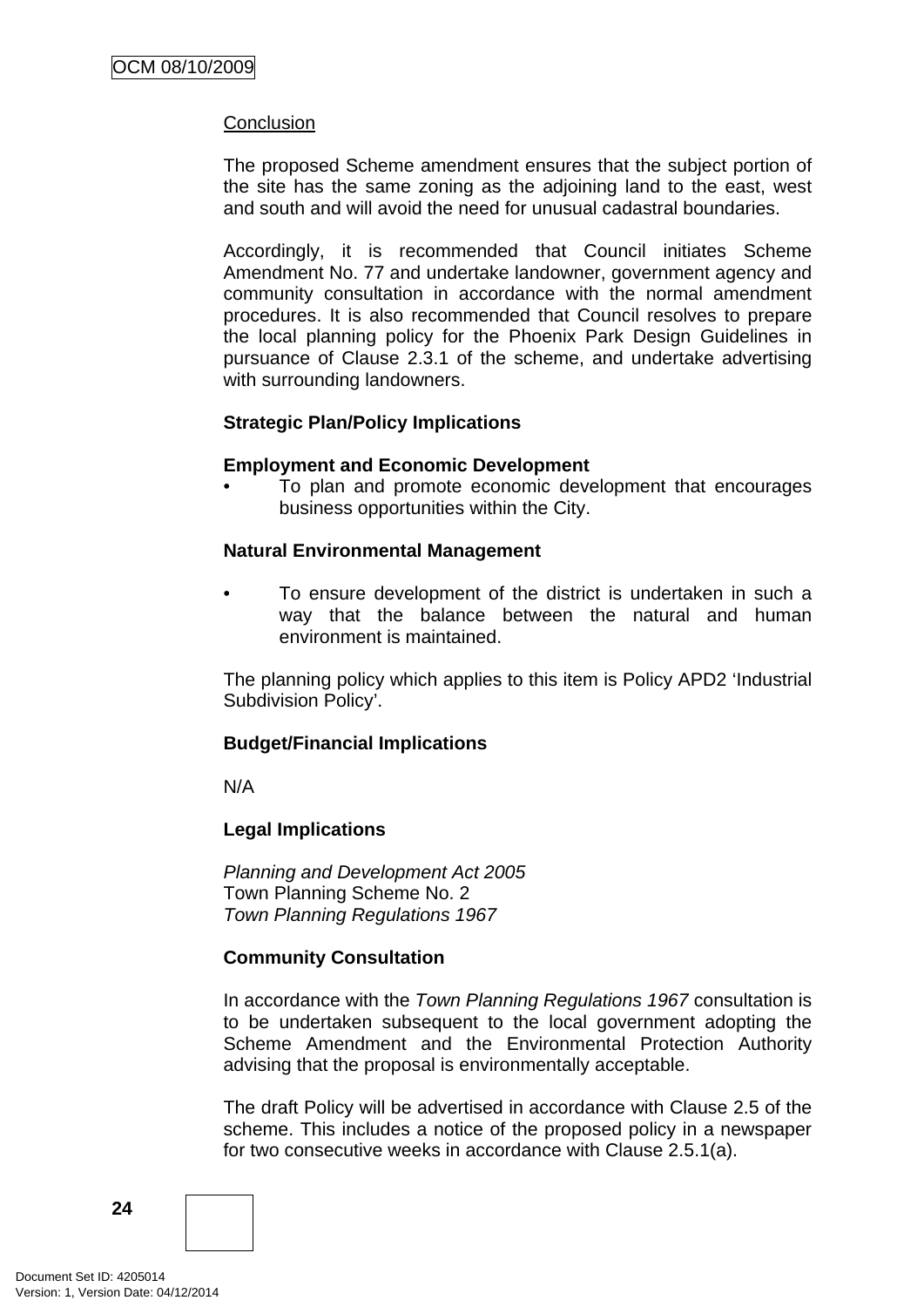## <span id="page-28-0"></span>**Attachment(s)**

- 1. Location Plan
- 2. Proposed Zoning Plan
- 3. Draft Local Planning Policy APD59
- 4. Phoenix Business Park Design Guidelines

## **Advice to Proponent(s)/Submissioners**

The Proponent has been advised that the matter is to be considered at the 8 October 2009 Council Meeting.

## **Implications of Section 3.18(3) Local Government Act, 1995**

Nil.

## **14.4 (MINUTE NO 4063) (OCM 8/10/2009) - NEW FOOD LICENCE FEES AND ADDITIONAL ENVIRONMENTAL HEALTH OFFICER (6209) (N JONES) (ATTACH)**

## **RECOMMENDATION**

That Council:

- (1) adopts the new licensing system for food premises in accordance with the Food Act 2008, as from 1 January 2010;
- (2) implement a program to inform and educate food premises proprietors and staff about the new Food Act 2008;
- (3) employ an additional Environmental Health Officer (permanent position) from January 2010
- (4) increase the Health Salaries budget by \$40,000;
- (5) increase the Health Preventative Services income budget by \$85,000 for 2009/10; and
- (6) advertise the introduction of fees associated with the introduction of the Food Act 2008, as attached, as from 1 January 2010.

**TO BE CARRIED BY AN ABSOLUTE MAJORITY OF COUNCIL**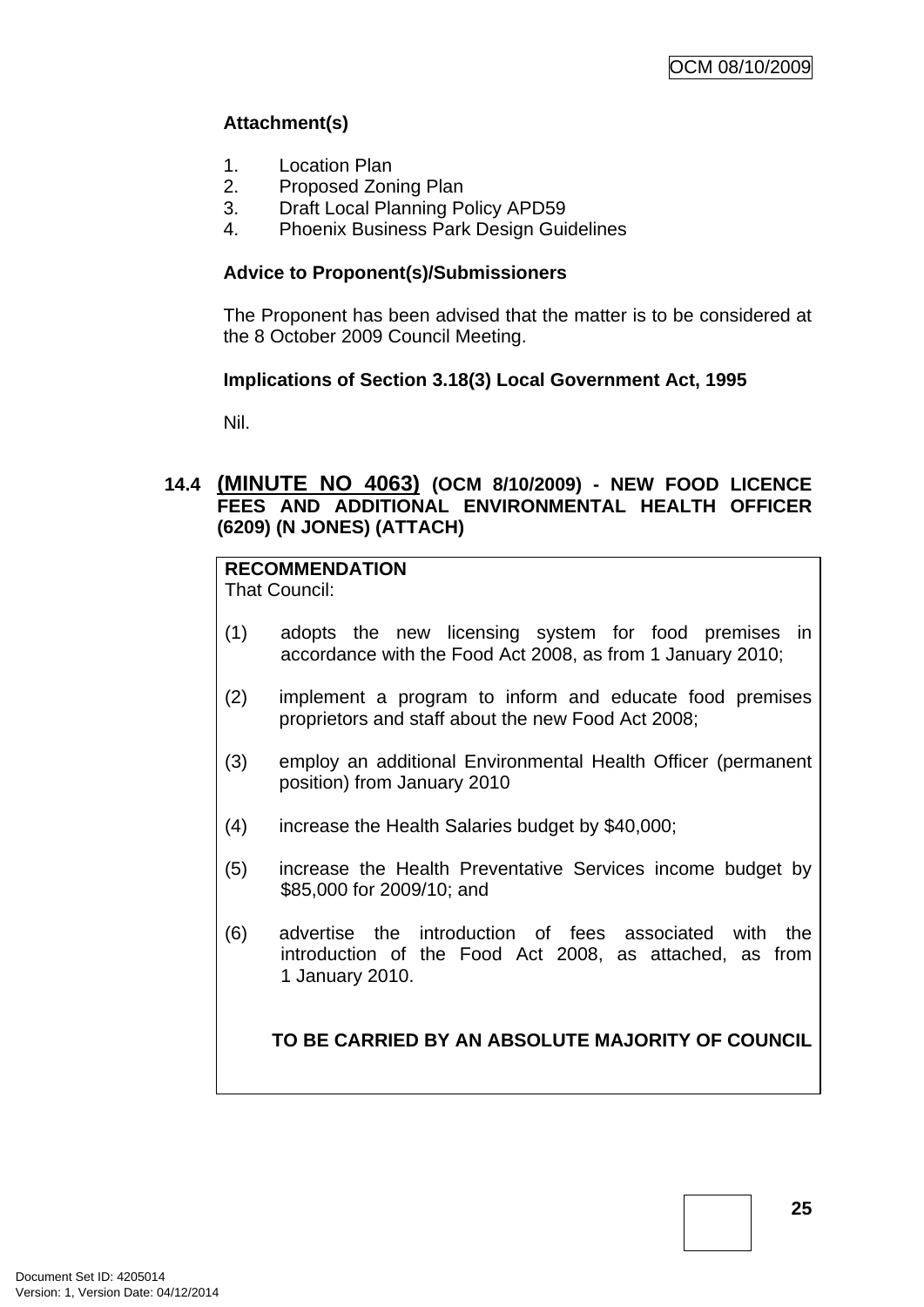#### **COUNCIL DECISION**

MOVED Clr T Romano SECONDED Clr I Whitfield that Council adopt the recommendation subject to the following amendments to subrecommendation (5):

(5) deleted and replaced with the following:

 advertise the introduction of fees associated with the introduction of the Food Act 2008, as attached to the Agenda, with the fees to be introduced as from the 1 July 2010.

## **CARRIED BY ABSOLUTE MAJORITY OF COUNCIL 7/0**

#### **Reason for Decision**

The recommendation clearly reflects Council's intention that the fees associated with the introduction of the Food Act 2008, will only be introduced as from the beginning of the 2010/2011 financial year. This will enable sufficient time for affected businesses to be advised of the changes and make provision for the new fees.

#### **Background**

In July 2009 the Food Act 2008 received Royal Assent. Part 1 - Preliminary, Sections 1 and 2 of the Act came into operation immediately. The remaining sections of the Act will come into operation when dates of proclamation are determined which is anticipated to be the end of October 2009. For the first time Australia will have national legislation to regulate the food industry.

Licensing and annual fees will apply to all food premises rather than the current system that only applies to eating houses selling meals. Until now, premises such as supermarkets, butchers and food manufacturers have never paid for the regulatory system including frequent inspections by the City's Environmental Health Officers as required by the WA Department of Health.

With the introduction of the *Food Act 2008* the *City of Cockburn Health (Eating Houses) Local Law 2000* will be repealed. This will mean the existing Eating House Licensing and Registration process will no longer apply.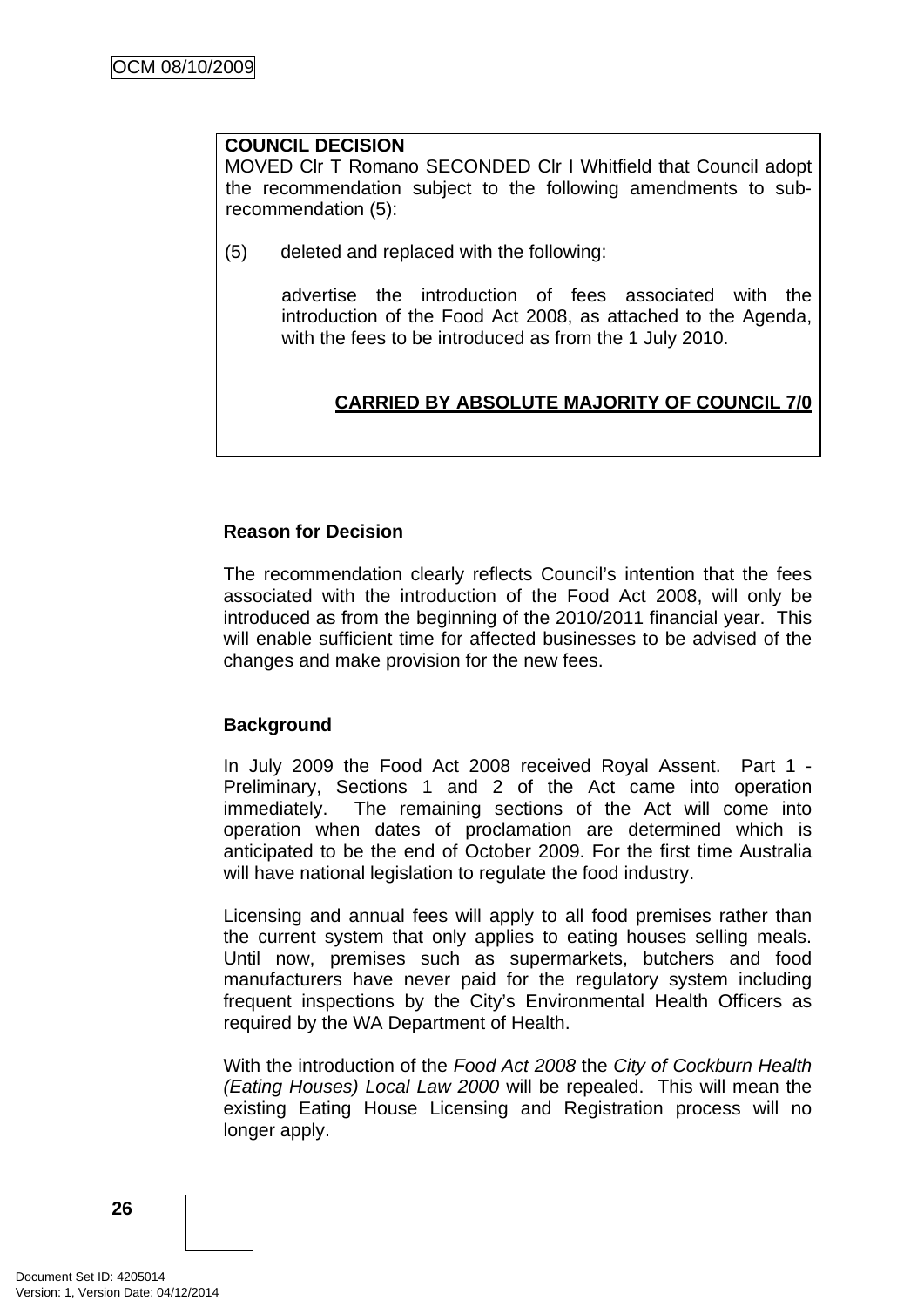The Food Act gives autonomy to Local Government to impose and recover fees under the *Local Government Act 1995 Part 6 Division 5 Subdivision 2* for functions such as notification, registration, assessments, transfers etc.

All WA Councils including the City of Cockburn will be able to determine their own fee arrangements within the content of the Acts*.* The fees should reflect the cost incurred in providing the service. This would involve risk assessment, sampling procedure, education/training support, and administration.

At present fees for Eating House Registrations are issued on the calendar year. It is proposed to continue with this time frame introducing the new food business fee structure on 1 January 2010.

The new Food Act will result in a new system of auditing and regulating food premises that will inevitably require increased workload for the City's Environmental Health Service. A greater number of food premises will require notification and registration. Risk assessments are likely to be more complex with a reemphasis upon outcomes rather than prescriptive requirements. A new system of auditing certain premises involving vulnerable persons such as nursing homes and child care centres will commence.

In accordance with the Plan for the District the employment of an additional Environmental Health Officer (EHO) is overdue. The plan for the District indicated a need for an additional EHO in 2008/09 and an additional EHO in 2009/10, neither of these positions were filled. The last additional EHO was employed in December 2005, since then there has been a significant increase in workload including the Gateway Shops, 107 new food premises which is an increase of 26%, plus Contaminated Sites, a greater role in development applications through the Development Control Unit, and a significant increase in public events/concerts.

The income from the new fee structure will generate an additional \$80, 000 annually which is greater than the cost of a new EHO. It is recommended that the City employ a new EHO from January 2010.

#### **Submission**

N/A

#### **Report**

The *Food Act 2008 Section 107* requires all premises selling (as defined under the Act) food operating within the municipality to notify the City on a prescribed form. This will include premises ranging from food manufacturers down to the newsagent and chemist.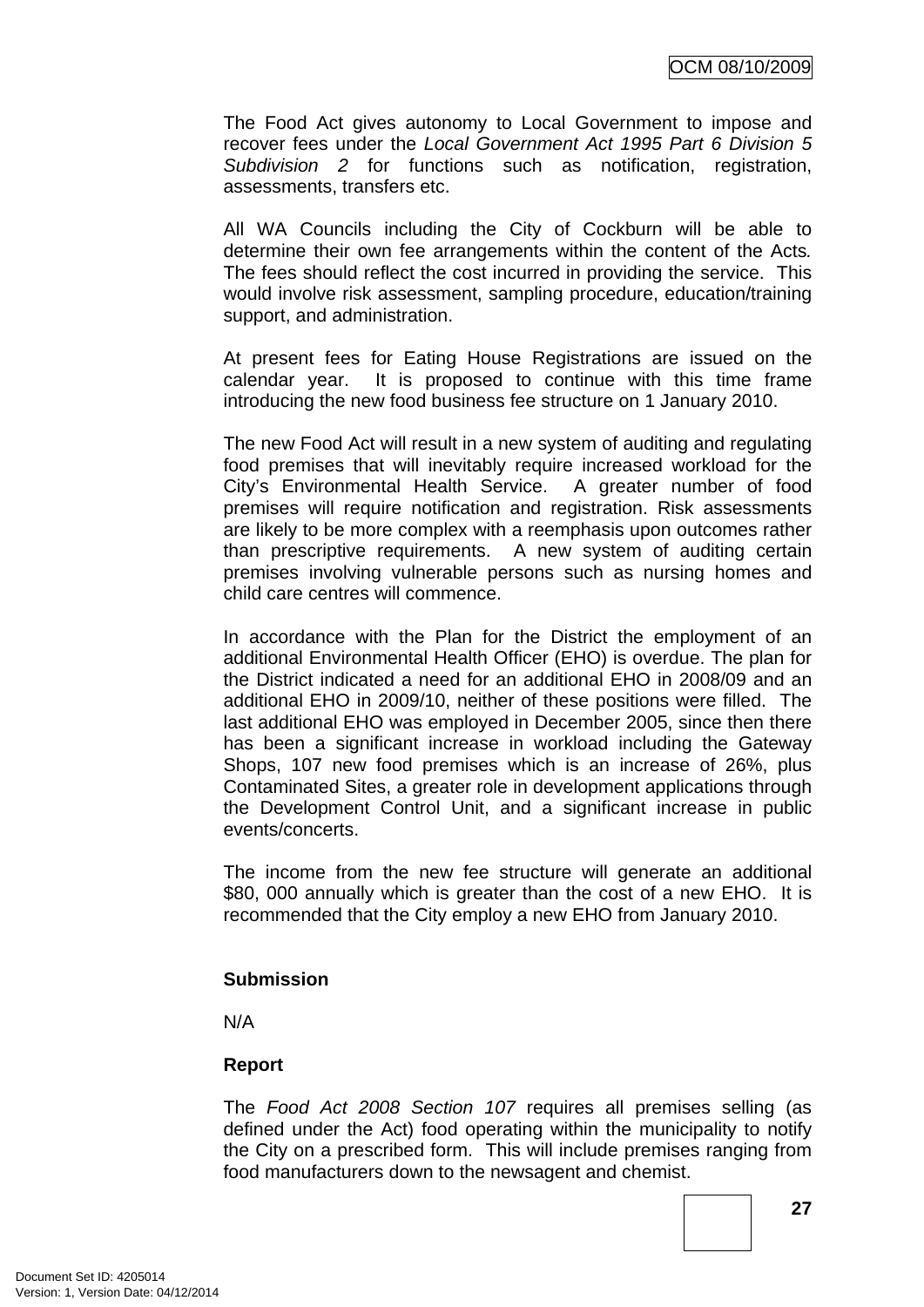The notification must be accompanied by a fee if prescribed.  $-$  This fee will be referred to as the Notification Fee in the attachment. Existing Eating Houses will not be required to pay this fee because the City already holds the required information.

The notification process will allow the premises to be classified by their risk potential into one of four categories via the use of a matrix. These categories will be High, Medium, Low or Very Low as specified in the Australia New Zealand Food Authority (ANZFA) – Priority Classification System for Food Businesses.

The risk assessment matrix is sophisticated and uses rating criteria including the type of food, extent and method of food processing, size/scale of the premises. High and medium risk food premises include restaurants, butchers, supermarkets, and food manufacturers. Low and very low risk premises include newsagents and hairdressers that provide coffee.

All those food businesses subject to a risk assessment/inspection will be required to register with the City (Section 110). This will be completed at the same time as notification. If approved a registration certificate will be issued. The registration will stay in force until cancelled (Section 111). It does do not expire like the existing Eating House Licenses. These businesses will be charged an annual risk assessment / inspection fee payable on a pro rata basis from the date that a premises opens. This fee will reflect the number of inspections required per year, sampling regime and other related costs including administration.

The recommended fees are outlined in the attachment.

Those premises already paying a City of Cockburn Eating House License and Registration (typically \$403 p/year) will not be paying any more under the new system. However a significant number of food premises will be paying fees for the first time. This will include premises such as supermarkets, butchers and food manufacturers. This is a more equitable system as premises not captured by the Eating House Registration system are now covered.

Those premises such as supermarkets which have multiple areas of different classifications in the one premise such as butcher, deli, baker, fruit and vegetable area will attract a combined fee calculated on individual functions of the various classifications. This combined fee will help reflect the additional time required to assess such premises.

Some food premises will be exempted from registration.

Exempted food premises are defined under the proposed *Food Regulations 2009* and will include those food businesses conducted to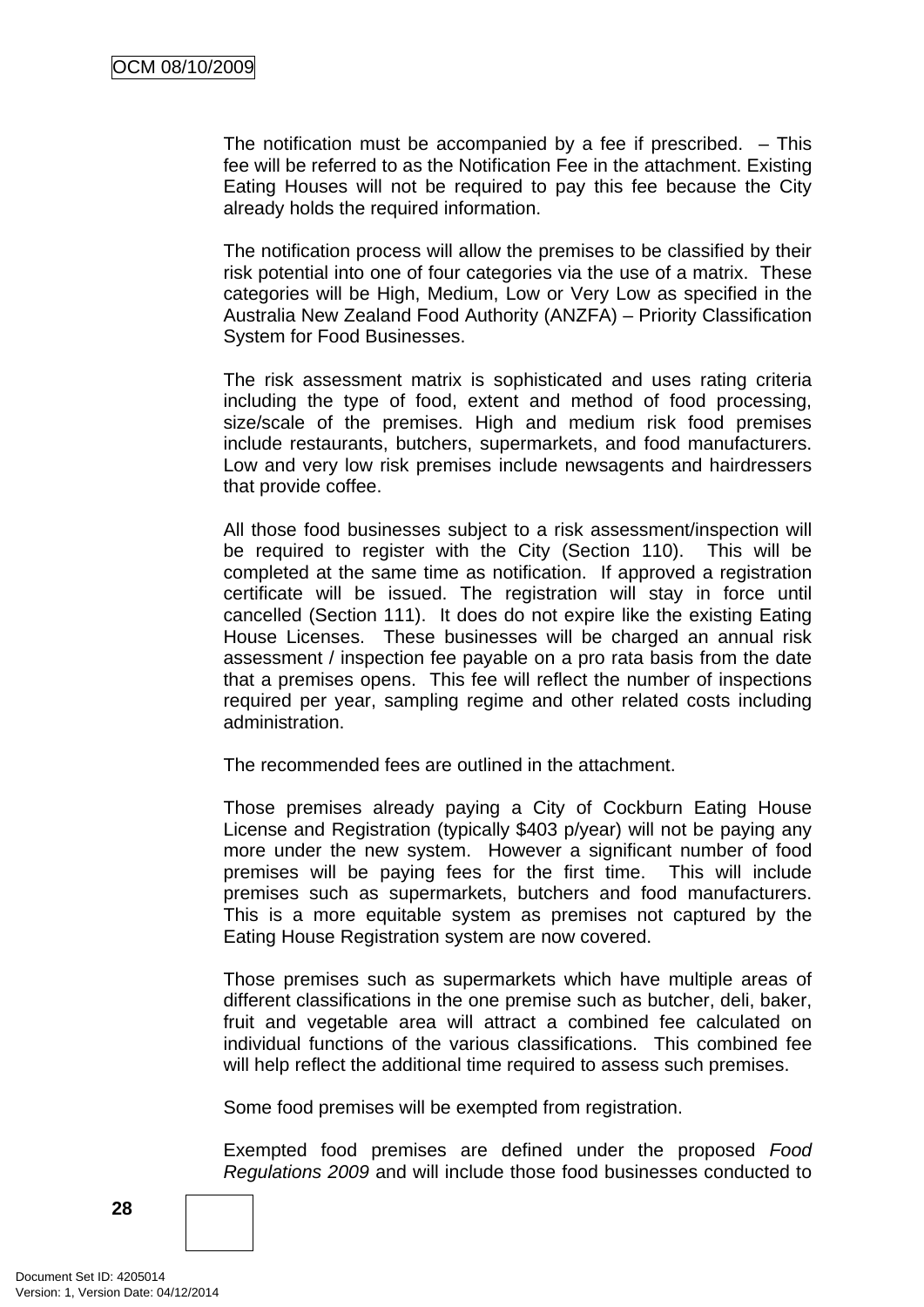raise money solely for purposes that are of a charitable or community nature where the food is not potentially hazardous or the food after cooking is for immediate consumption (e.g. sausage sizzle).

Although notification is still required, a fee would not be charged for exempted food premises. This is one of many ways that the City supports its community organizations. Most Councils in WA are likely to adopt a similar system of registration with similar fee structures. The City's proposed fee structure is based upon cost recovery only.

#### **Strategic Plan/Policy Implications**

#### **Governance Excellence**

To provide effective monitoring and regulatory services that administer relevant legislation and local laws in a fair and impartial way.

#### **Budget/Financial Implications**

The estimated income for license and registration of food premises in the existing 2009 -10 budget report is \$60,000. Most Eating Houses currently pay \$403 per year.

At present the City has approximately 395 classified food premises of which 172 are registered Eating Houses.

Anticipated income from these premises for 2010 would be:

| Annual risk assessment/inspection fee \$136,400 |  |  |
|-------------------------------------------------|--|--|

Additional notification fee will be received from premises not presently regarded as selling food e.g. chemist, newsagents etc

Anticipated income for 2009 - 10 will be in excess of \$146,000.

#### **Legal Implications**

The Food Act gives autonomy to Local Government to impose and recover fees under the *Local Government Act 1995* Part 6 Division 5 Subdivision 2 for:

Notification (s107) Registration (s 110) Any function performed under Act (s 140 (1)) Provision of information or for carrying out of any inspection (s140  $(12)$ ).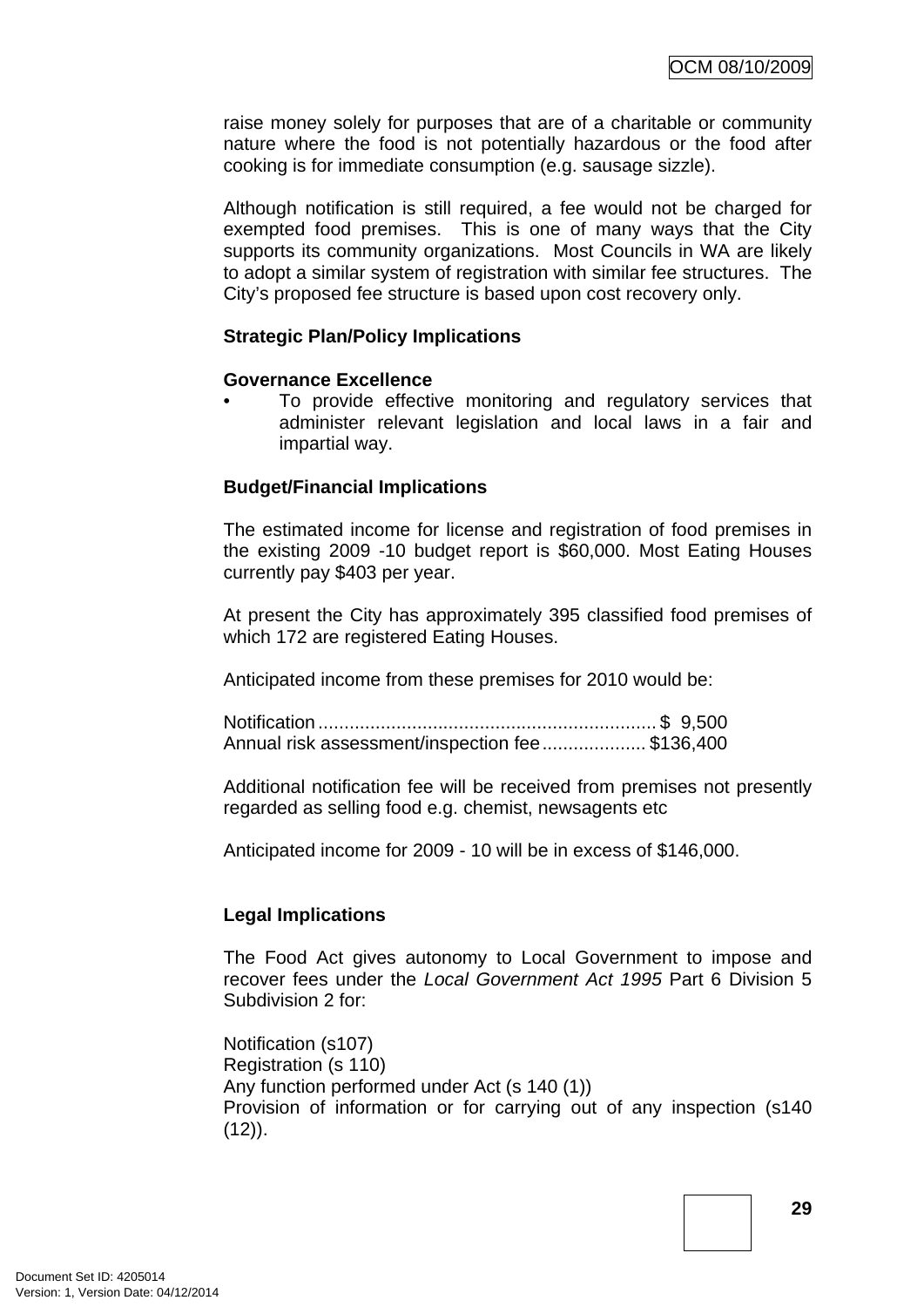<span id="page-33-0"></span>Section 6.19 of the Local Government Act 1995 requires Council to give local public notice when introducing fees and charges outside the annual budget process. The Notice is to give the intention of introducing the fee and when the fee would become effective.

## **Community Consultation**

The City of Cockburn food premises proprietors have been made aware of the imminent changes to the food legislation for some time now through written information and Environmental Health Officers inspections, although this has been occurring since 2002.

It is planned to conduct extensive community consultation prior to enactment and proclamation of the Act. This will be done through Information sessions for all food proprietors and dissemination of written information. A total of \$10,000 exists for this purpose in the Public Health, Preventative Services – Food Marketing account. The proposed fees will be advertised in a Local newspaper.

## **Attachment(s)**

Schedule of Fees

#### **Advice to Proponent(s)/Submissioners**

N/A

**Implications of Section 3.18(3) Local Government Act, 1995**

Nil.

## **14.5 (MINUTE NO 4064) (OCM 8/10/2009) - DRAFT 2009 JANDAKOT AIRPORT MASTER PLAN - OWNER: JANDAKOT AIRPORT HOLDINGS (1211) (A TROSIC, R DONG) (ATTACH)**

**RECOMMENDATION** That Council:

- (1) forward a submission regarding the Draft 2009 Jandakot Airport Master Plan to Jandakot Airport Holdings ("JAH") on the basis of the officer's report, emphasising the following specific points:
	- 1. While the City does not object to the proposed fourth runway and associated aviation development, issues with the proposed non-aviation commercial development on the airport must be adequately addressed to the satisfaction of relevant State Government agencies and the City before support can be indicated. The City also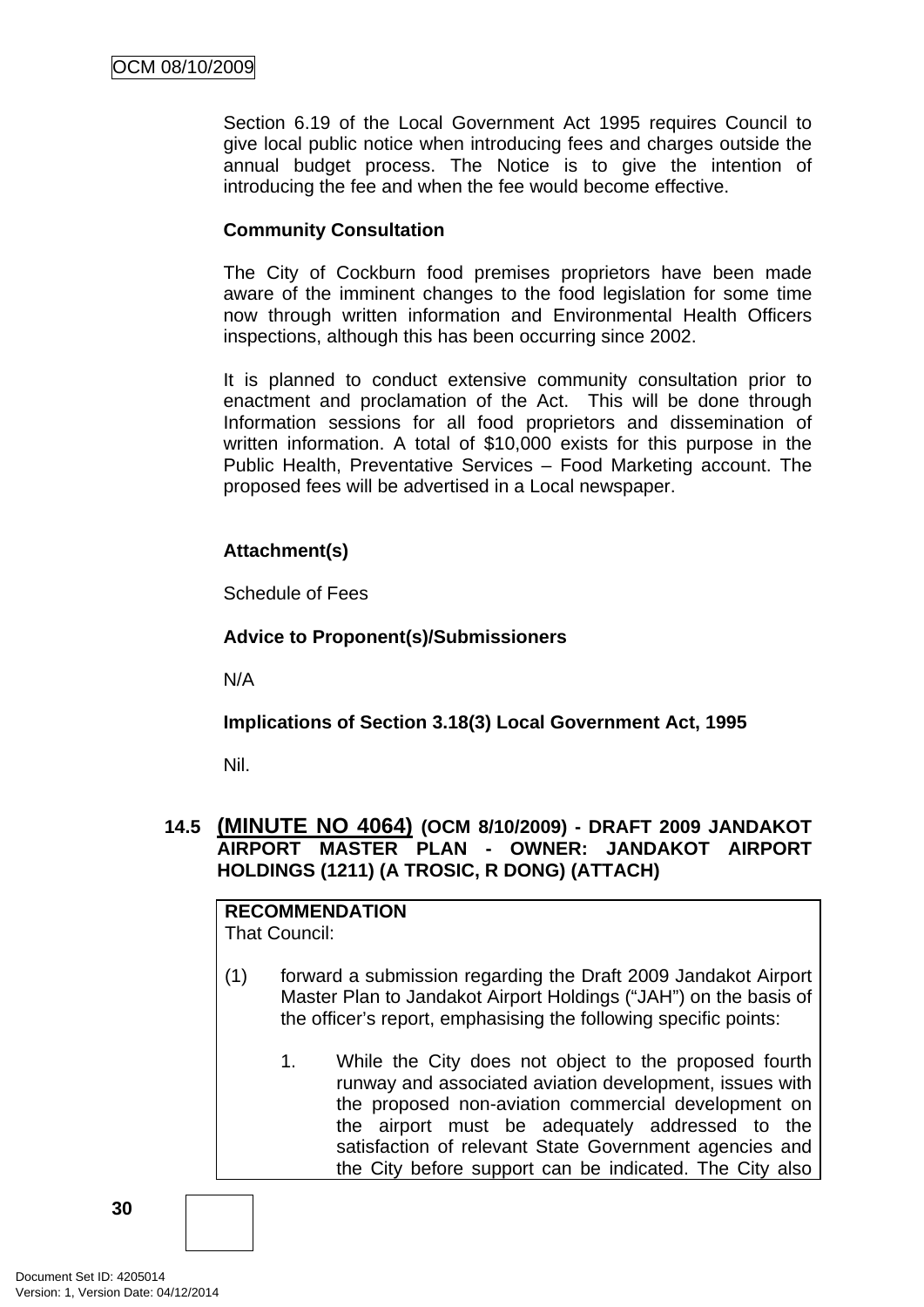needs to be satisfied that environmental issues have been adequately managed, and that threats to the Jandakot Water Mound have been mitigated against. The City also requires JAH to ensure that residents adjoining the airport site will not experience adverse amenity impacts associated with the commercial development;

- 2. All specific requirements in relation to traffic and transport infrastructure as discussed under the 'Traffic and Transport Issues' section of the officer's report being undertaken by JAH;
- 3. JAH being responsible for the constructing/upgrading of all the existing infrastructure outside of the airport site identified as being required to facilitate the Master Plan;
- 4. All environmental issues and concerns raised by the City being suitably addressed by JAH to the satisfaction of the City. In this respect, the City maintains significant concerns whenever extensive clearing of vegetation is proposed and in terms of the Master Plan, the loss of almost 167ha of good to excellent quality bushland will have a significant impact, both on flora diversity and fauna movement in the immediate area;
- 5. The clearing and development of Precinct 5 not taking place until it can be clearly demonstrated that rehabilitation of Precincts 7 and 8 by JAH (outside the airport site) is producing viable and successful rehabilitation results to the satisfaction of the City. In making this determination, the City will be seeking evidence which demonstrates that the rehabilitation will produce an adequate environmental offset to the bushland proposed to be cleared as part of Precinct 5;
- 6. The description of zones and land use permissibility within the commercial development precinct being consistent with the provisions of the Local Planning Scheme;
- 7. A detailed Economic Impact Assessment being prepared by JAH which demonstrates that their proposed major retail and commercial development can coexist and remain viable in conjunction with other existing and planned centres, and without adversely affecting the viability of such centres;
- 8. Any retail activity being considered on the basis of serving the immediate airport precinct, and being most suitably located in close proximity to the residential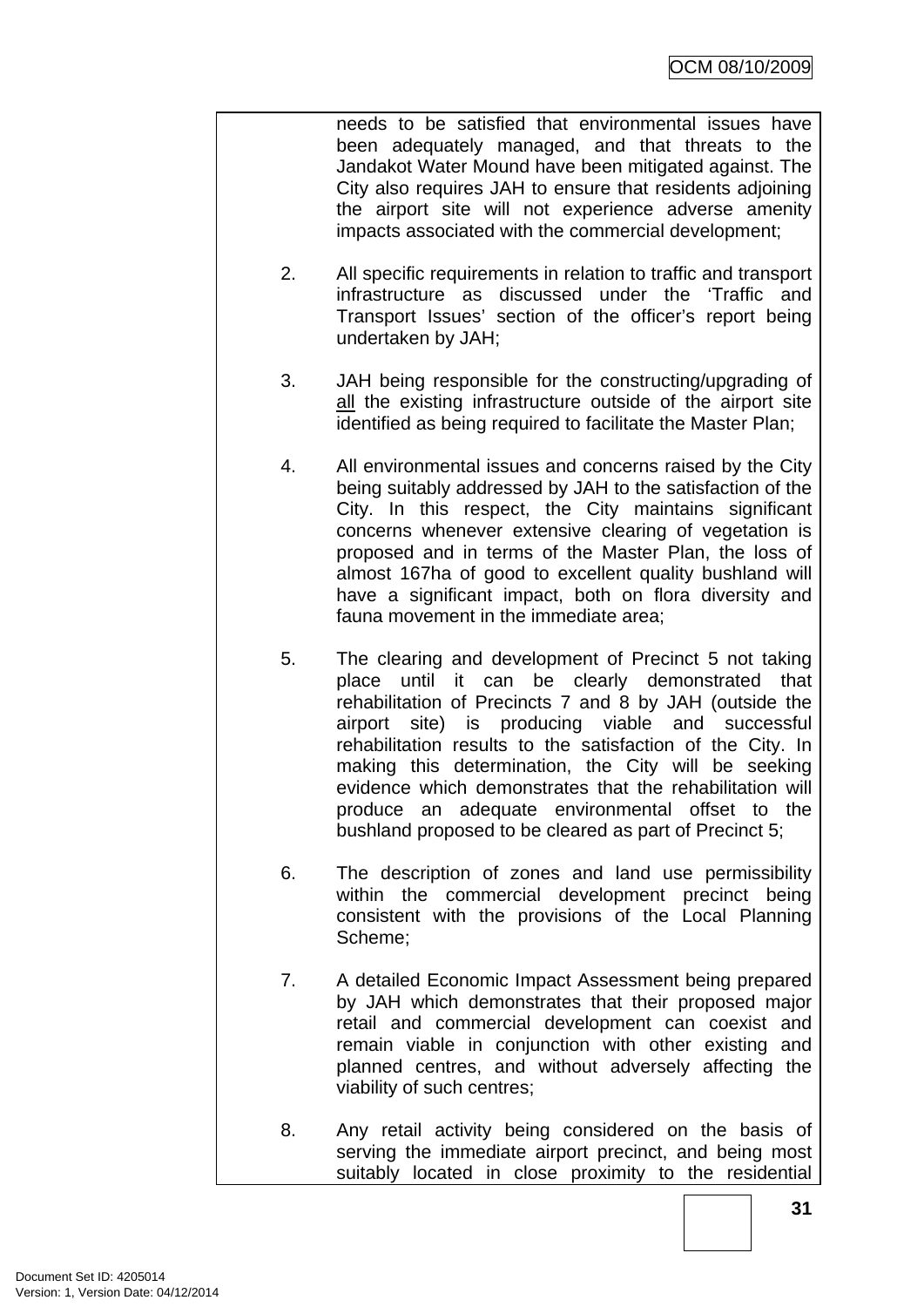colleges. In this respect retail development should be limited to limited to a 'Local Centre' scale, with a total maximum aggregated floor space of 2000m2, in order to minimise the impact on the City's Local Commercial Strategy;

- 9. A formal protocol being established by way of Memorandum of Understanding between the City and JAH which requires involvement by the City in terms of the preparation and processing of structure plans, the processing of subdivision and development applications including parks and landscaping design and construction standards for infrastructure;
- 10. The Master Plan being modified to indicate the provision of an appropriate buffer between the interface of all commercial land use which adjoins 'Resource' zoned allotments within the City;
- 11. Precincts 6 and 6A being clearly labelled as subject to a future Master Plan, so as to make it clear that this is not approved as part of the 2009 Master Plan. Similar to Precinct 5, the City will also base its future position regarding Precinct 6 and 6A on whether rehabilitation of Precincts 7 and 8 by JAH outside the airport site has produced viable and successful rehabilitation results to the satisfaction of the City;
- 12. Should the fourth runway be approved, all residences located within the 25-30 and 20-25 ANEF contour being acoustically treated at JAH's expense;
- 13. If the fourth runway is approved, the number of flights per year being permanently capped at 514,000 fixed wing and 76,000 helicopter flights;
- 14. The informal night time curfew and Fly Neighbourly Policy being converted into a legally binding set of regulations upon both JAH and pilots;
- 15. JAH to provide copies of all sub-leases within the commercial precinct to the City, upon JAH entering into any sub-lease within that precinct;
- 16. Adequate servicing (especially reticulated sewer) being a pre-requisite for any expansion of existing aviation or non-aviation development on the airport;
- 17. The Bush Forever Officer of the Department of Planning being specifically consulted by JAH regarding any future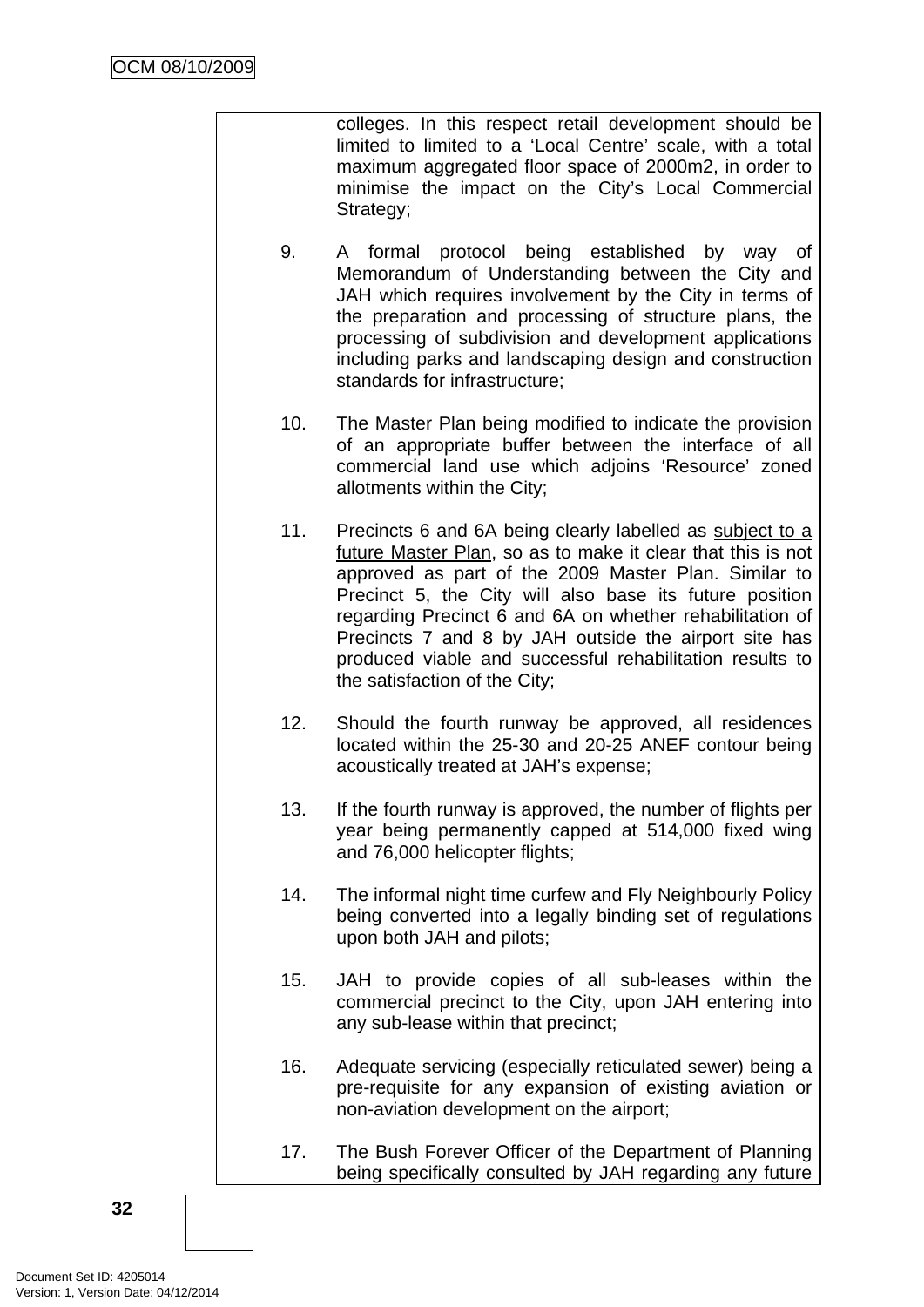development that may impact on remnant bushland.

- 18. The Department of Water being specifically consulted by JAH regarding future water and drainage management design, with the view to implementing best practice water sensitive design treatments to manage both water and drainage runoff;
- (2) provide a copy of its submission to the City of Melville, City of Canning and Western Australian Planning Commission for their information.

#### **COUNCIL DECISION**

MOVED Clr T Romano SECONDED Clr I Whitfield that the recommendation be adopted.

**CARRIED 6/1**

## **Background**

At its meeting held on 8 September 2005 Council resolved to support the fourth runway addition to Jandakot Airport in accordance with selected Option 1 of the Draft 2005 Jandakot Airport Master Plan ("2005 Master Plan") (Attachment 1 refers). This support was subject to a series of recommended conditions, in order to ensure that the proposal would be implemented in an acceptable manner (Attachment 2 refers). The Draft 2005 Master Plan included plans for the construction of a fourth runway, and the allocation of non-aviation land for commercial development. The proponent was Jandakot Airport Holdings ("JAH").

Following approval of the Draft 2005 Master Plan by the Federal Government in 2006, the City of Cockburn ("City") received a copy of the Draft Major Development Plan ("MDP") which proposed to undertake development of the airport in accordance with the 2005 Master Plan. Council considered the Draft MDP on 8 November 2007 and resolved to recommend approval subject to a number of recommended conditions (Attachment 3 refers). The City advised JAH on 15 November 2007 of Council's decision in this respect.

JAH have now released the Draft 2009 Master Plan for public comment, with comments closing on 30 October 2009 (Attachment 4 refers). This report considers the new Draft 2009 Master Plan, in the context of it being the strategic plan for development of the airport over the next 20 year period.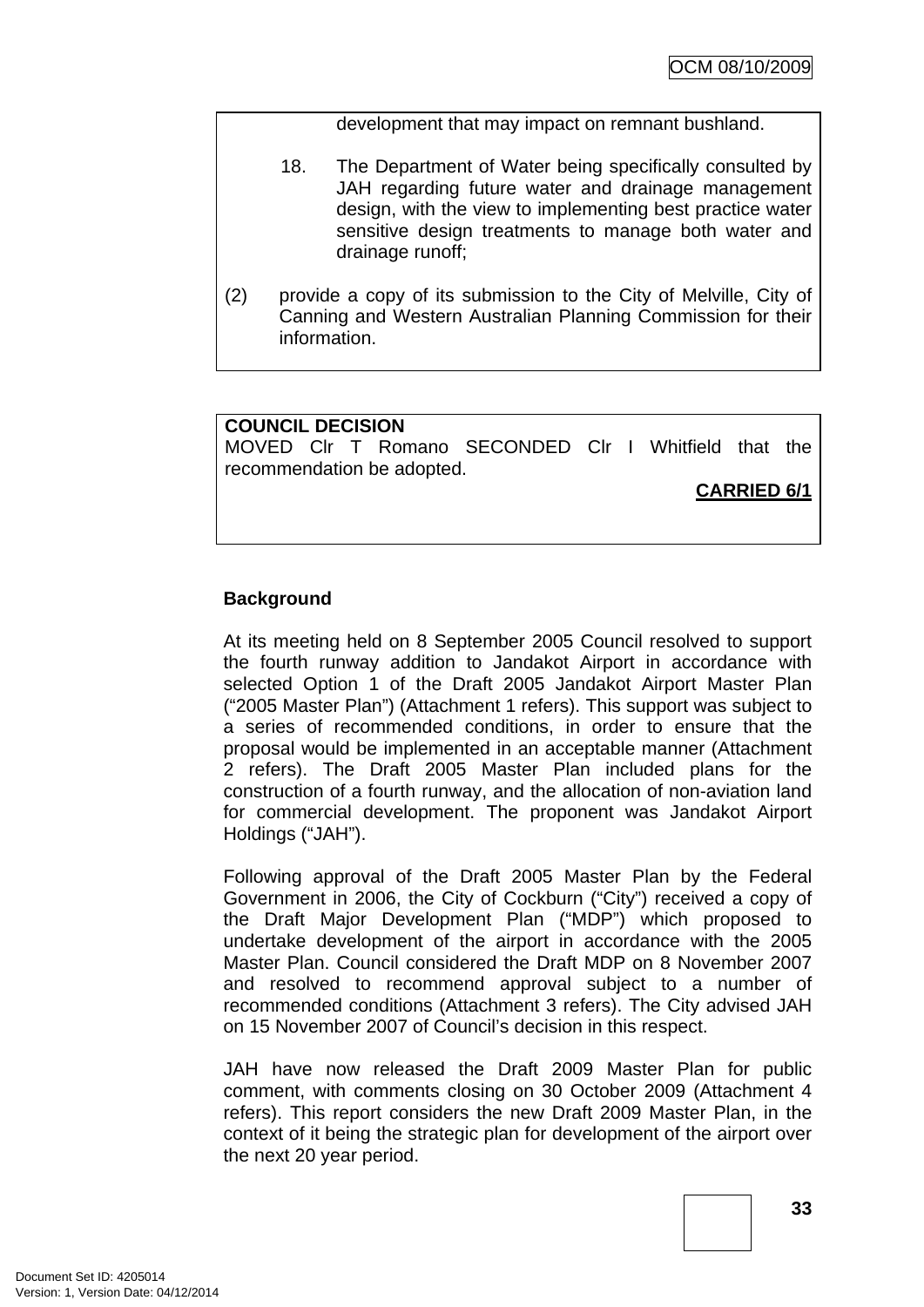## **Submission**

NA.

## **Report**

## **Overview**

In terms of statutory context, the development of airports is undertaken within the regulatory framework of the *Airports Act 1996*. This requires that for each airport, there is to be an approved Master Plan that indicates the airport planning for the next 20 years. A requirement of the *Airports Act 1996* is the preparation of a Master Plan every five years, and accordingly this Draft Master Plan represents a review and refinement of the approved 2005 Master Plan. The Master Plan is subject to approval of the responsible Federal Minster, being the Minister for Infrastructure, Transport, Regional Development and Local Government (Hon Anthony Albanese MP).

Part 5 of the *Airports Act 1996* sets out the statutory process for preparing and consulting in relation to a Draft Master Plan. In specific respect of consultation, Section 79(2) of the *Airports Act 1996* states:

- *(2) If members of the public (including persons covered by subsection (1A)) have given written comments about the preliminary version in accordance with the notice, the draft plan submitted to the Minister must be accompanied by:* 
	- *(a) copies of those comments; and*
	- *(b) a written certificate signed on behalf of the company:* 
		- *(i) listing the names of those members of the public; and*
		- *(ii) summarising those comments; and*
		- *(iii) demonstrating that the company has had due regard to those comments in preparing the draft plan; and*
		- *(iv) setting out such other information (if any) about those comments as is specified in the regulations.*

The Federal Government have released guidelines in respect of consultation, making it clear that the responsible Federal Minister expects that consultation is undertaken with all stakeholders and that prudent consideration is given to comments received during the consultation period, with the stakeholders' comments adequately summarised and the airport-lessee company (JAH) response appropriately documented in this respect. This information, along with copies of the public comment provided during the consultation period, forms part of the package that the Minister has regard to when considering whether to approve or refuse the Draft Master Plan.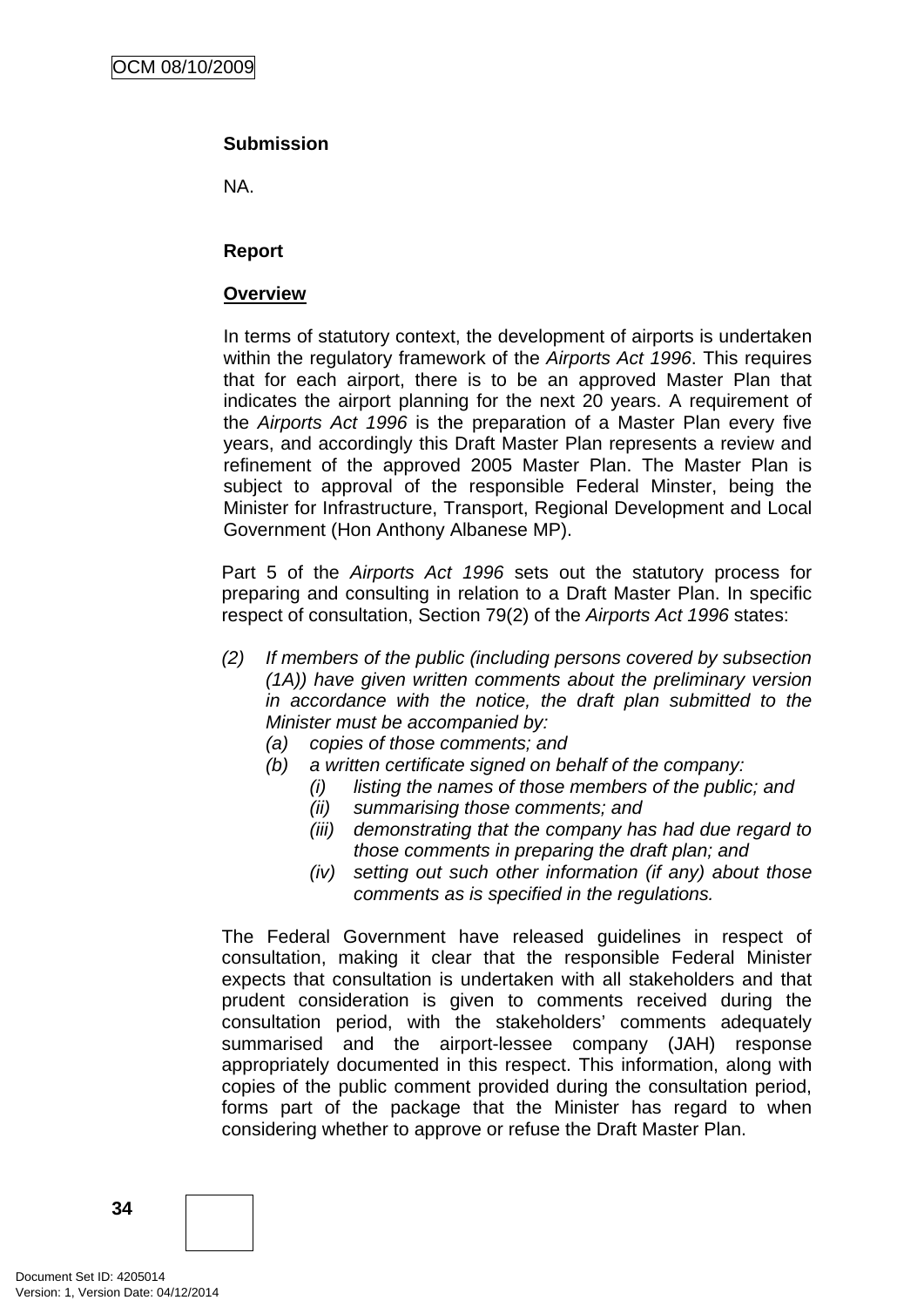In terms of local government, the responsible Minister expects detailed and meaningful consultation to occur, within the specified timeframe of 60 days. As the consultation period for this Draft Master Plan closes on 30 October 2009, it is imperative that the City makes its submission direct to JAH, in accordance with the relevant legislative requirements. JAH must then, before submitting the Draft Master Plan to the responsible Minster for approval, demonstrate that they have had due regard to all the comments received in relation to the Draft Master Plan. It is stated that:

*"the Minister must be satisfied that the airport-lessee company gave regard which is adequate in all the circumstances to the comments received."* 

Relevant to this would be matters such as how the issues raised in the consultations will be/have been dealt with by the JAH, whether JAH considered properly those comments received, whether the comments were accepted or not into the Draft Master Plan and the grounds for rejecting particular comments. It does, however, need to be remembered that having due regard to public comment does not mean that the draft documents must automatically be changed to reflect those comments. This philosophy exists across most phases of public consultation, especially in relation to local government and town planning.

# **Draft 2009 Master Plan**

The Draft 2009 Master Plan indicates both aviation and non-aviation development across the airport site. This has been planned on a precinct basis, with six main precincts (and additional sub-precincts) identified as follows:

**Precinct 1A (31ha)** - This is a new conservation area to protect significant flora located within this area of the airport and retain connectivity to Ken Hurst Park. Precinct 1A was previously identified for commercial development under the approved 2005 Master Plan.

**Precinct 1B (47ha)** - This is an existing conservation area identified under the 2005 Master Plan which includes significant flora. This conservation area has been amended to take into account potential aviation requirements at the end of the runways and the requirement for the East Link road.

**Precinct 2 (39ha)** - This is an existing conservation area identified under the 2005 Master Plan. The conservation area has been amended to take into account potential aviation requirements at the end of the runways.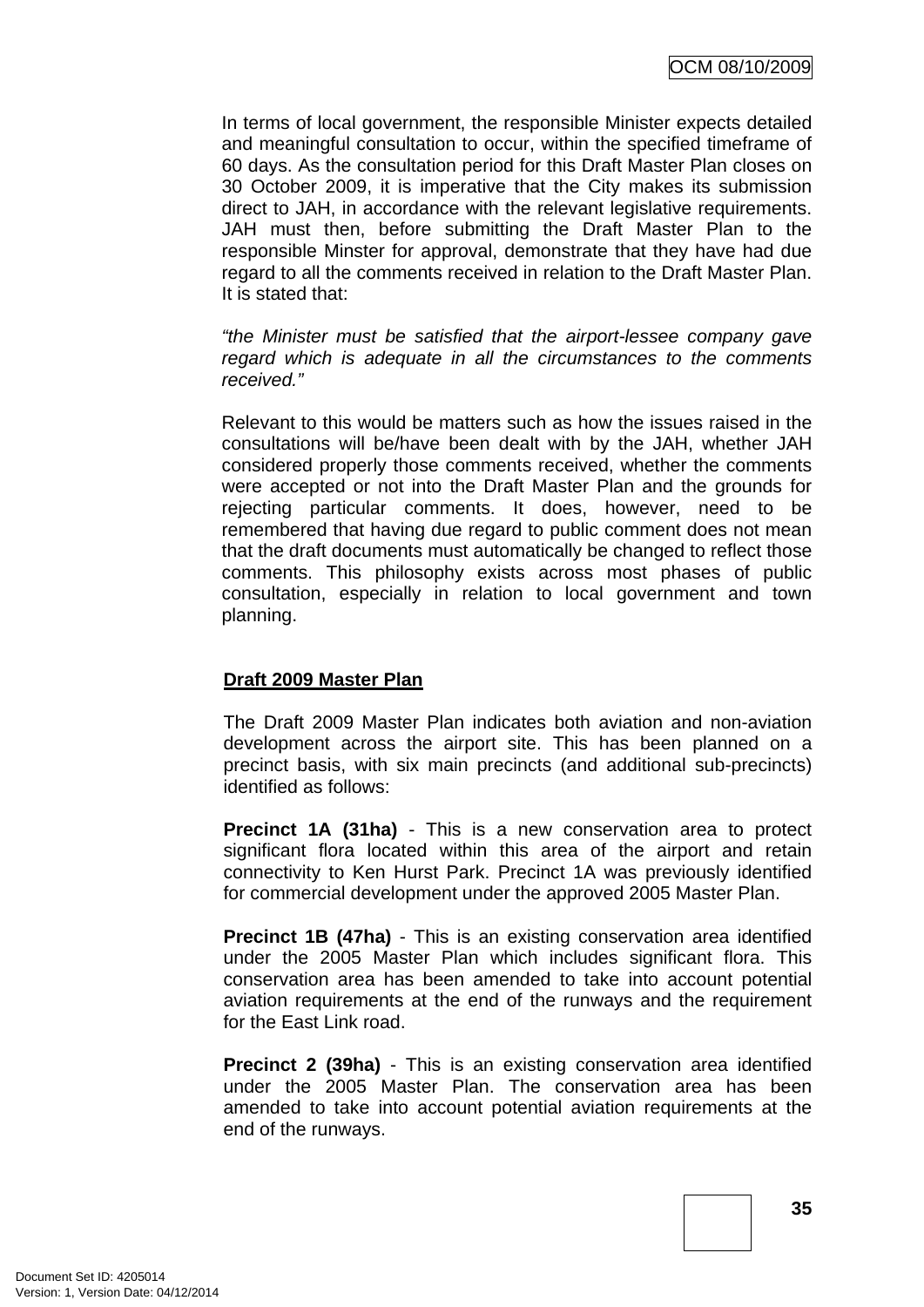**Precinct 3 (225ha)** - This is the proposed aviation development that includes the following facilities:

- Enhancements to runways 06L/24R and 12/30 (future 12R/30L);
- No changes to runway 12L/30R;
- The proposed fourth runway 12L/30R:
- Existing and proposed taxiways and aprons;
- Aircraft support facilities.

**Precinct 4A (22ha)** - This is existing commercial development identified for bulky goods/showrooms under the 2005 Master Plan.

**Precinct 4B (9ha)** - This is also existing commercial development identified for office/commercial land uses.

**Precinct 4C (13ha)** - This is an area subject to a minor variation of the 2005 Master Plan which is now identified for commercial mixed use and aviation land uses.

**Precinct 4 (72ha)** - This is existing commercial development identified for warehouse/storage land uses.

**Precinct 5 (40ha)** - This is a new commercial area identified for warehouse/storage land uses in exchange for Precinct 1A, which was previously identified for commercial development in the 2005 Master Plan 2005.

**Precinct 6 and 6A (53ha)** - This precinct is identified as future development under the Draft 2009 Master Plan. The development of Precinct 6 will be further investigated following a review of this Master Plan in five years as required by the *Airport Acts 1996*.

In summary, the abovementioned precincts have resulted in land use within the airport site as being:

**Conservation (Precincts 1A, 1B, 2, 6 and 6A)** - 170ha (27.3%) including 53ha being earmarked for 'future development'. There is an additional 32ha of bushland identified for conservation under the Draft 2009 Master Plan, however this 32ha of bushland may be potentially used future runway extensions and operations.

**Aviation Development (Precinct 3, includes runways and taxiways)** - 225ha (36.2%).

**Non-aviation Development (Precincts 4, 4A, 4B, 4C, and 5)** - 156ha (25.1%).

**Roads and Services** - 39ha (6.3%).

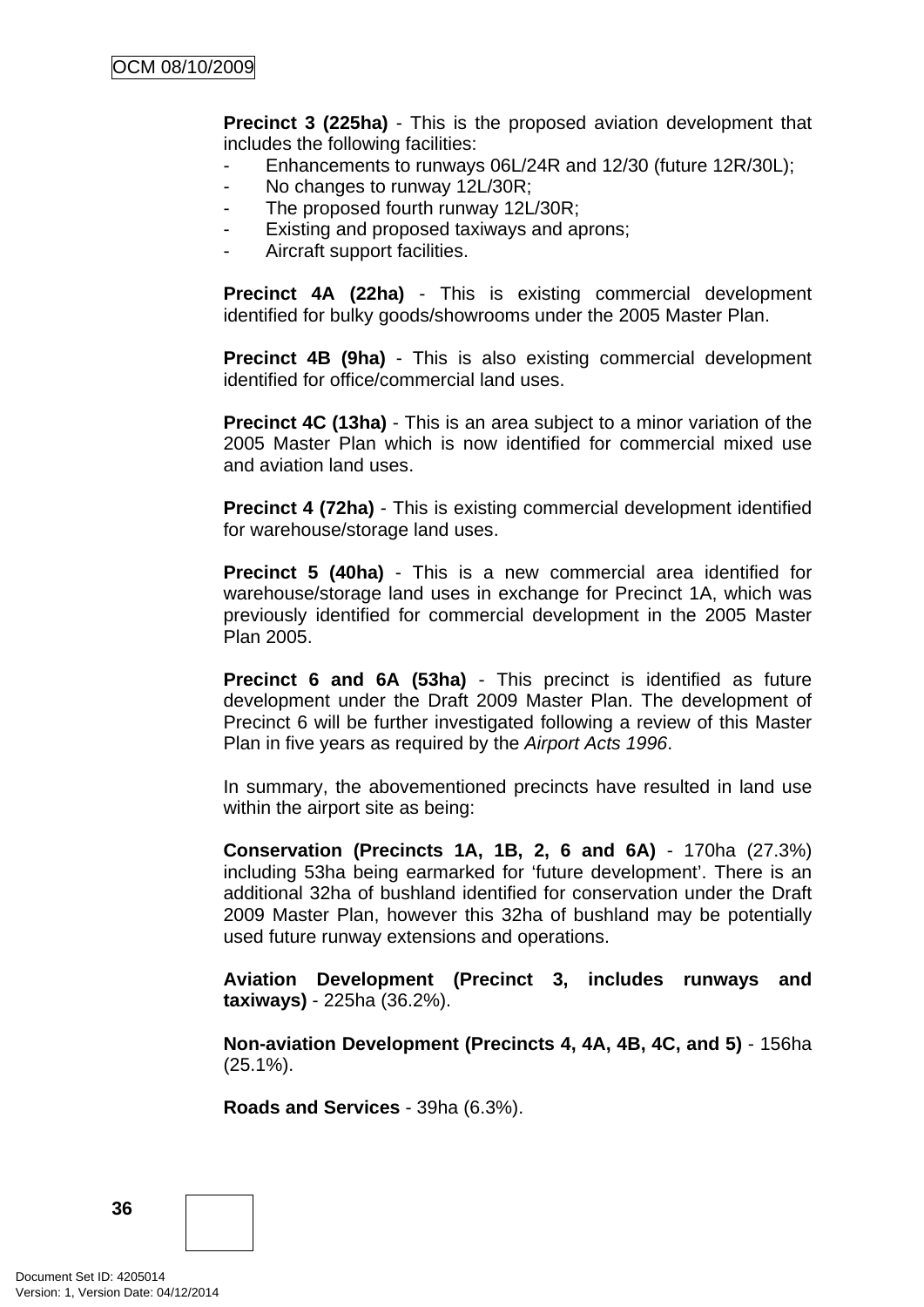# **Land Use Issues**

In terms of land use, the Draft 2009 Master Plan retains the principal concepts of the approved 2005 Master Plan with the following revisions:

- The confirmation, provision and location of the fourth runway and associated taxiways;
- Proposed extension of runways 06L/24R and 12/30 (future 12R/30L);
- Proposed South Link this road is proposed to connect from Karel Avenue to Jandakot Road and Berrigan Drive at the existing Road/Berrigan Drive/Dean Road intersection;
- Proposed East Link The connection of this road outside of the airport boundary will be determined in discussions with the State Government and local governments;
- Change Precinct 1A from mixed business to conservation;
- Change Precinct 5 from conservation to mixed business.

Once complete, the proposed mixed business development will provide for up to  $40,000$ m<sup>2</sup> of business and office space; 80,000m<sup>2</sup> of bulk retail and showroom space; and  $470,000m^2$  of warehouse and storage space. Once the commercial estate is fully occupied, it is predicted to accommodate approximately 190 businesses and 5,753 workers. This is of major significance and importance to the local, regional a state economies of Western Australia.

While stating this economic importance, it is also very important to ensure that this major commercial development does not undermine the viability of existing or planned commercial centres within the City. The City's Local Commercial Centres Strategy identified a portion of the airport land as future mixed business, but with no retail floor space recommended. The objective of this was to minimise the impacts on the planned and existing centres within the City, consistent with the prevailing state planning policy.

It is acknowledged that state planning policy is significantly changing in this respect, so as to remove the anti-competitiveness of restricting retail and commercial floorspace across the metropolitan area. The changing policy still however imposes a requirement for economic impact assessments to be produced, in order to demonstrate that major retail or commercial development can coexist and remain viable in conjunction with other existing or planned centres.

It is noted that the Draft 2009 Master Plan does not include a robust Economic Impact Assessment to reveal the positive or negative impacts associated with the planned retail and commercial developments at the airport. It is therefore considered imperative to require an Economic Impact Assessment to be prepared, so that the City has confidence that the extent of development will be appropriate in the context of the retail and commercial hierarchy which exists.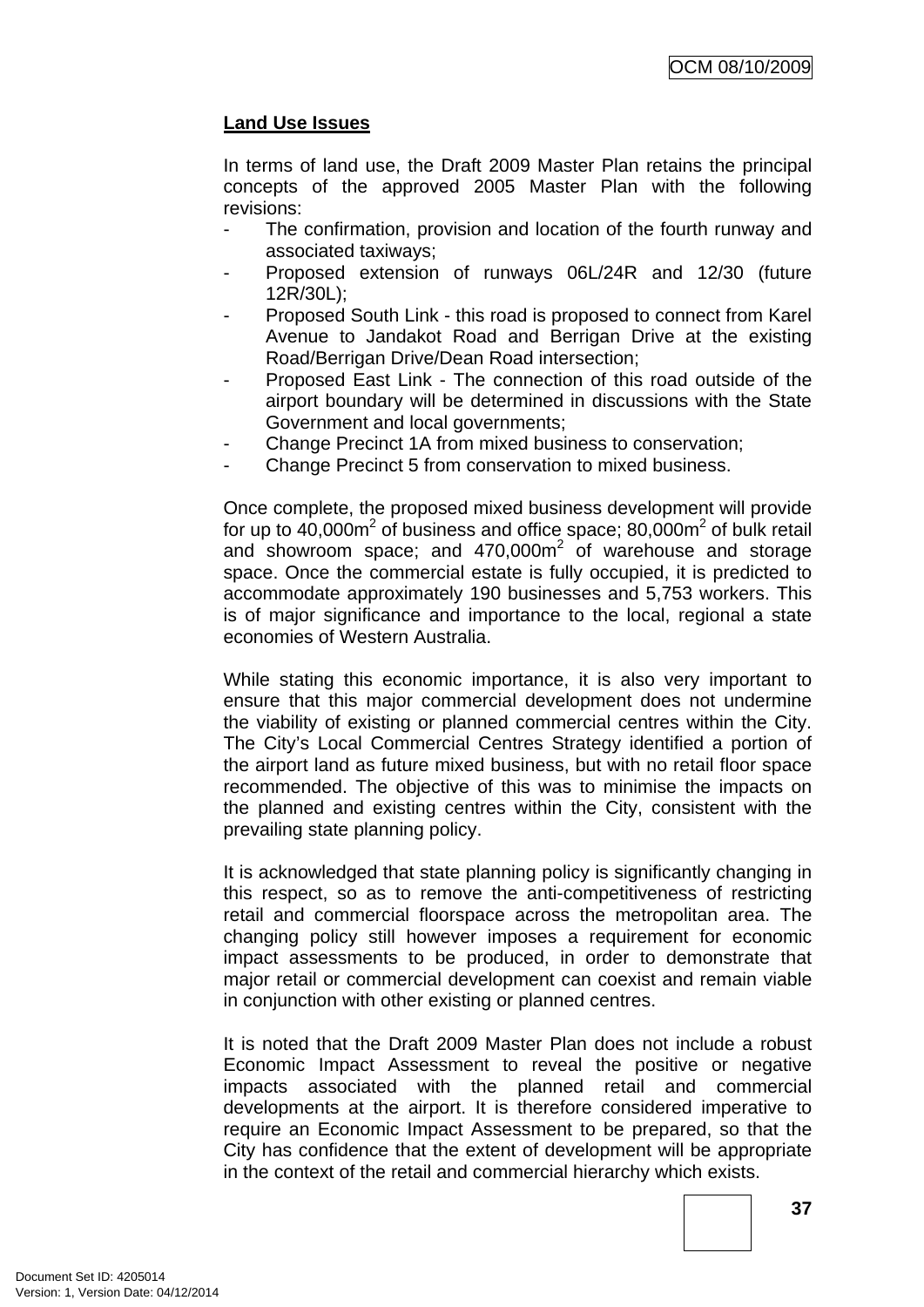As also mentioned above, the Draft 2009 Master Plan proposes an important shift in both the location and distribution of commercial development on the airport site. This poses some important questions, specifically related to how the interface between higher intensity commercial development will be managed with the lower intensity 'Resource' zoned lots which adjoin the airport site. This is diagrammatically depicted following:



Considering that the current 2005 Master Plan depicts these Precincts 5 and 6 as part of the wider conservation area which spans the southern interface of the airport site, there will be implications for those lots which are now proposed to adjoin commercial precincts. Given such lots currently benefit from a well vegetated buffer between the developed parts of the airport and its perimeter boundaries, there needs to be consideration given to the potential impacts of this change and what can be done to manage such impacts. Questions to be asked include: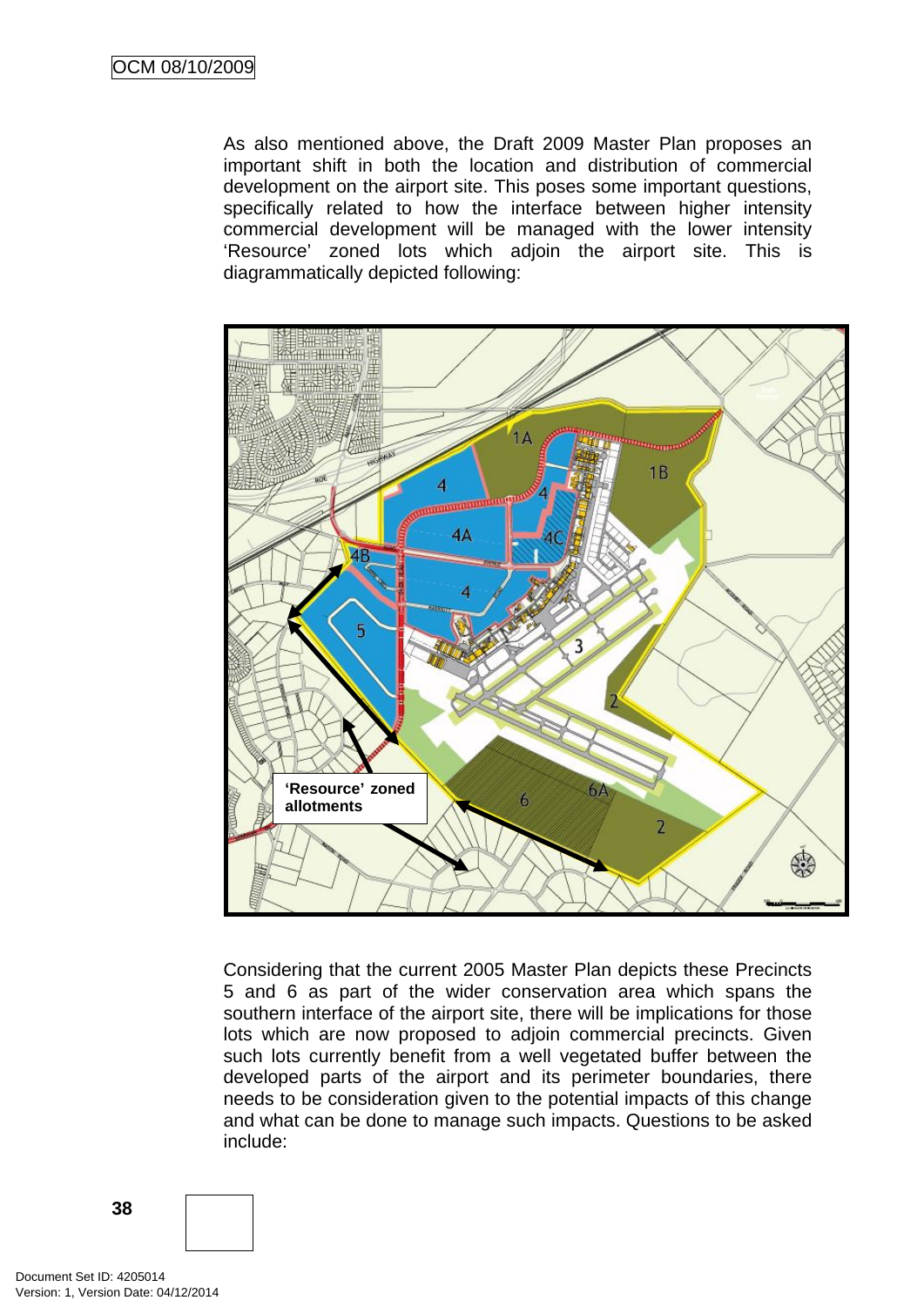- i. Will the resulting commercial development have external impacts? Given the nature of the airport as a specialised centre dealing with logistical warehousing and storage functions, it is reasonable to suggest that some land uses by their nature will have some external impacts. This could include potential noise, traffic and light spill impacts. Given also that the hours of operation for such uses may extend into the night, such impacts may have a higher degree of magnitude than if just restricted to daytime hours. It will therefore be important to ensure that the placement of higher impact commercial uses is not on the boundary close to sensitive residential development, but alternatively placed internally on the airport site. Lower intensity uses could then buffer those higher intensity uses as the transition occurs out to the boundary of the airport site. This should be managed by the City continuing to be involved with the planning of the airport as has been facilitated by JAH.
- ii. At what typography level will the resulting commercial development operate? It is noted that the current topography of the airport site at its external boundaries is quite undulating. As resulting commercial development will need to tie in with the current operational level of the airport, there will need to be significant cutting and/or filling of the current typopgraphy. Depending on how this alteration to the topography is managed at the interface with the 'Resource' zoned lots, will depend on whether potential noise and other amenity impacts are able to be reduced. While it is acknowledged that the Master Plan is not the mechanism in which to delve into such technical detail, this issue should be identified and addressed by the City continuing to be involved with the detailed planning of the airport site.
- iii. How will the resulting commercial precinct be arranged? While the 2009 Draft Mater Plan indicates a basic road pattern for Precinct 5, this is only indicative and will be subject to further detailed planning. The road layout is important in terms of how traffic and other impacts can be mitigated against. For instance, should a commercial road interface be proposed against the 'Resource' zoned lots, then it is likely that traffic impacts will be exacerbated. Alternatively, should the road layout be designed such that the back of commercial lots are provided at the interface with the 'Resource' zoned lots, then this may help buffer against commercial traffic impacts. Such is another detailed design issue that can be pursued through the City continuing to be involved with the detailed planning of the airport site.

From the above it is essential that a continued protocol occur in terms of dealing with the detailed planning of the proposed retail and commercial areas. This needs to cover the preparation and adoption of structure plans for the precincts, development standards, zones and permitted uses and specifications for roads, drainages and other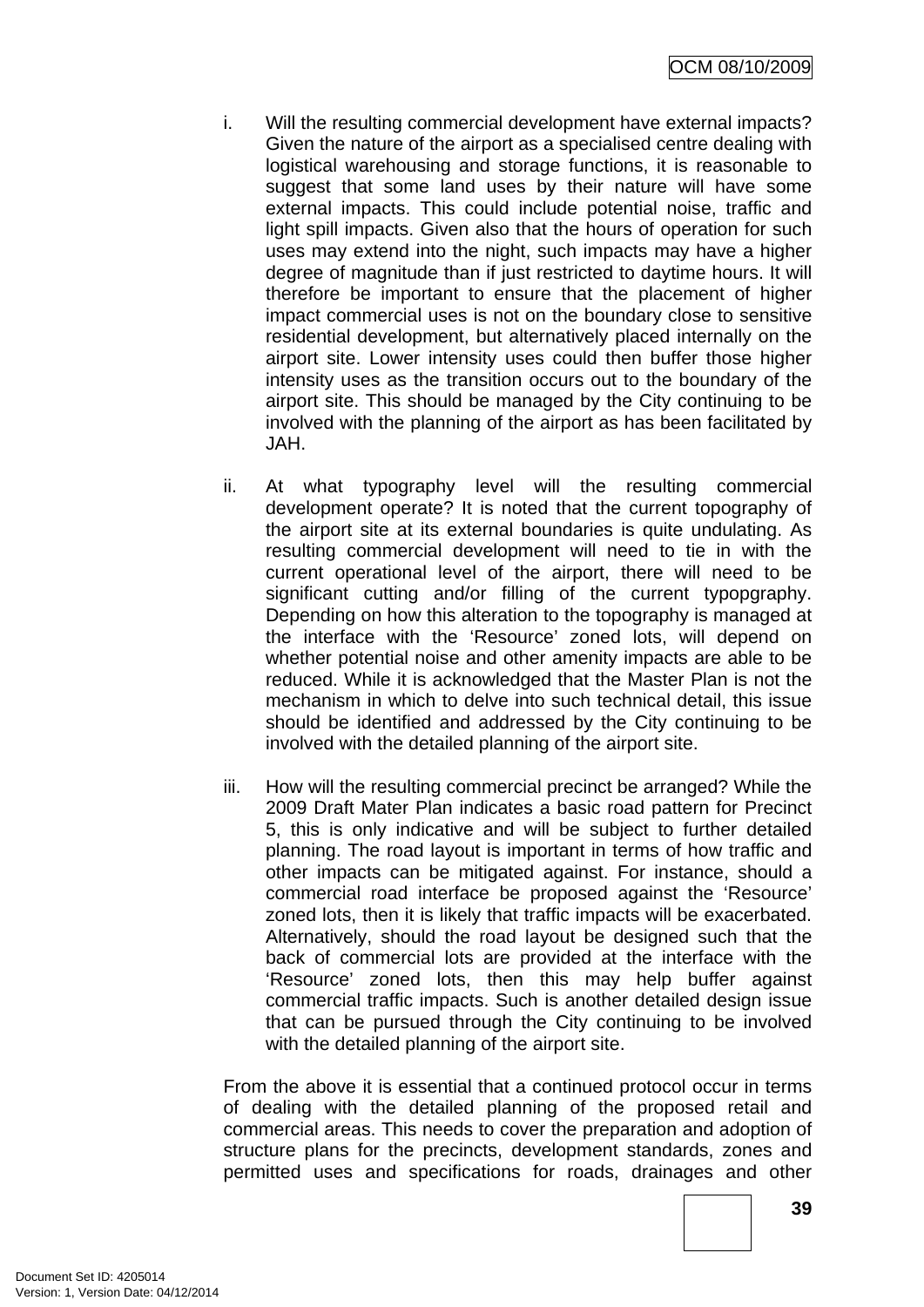infrastructure. This collaborative approach is supported by JAH, and is logical given that mutual benefits can be achieved if the airport development takes place in an optimal planning manner.

## **Traffic and Transport Issues**

Proposed access to the airport includes the following connections:

- Access from Berrigan Drive or Karel Avenue via the Karel Avenue extension (existing);
- South Link this road is proposed to connect from Karel Avenue to Jandakot Road and Berrigan Drive at the existing Jandakot Road/Berrigan Drive/Dean Road intersection;
- Proposed East Link The connection of this road outside of the airport boundary will be determined in discussions with the State Government and local governments.

In respect of the proposed access and development, there are a number of issues in terms of the traffic, transport and road system which need to be addressed. These include:

- Karel Avenue needs to be a full four lanes all the way between Farrington Road and the airport to accommodate the increased traffic and to seamlessly tie in with the existing four lanes north of Farrington Road. The railway and Roe Highway bridges will need to be widened to accommodate this and a pedestrian/cycling path link retained;
- Berrigan Drive South will need to be widened to four lanes between the South Link Road and Kwinana Freeway to accommodate the additional traffic generated by the airport development;
- The airport roads are considered public roads, and they should integrate with and complement the existing surrounding road system. In this respect, the new South Link Road through the airport connecting Karel Avenue and Berrigan Drive South should replace Berrigan Drive North as a District Distributor A in the City's road hierarchy. Consequently, it should be a four lane road through the airport with limited and controlled property access, and encouraged as the priority route;
- Through traffic needs to be discouraged from using Berrigan Drive North, and its connections to Karel Avenue and the South Link Road need to take this into account;
- The connections at South Link Road/Dean Road/Jandakot Road/Berrigan Drive will require detailed consideration, particularly as a large number of roads converge at this interchange. Private land acquisition may be required for provision and construction of South Link Road connection (outside of the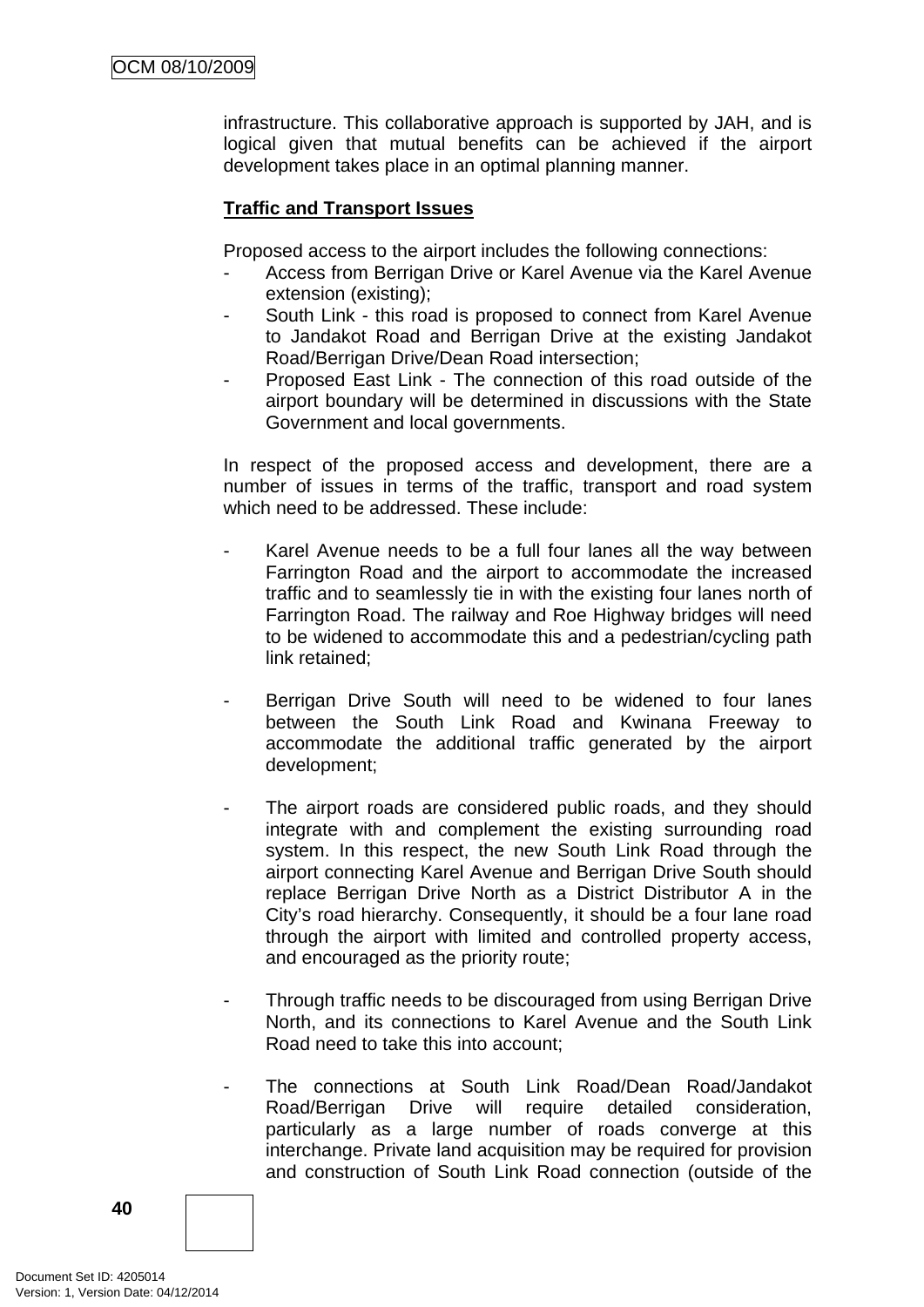airport). Should the feasibility of land acquisition become an issue, alternative options for this road connection will need to be identified as part of this Master Plan;

- Fraser Road is an unmade road. It is shown as carrying traffic under the airport's development plan. If this road is required to facilitate the airport's road access system, then it needs to be constructed as part of the airport's road development program;
- As the airport may be subject to emergency situations, ready, separate and controlled full turn emergency access should be provided to and from the adjacent Roe Highway away from the regular interchanges. This would be appropriate with the new Fiona Stanley Hospital being located off Roe Highway. This access point could also be utilised by other vehicles in order to reduce traffic impacts on the regular interchanges;
- A separate study is required to model the traffic, access requirements and upgrades to accommodate the traffic generation and transport impacts on the road feeder system and the freeway/highway system. The upgrade options for Karel Avenue, Berrigan Drive, Jandakot Road, freeway accesses etc (including treatments to encourage Karel Avenue traffic to drive through the airport rather than using Berrigan Drive North) can be modelled for various scenarios to identify the most appropriate treatments. A traffic model of the area was set up by the Roe7 Alliance and this model, if available, could be readily calibrated and modified to reflect the current traffic flow characteristics and the scenarios required for the airport development;
- The airport roads function as public roads and consequently should be designed and constructed to a minimum standard, particularly for public safety. They should be designed and constructed to the minimum requirements and procedures set by the new Local Government Guidelines for Subdivisional Development, published by the Institute of Public Works Engineering Australia (WA Division). Such should also be consistent with the City's Guidelines and Standards for the Design, Construction and Handover of Subdivision within the Municipality;
- The subdivision process and civil works will need to be quided and monitored to ensure compliance with drawings, standards and the guidelines, and appropriate records and conformance declarations kept for any subsequent legal requirements, on-going asset management or should the care and management of the infrastructure be handed over into the future;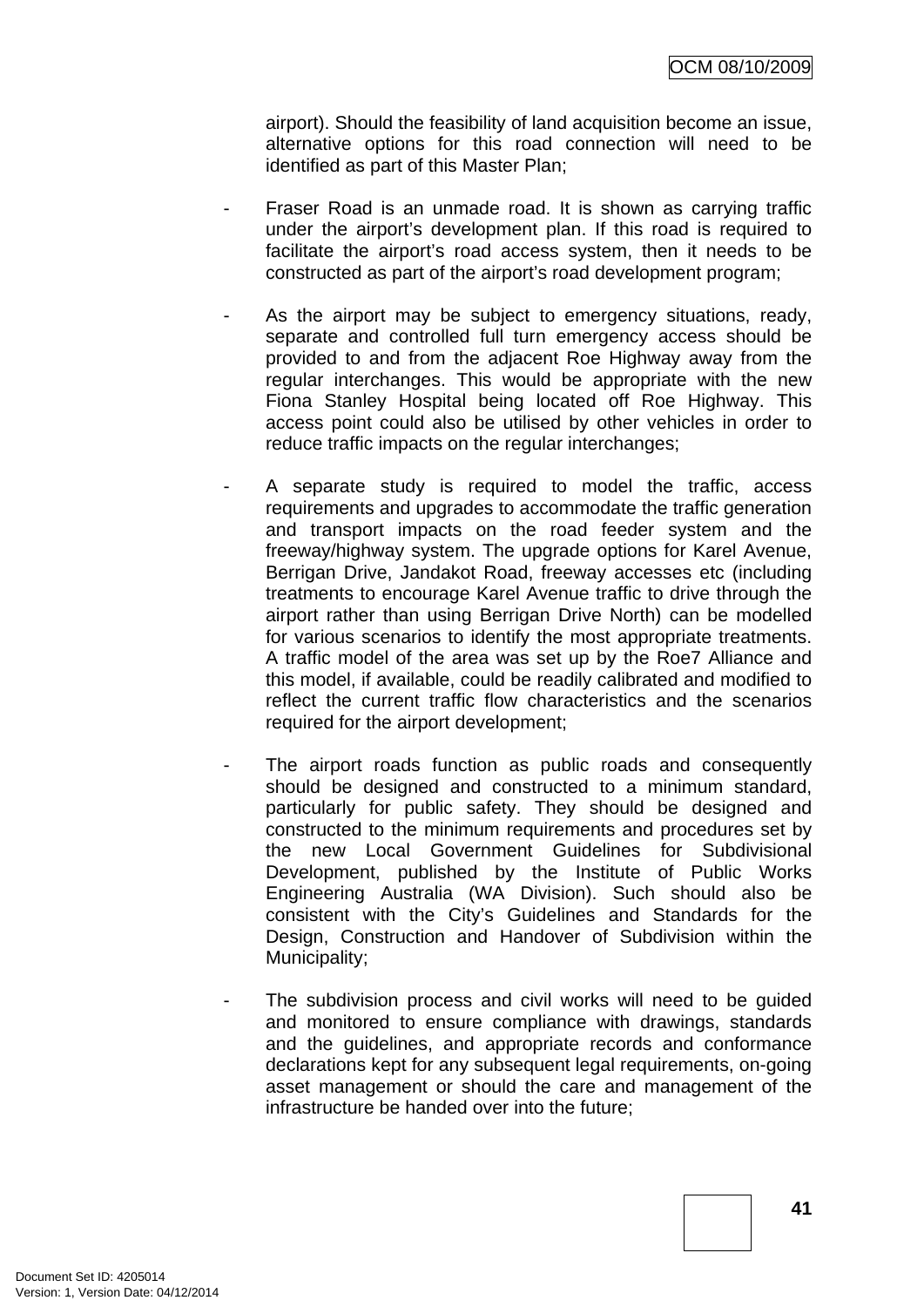The cost of all required civil upgrade works to external infrastructure as a result of the airport's expansion is considered the responsibility of JAH to fund.

It is noted that the proposed South and East Link Roads traverse some of the best quality vegetation on the site. The East Link Road also goes through a resource enhancement wetland. Recommendations are made to request JAH to reassess the specific location of these alignments so as to avoid these sensitive environmental features where practical.

The City also strongly supports JAH's initiative in terms of its proposed action in liaising with the State Government to provide feeder bus services to and from Murdoch Station on the Perth to Mandurah railway. JAH's commitment to pedestrian and cycling facilities is also strongly supported. The City also notes the importance of ensuring the flexibility of a future bus station/interchange to be integrated with the airport's development.

## **Environmental Issues**

Philosophically, the City maintains significant concerns whenever extensive clearing of vegetation is proposed. In terms of the Draft 2009 Master Plan, the loss of almost 167ha of good to excellent quality bushland will have a significant impact, both on flora diversity and fauna movement in the immediate area.

The City also acknowledges JAH's intention to rehabilitate the ex-sand mining areas adjoining the airport to the east (identified as Areas 7 and 8 in Attachment 6). These areas measure approximately 120ha in size, with approximately 90ha proposed for rehabilitation. While rehabilitation will never produce the same outcome as remnant bushland, it is still some form of an offset in this respect.

Attachment 5 contains the comments made by the City's Environmental Services Division in relation to the Draft 2009 Master Plan, associated Draft 2009 Environmental Strategy as well as the associated referral which has been received under the *Environment Protection and Biodiversity Conservation Act 1999*. This referral indicates that the Draft 2009 Master Plan and its associated environmental impacts are being formally assessed in terms of their acceptability or not under the genus of the *Environment Protection and Biodiversity Conservation Act 1999*.

It needs to be noted that the comments made under Attachment 5 have already been provided to the Federal Department of the Environment, Water, Heritage and the Arts. This was on the basis that the advertising process for the *Environment Protection and Biodiversity Conservation Act 1999* formal assessment process closed on 3 October 2009,

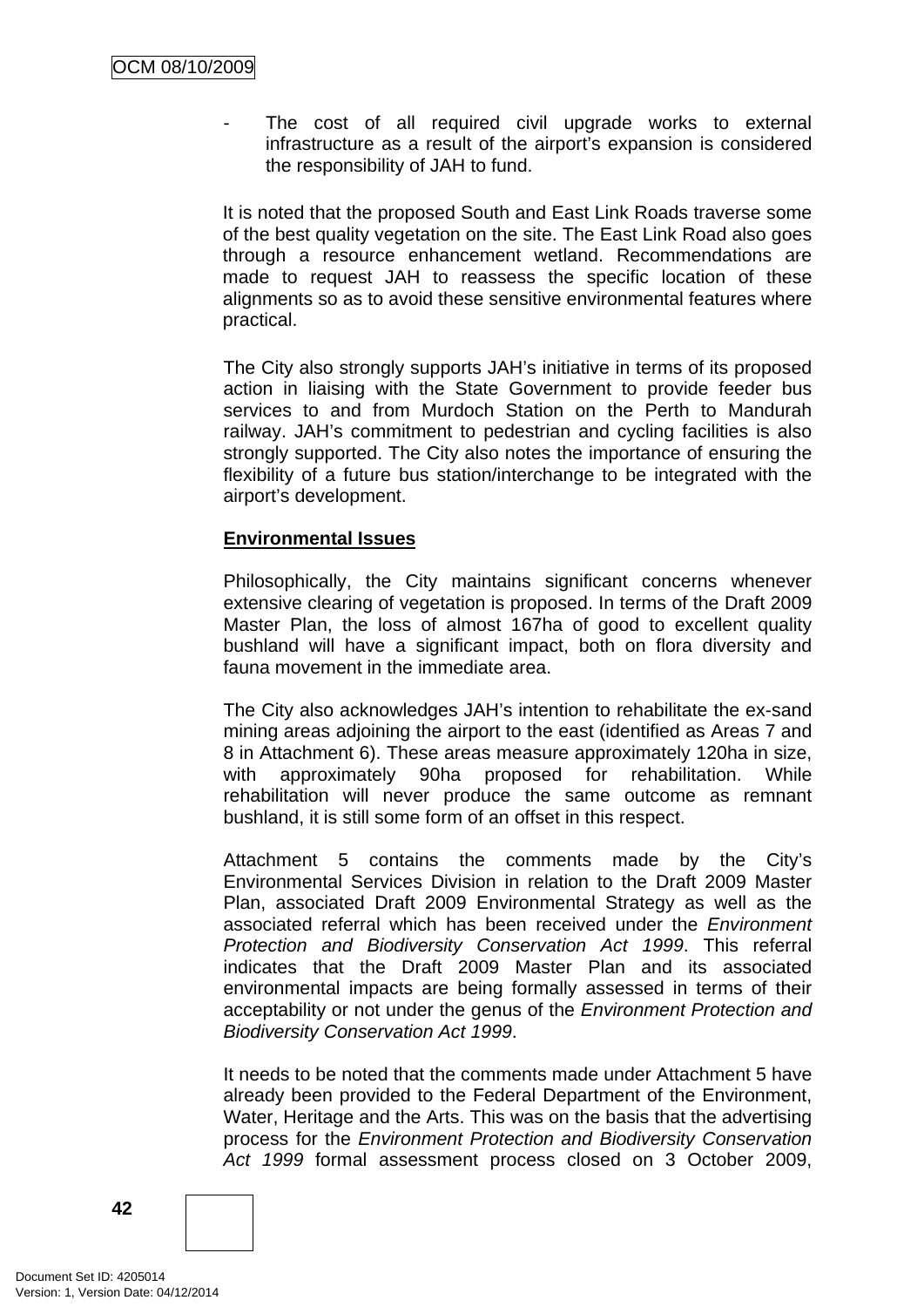making it important for the City's Environmental Services Division to make its comments before this date.

Similar to the state process of environmental impact assessment, it is appropriate that the environmental acceptability of any proposal be determined relatively independent of other non-environmental related matters. That is, a proposal is either environmentally acceptable or not, and that an impartial environmental assessment can stand up to scrutiny where it has been based on environmental issues. JAH's willingness to request formal assessment of their Draft 2009 Master Plan under the *Environment Protection and Biodiversity Conservation Act 1999* indicates a commitment to it being impartially judged as whether it is environmentally acceptable.

In addition to this formal assessment, it is recommended that all of the environmental issues and concerns raised by the City should be addressed by JAH.

## **Noises Issues**

## **Aircraft Noise**

The proposed fourth runway is predicted to increase annual fixed wing flights by about 14,000, reaching a maximum of 514,000 flights per year in 2015. The Australian Noise Exposure Forecast ("ANEF") system is the recognised method of predicting likely impacts of aircraft noise on the general public. The Draft 2007 MDP recognised that *"for affected residents, the noise impacts associated with the use of the 12/30 direction runways will be intense, at frequent intervals and of relatively short duration"*.

Following a review of the ANEF contours, the predicted new 20-25 and 25-30 ANEF contours will result in noise impacts on increased numbers of residences in the City. It is recognised that some of the affected properties are industrial and/or commercial in nature and are not noise sensitive. However any increase in the noise contours is certain to have an impact on a larger number of residents and it is estimated that there will be between 70 and 80 more residential properties located within the new 20-25 contour within the City. Of these, there will be about 20 residential lots located within the new 25- 30 contour.

The 25-30 contour is recognised in AS2021 Table of Building Site Acceptability as the category 'unacceptable' for houses and schools. The 20-25 contour is recognised in AS2021 as the category 'conditional' for houses and schools. 'Conditional' typically acknowledges that buildings should be acoustically treated to minimise noise nuisance. In addition, the Draft MDP states that *"at the 20 ANEF approximately 10% of people are "seriously affected" and approximately 45% are "moderately affected" by aircraft noise"*.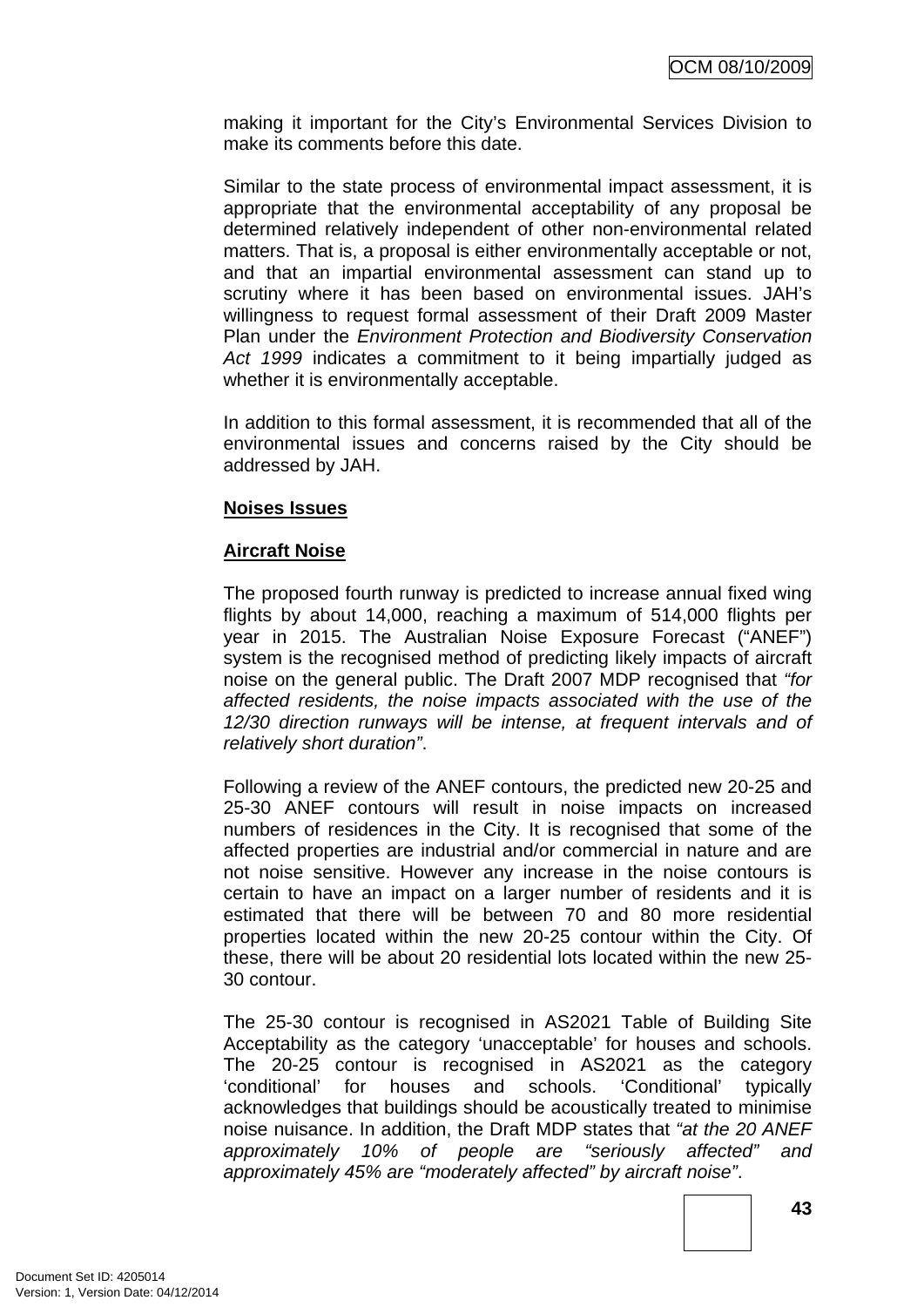Should the fourth runway be approved, all residences located within the 25-30 contour will be significantly affected by aircraft noise and these properties (approximately 20 within the City) need to be acoustically treated at JAH's expense. All existing houses and residential accommodation located within a 20-25 contour should also be acoustically treated at JAH's expense. This will mitigate some of the aircraft noise experienced inside the buildings, however it is noted that the noise nuisance will continue to exist when residents are enjoying their external living areas. It is also noted that the aircraft noise will be restricted to daytime only as the runways will not be lit for night time flights.

Full capacity in terms of aircraft flights and therefore aircraft noise impacts is predicted to be reached by about 2025. The predicted number of flights in the Draft 2007 MDP did not anticipate the significant increase in helicopter flights and this has resulted in the proposed development of a dedicated helicopter training area for the maximum 76,000 helicopter movements per year predicted by 2030. The reason for making this point now is to clarify for local residents, the ultimate worst case scenario of noise from the airport. This capacity is based upon no further runways, no additional helicopter training areas, and in particular, extremely limited flights during the night time.

At this strategic planning stage it is important to identify the final capacity of the airport which will be determined due to several criteria especially safety and noise impacts. The 25-30 contour is recognised in AS2021 as unacceptable for houses and schools and there is a compelling argument that this contour should not be permitted to extend into residential areas. However the ANEF map for 2025 indicates that the 25-30 contour does extend into residential areas. If the fourth runway is approved then the number of flights per year should be capped at 514,000 fixed wing and 76,000 helicopter flights. This will represent the final fixed capacity of the airport and will provide certainty for all stakeholders.

On top of this cap, it is recommended that a cap also be applied to the permitted number of night time flights and that the informal night time curfew and the Fly Neighbourly Policy be converted into a legally binding set of regulations upon both JAH and pilots. This reflects the common complaint that some pilots do not comply with the policy and that there appears to be no legal compulsion to ensure compliance.

## **Trucks and Vehicle Noise**

The proponent should provide a comprehensive acoustic consultant's report showing that the development will comply with the State Planning Policy concerning road and rail transport noise.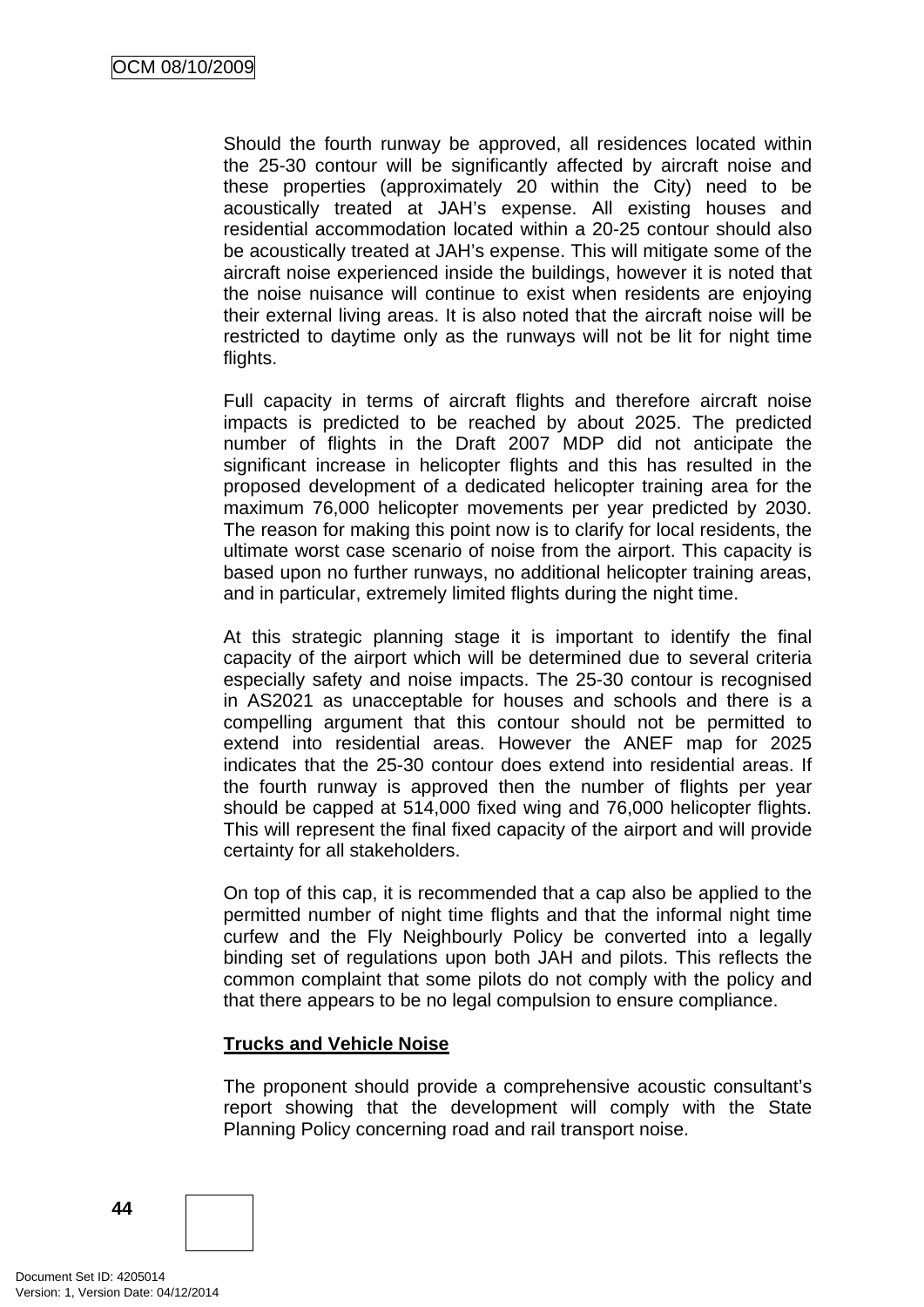## **Industrial Premises and Impacts**

When fully developed, the airport will have the potential to accommodate 250 businesses. While the potential employment and economic benefits are noted, the large scale of this proposal is significant. The most significant cause of both noise complaints and related health effects is excessive night time noise. This occurs rarely around the airport due to the low number of night time flights. However the occurrence of noise nuisance from industries operating 24 hours a day including vehicle movements, plant, machinery and reversing beepers is considered to be a possibility due to the local topography and the limited buffer to residential allotments. This needs to be carefully considered and responded to so as to ensure that no external noise impacts occur from commercial development on adjoining residential development.

There are concerns also about the potential for the scale of commercial development to impact upon the Jandakot Water Mound. A significant part of the site is located over the Jandakot Water Mound, specifically proposed Precincts 4B and 5 and a portion of Precincts 4, 6 and 6A. These exist within Priority 1 Source Protection Area as shown under State Planning Policy No. 2.3 (Attachment 7 refers). It is therefore crucial that potentially polluting industries are not permitted to operate and/or that these industries are regulated to minimise the chance of contaminating this water supply. Any permission of these land uses must only occur if State and Federal Government regulatory bodies are satisfied regarding the level of risk on the Jandakot Water Mound.

## **Health Premises**

It is the City's understanding that the State Health legislation relating to Food Premises, Lodging Houses, Public Buildings and the installation of onsite effluent treatment and disposal systems is applicable and will continue to be administered via the City.

## **Conclusion**

The City does not object to the proposed fourth runway and associated aviation development. However, issues with the proposed non-aviation commercial development on the airport must be adequately addressed to the satisfaction of relevant State Government agencies and the City before complete support can be indicated. The City also needs to be satisfied that environmental issues have been adequately managed, and that threats to the Jandakot Water Mound have been appropriately mitigated against. The City also requires JAH to ensure that residents adjoining the airport site will not experience adverse amenity impacts associated with the commercial development.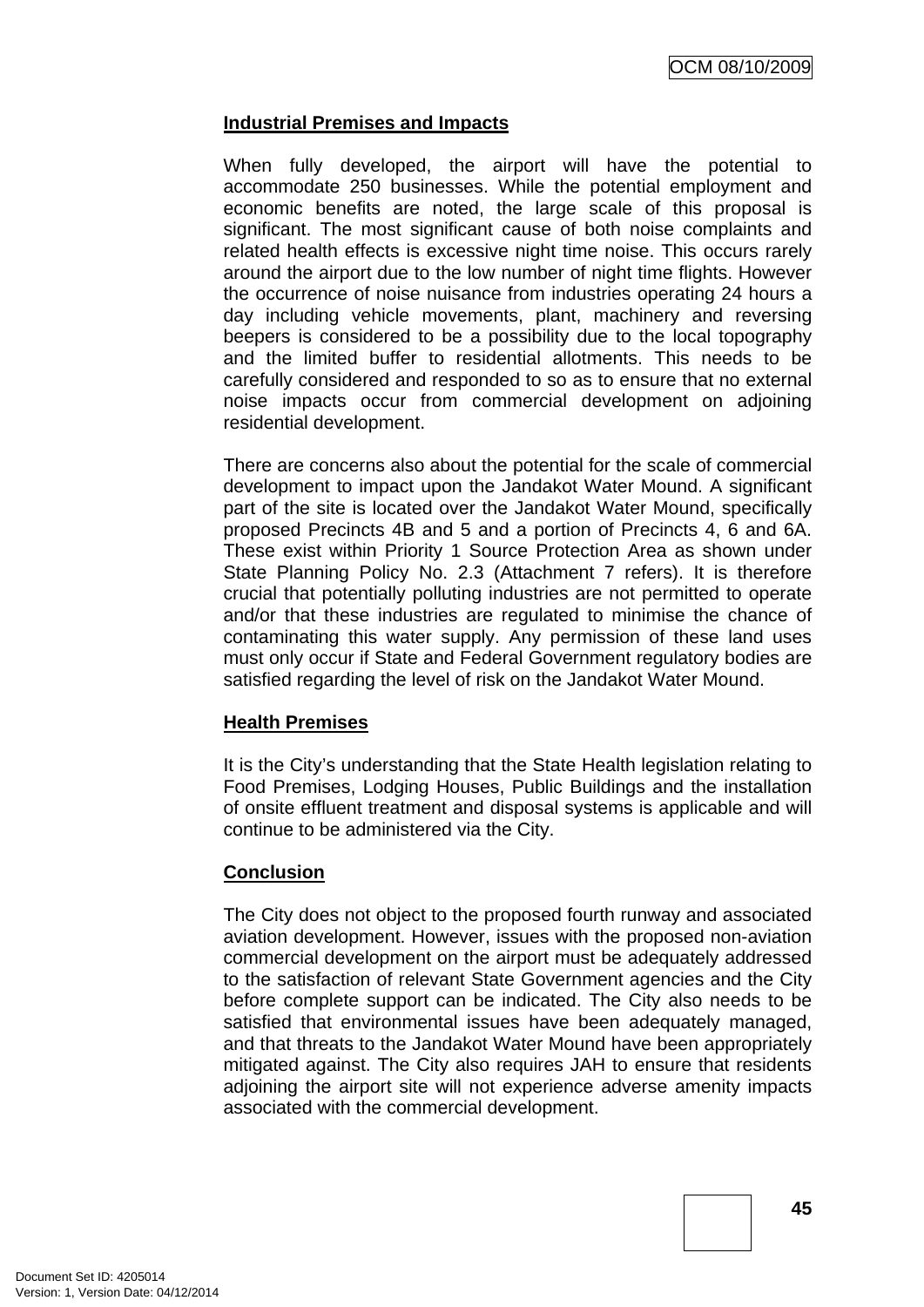# **Strategic Plan/Policy Implications**

#### **Infrastructure Development**

• To construct and maintain parks and bushland reserves that are convenient and safe for public use, and do not compromise environmental management.

#### **Natural Environmental Management**

To ensure development of the district is undertaken in such a way that the balance between the natural and human environment is maintained.

## **Transport Optimisation**

• To construct and maintain roads which are convenient and safe for vehicles, cyclists and pedestrians.

## **Budget/Financial Implications**

NA.

## **Legal Implications**

In terms of statutory context, the development of airports is undertaken within the regulatory framework of the *Airports Act 1996*. This requires that for each airport, there is to be an approved Master Plan that indicates the airport planning for the next 20 years. A requirement of the *Airports Act 1996* is the preparation of a Master Plan every five years, and accordingly this Draft Master Plan represents a review and refinement of the approved 2005 Master Plan.

## **Community Consultation**

NA.

## **Attachment(s)**

- 1. Option 1 of 2005 Master Plan
- 2. Council resolution dated 8 September 2005
- 3. Council resolution dated 8 November 2007
- 4. Draft 2009 Master Plan
- 5. Environmental Services Unit Submission
- 6. Map Showing Proposed Rehabilitation Areas
- 7. Map From State Planning Policy No. 2.3

## **Advice to Proponent(s)/Submissioners**

The proponent has been advised that this matter will be considered at the Council meeting of 8 October 2009.

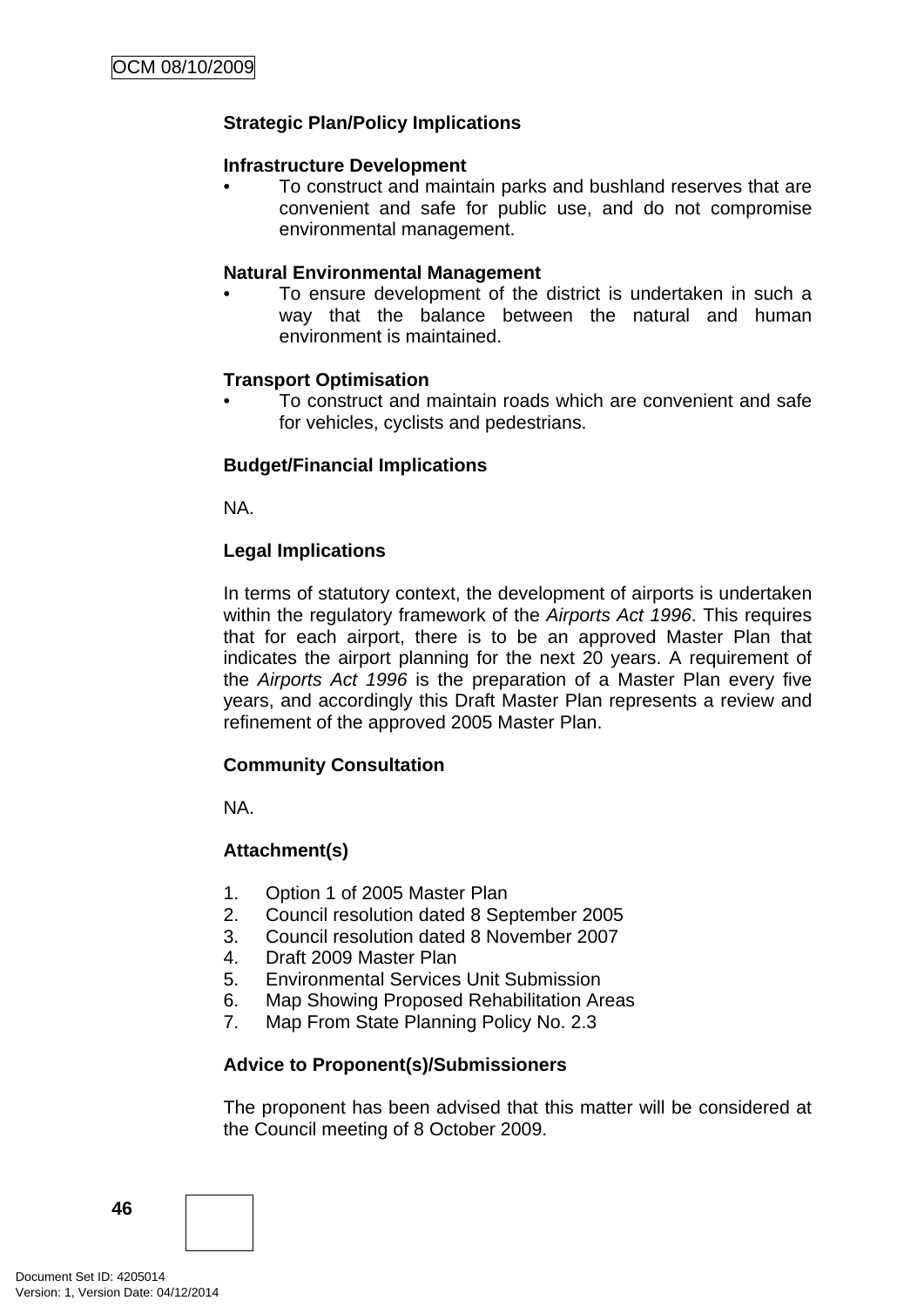# **Implications of Section 3.18(3) Local Government Act, 1995**

Nil.

#### **15. FINANCE AND CORPORATE SERVICES DIVISION ISSUES**

## **15.1 (MINUTE NO 4065) (OCM 8/10/2009) - LIST OF CREDITORS PAID - AUGUST 2009 (5605) (N MAURICIO) (ATTACH)**

## **RECOMMENDATION**

That Council receive the List of Creditors Paid for August 2009, as attached to the Agenda.

## **COUNCIL DECISION**

MOVED Clr H Attrill SECONDED Clr V Oliver that the recommendation be adopted.

**CARRIED 7/0**

## **Background**

It is a requirement of the Local Government (Financial Management) Regulations 1996, that a List of Creditors be compiled each month and provided to Council.

## **Submission**

N/A

#### **Report**

The list of accounts for August 2009 is attached to the Agenda for consideration. The list contains details of payments made by the City in relation to goods and services received by the City.

## **Strategic Plan/Policy Implications**

## **Governance Excellence**

• To conduct Council business in open public forums and to manage Council affairs by employing publicly accountable practices.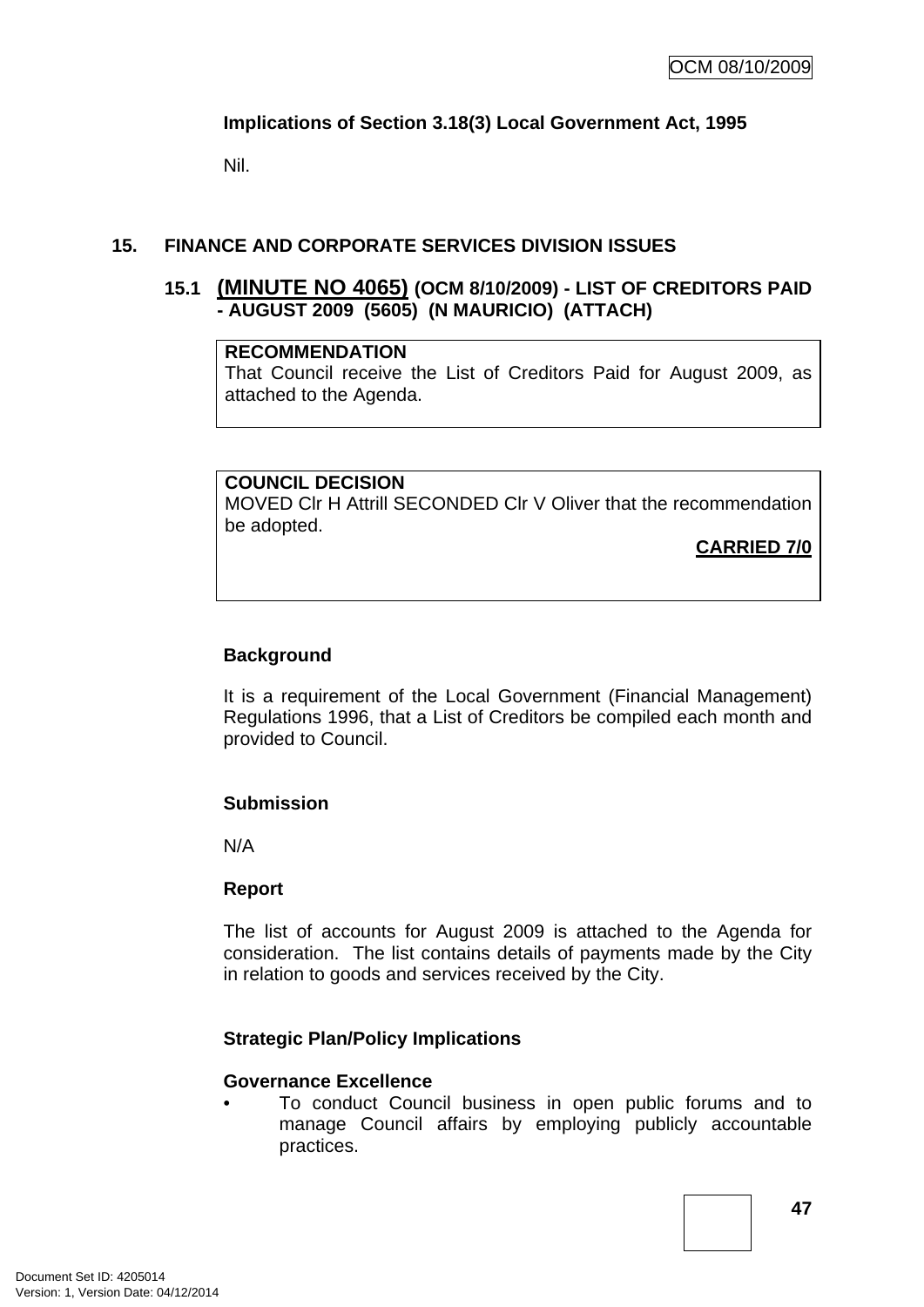## **Budget/Financial Implications**

N/A

**Legal Implications** 

N/A

## **Community Consultation**

N/A

# **Attachment(s)**

List of Creditors Paid – August 2009.

# **Advice to Proponent(s)/Submissioners**

N/A

**Implications of Section 3.18(3) Local Government Act, 1995**

Nil.

## **15.2 (MINUTE NO 4066) (OCM 8/10/2009) - STATEMENT OF FINANCIAL ACTIVITY AND ASSOCIATED REPORTS - AUGUST 2009 (5505) (N MAURICIO) (ATTACH)**

# **RECOMMENDATION**

That Council receive the Statements of Financial Activity and associated reports for August 2009, as attached to the Agenda.

## **COUNCIL DECISION**

MOVED Clr H Attrill SECONDED Clr V Oliver that the recommendation be adopted.

**CARRIED 7/0**

# **Background**

Regulation 34(1) of the Local Government (Financial Management) Regulations 1996 prescribes that a local government is to prepare each month a Statement of Financial Activity.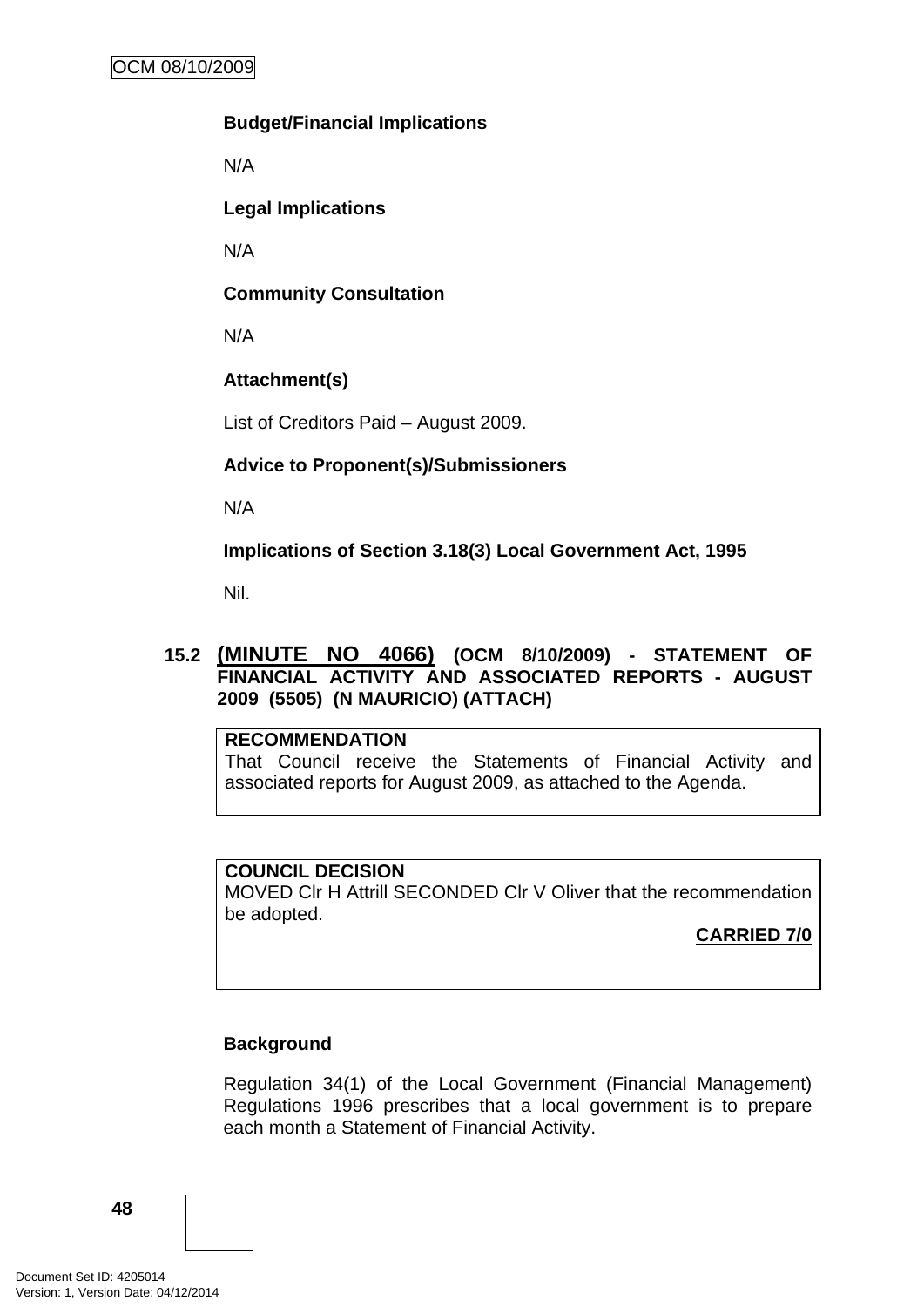Regulation 34(2) requires the Statement of Financial Activity to be accompanied by documents containing:–

- (a) details of the composition of the closing net current assets (less restricted and committed assets);
- (b) explanations for each material variance identified between YTD budgets and actuals; and
- (c) any other supporting information considered relevant by the local government.

Regulation 34(4)(a) prescribes that the Statement of Financial Activity and accompanying documents be presented to Council within 2 months after the end of the month to which the statement relates.

The regulations require the information reported in the statement to be shown either by nature & type, statutory program or business unit. The City has chosen to report the information according to its organisation structure and also by nature & type.

Financial Management Regulation 34(5) requires Council to annually set a materiality threshold for the purpose of disclosing budget variance details. To this end, Council has adopted a materiality threshold variance of \$100,000 for the 2009/10 financial year.

# **Submission**

N/A

# **Report**

Council's net current position (liquidity) remains very strong at \$55.6M. This will wind down progressively during the year as expenses exceed income. Council's major income sources (being rates and rubbish levies) are the major contributors to this result, as these are raised and recognised at the commencement of the financial year.

Council's cash position (excluding restricted cash) stands at \$41.6M. Rates collected during the 35 day payment period is comparable when compared to previous years at 54% of the amount levied (56% in 2008/09). This indicates that the elimination of the early payment discount had a minimal effect on Council's cash flows.

On a YTD budget comparison basis, operating income is slightly down by \$585k mainly due to a slight delay in receiving the financial assistance grants quarterly payment of \$501k (received 2 Sept). See the attached report for the other variations for this month.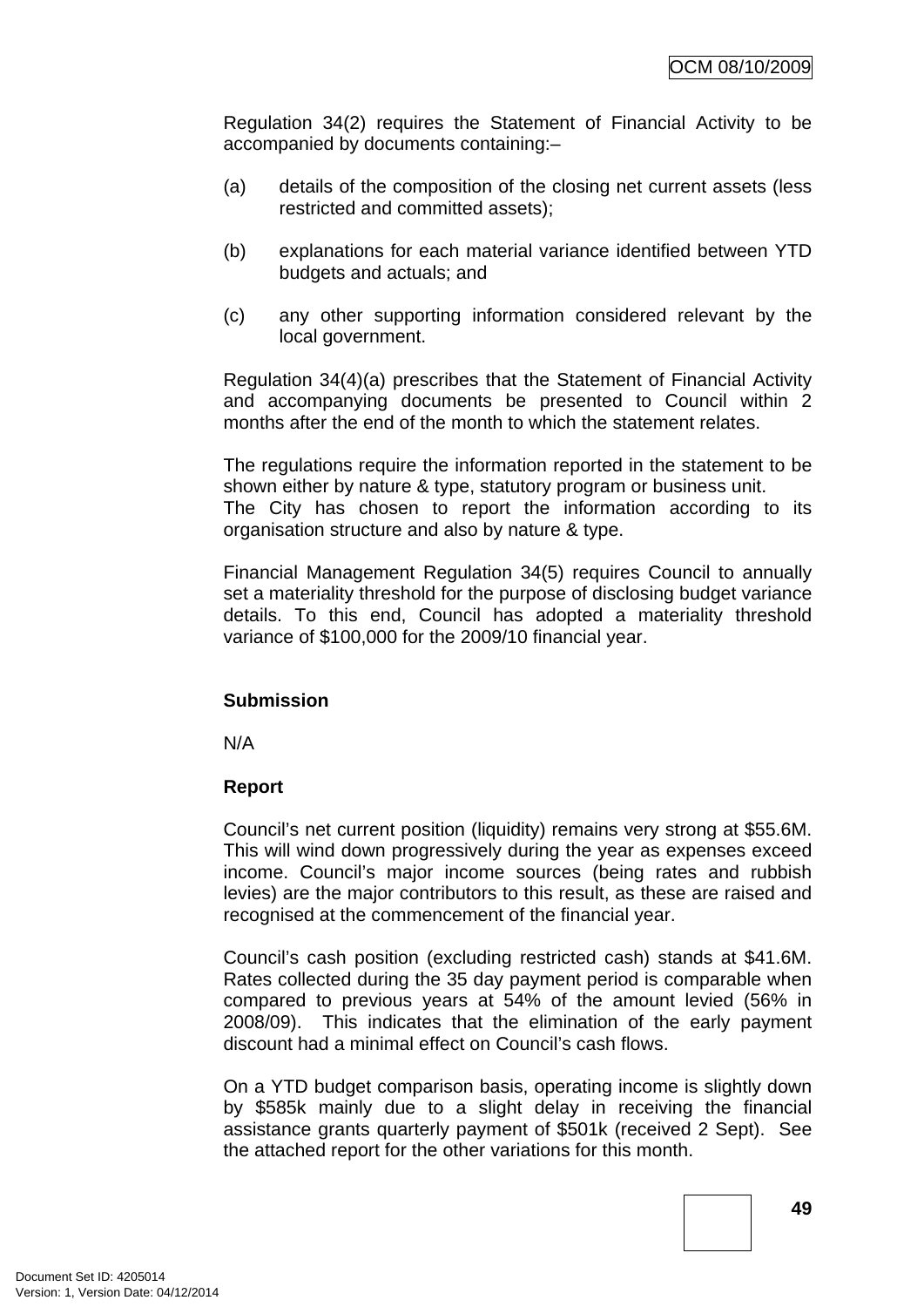Income on investments is performing well to date (+\$80k), due to favourable rates being received on our term deposit investments. With likely rate rises later in the financial year, this area should generate a budget surplus.

Cash operating expenses continue to track behind budget by \$2.9M, mainly in material and contract costs. Large variances appear within the Waste Services, Community Services and Parks and Environmental Business Units and these are explained in the attached report.

Council's capital spend is \$2.1M below YTD budget, the main contributors to this being the recreation facility projects at Success and Aubin Grove and the Coolbellup Community Centre upgrade. However, these are temporary in nature only, as the funds have already been committed.

## Description of Graphs & Charts included within Statements

A liquidity graph shows the level of Council's net current position (adjusted for restricted assets) and trends this against previous years. This gives a good indication of Council's capacity to meet its financial commitments over the course of the year.

There is a bar graph tracking Business Unit operating expenditure against budget. This provides a very quick view of how the different areas are tracking and the comparative size of their budgets.

Pie charts included show the break up of actual operating income and expenditure by nature and type and the make up of Council's current assets and liabilities (comprising the net current position).

## **Strategic Plan/Policy Implications**

#### **Governance Excellence**

• To conduct Council business in open public forums and to manage Council affairs by employing publicly accountable practices.

#### **Budget/Financial Implications**

Where variances reported are of a permanent nature (ie. not due to timing issues), they will impact Council's end of year budget surplus/deficit position and will be assessed during the mid-year budget review.

#### **Legal Implications**

Section 6.4 of the Local Government Act, 1995 and Regulation 34 of the Local Government (Financial management) Regulations 1996.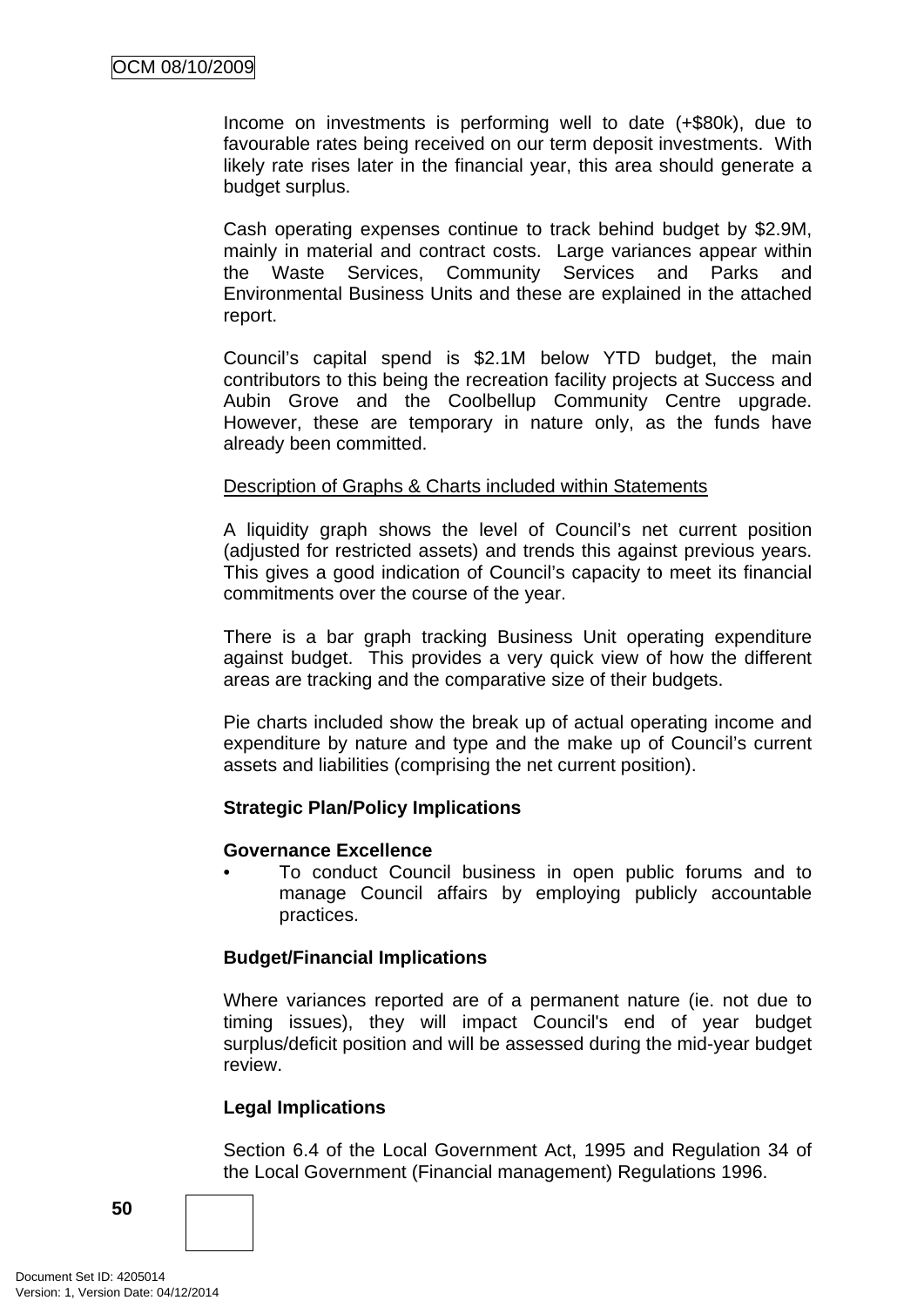## **Community Consultation**

N/A

# **Attachment(s)**

Statements of Financial Activity and associated reports – August 2009.

# **Advice to Proponent(s)/Submissioners**

N/A

**Implications of Section 3.18(3) Local Government Act, 1995**

Nil.

# **15.3 (MINUTE NO 4067) (OCM 8/10/2009) - 2009/10 BUDGET AMENDMENTS - CARRIED FORWARD WORKS AND PROJECTS & 2008/09 BUDGET SURPLUS (5402) (N MAURICIO) (ATTACH)**

# **RECOMMENDATION**

That Council amend the 2009/10 Municipal Budget as per the following:

- (1) amend the figures for Carried Forward Works and Projects, as set out in the schedule attached to the Agenda, totalling adjustments of \$4,213,214 to both expenditure items and their designated funding sources;
- (2) reduce the budget for the 2009/10 Financial Assistance Grants (FAGS) by \$675,912 to reflect the advance payment received in June and include it within the end of year budget surplus position;
- (3) receive the final copy of the June Monthly Financial Activity Statement; and
- (4) Increase the opening funds in the 2009/10 Budget from \$2,148,890 to \$3,247,413.

**TO BE CARRIED BY AN ABSOLUTE MAJORITY OF COUNCIL**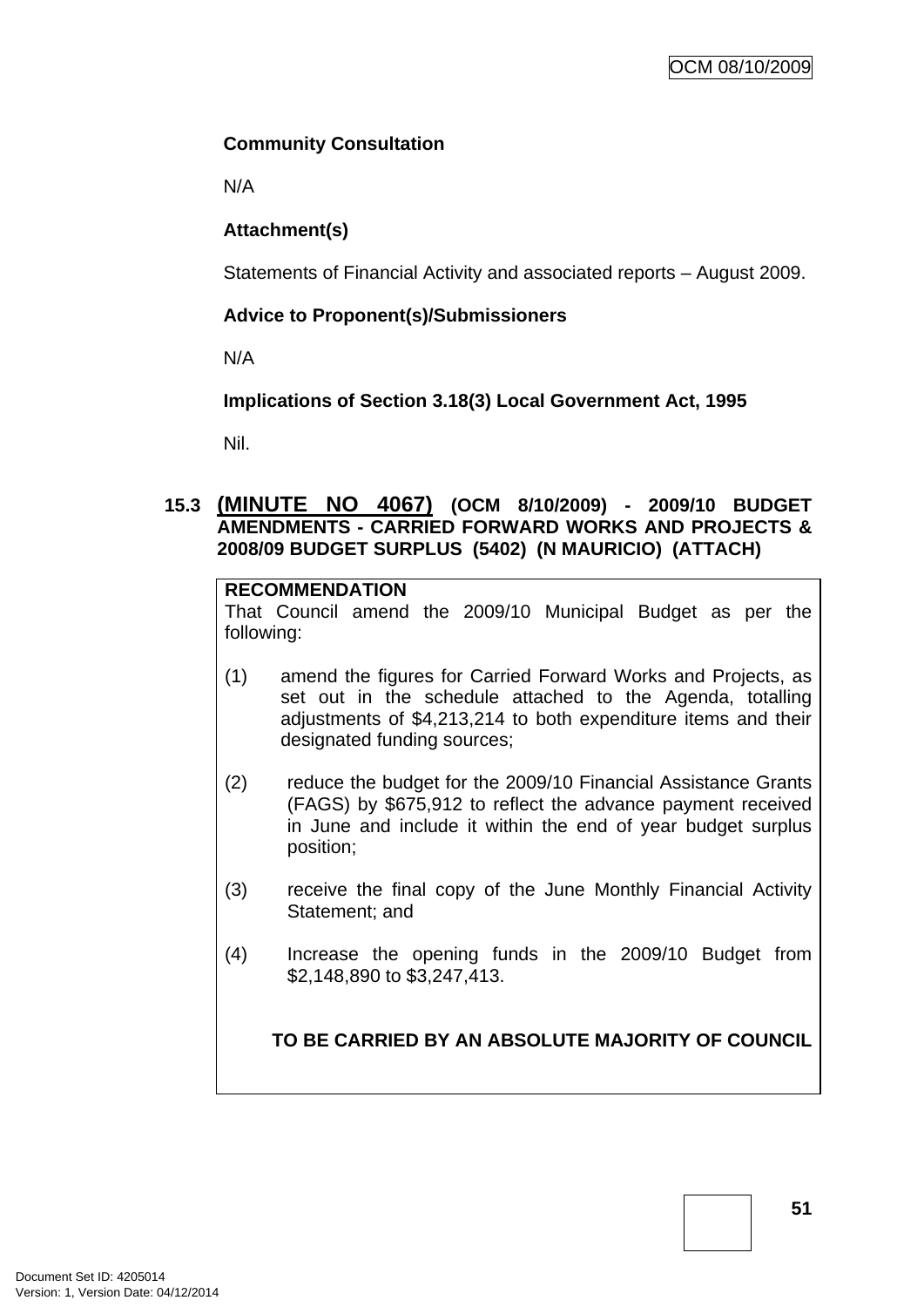#### **COUNCIL DECISION**

MOVED Clr H Attrill SECONDED Clr I Whitfield that the recommendation be adopted.

## **CARRIED BY ABSOLUTE MAJORITY OF COUNCIL 7/0**

#### **Background**

When Council adopted its Budget for 2009/10, estimates were used for Carried Forward Works and Projects. This practice is necessary due to the adoption of the budget before the previous year is finalised. Final figures are now available (subject to audit).

#### **Submission**

N/A

#### **Report**

Now that final figures have been calculated for Works and Projects Carried Forward from 2008/09 to 2009/10, it is appropriate for the Budget to be amended to reflect the actual amounts rather than the estimates used where there are sufficient variations. A schedule of the proposed amendments is attached to the Agenda. The net impact of these changes is an increase of \$422,611 in municipal funding required.

The final budget surplus for 2008/09 came in at \$3,247,413. This figure is above the \$2,148,890 forecast used to balance the 2009/10 budget. However, included within the additional amount of \$1,098,523 is a payment received from the Grants Commission totalling \$675,912. This represents an advance of the City's 2009/10 Financial Assistance Grants (FAGS). Accordingly, quarterly FAGS payments for 2009/10 will effectively be reduced to factor in this early payment. The payment was made as a stimulus measure to assist Council's fast track projects, otherwise delayed due to cash flow restrictions.

The balance of the additional surplus amount has been consumed by several projects that were not included within the initial list of carried forwards, totalling \$463,403. As the carried forwards are required to be predicted in April, it is not always possible to identify all the requisite projects.

There is also a small saving of \$40,792 in the balancing of the final carried forward amounts versus the forecast amounts for the projects included within the adopted budget.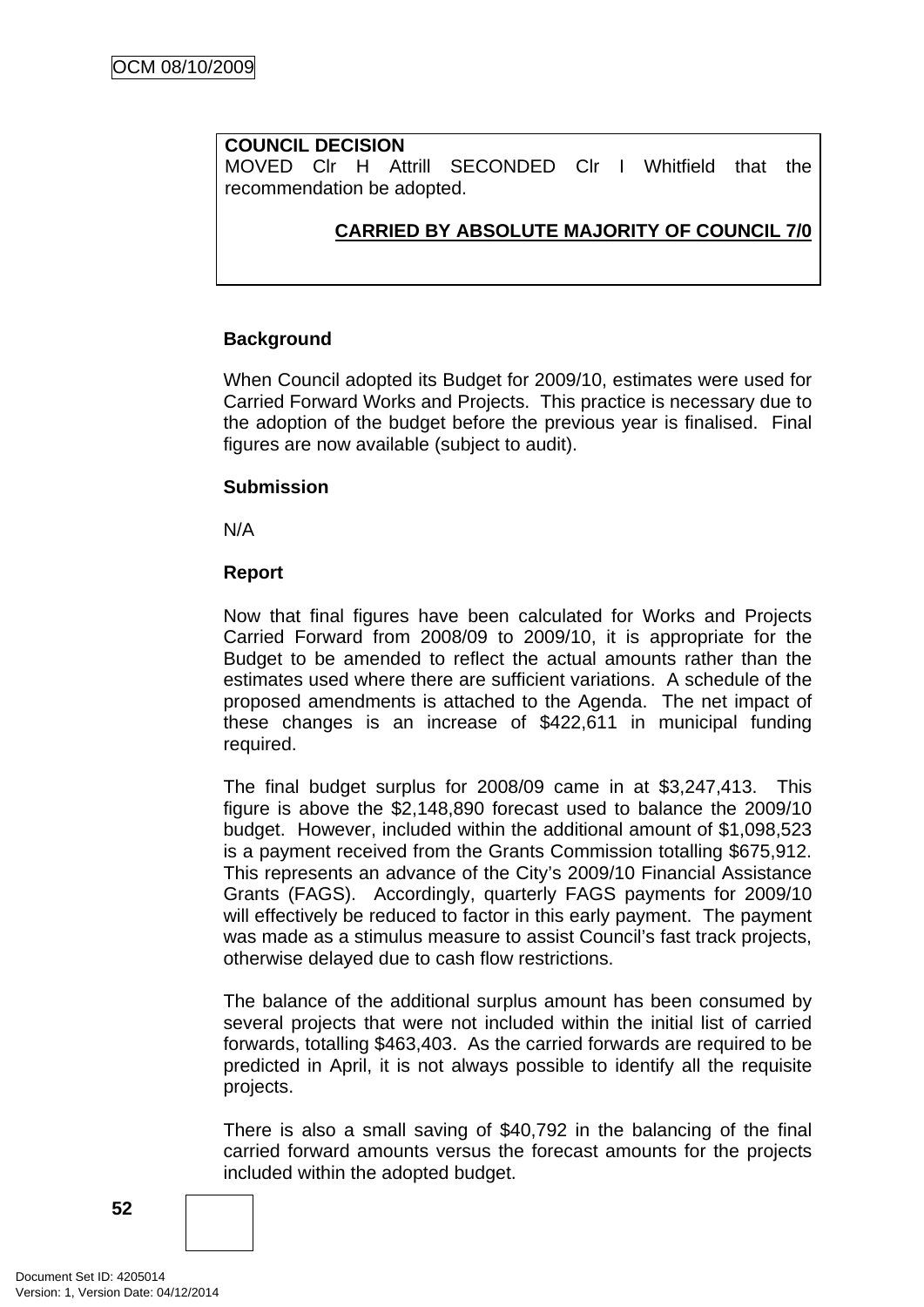The most significant item included within the total budget change of \$4,213,214, is the unrealised proceeds from land sales totalling \$2,823,272 at lot 5 Bartram Road, Atwell and the resultant transfer into the Land Development Reserve and Investment Fund.

This review of carried forwards has been able to maintain the balanced budget position for the 2009/10 financial year.

## **Strategic Plan/Policy Implications**

#### **Governance Excellence**

- To conduct Council business in open public forums and to manage Council affairs by employing publicly accountable practices.
- To develop and maintain a financially sustainable City.

## **Budget/Financial Implications**

The Budget will be amended to reflect the final and true value for carried forward works and projects rather than the forecasts used when adopting the Budget.

#### **Legal Implications**

N/A

## **Community Consultation**

N/A

## **Attachment(s)**

Schedule showing 2009/10 Budget Carried Forward Reconciliation.

## **Advice to Proponent(s)/Submissioners**

N/A

## **Implications of Section 3.18(3) Local Government Act, 1995**

Nil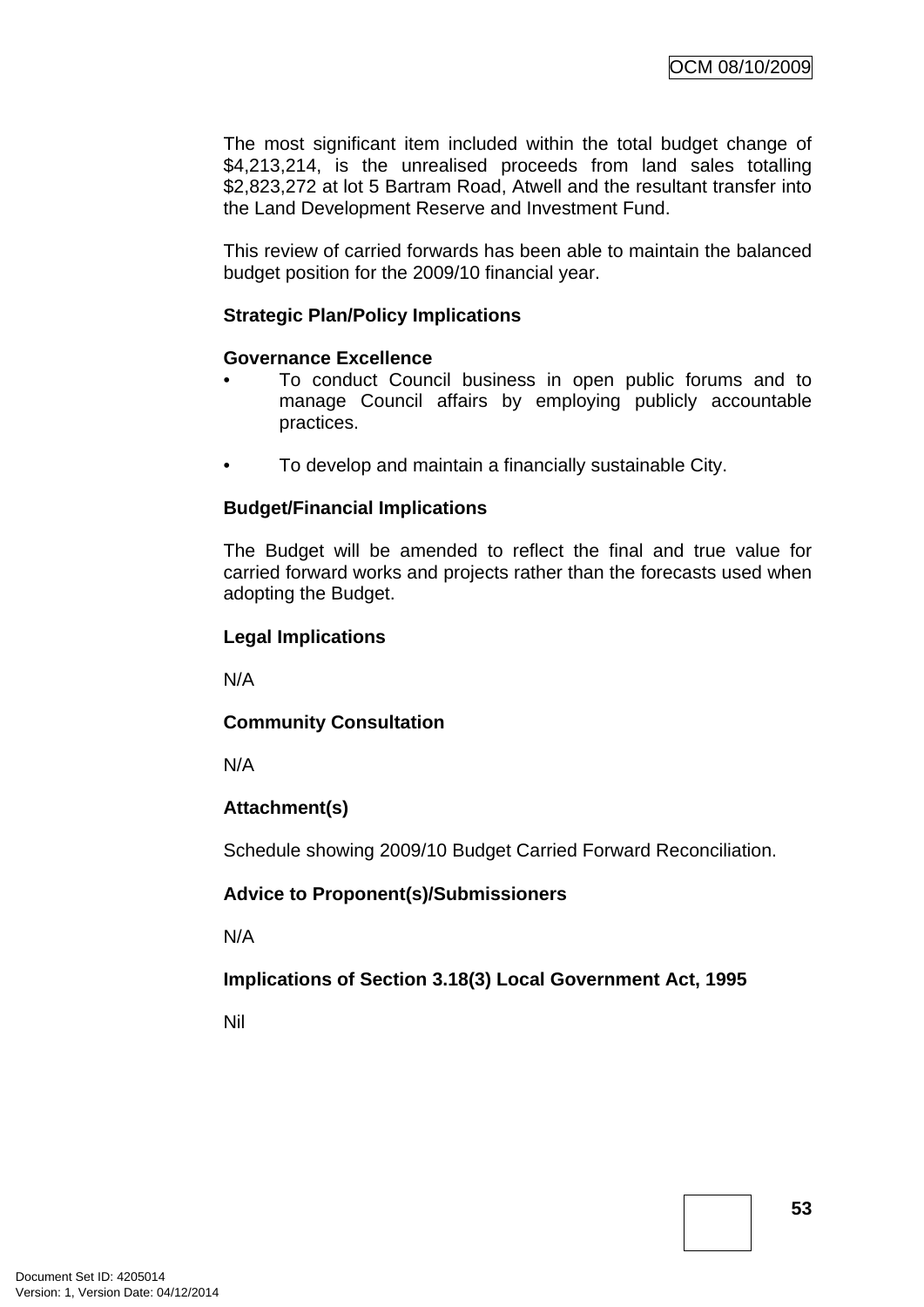## **15.4 (MINUTE NO 4068) (OCM 8/10/2009) - REVIEW OF COMPLIANCE WITH TENDERS FOR PROVIDING GOODS AND SERVICES (4401) (S DOWNING)**

#### **RECOMMENDATION**

That Council receive the report in the review of compliance with tenders for providing goods and services.

## **COUNCIL DECISION**

MOVED Clr H Attrill SECONDED Clr V Oliver that the recommendation be adopted.

**CARRIED 7/0**

## **Background**

The 2008 Department of Local Government Statutory Compliance Audit Return Report received and adopted by Council at the Ordinary Council Meeting of 12 March 2009. The Report was adopted by Council and included the following resolution:

*A report be prepared and presented to Council in six months time in relation to compliance with tenders for providing goods and services.* 

The Return identified seven services provided to Council that inadvertently exceeded the tender limit without a formal tender being called even though the Purchasing Policy SC38 was initially followed.

## **Submission**

N/A

## **Report**

Subsequent to the issue of the Department of Local Government Statutory Compliance Audit Return, the City has initiated a number of changes to ensure that the City complies with Section 3.57 of the Local Government Act 1995 and Regulations 11-24 of the Local Government (Functions & General) Regulations 1996 that control the area of purchasing of goods and services on behalf of the City.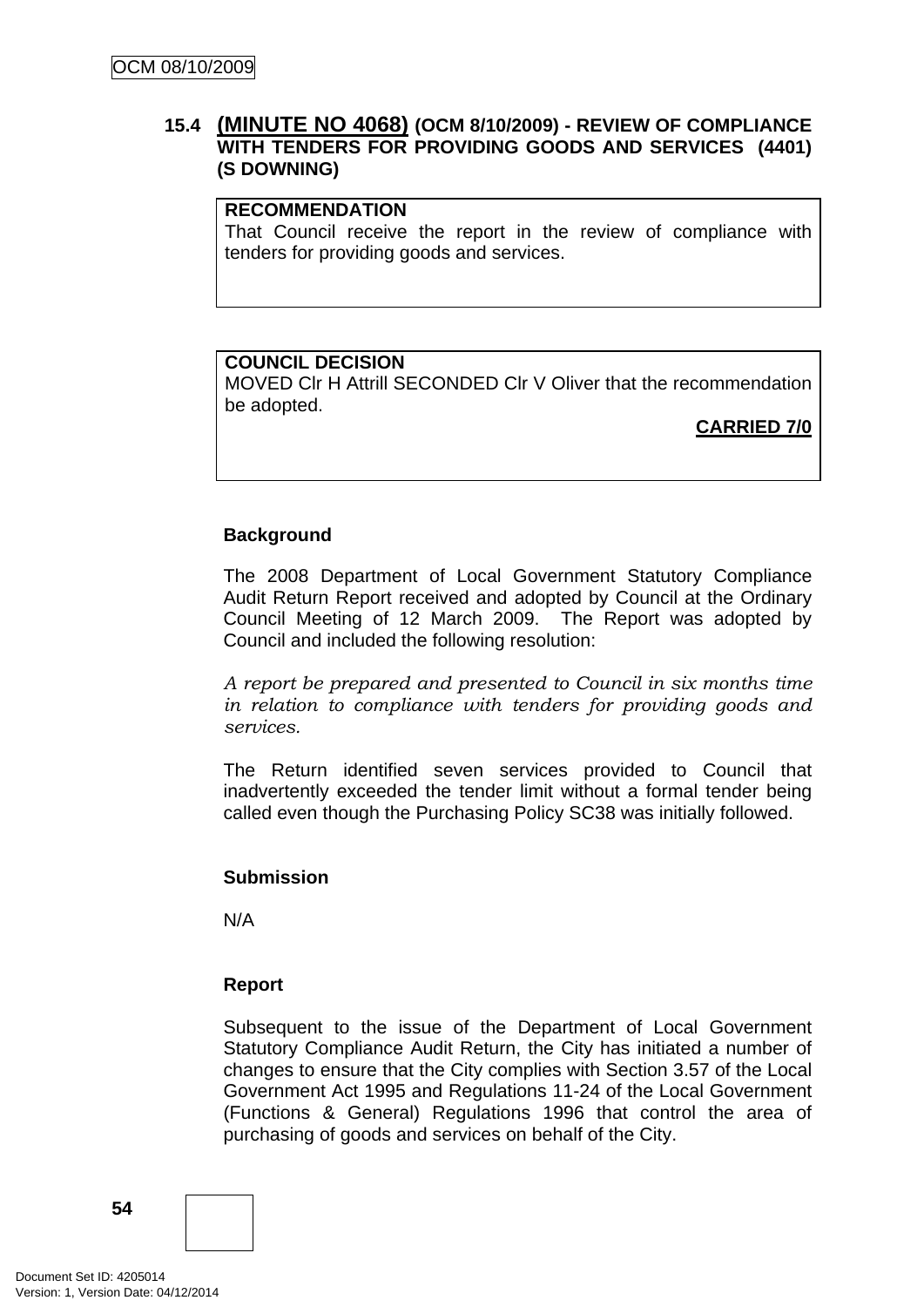These changes include:

- 1. Establishment of a Tender Priority Panel to assess priority for tenders.
- 2. Continuing training of relevant staff of the Local Government Act requirements to ensure compliance.
- 3. Amendment to financial systems report to pick up expenditure set at 80% of the relevant limit, that is \$100,000 for a supplier/contractor.

In addition, the Co-ordinator, Purchasing (who manages the tender process on behalf of the City) and the Manager, Finance have conducted a review of purchases subsequent to the 2008 Return to ensure compliance with Act and the Regulations. The review has considered two purchases that on the surface may have been contrary to the Act but after advice were considered satisfactory and in accordance with the Act and its Regulations.

The first review finding was the purchase of personal computers using the WALGA panel contract supplier to both, source the equipment and provide the operating lease. The initial view was that a tender should have been called to cover the sourcing of the equipment. However, advice from Mr Andrew Blitz, Manager – Contracts, WALGA was that the WALGA Panel contract supplier could provide the sourcing and operating lease. This was because the equipment belonged to the operating lease company and not the City. The obligation on the lease company was to provide the equipment to the specification of the City including the operating lease. At the end of the four year operating lease period the equipment is returned to the lease company.

The second item reviewed was the calling of expressions of interest for personal trainers associated with the South Lakes Leisure Centre. All queries and responses were directed to the officers who requested the advert to be placed. This is not in accordance with the Council's practice, whereby all tenders and expressions of interest are directed through the purchasing department. This places a clear separation between supplier and requestor of services. In addition, it allows for a standard response to be provided to all tenderers or persons submitting an expression of interest.

Further training will be provided to relevant officers to ensure future compliance.

## **Strategic Plan/Policy Implications**

## **Governance Excellence**

• To conduct Council business in open public forums and to manage Council affairs by employing publicly accountable practices.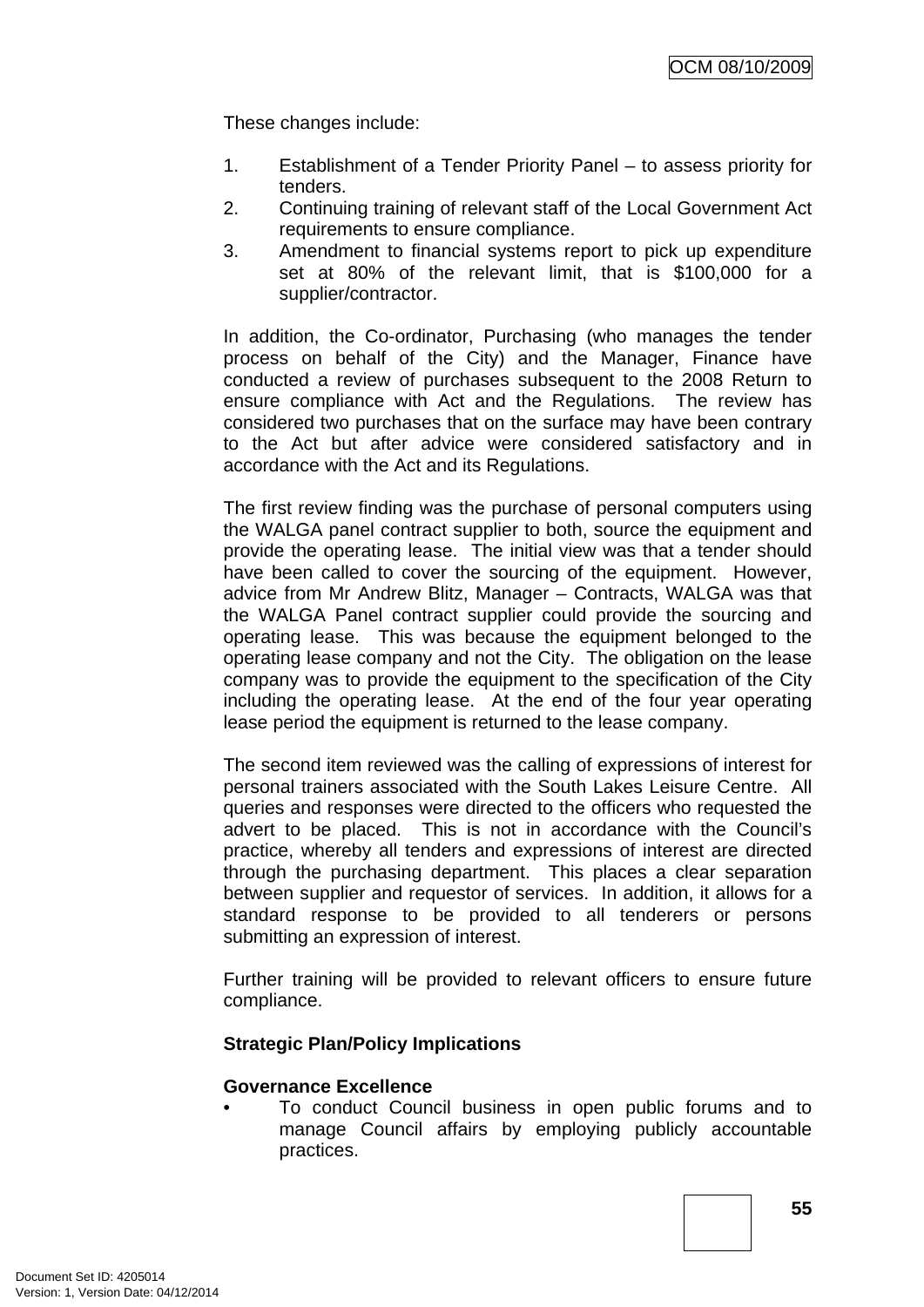# **Budget/Financial Implications**

N/A

# **Legal Implications**

Section 3.57 of the Local Government Act, 1995

# **Community Consultation**

N/A

# **Attachment(s)**

N/A

**Advice to Proponent(s)/Submissioners** 

N/A

**Implications of Section 3.18(3) Local Government Act, 1995**

Nil.

# **16. ENGINEERING AND WORKS DIVISION ISSUES**

**16.1 (MINUTE NO 4069) (OCM 8/10/2009) - TEMPORARY CLOSURE OF COOGEE ROAD, ALBION AVE AND HOBSON AVE IN LAKE COOGEE SUBDIVISION TO THE PASSAGE OF VEHICLES (4201Z) (S HUSSAIN) (ATTACH)** 

# **RECOMMENDATION**

That Council, in accordance with section 3.50 of the Local Government Act 1995, institutes a temporary closure of a section of Coogee Road, Albion Ave and Hobson Ave for a period of up to 5 months commencing 18 October 2009 during the construction of the development on Lake Coogee Stage 1 subject to:

- 1. There being no objection received as a result of advertising in a local newspaper.
- 2. There being no objection from service authorities, emergency services or adjoining owners.
- 3. The developer engaging a traffic management contractor to submit a certified traffic management plan to monitor and control traffic movements due to the closure.
- 4. All works on existing City infrastructure (roads, footpaths,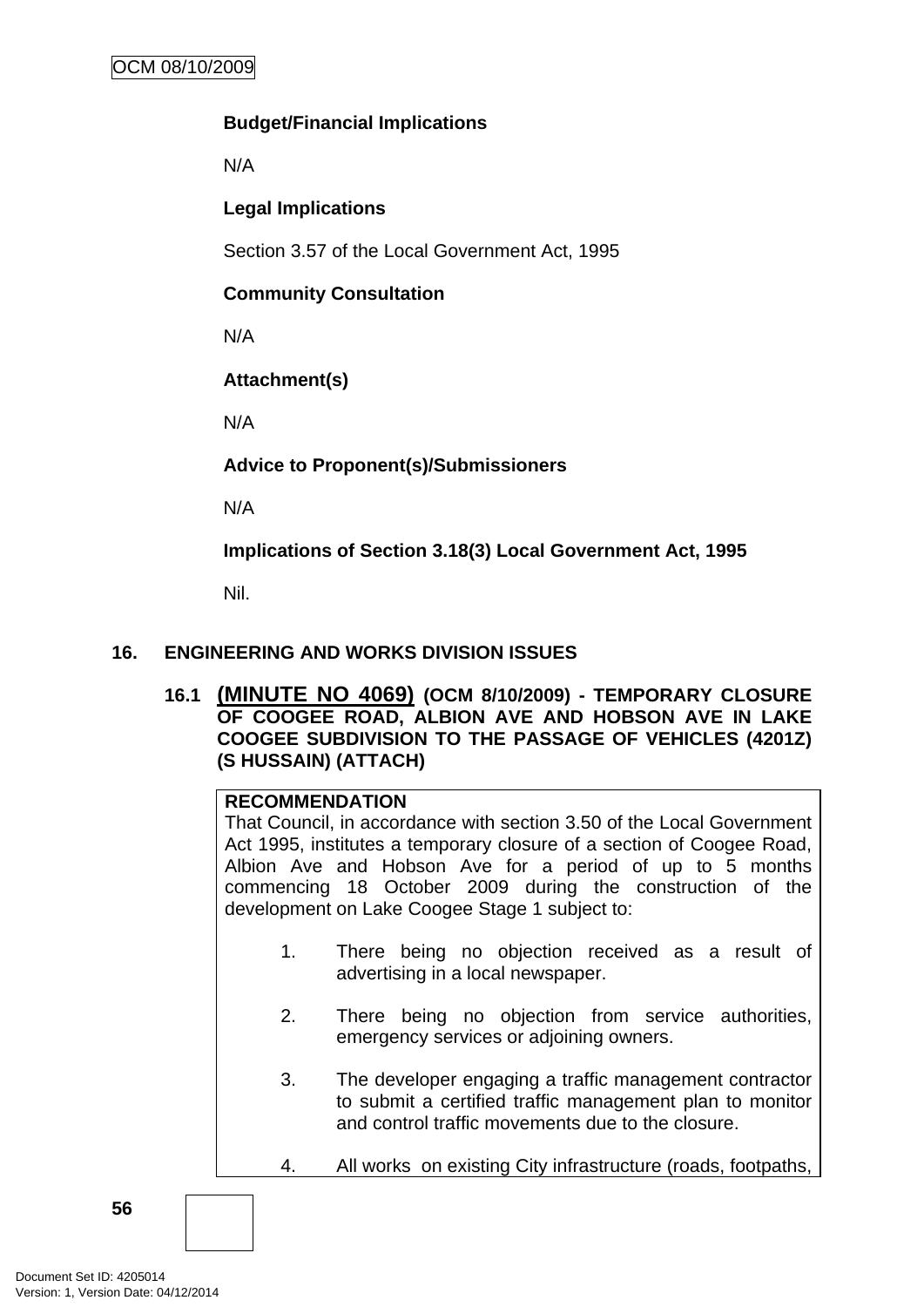drainage, parks or verges) completed and reinstated in accordance with the "Public Utilities Code of Practice 2000", "Restoration and Reinstatement Specification for Local Government 2002" and the City of Cockburn "Excavation Reinstatement Standards 2002" as a minimum.

5. The proponent being fully responsible for public liability and damages arising from the works.

# **COUNCIL DECISION**

MOVED Clr H Attrill SECONDED Clr V Oliver that the recommendation be adopted.

**CARRIED 7/0**

# **Background**

Lake Coogee subdivision has been approved by Western Australian Planning Commission, and as part of the approval, the developer has to reconstruct sections of Coogee Road, Albion Ave and Hobson Ave.

# **Submission**

DM Civil, the developer's appointed contractor to carry out the construction works on Lake Coogee subdivision, has requested Council to implement procedures to close sections of Coogee Road, Albion Ave and Hobson Ave for a period of 5 months during the construction of the development on the subdivision. This will facilitate the subdivision works and the required reconstruction of those sections of road.

# **Report**

During the construction activities of Lake Coogee subdivision the road closures will be required for the following reasons:

1) As per the planning approval of the subdivision, the developer is required to upgrade a section of Coogee Road, Albion Ave and Hobson Ave. The upgrading works involve total reconstruction of these sections of the roads and also drainage and sewer works. Road closure is therefore required to carry out the works in a safe manner.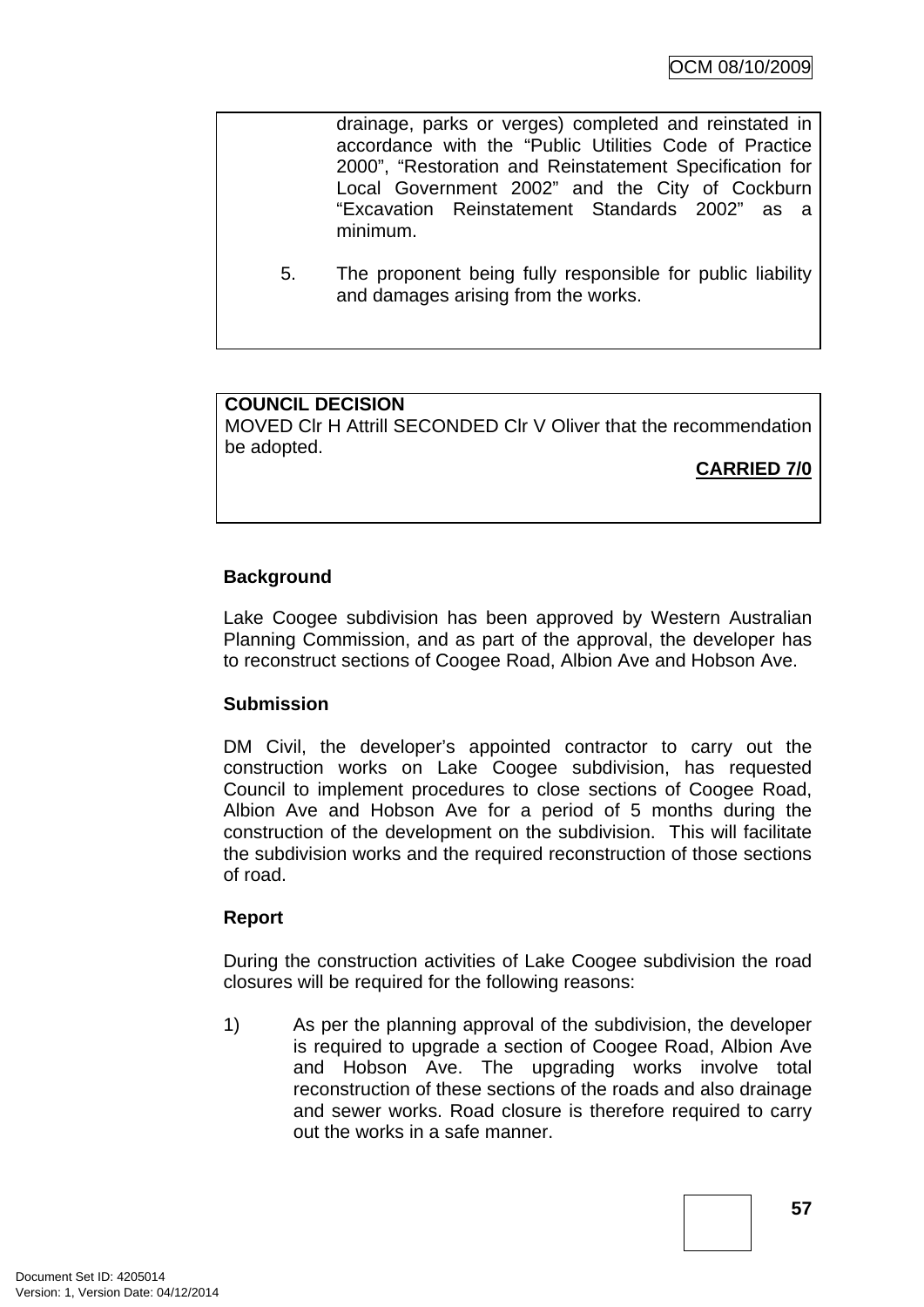- 2) All these roads carry very low volumes of traffic and the closure will not have any impact on the traffic flow surrounding the area. Detour signs are to be in place prior to the closure. All detour pavements are in good condition and also the short detour lengths will not cause any lengthy delay.
- 3) Access for local traffic will not be affected by this closure; access to the existing houses within the development will always be maintained.
- 4) DM Civil has appointed a certified traffic management contractor (WARP) to monitor the impact of the road closure on the area. WARP has already submitted a traffic management plan, which is in line with Australian Standards and Main Roads Field Guidelines. There is no foreseen issue with the traffic management plan and the closure will not create any undue congestion. Advance warning signs have also been installed and an advice of the proposed closure is placed in both the local newspaper and West Australian newspaper.

# **Strategic Plan/Policy Implications**

## **Demographic Planning**

To ensure development will enhance the levels of amenity currently enjoyed by the community.

## **Transport Optimisation**

• To construct and maintain roads which are convenient and safe for vehicles, cyclists and pedestrians.

# **Budget/Financial Implications**

All costs to the closure will be covered by the developer

## **Legal Implications**

Section 3.50 of the Local Government Act.

## **Community Consultation**

To be advertised in a local newspaper and service authorities, emergency services and adjoining owners advised.

# **Attachment(s)**

- 1a & b Plan of the closure.
- 2. Aerial of sub-division.
- 3. Plan of sub-division.

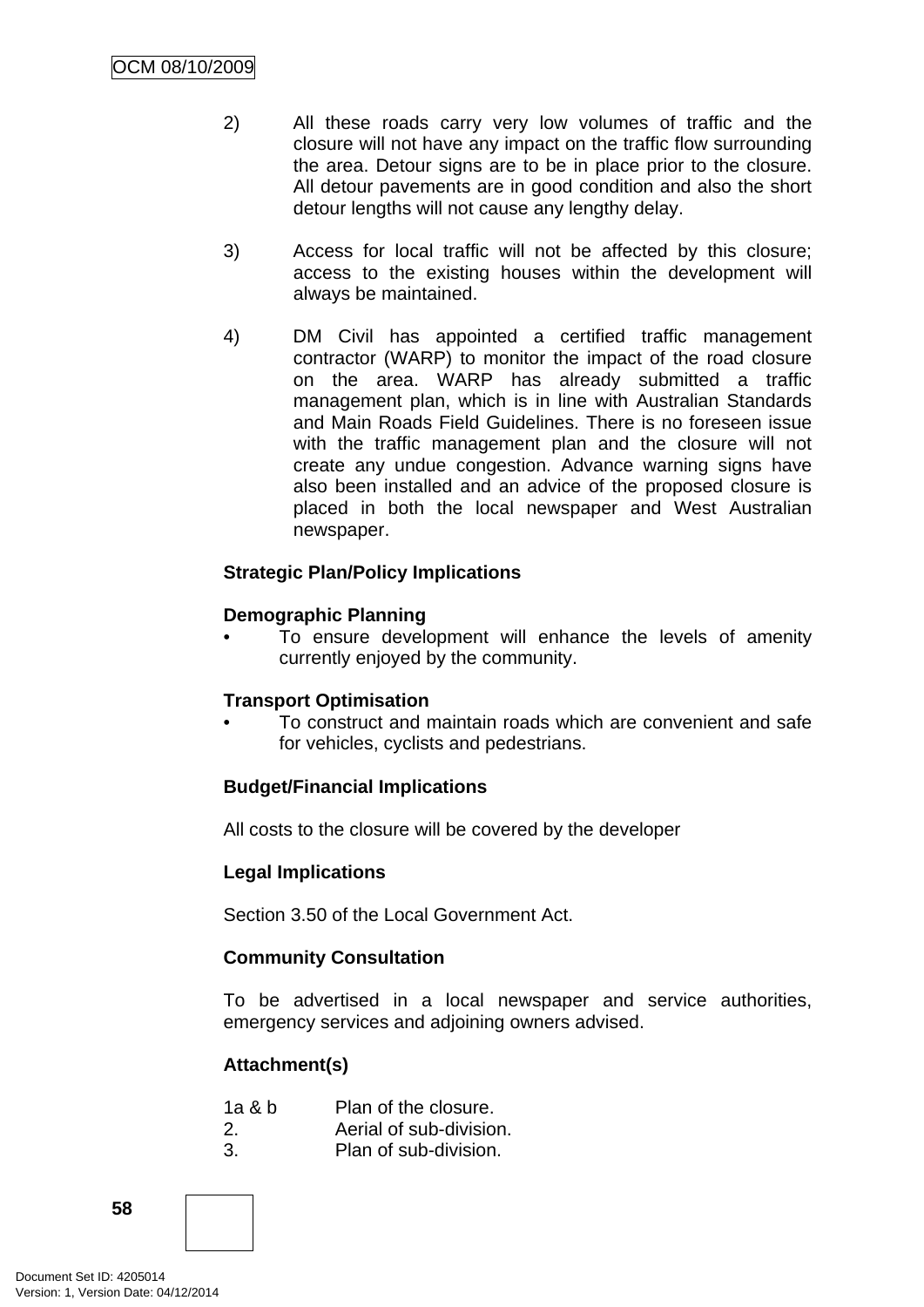## **Advice to Proponent(s)/Submissioners**

N/A.

**Implications of Section 3.18(3) Local Government Act, 1995**

Nil.

## **16.2 (MINUTE NO 4070) (OCM 8/10/2009) - TENDER RFT 24/2009 - MOWING SERVICES - ROAD VERGES - RURAL, INDUSTRIAL AND UNDEVELOPED LAND (RFT24/2009) (A JOHNSTON) (ATTACH)**

## **RECOMMENDATION**

That Council accept the tender submitted by Lovegrove Turf Services, for Mowing Services – Road Verges – Rural, Industrial and Undeveloped Land over a three (3) year period with options to extend to a maximum of five (5) years, for the lump sum price for one year of \$142,381 GST inclusive (\$129,438 GST exclusive), and additional schedule of rates for determining variations.

## **COUNCIL DECISION**

MOVED Clr H Attrill SECONDED Clr V Oliver that the recommendation be adopted.

**CARRIED 7/0**

# **Background**

Parks and Environment Services undertake mowing and rubbish removal services to road verges within Rural, Industrial and Undeveloped areas throughout the City so as to produce attractive, well maintained streetscapes. This service is scheduled twice per annum with ad hoc works as required.

The service is contracted as the works are seasonal and it reduces the need for additional labour, plant and resources plus equipment storage space at the Operations Centre.

Tender number RFT 24/2009 Mowing Services – Road Verges was advertised on Wednesday 1 July 2009 in the Local Government Tenders section of "The West Australian" newspaper. It was also displayed on the City's website from 1July – 16 July 2009.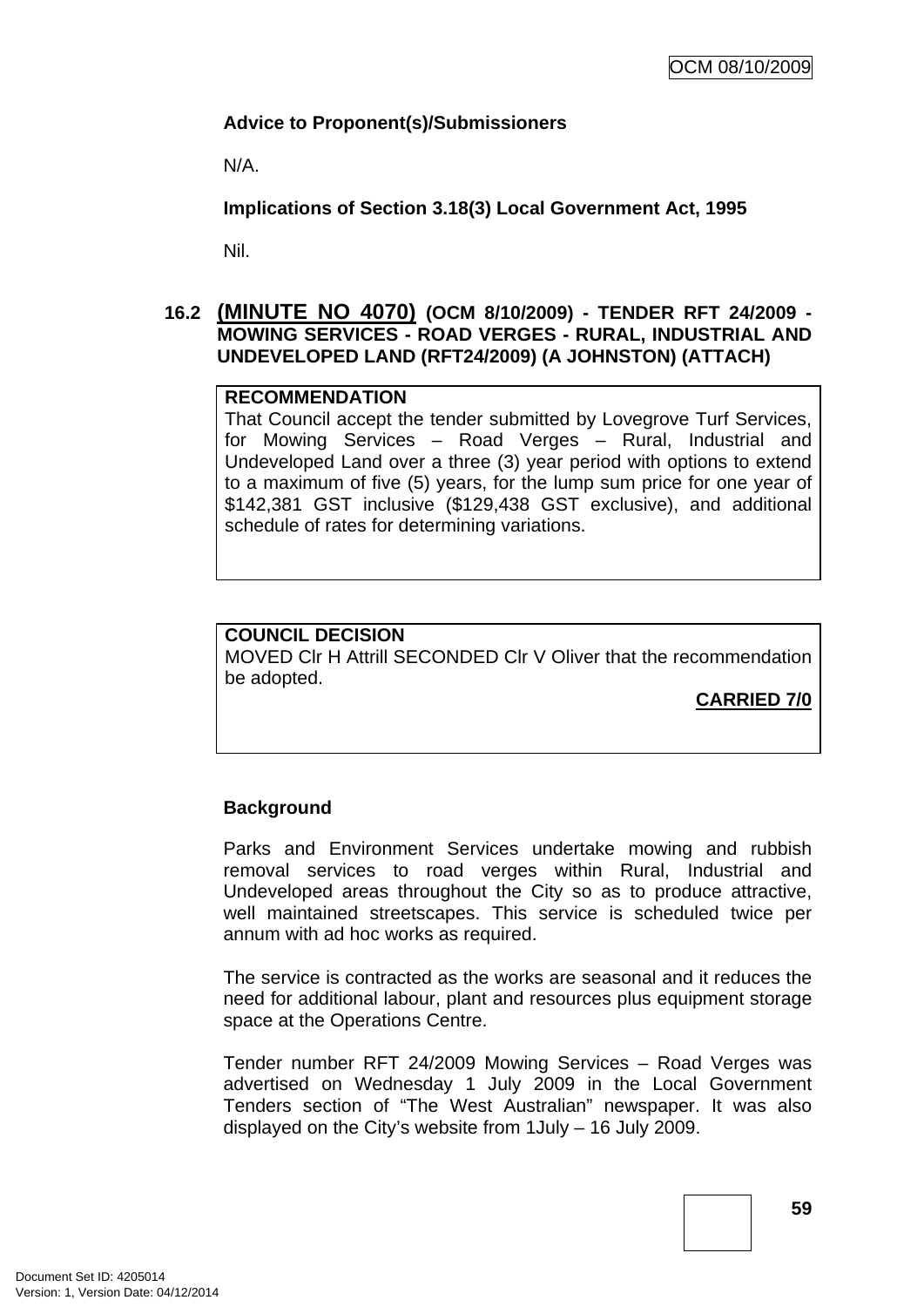# **Submission**

Tenders closed at 2:00pm (AWST) Thursday 16th July 2009. Tender submissions were received from:

- 1. Gecko Contracting
- 2. Firebreaks and Slashing
- 3. Lovegrove Turf Services

## Compliant Tenderers

All tenders were deemed compliant with the conditions of tendering and compliance criteria.

## **Report**

#### Evaluation Criteria

| <b>Evaluation Criteria</b>                              | Weighting<br>Percentage |
|---------------------------------------------------------|-------------------------|
| <b>Relevant Experience</b>                              | <b>20%</b>              |
| <b>Skills and Experience</b>                            | 20%                     |
| Tenderer's<br>and<br>Resources<br>Delivery/Availability | <b>20%</b>              |
| <b>Tendered Price</b>                                   | 40%                     |
| Total                                                   | 100%                    |

## Tender Intent/Requirements

Tender requirements were based on the City of Cockburn's Technical Specification Part Two of the tender document in accordance with the City of Cockburn's standard specifications for this work.

## Evaluating Officers

The tender submissions were evaluated by:

- 1. Adam Johnston Parks Operations and Environment Coordinator
- 2. Lou Vieira Parks Supervisor
- 3. Mary Chesson Acting Parks Technical Officer

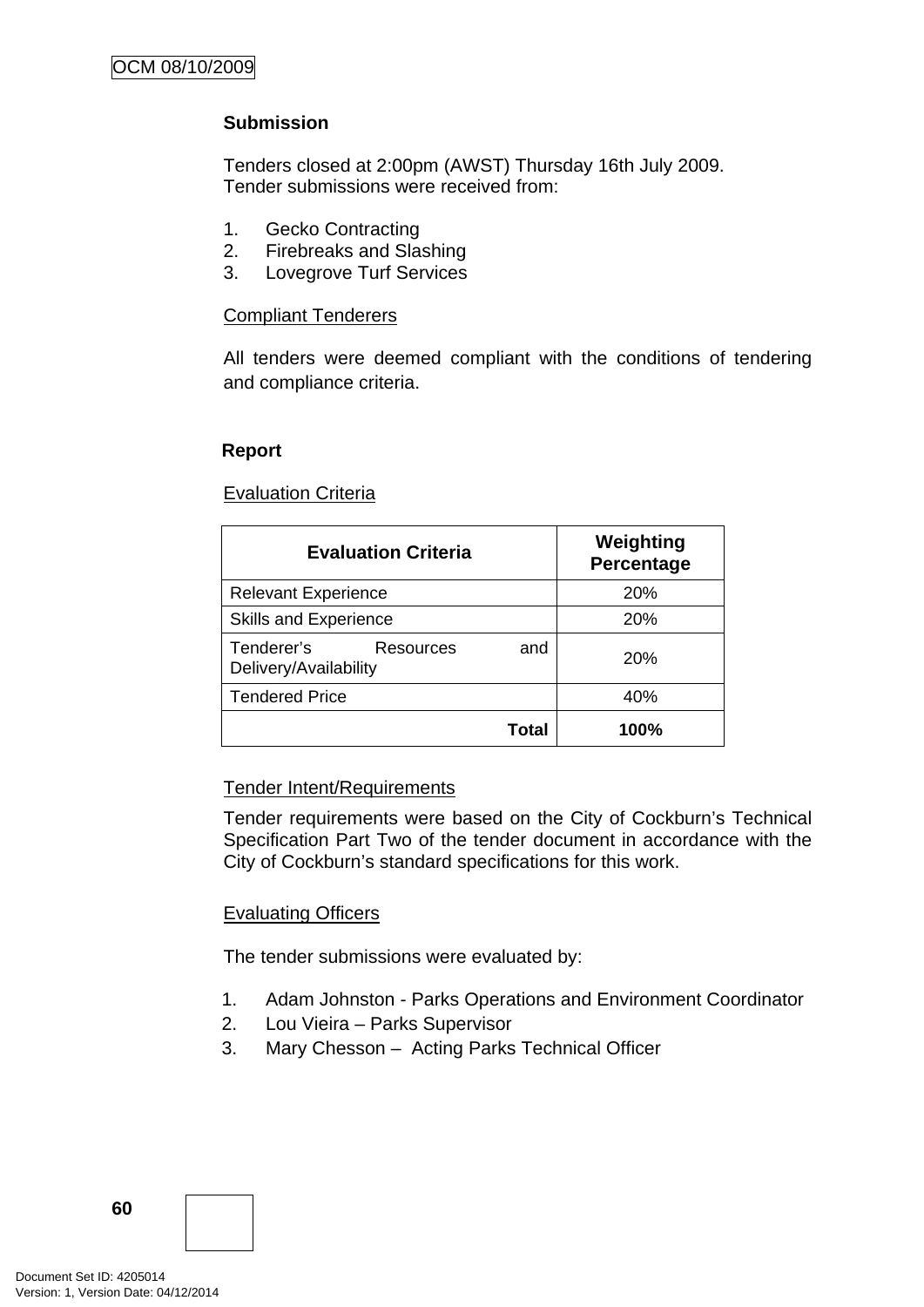# Scoring Table

| <b>Scores</b>                    |                                                   |                                                        |                               |  |
|----------------------------------|---------------------------------------------------|--------------------------------------------------------|-------------------------------|--|
| <b>Tenderer's Name</b>           | <b>Non-Cost</b><br><b>Evaluation</b><br>Score 60% | <b>Cost Criteria</b><br><b>Evaluation</b><br>Score 40% | Total<br><b>Score</b><br>100% |  |
| Turf<br>Lovegrove<br>Services ** | 51.44%                                            | 35.38%                                                 | 86.82%                        |  |
| <b>Gecko Contracting</b>         | 46.49%                                            | 38.84%                                                 | 85.02%                        |  |
| Firebreaks and<br>Slashing       | 41.58%                                            | 40.00%                                                 | 81.58%                        |  |

\*\* Recommended Submission

# **Evaluation Criteria Assessment**

## Relevant Experience

There were six components to be scored against as part of this criterion. Lovegrove Turf Services submitted the most comprehensive responses and consequently scored highest with each of the evaluating officers. Each tenderer was considered to have a satisfactory level of relevant experience with Lovegrove Turf Services standing out with the most relevant experience based on the answers provided in there submission.

## Key Personnel Skills and Experience

Tenderers were required to submit responses to six components under this criterion. Again all tenderers showed they had sufficient key skills and experience to undertake the works with Lovegrove Turf Services providing the most relevant and comprehensive responses and scoring highest with each of the evaluating officers.

## Tenderers Resources and Delivery/Availability

Tenderers were assessed against three components of this criterion. All tenderers demonstrated they had sufficient resources and ability to deliver the requirement of the contract. Lovegrove Turf Services scored slightly higher in this criterion by the evaluating officers in respect to the available resources and contingency measures.

## **Summation**

Evaluation was undertaken by three (3) internal staff members independently of each other. Scoring was evaluated against cost and non cost criteria. The cost component being 40% of the evaluation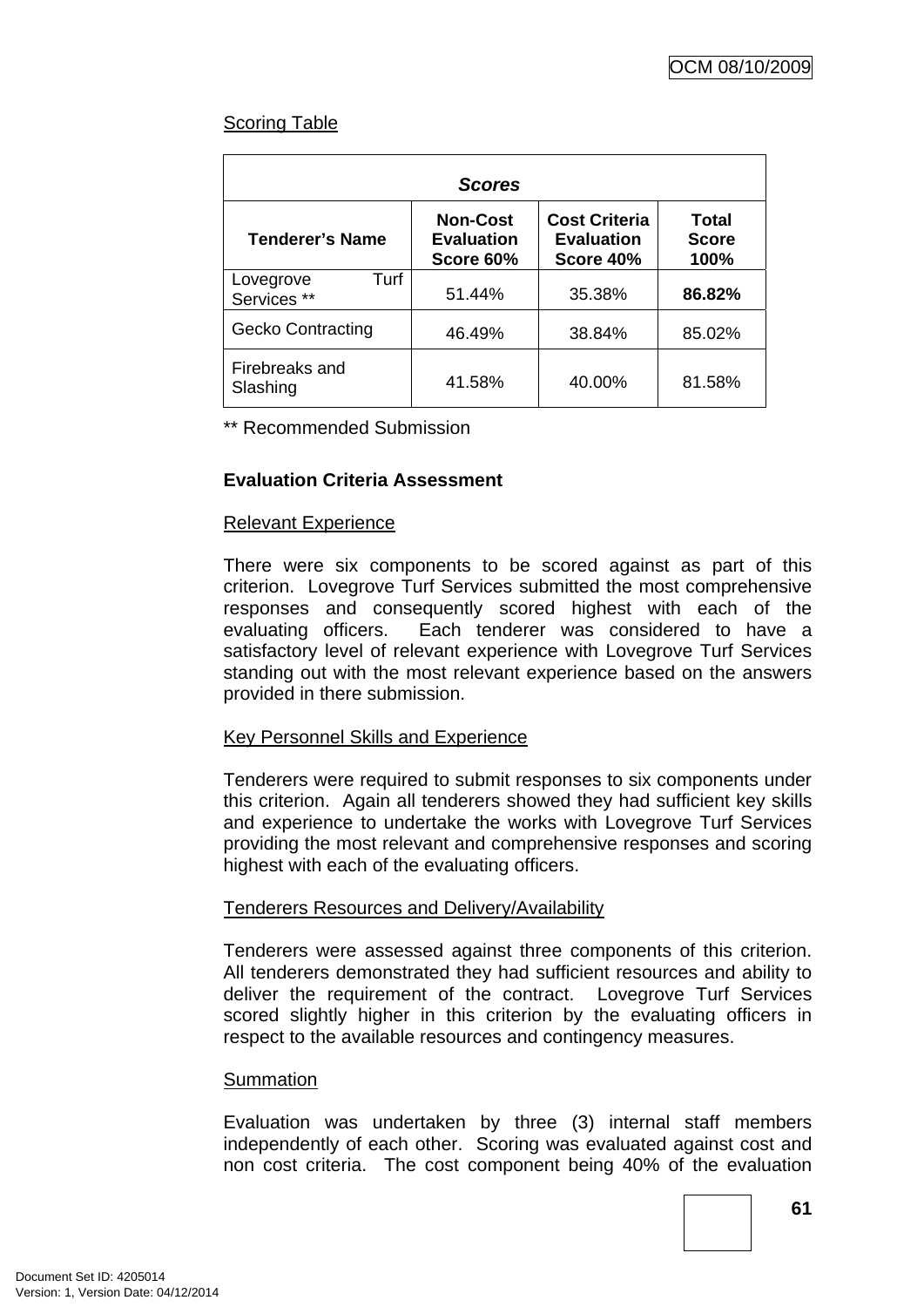was competitive between all tenderers with Firebreaks and Slashing providing the lowest price. The non cost criteria being 60% of the evaluation was scored highest by Lovegrove Turf Services. When cost and non cost scores were combined Lovegrove Turf Services received the highest percentage score.

The combined officer's assessment supports awarding the tender to Lovegrove Turf services, consequently officers recommend that Council accept their tender submission for the lump sum price of \$142,381 (GST inclusive) for year one of the service.

## **Strategic Plan/Policy Implications**

#### **Infrastructure Development**

• To construct and maintain community facilities that meet community needs.

#### **Governance Excellence**

• To conduct Council business in open public forums and to manage Council affairs by employing publicly accountable practices.

#### **Budget/Financial Implications**

The recommended tender requires funding of \$142,381 GST inclusive (\$129,438 GST exclusive) for year one of the contract. \$220,000 has been allocated in the Parks 2009/10 Operating Budget for Mowing Services – Road Verges.

Competition in the market place has seen prices decrease significantly from the 2008/09 expenditure of \$204,306 GST inclusive.

The total estimated contract value based on the three year term is \$427,145. GST inclusive (\$388,314 GST exclusive).

#### **Legal Implications**

Section 3.57 of the Local Government Act 1995 and Part 4 of the Local Government (Functions and General) Regulations 1996 refers.

## **Community Consultation**

N/A

## **Attachment(s)**

- 1. Compliance Criteria Checklist "Confidential" (provided under separate cover)
- 2. Tendered Prices "Confidential" (provided under separate cover)

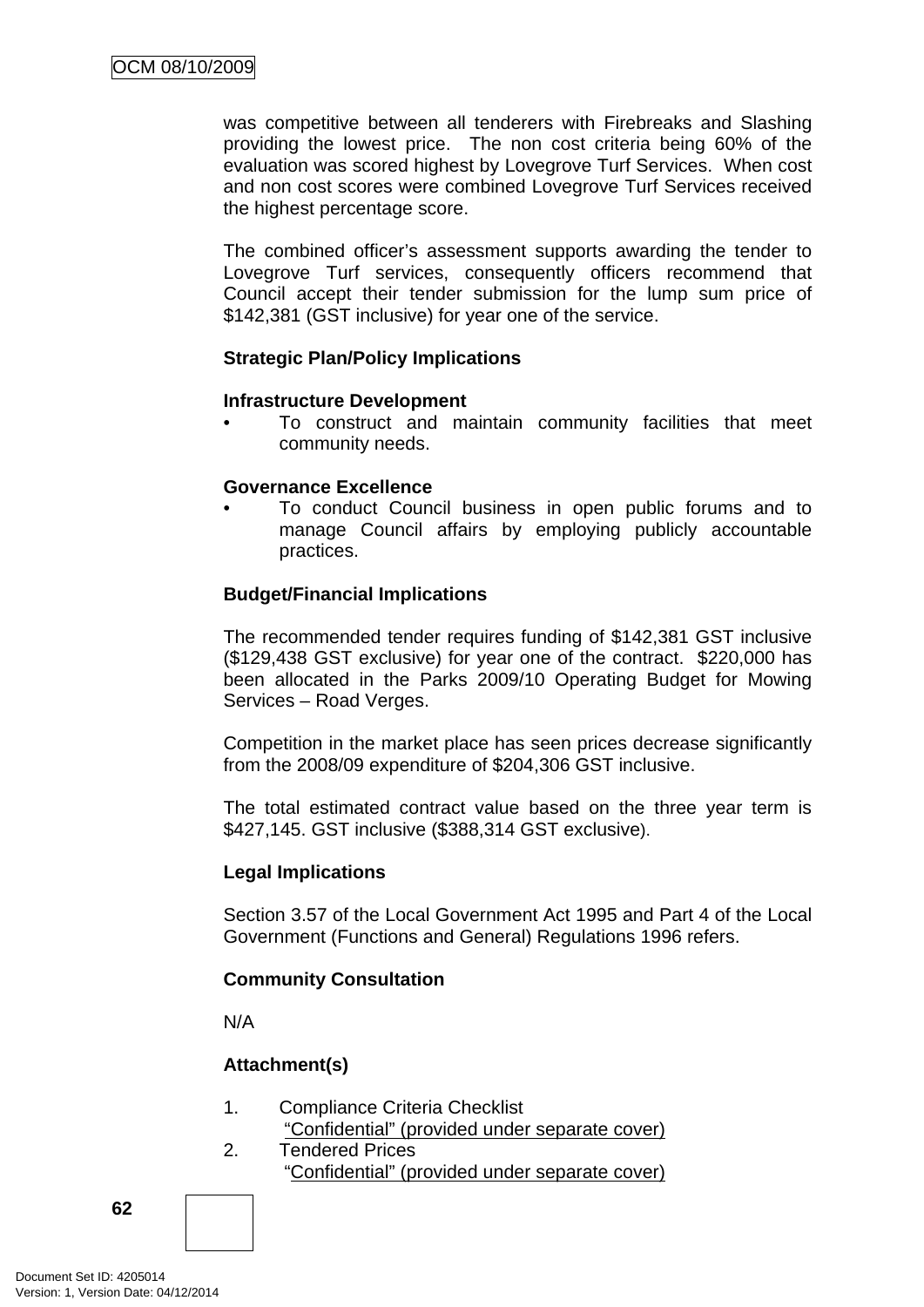#### 3. Tender Evaluation Sheet "Confidential" (provided under separate cover)

## NOTE

The tendered prices are not disclosed at the opening of Tenders nor entered into the Tenders Register.

In accordance with *Part 4, Regulation 16-3(c)* and *17-3 of the Local Government (Functions and General) Regulations 1996* the Principal is only required to record the price of the winning Tenderer/s in the Tenders Register.

# **Advice to Proponent(s)/Submissioners**

Those who lodged a tender submission have been advised that this matter is to be considered at the 8 October 2009 Council Meeting

## **Implications of Section 3.18(3) Local Government Act, 1995**

Nil.

## **16.3 (MINUTE NO 4071) (OCM 8/10/2009) - TENDER RFT 26/2009 - VERGE MOWING SERVICES - ARTERIAL ROAD RESERVES (PRIORITY ONE AND PRIORITY TWO AT SPECIFIC LOCATIONS) (RFT26/2009) (A JOHNSTON) (ATTACH)**

## **RECOMMENDATION**

That Council accept the tender submitted by Gecko Contracting, for Verge Mowing Services – Arterial Road Reserves over a three (3) year period with options to extend to a maximum of five (5) years, for the maximum lump sum price for one year of \$345,468 GST Inclusive (\$314,062 GST Exclusive), and additional schedule of rates for determining variations.

## **COUNCIL DECISION**

MOVED Clr H Attrill SECONDED Clr V Oliver that the recommendation be adopted.

**CARRIED 7/0**

# **Background**

Parks and Environment Services undertake mowing and rubbish removal services to Arterial Road Verges throughout the City so as to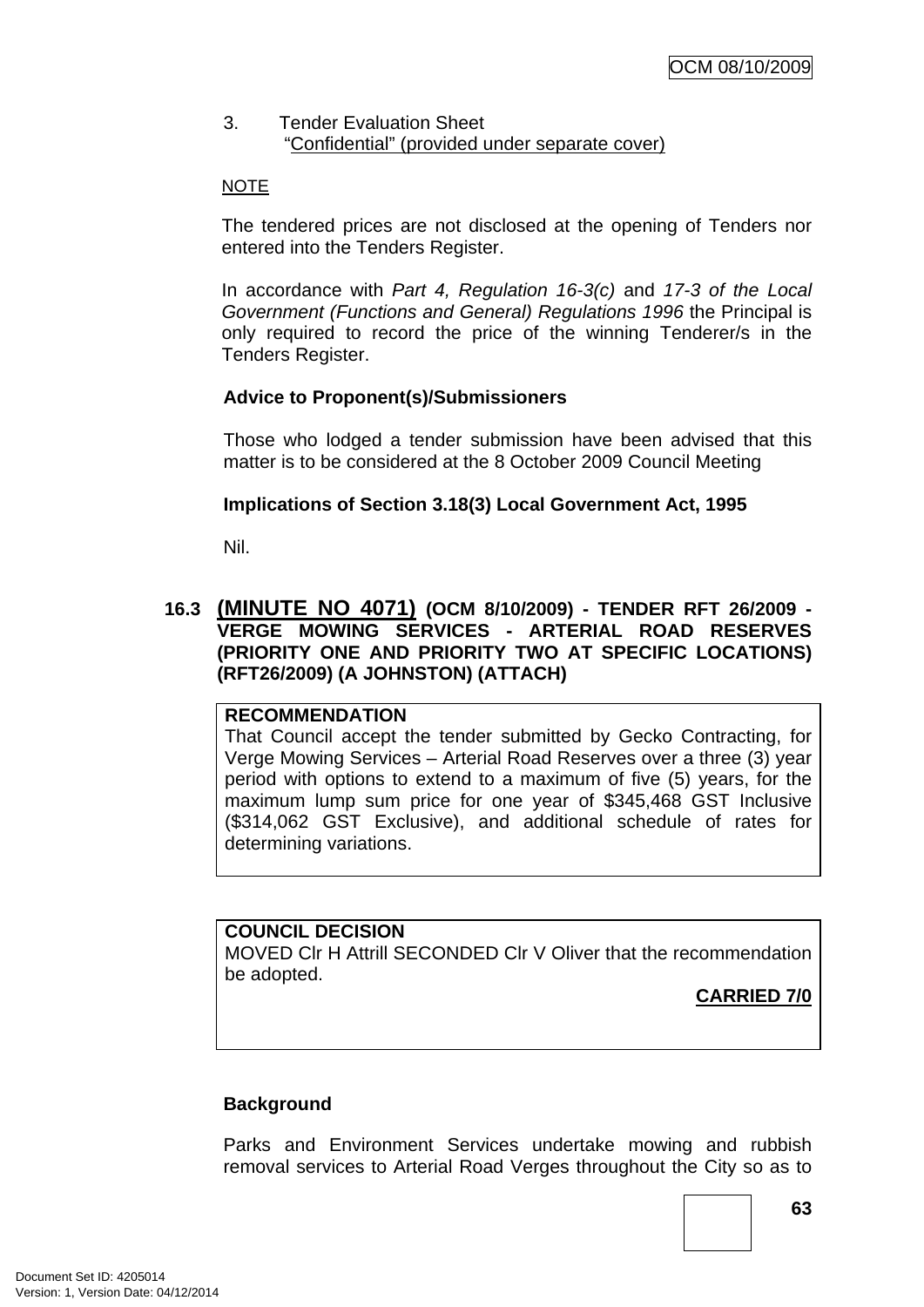produce attractive, well maintained streetscapes. This service is divided into priority one road reserves and priority two road reserves. Priority one sites are scheduled to be maintained between four and six times per annum and priority two sites are scheduled between two and four times per annum. The number and timing of visits is dependent on seasonal growth conditions.

The service is contracted as the works are seasonal and it reduces the need for additional labour, plant and resources along with equipment storage space at the Operations Centre.

Tender number RFT 26/2009 Mowing Services – Road Verges was advertised on Wednesday 29 July 2009 in the Local Government Tenders section of "The West Australian" newspaper. It was also displayed on the City's website from 28 July – 12 August 2009.

## **Submission**

Tenders closed at 2:00pm (AWST) Thursday 13th August 2009. One tender submission only was received from Gecko Contracting.

#### Compliant Tenderer

The sole tenderer was deemed compliant with the conditions of tendering and compliance criteria.

## **Report**

Evaluation Criteria

| <b>Evaluation Criteria</b>                     | Weighting<br>Percentage |
|------------------------------------------------|-------------------------|
| <b>Relevant Experience</b>                     | 20%                     |
| <b>Key Personnel Skills and Experience</b>     | 20%                     |
| Tenderer's Resources and Delivery/Availability | 20%                     |
| <b>Tendered Price</b>                          | 40%                     |
| Total                                          | 100%                    |

## Tender Intent/Requirements

Tender requirements were based on the City of Cockburn's Technical Specification Part Two of the tender document in accordance with the City of Cockburn's standard specifications for this work.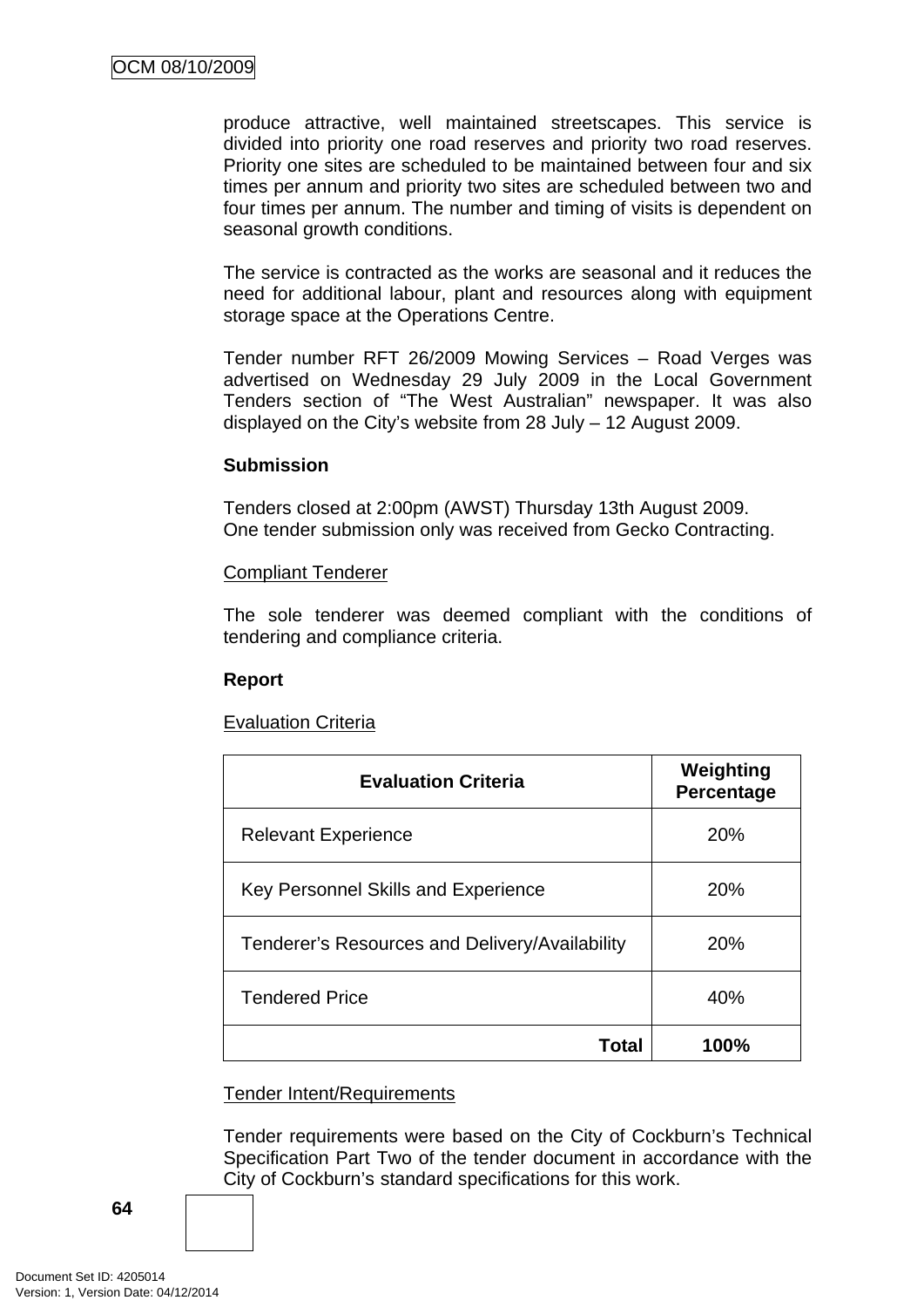## Evaluating Officers

The tender submissions were evaluated by:

- 1. Adam Johnston Parks Operations and Environment **Coordinator**
- 2. Ian Southall Parks Supervisor
- 3. Laurie Murnane Parks Supervisor

## Scoring Table

| <b>Scores</b>            |                                                   |                                                        |                            |  |
|--------------------------|---------------------------------------------------|--------------------------------------------------------|----------------------------|--|
| <b>Tenderer's Name</b>   | <b>Non-Cost</b><br><b>Evaluation</b><br>Score 60% | <b>Cost Criteria</b><br><b>Evaluation</b><br>Score 40% | <b>Total Score</b><br>100% |  |
| <b>Gecko Contracting</b> | 52.40                                             | 40                                                     | 92.40                      |  |

## **Evaluation Criteria Assessment**

#### Relevant Experience

The tenderer was considered to have satisfactory level of relevant experience.

## Key Personnel Skills and Experience

The tenderer showed they had sufficient key skills and experience to undertake the works required to the desired level.

## Tenderers Resources and Delivery/Availability

The tenderer demonstrated they had sufficient resources and ability to deliver the requirement of the contract.

## **Summation**

Evaluation was undertaken by three (3) internal staff members independently of each other. The combined officer's assessment supports awarding the tender to Gecko Contracting. Consequently, officers recommend that Council accept their tender submission for the maximum lump sum price of \$345,468 (GST inclusive) for year one of the service.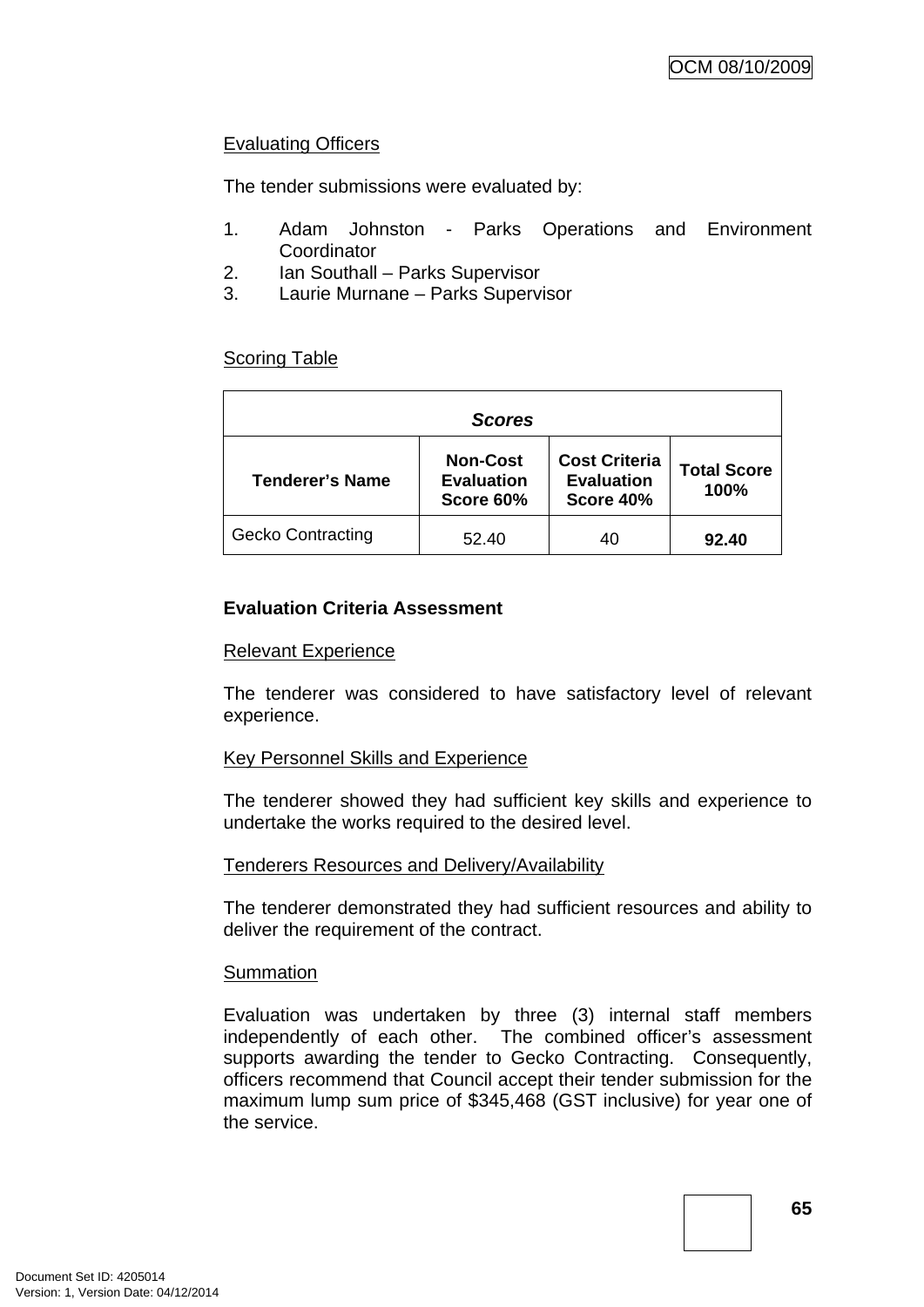## **Strategic Plan/Policy Implications**

#### **Infrastructure Development**

• To construct and maintain community facilities that meet community needs.

#### **Governance Excellence**

• To conduct Council business in open public forums and to manage Council affairs by employing publicly accountable practices.

## **Budget/Financial Implications**

The recommended tender requires maximum funding of \$345,468 GST inclusive (\$314,062 GST exclusive) for year one of the contract. This figure allows for the maximum six visits to priority one roads and four visits for priority two roads.

\$293,000 has been allocated in the Parks 2009/2010 Operating Budget for Verge Mowing Services – Arterial Roads.

It is not expected that the maximum number of maintenance visits will be required. In 2008/2009 priority one sites required four visits and priority two sites required three visits. In 2009/2010 based on current seasonal conditions, it is estimated that priority one sites will require five maintenance visits and priority two sites three visits; therefore, expected costs will be \$280,010 GST inclusive, which is within the budget requirements.

The total maximum estimated contract value based on the three year contract term is \$1,036,404.GST inclusive (\$942,186.GST exclusive).

## **Legal Implications**

Section 3.57 of the Local Government Act 1995 and Part 4 of the Local Government (Functions and General) Regulations 1996 refers.

## **Community Consultation**

N/A

# **Attachment(s)**

- 1. Compliance Criteria Checklist
- "Confidential" (provided under separate cover) 2. Tendered Prices
- "Confidential" (provided under separate cover) 3. Tender Evaluation Sheet
- "Confidential" (provided under separate cover)

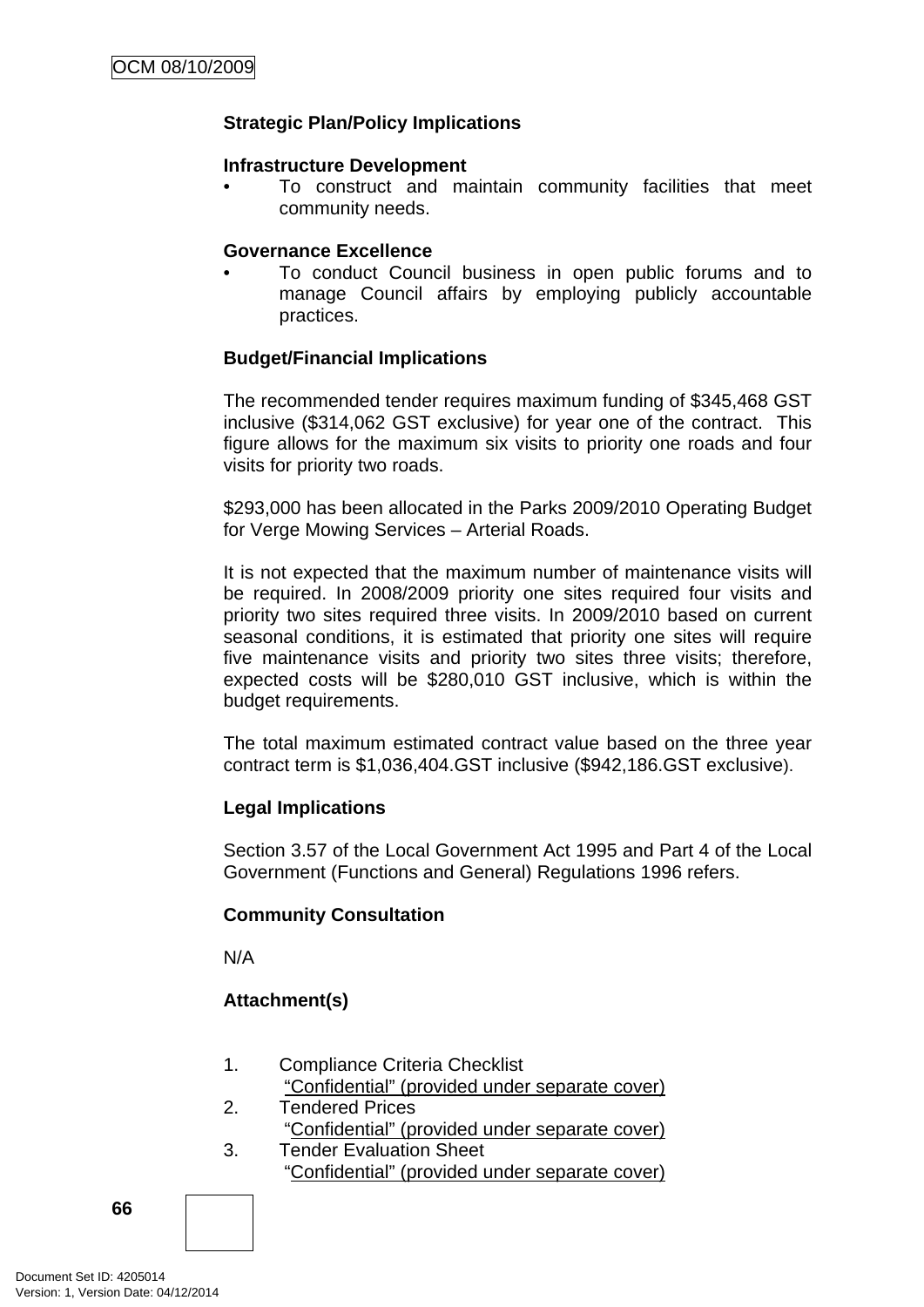## **NOTE**

The tendered prices are not disclosed at the opening of Tenders nor entered into the Tenders Register.

In accordance with *Part 4, Regulation 16-3(c)* and *17-3 of the Local Government (Functions and General) Regulations 1996* the Principal is only required to record the price of the winning Tenderer/s in the Tenders Register.

## **Advice to Proponent(s)/Submissioners**

Those who lodged a tender submission have been advised that this matter is to be considered at the 8 October 2009 Council Meeting.

## **Implications of Section 3.18(3) Local Government Act, 1995**

Nil.

## **16.4 (MINUTE NO 4072) (OCM 8/10/2009) - TENDER NO. RFT 19/2009 - PLANT HIRE (RFT 19/2009) (C MACMILLAN) (ATTACH)**

## **RECOMMENDATION**

That Council accept the following tenders for Tender No RFT 19/2009 – Plant Hire: -

- 1. Coates Hire for Roller Hire (dry) at the rise and fall rates in their tender submission.
- 2. Mayday Earthmoving for Grader Hire (wet) at the rise and fall rates in their tender submission.
- 3. ERS Equipment Rental for Excavator Hire (dry) at the rise and fall rates in their tender submission.

## **COUNCIL DECISION**

MOVED Clr H Attrill SECONDED Clr V Oliver that the recommendation be adopted.

# **CARRIED 7/0**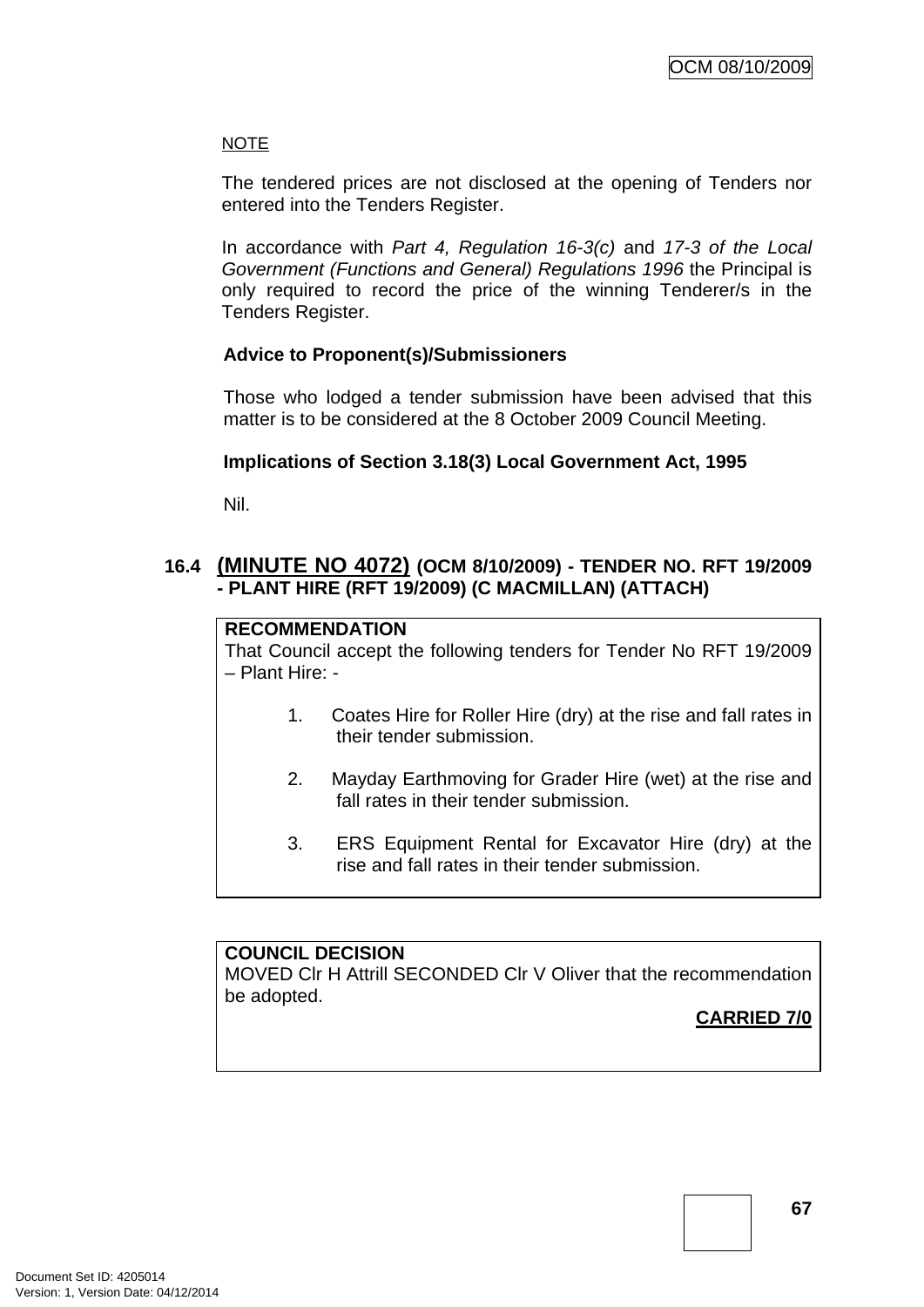# **Background**

The City of Cockburn requires hiring the following plant to deliver capital works road construction projects as required on an on-going basis:

Roller Hire (compactor type without operator, dry) Grader Hire (with operator, wet) Excavator Hire (with operator, wet)

#### **Submission**

Tenders were called for plant hire for a three (3) year period and closed at 2:00p.m. (AWST) on Tuesday 15 July 2009. Fourteen (15) tender submissions were received from:

- 1. Allwest Plant Hire
- 2. Breakwest
- 3. Budget Mini Excavators
- 4. Citywide Civil Construction
- 5. Coates Hire
- 6. Conplant
- 7. ERS Equipment Rental
- 8. Kwinana Hire
- 9. Mayday Earthmoving
- 10. Mini Excavators
- 11. Outlook contracting
- 12. PHS Pty Ltd
- 13. Pondplan Excavating
- 14. Titan Plant Hire
- 15. Trenchbusters

#### **Report**

#### Compliant Tenders

|                | <b>Compliance Criteria</b>                                             |
|----------------|------------------------------------------------------------------------|
| A              | Compliance with the Specification contained in the Request.            |
| В              | Compliance with the Conditions of Tendering this Request.              |
| С              | Compliance with Fixed Price and completion of Clause 3.4.2             |
| D              | Compliance with and completion of the Price Schedule                   |
| Е              | Compliance with Insurance Requirements and completion of Clause 3.2.8. |
| E1             | Public Liability Insurance \$10,000,000.00 Australian                  |
| E2             | Workers Compensation Insurance Personal Accident Insurance             |
| E <sub>3</sub> | Full Comprehensive Motor Vehicle Insurance                             |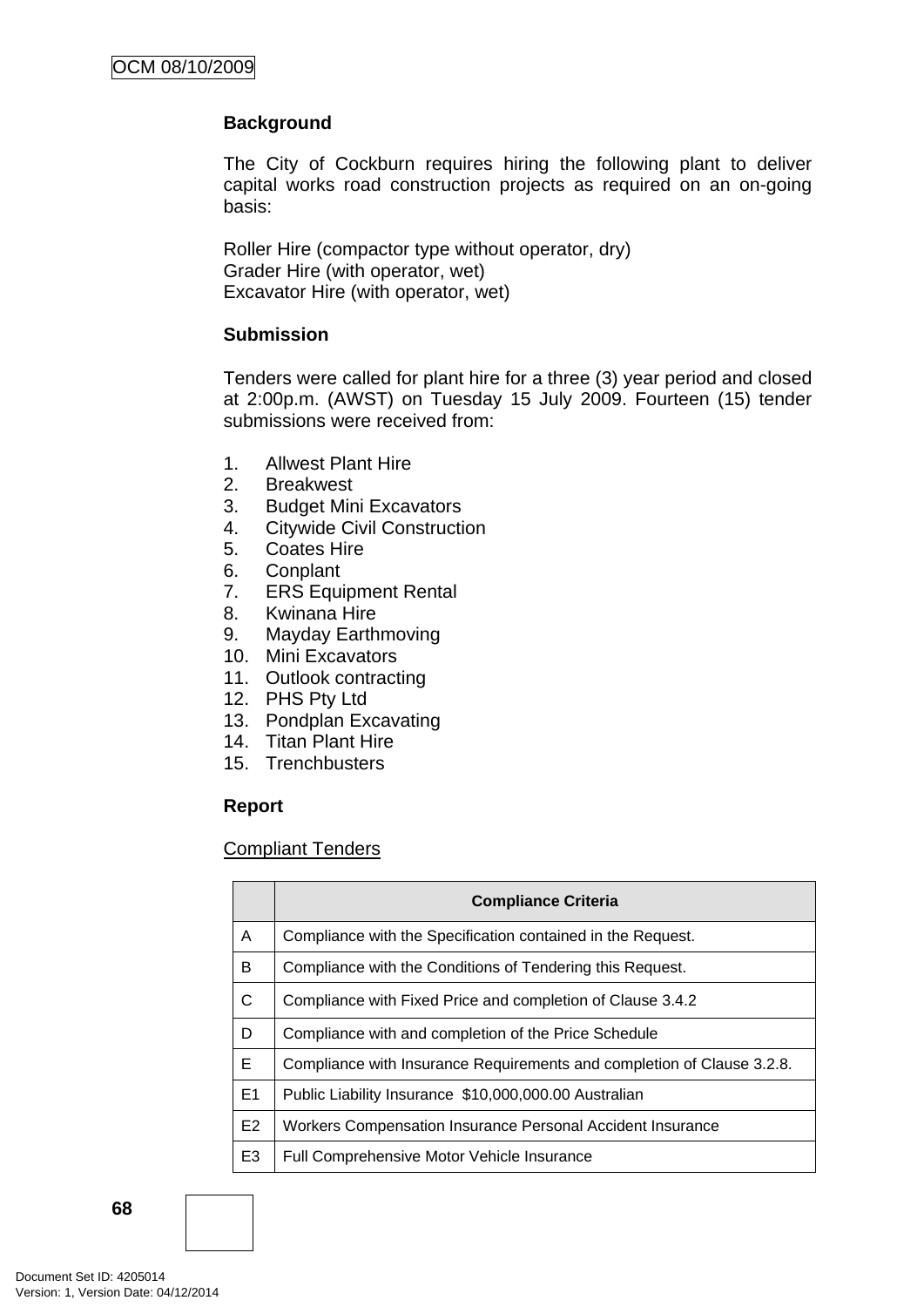|    | <b>Tenderer's Name</b>                 | <b>Compliance Criteria</b><br><b>Overall Assessment</b> |
|----|----------------------------------------|---------------------------------------------------------|
| 1  | <b>Allwest Plant Hire</b>              | Compliant                                               |
| 2  | <b>Breakwest</b>                       | Compliant                                               |
| 3  | Budget Mini Excavators (T/As Miniquip) | Non compliant                                           |
| 4  | <b>Citywide Civil Contractors</b>      | Non compliant                                           |
| 5  | <b>Coates Hire</b>                     | Compliant                                               |
| 6  | Conplant                               | Compliant                                               |
| 7  | <b>ERS Equipment Rental</b>            | Compliant                                               |
| 8  | Kwinana Hire                           | Compliant                                               |
| 9  | Mayday Earthmoving                     | Compliant                                               |
| 10 | Mini Excavators                        | Compliant                                               |
| 11 | <b>Outlook Contracting</b>             | Compliant                                               |
| 12 | PHS Pty Ltd                            | Compliant                                               |
| 13 | Pondplan Excavating                    | Compliant                                               |
| 14 | <b>Titan Plant Hire</b>                | Compliant                                               |
| 15 | <b>Trenchbusters</b>                   | Compliant                                               |

# **Evaluation Criteria**

| <b>Evaluation Criteria</b>                                                           | Weighting<br>Percentage |
|--------------------------------------------------------------------------------------|-------------------------|
| <b>Specification Compliance</b>                                                      | 10%                     |
| Organisational<br>Demonstrated<br>Safety<br>Management,<br>Structure and References. | 10%                     |
| Delivery Response Time                                                               | 25%                     |
| <b>Quality Assurance</b>                                                             | 5%                      |
| References                                                                           | 10%                     |
| <b>Insurance Coverage</b>                                                            | 5%                      |
| Tendered Price – Estimated Lump Sum Contract Value                                   | 35%                     |
| TOTAL                                                                                | 100%                    |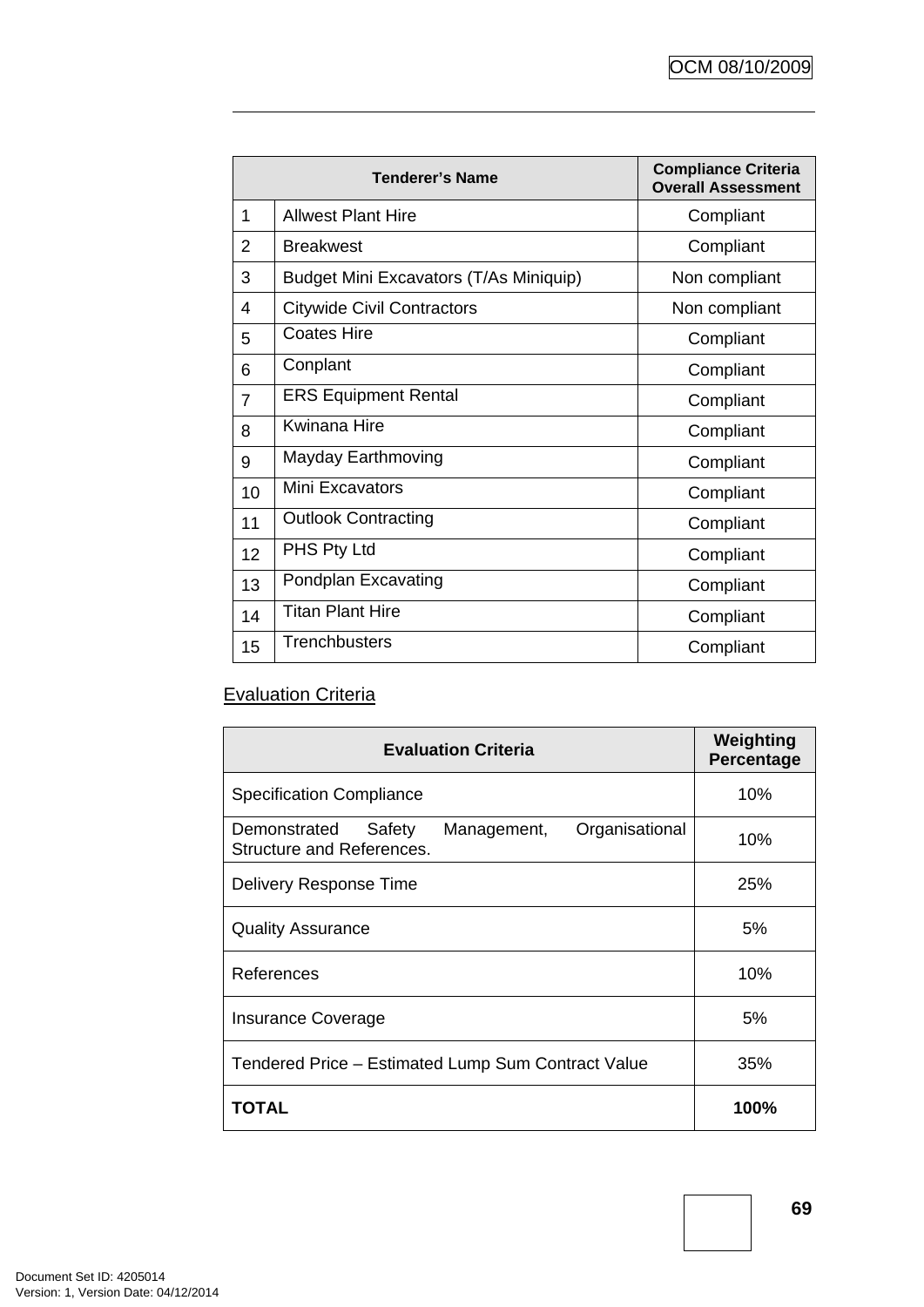### Tender Intent/ Requirements

The City is seeking suitable plant hire for civil construction works. Evaluations were broken up into three categories to maximise value and for fair comparisons. The three categories are shown below, being the main types of major construction equipment hired for use:

| <b>Plant Description</b> |                                                     |  |  |
|--------------------------|-----------------------------------------------------|--|--|
| 1                        | <b>COMPACTOR/ROLLER TYPE (DRY HIRE)</b>             |  |  |
| 1a                       | Dual Steel Drum Ride-On Roller - 2.5 tonne          |  |  |
| 1 <sub>b</sub>           | Steel Drum/Rubber Tyre Roller - 10-15 tonne         |  |  |
| 1 <sub>c</sub>           | Multi Tyred Roller - 15 tonne                       |  |  |
| 1 <sub>d</sub>           | Multi Tyred Roller- >20 tonne                       |  |  |
| 2                        | <b>GRADER (WET HIRE)</b>                            |  |  |
| 2a                       | Small Motor Grader - equivalent to <90 KW (<120 HP) |  |  |
| 2 <sub>b</sub>           | Large Motor Grader - equivalent to >90 KW (>120 HP) |  |  |
| 3                        | <b>EXCAVATOR (WET HIRE)</b>                         |  |  |
| 3a                       | 1.6 tonne                                           |  |  |
| 3 <sub>b</sub>           | 4.5 tonne                                           |  |  |
| 3 <sub>c</sub>           | 12.0 tonne                                          |  |  |
| 3d                       | 20.0 tonne                                          |  |  |

The proposed Contract is for a period of three (3) years from the date of award.

# Evaluating Officers

The tender submissions were evaluated by:

- 4. Colin MacMillan Works Coordinator
- 5. Dave Hall (Colin Lane) Works Construction Supervisor
- 6. John Radaich Manager Engineering

#### Scoring Table

| <b>1. ROLLER SCORES</b>    |                                                                                |                                                                  |                               |  |
|----------------------------|--------------------------------------------------------------------------------|------------------------------------------------------------------|-------------------------------|--|
| <b>Tenderer's Name</b>     | <b>Non-Cost</b><br><b>Criteria</b><br><b>Evaluation</b><br><b>Score</b><br>65% | <b>Cost Criteria</b><br><b>Evaluation</b><br><b>Score</b><br>35% | Total<br><b>Score</b><br>100% |  |
| Coates Hire                | 61.6%                                                                          | 34.6%                                                            | 96.2%                         |  |
| <b>Outlook Contracting</b> | 61.9%                                                                          | 80.8%<br>18.9%                                                   |                               |  |
| <b>Break West</b>          | 57.1%                                                                          | 29.0%                                                            | 86.1%                         |  |
| Kwinana Hire               | 54.6%                                                                          | 28.0%                                                            | 82.6%                         |  |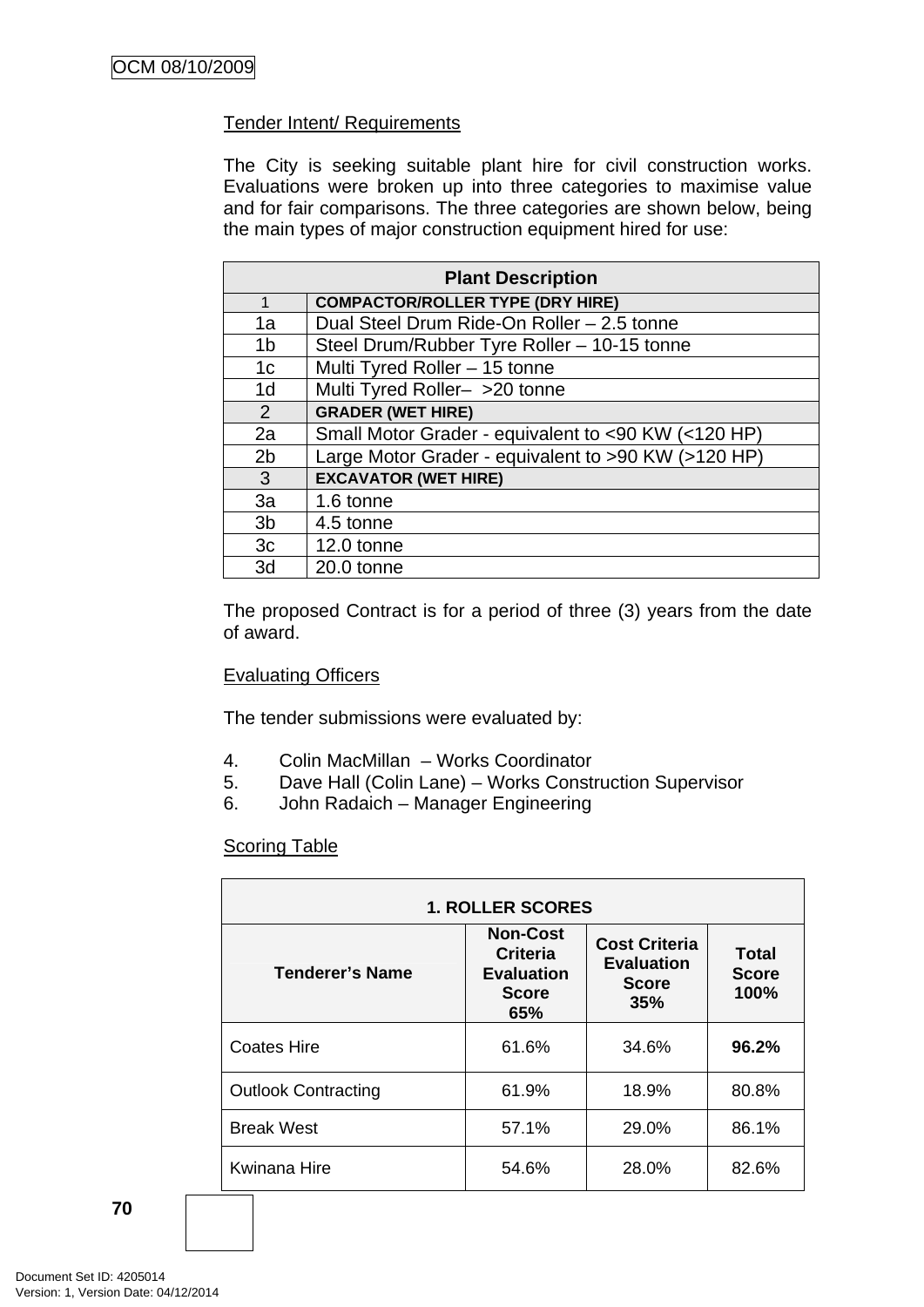| Mayday Earthmoving        | 60.3% | 28.9% | 89.2% |
|---------------------------|-------|-------|-------|
| <b>ERS Equipment Hire</b> | 61.2% | 34.7% | 95.9% |
| <b>Conplant Pty Ltd</b>   | 57.0% | 28.9% | 85.9% |
| <b>Titan Plant Hire</b>   | 55.0% | 35.0% | 90.0% |
| PHS Pty Ltd               | 57.6% | 33.2% | 90.8% |
| <b>Allwest Plant Hire</b> | 56.4% | 27.4% | 83.8% |

| <b>2. GRADER SCORES</b>    |                                                                                |                                                                  |                               |  |
|----------------------------|--------------------------------------------------------------------------------|------------------------------------------------------------------|-------------------------------|--|
| <b>Tenderer's Name</b>     | <b>Non-Cost</b><br><b>Criteria</b><br><b>Evaluation</b><br><b>Score</b><br>65% | <b>Cost Criteria</b><br><b>Evaluation</b><br><b>Score</b><br>35% | Total<br><b>Score</b><br>100% |  |
| <b>Outlook Contracting</b> | 61.8%                                                                          | 24.0%                                                            | 85.8%                         |  |
| Kwinana Hire               | 54.7%                                                                          | 33.7%                                                            | 88.4%                         |  |
| Mayday Earthmoving         | 60.3%                                                                          | 35.0%                                                            | 95.3%                         |  |
| <b>ERS Equipment Hire</b>  | 61.2%                                                                          | 28.8%                                                            | 90.0%                         |  |
| PHS Pty Ltd                | 57.5%                                                                          | 28.5%                                                            | 86.0%                         |  |
| <b>Allwest Plant Hire</b>  | 56.4%                                                                          | 32.4%                                                            | 88.8%                         |  |

| <b>3. EXCAVATOR SCORES</b> |                                                                                |                                                                  |                                      |  |
|----------------------------|--------------------------------------------------------------------------------|------------------------------------------------------------------|--------------------------------------|--|
| Tenderer's<br><b>Name</b>  | <b>Non-Cost</b><br><b>Criteria</b><br><b>Evaluation</b><br><b>Score</b><br>65% | <b>Cost Criteria</b><br><b>Evaluation</b><br><b>Score</b><br>35% | <b>Total</b><br><b>Score</b><br>100% |  |
| <b>Trenchbusters</b>       | 59.7%                                                                          | 30.2%                                                            | 89.9%                                |  |
| <b>Outlook Contracting</b> | 61.9%                                                                          | 27.5%                                                            | 89.4%                                |  |
| <b>Breakwest</b>           | 57.1%                                                                          | 35.0%                                                            | 92.1%                                |  |
| <b>Kwinana Hire</b>        | 54.7%                                                                          | 27.6%                                                            | 82.3%                                |  |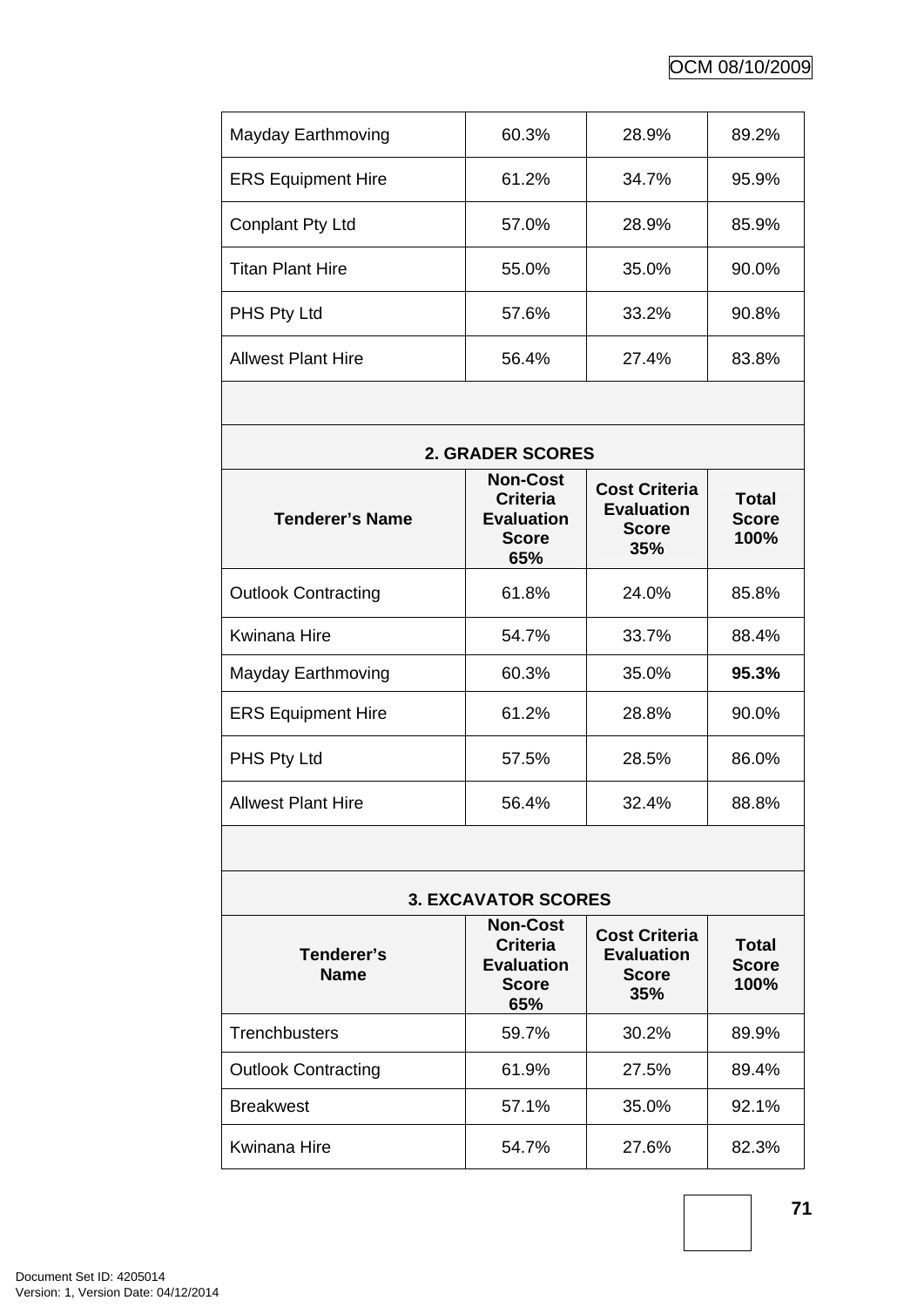| Mayday Earthmoving          | 29.1%<br>60.3% |       | 89.4% |
|-----------------------------|----------------|-------|-------|
| <b>ERS Equipment Rental</b> | 61.3%          | 34.7% | 96.0% |
| Pondplan Excavating         | 52.6%          | 21.4% | 74.0% |
| <b>Allwest Plant Hire</b>   | 56.4%          | 29.1% | 85.5% |

Evaluation Criteria Assessment

# **General**

1. Rollers (DRY HIRE) The following tenders evaluated have the necessary equipment to meet all of council's requirements for compaction roller hire (dry):

- Coates Hire (all 4 specified machine sizes)
- Outlook Contracting (all 4 specified machine sizes)
- Breakwest (all 4 specified machine sizes)
- Kwinana Hire (all 4 specified machine sizes)
- Mayday Earthmoving (all 4 specified machine sizes)
- ERS Equipment (all 4 specified machine sizes)
- Conplant Pty Ltd (3 of the 4 specified machines)
- Titan Plant Hire (all 4 specified machine sizes)
- PHS PTY LTD (3 of the 4 specified machines)
- Allwest Plant Hire (all 4 specified machine sizes

2. Graders (WET HIRE). The following tenders evaluated have the necessary equipment and operators to meet all of council's requirements for grader hire (wet):

- Outlook Contracting (both >120 and <120 machines available)
- Kwinana Hire (>120 machines available)
- Mayday Earthmoving (>120 machines available)
- ERS Equipment Hire (both >120 and <120 machines available)
- PHS PTY LTD (>120 machines available)
- Allwest Plant Hire (both >120 and <120 machines available)

3. Excavators (WET HIRE). The following tenders evaluated have the necessary equipment to meet all of council's requirements for excavator hire (wet):

- Trenchbusters (all 4 specified machine sizes)
- Outlook Contracting (all 4 specified machine sizes)
- Breakwest (all 4 specified machine sizes)
- Kwinana Hire (all 4 specified machine sizes)
- Mayday Earthmoving (all 4 specified machine sizes)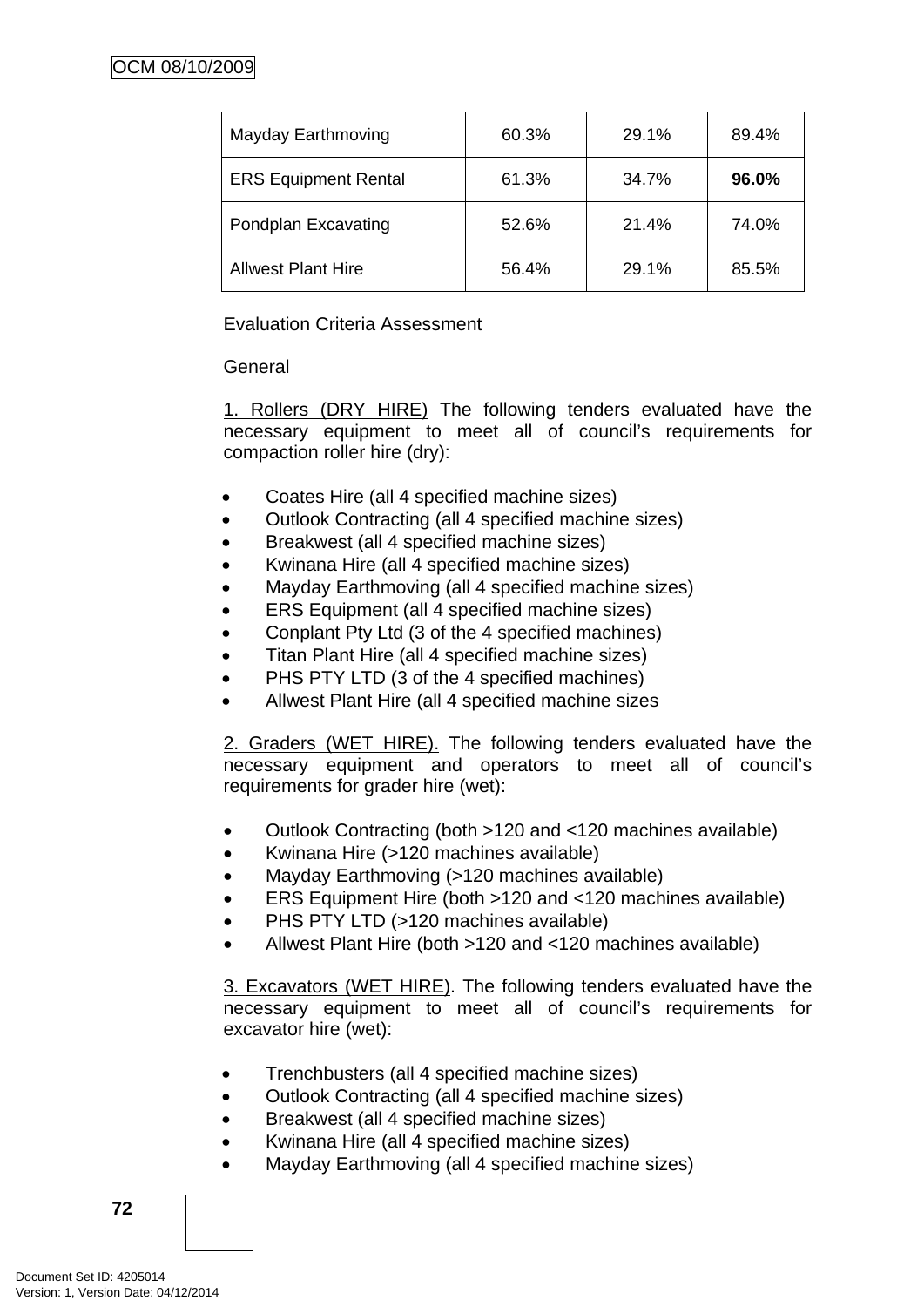- ERS Equipment Rental (three of the 4 specified machines)
- Pond plan Excavating (three of the 4 specified machines)
- Allwest Plant Hire (three of the 4 specified machines)

Other tender submissions for the various plant items were deemed insufficient to satisfy council's requirements.

#### Specification Compliance

Budget Mini Excavators were deemed non compliant under section B of the compliance criteria as no CD or copy was submitted. Citywide Civil were deemed non compliant under sections B, C and D of the compliance criteria as they did not complete the fixed price clause, price schedule and OH&S clause. Consequently, these tenders were excluded from the evaluation process.

All other tenders received complied with the conditions of tendering and compliance criteria. However, Mini Excavators only tendered on the Excavators, and then only could supply half of the range requested, and an additional different size range. Consequently, they could not be included in the assessment process.

### **Summation**

The panel recommendation provides council with the best overall service and equipment required to complete capital works projects: -

- 1. Coates Hire provided the best overall score for roller hire from the assessment criteria and therefore their tender should be supported.
- 2. Mayday Earthmoving provided the best overall score for Grader Hire from the assessment criteria and therefore their tender should be supported.
- 3. ERS Equipment Rental provided the best overall score for Excavator Hire from the assessment criteria and therefore their tender should be supported.

### **Strategic Plan/Policy Implications**

### **Governance Excellence**

• To maximise use of technology that contributes to the efficient delivery of Council's services.

### **Transport Optimisation**

• To construct and maintain roads which are convenient and safe for vehicles, cyclists and pedestrians.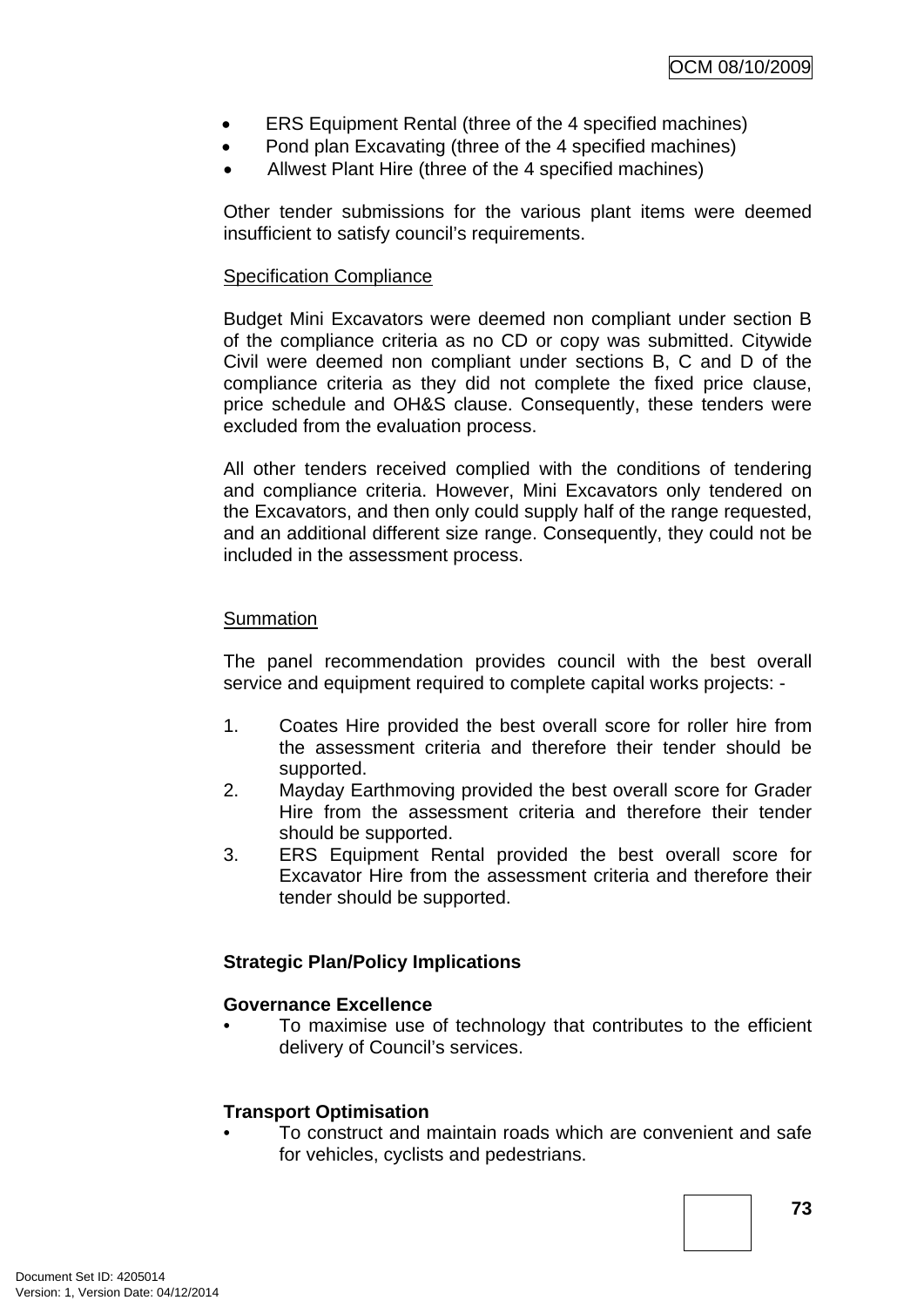# **Budget/Financial Implications**

The cost of Plant Hire is incorporated in the annual Budget allocations for road construction capital works budgets.

- 1. The estimated expenditure for Roller Hire 2009-2012 using the recommended tenderer, Coates Hire, is \$164,000.00 GST exclusive over 3 years, which represents a 12% decrease overall from the current contracted prices.
- 2. The estimated expenditure for Grader Hire 2009-2012 using the recommended tenderer, Mayday Earthmoving, is \$445,000.00 GST exclusive over 3 years, which represents a 0% increase overall from the current contracted prices.
- 3. The estimated expenditure for Excavator Hire 2009-2012 using the recommended tenderer, ERS Equipment Rental, is \$110,000.00 GST exclusive over 3 years, which represents a 0% increase overall from the current contracted prices.

### **Legal Implications**

Section 3.57 of the Local Government Act 1995 and Part 4 of the Local Government (Functions and General) Regulations 1996 refers.

### **Community Consultation**

N/A

# **Attachment(s)**

- 1. Compliance Criteria Checklist "Confidential" (provided under separate cover)
- 2. Tendered Prices "Confidential" (provided under separate cover)
- 3. Tender Evaluation Sheet "Confidential" (provided under separate cover)

# **Advice to Proponent(s)/Submissioners**

Those who lodged a tender submission have been advised that this matter is to be considered at the 8 October 2009 Council Meeting".

### **Implications of Section 3.18(3) Local Government Act, 1995**

Nil.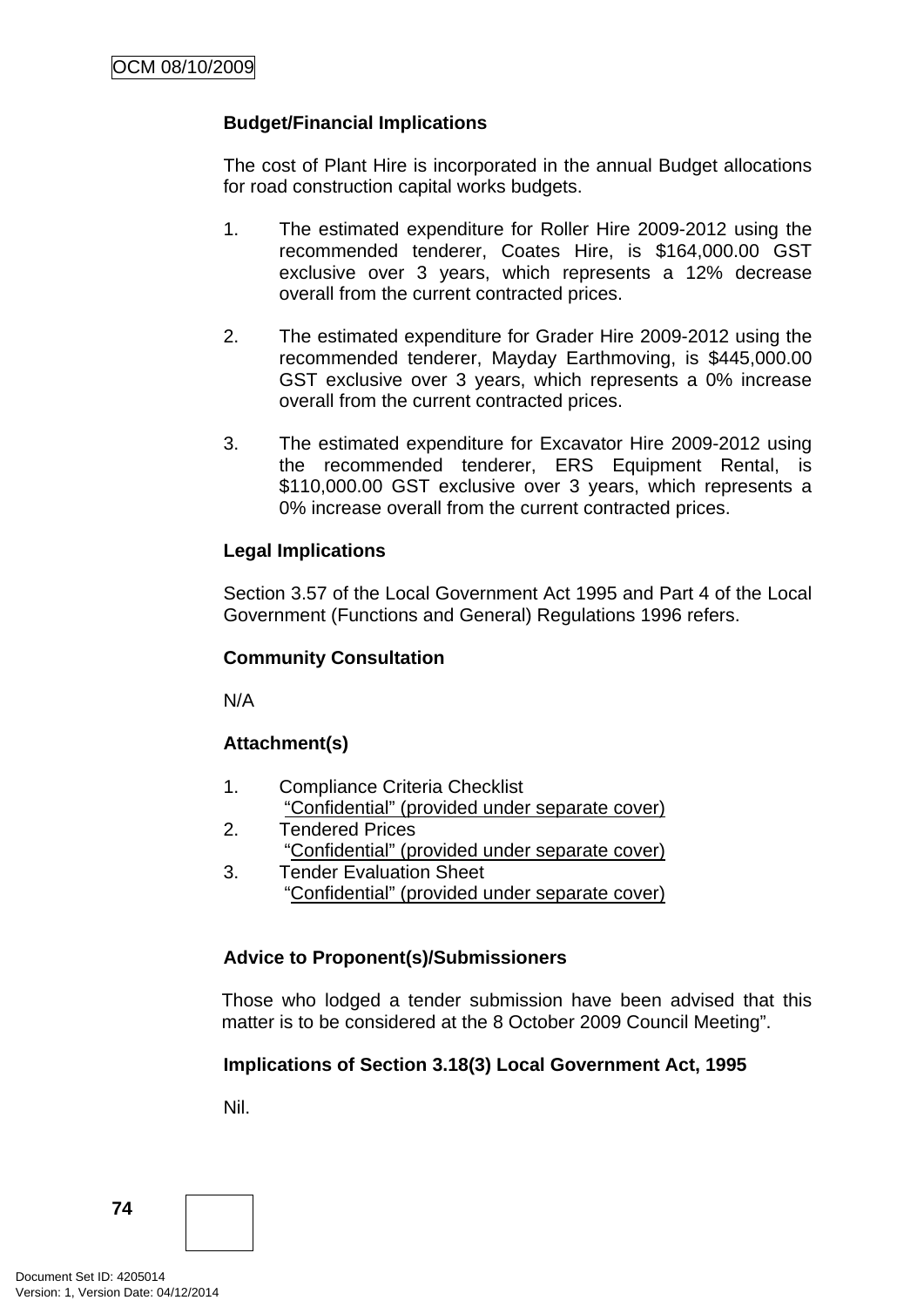### **17. COMMUNITY SERVICES DIVISION ISSUES**

### **17.1 (MINUTE NO 4073) (OCM 8/10/2009) - SPORT & RECREATION STRATEGIC PLAN 2009 (8163) (S HARRIS) (ATTACH)**

#### **RECOMMENDATION**

That Council:

- (1) receive the Sport and Recreation Strategic Plan 2009 for the City of Cockburn, as attached to the Agenda;
- (2) advertise the Plan for public comment;
- (3) provide a copy of the Plan to all sporting clubs and associations which have participated in the preparation of the Plan, seeking feedback from these organisations; and
- (4) reconsider the Plan in December 2009, following the receipt of feedback and public comment.

# **COUNCIL DECISION**

MOVED Clr H Attrill SECONDED Clr V Oliver that the recommendation be adopted.

**CARRIED 7/0**

# **Background**

The City of Cockburn has 22 active reserves currently operating, with two new active reserves being developed for operation from 2010. Of these reserves, 20 have some level of built facility on them ranging from toilet blocks to Community Centres.

The number and level of active reserve development across the City varies. Changes in the land development process which requires a higher percentage of the 10% public space allocation going to conservation and passive recreation areas in the eastern portion of the City has resulted in a shortfall in active recreation areas to meet population needs. In contrast the older areas tend to have higher levels of service provision but the infrastructure does not meet current community expectations. As such, the development of reserves and facilities does not provide consistent facility provision across the City. The development of sport within the City has seen main sports or those with strong sport development bodies dominate available grounds. The resulting mix sees a lack of sport diversity across the City and therefore reduced opportunities for the City's residents.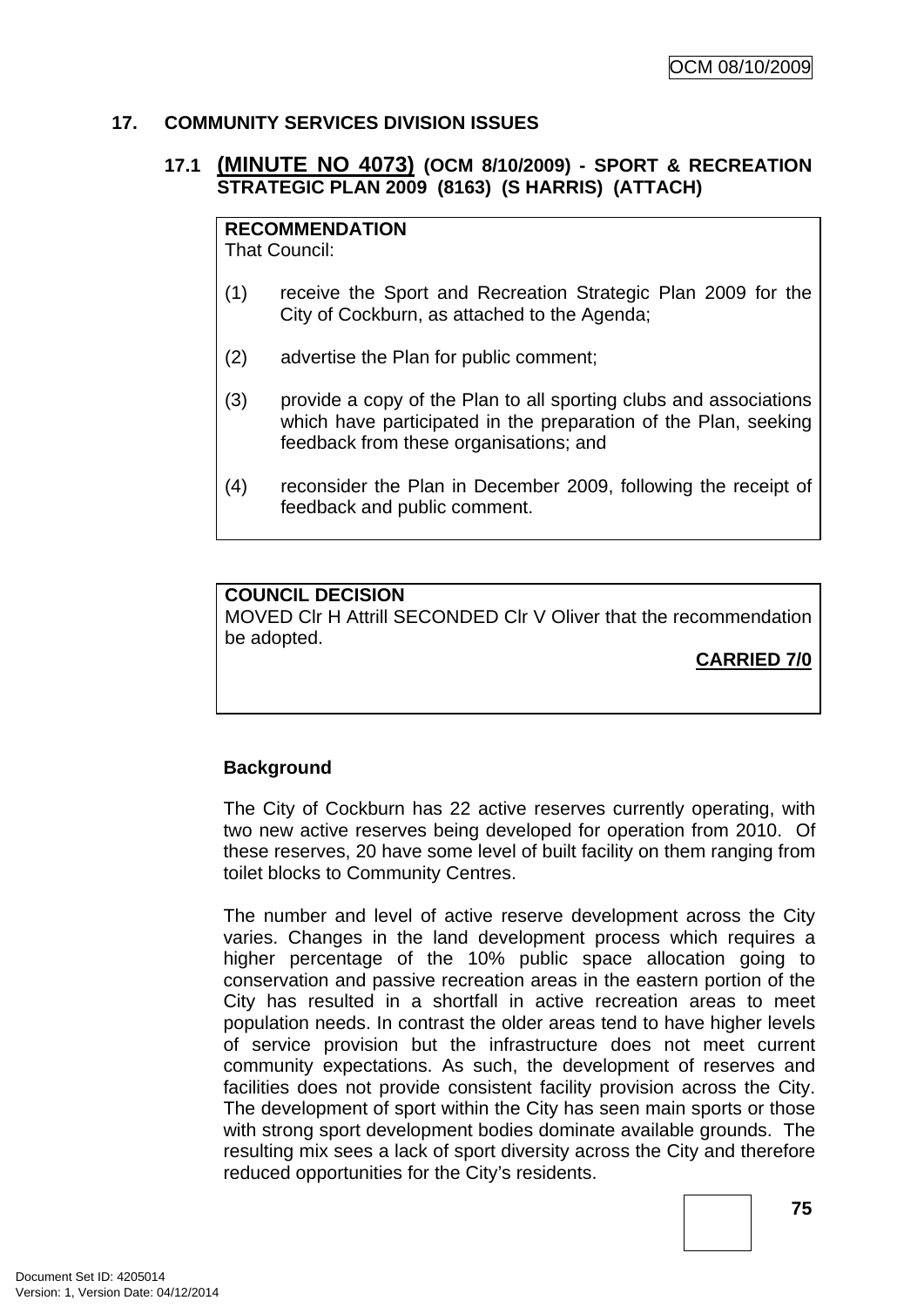The City has developed a Sport and Recreation Strategic Plan aimed at providing guidance for the development of reserves and facilities, the upgrade of facilities and the development of sport within the City of Cockburn for the next 10 years.

#### **Submission**

N/A

### **Report**

The Sport and Recreation Strategic Plan provides a background of the development of sport and recreation facilities within the City of Cockburn, focusing on active reserves and the facilities housed on them.

The Plan makes an assessment of the development of reserves and facilities across the City and identifies a number of limitations in the provision of sport, including low provision of active reserve space per head of population compared with other WA Metropolitan Local Governments. There has been some inconsistency in facility development and upgrades across the City. A number of the newer facilities have been constructed to serve as multifunctional community facilities which have inhibited the growth of sport clubs.

An analysis of sport participation shows that the participation rate for popular sports within the City of Cockburn is 8.7% of the population, compared with a WA average of 12.8% of the population. The significantly lower participation rates in organised sport within the City of Cockburn can be attributed to a number of factors including inadequate sport distribution, clubs not evolving to meet changing demographics, a lack of sport development in newer high population areas and a lack of sport diversity across the City.

The Sport and Recreation Strategic Plan identifies the changing population demographic across the City of Cockburn, trends within sport and State Sporting Association prediction, and describes a proactive sport development plan that seeks to provide a diverse mix of sporting opportunities across the City, while ensuring that sport clubs are sustainable into the future.

A number of capital items for inclusion in the Plan for the District are identified within the Sport and Recreation Strategic Plan. The capital program reprioritises some works on the current Plan for the District and introduces new works aimed to fulfilling the needs identified in the sport development plan and addressing the future recreation priorities of the City of Cockburn. These items are a mixture of refurbishment of existing infrastructure and the development of new council reserves and facilities.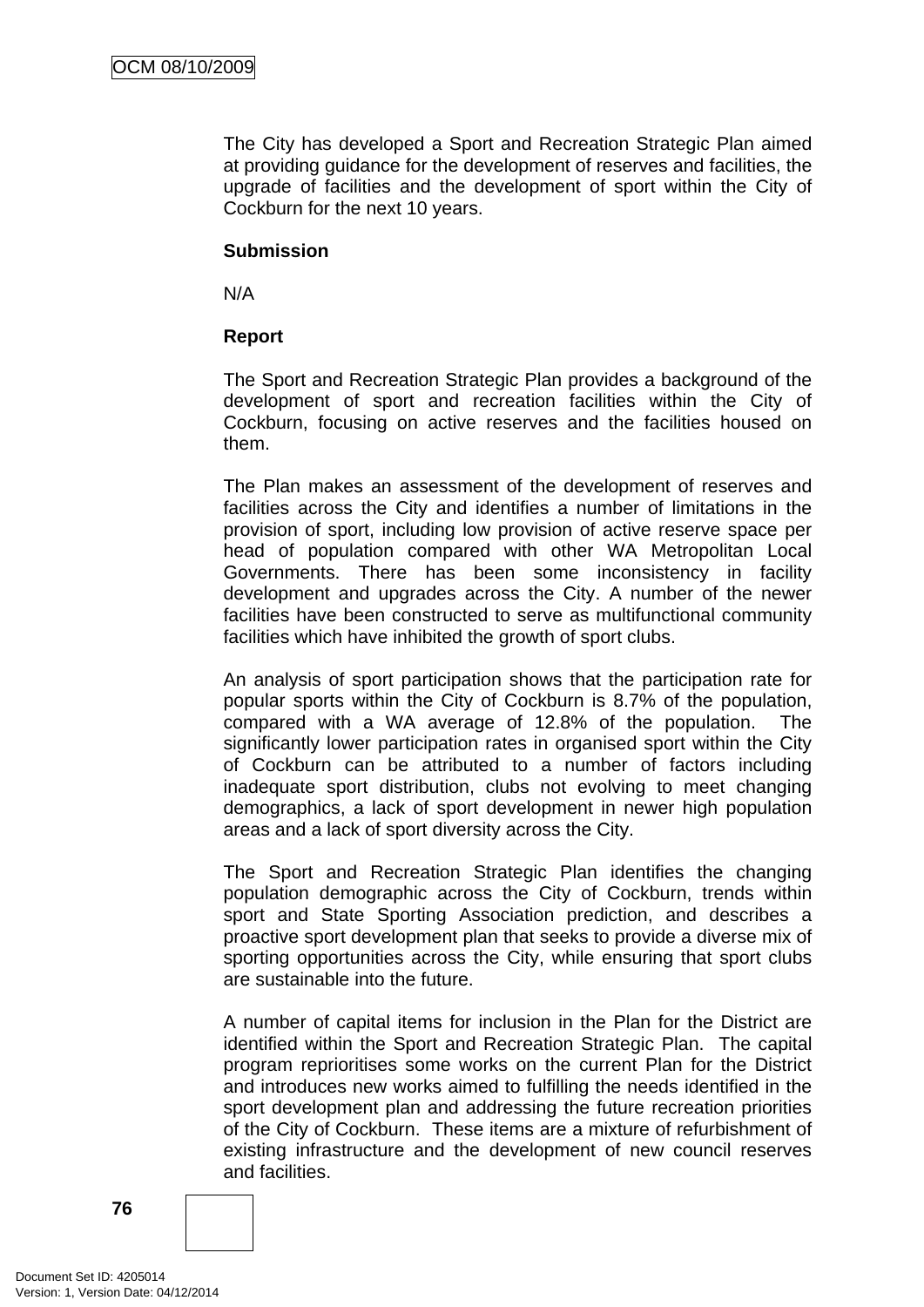Given the current state of recreation provision and sport participation within the City of Cockburn, the changing demographics across the City and the considerable resources required to meet future needs, the City needs to adopt a proactive approach to recreation and sport provision. The Sport and Recreation Strategic Plan looks at the sport and recreation needs of the City over the next 10 years and identifies strategies for meeting those needs.

### **Strategic Plan/Policy Implications**

#### **Infrastructure Development**

- To construct and maintain community facilities that meet community needs.
- To provide an appropriate range of recreation areas that meets the needs of all age groups within the community.

#### **Lifestyle and Aspiration Achievement**

- To foster a sense of community spirit within the district generally and neighbourhoods in particular.
- To identify community needs, aspirations, expectations and priorities for services that are required to meet the changing demographics of the district.

### **Budget/Financial Implications**

The proposed capital works program identifies a number of capital items and significant financial commitment to the City of Cockburn over the next 15 years. The existing Plan for the District identifies \$55.4 million in recreation projects over the period 2010-2020. The Sport and Recreation Strategic Plan reprioritises some of the existing items and proposes \$52.8million of capital works for the period 2010-2020 and an additional \$19.5 million of works for the period 2020 – 2025.

A cash flow of the works program has been included in the Plan. It is proposed that this is reviewed bi annually for inclusion in the Plan for the District.

### **Legal Implications**

N/A

### **Community Consultation**

Sport clubs throughout the City were surveyed in late 2008 and early 2009, with information derived from the survey included in the Sport and Recreation Strategic Plan.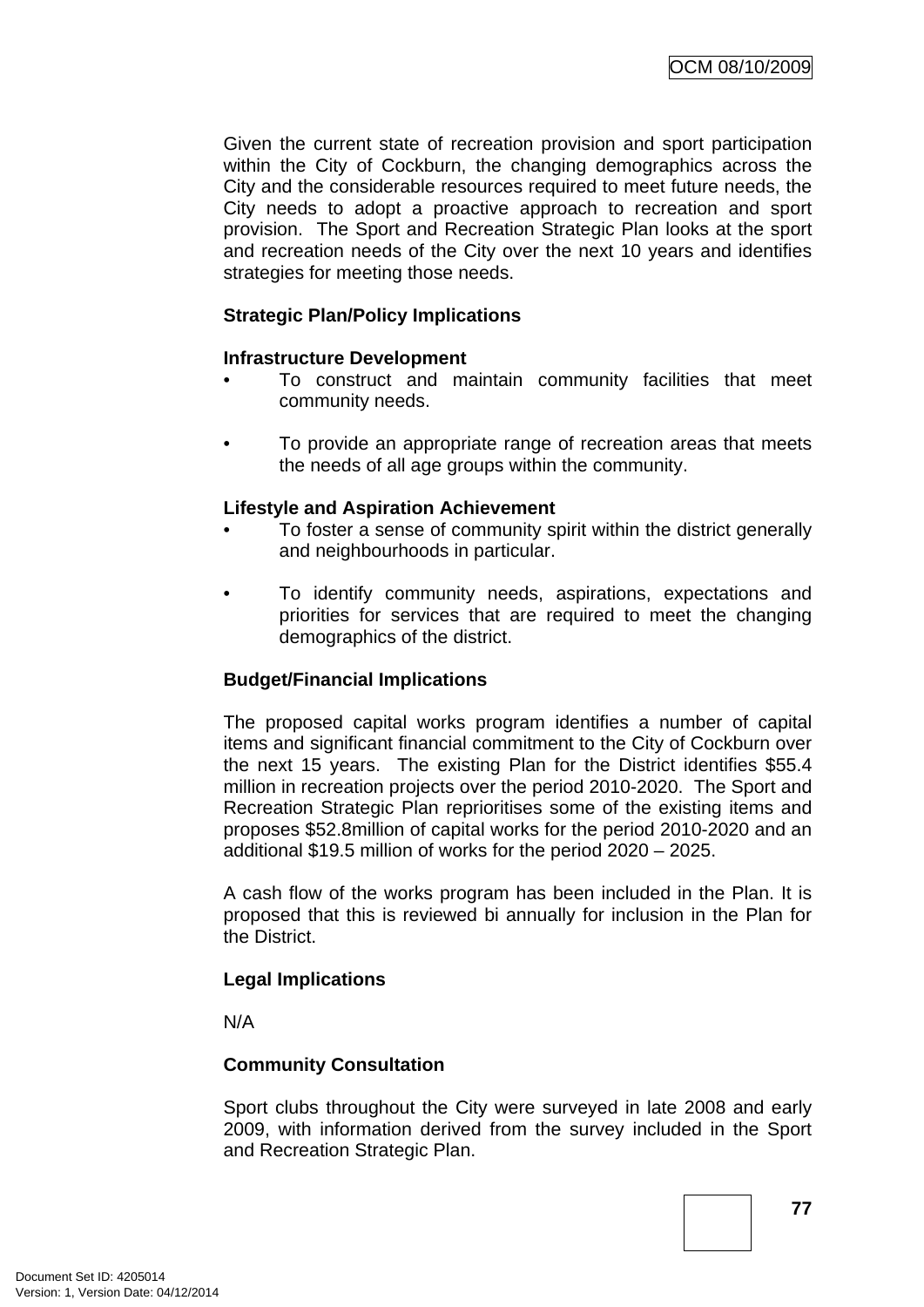Additional community consultation with clubs, local residents and state sporting associations will be undertaken prior to implementing recommendations from the Plan.

For this purpose, it is proposed that the Plan be subject to a period of comment and feedback from interested organisations, before being reconsidered for final adoption by Council in December 2009.

### **Attachment(s)**

Sport and Recreation Strategic Plan 2009

### **Advice to Proponent(s)/Submissioners**

N/A

### **Implications of Section 3.18(3) Local Government Act, 1995**

Local Government traditionally provides the majority of sporting/leisure facilities in the community on a subsidised basis to the public. Some additional facilities are provided by the private sector.

The City of Cockburn has made a conscious decision to contribute to the ongoing cost of construction and maintenance of its sporting/leisure facilities and services.

# **DECLARATION OF INTEREST**

The Presiding Member read a declaration received from Clr Ian Whitfield of a Conflict of Interest in Item 17.2 of the Agenda "Old Jandakot Primary School - Lease", pursuant to Regulation 11 of the Local Government (Rules of Conduct) Regulations 2007. The nature of his interest is that he is the Chairman of the Committee which manages the subject premises.

CLR WHITFIELD LEFT THE MEETING AT THIS POINT, THE TIME BEING 7.47PM.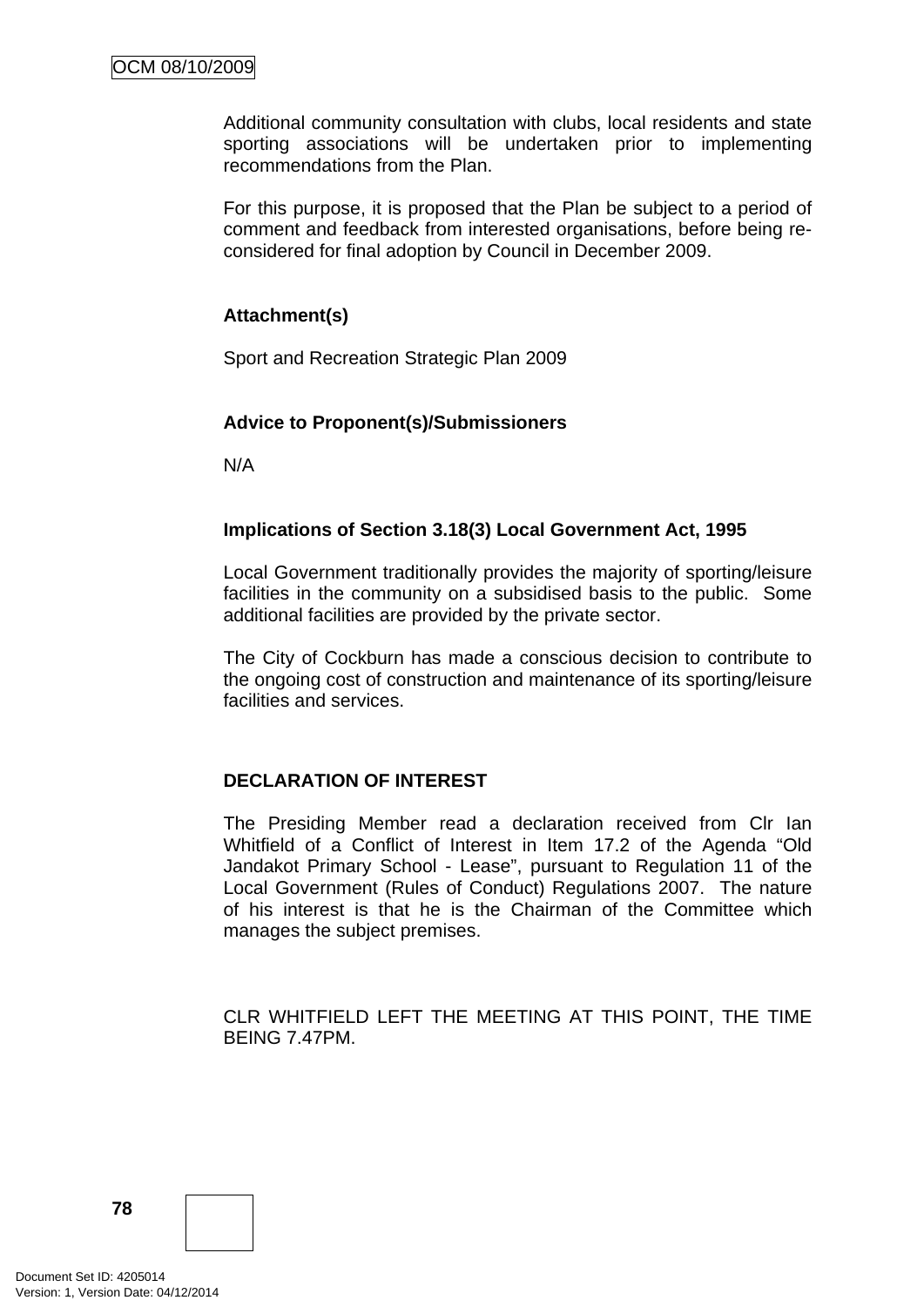# **17.2 (MINUTE NO 4074) (OCM 8/10/2009) - OLD JANDAKOT PRIMARY SCHOOL - LEASE (5514364) (R AVARD) (ATTACH)**

#### **RECOMMENDATION**

That Council enter a lease agreement with the Old Jandakot Primary School Management Committee to lease the property located at 12 Poletti Road, Cockburn Central, subject to the following conditions:

- (1) a lease period of 5 years with an option of a further 3 years exercisable by the City;
- (2) for a peppercorn rental with the lessee responsible for all minor maintenance; and
- (3) capacity to sub-let the premises or portions of the premises subject to the agreement of the City.
- (4) other terms and conditions which may be required to protect the interests of the City.

### **COUNCIL DECISION**

MOVED Clr V Oliver SECONDED Clr C Reeve-Fowkes that the recommendation be adopted.

**CARRIED 6/0**

### **Background**

The City of Cockburn is the owner of Lot 33 (No. 12) Poletti Road, Cockburn Central, which accommodates the building known as the "Old Jandakot Primary School". The Old Jandakot Primary School has been listed on the Municipal Heritage list as a building of historical significance. The land area is 4290 sq.m. and is comprised of an old school brick building previously used as a class room and several smaller buildings that serve as toilets. For many years the Old Jandakot Primary School was managed by a community group under a management agreement with the City. An arrangement with the management group provides for several of the newer brick buildings on the site to be used

To ensure consistency in the management of the premises and provide some legal protection to all parties it is proposed that Council enter a lease arrangement with Old Jandakot Primary School Management Committee.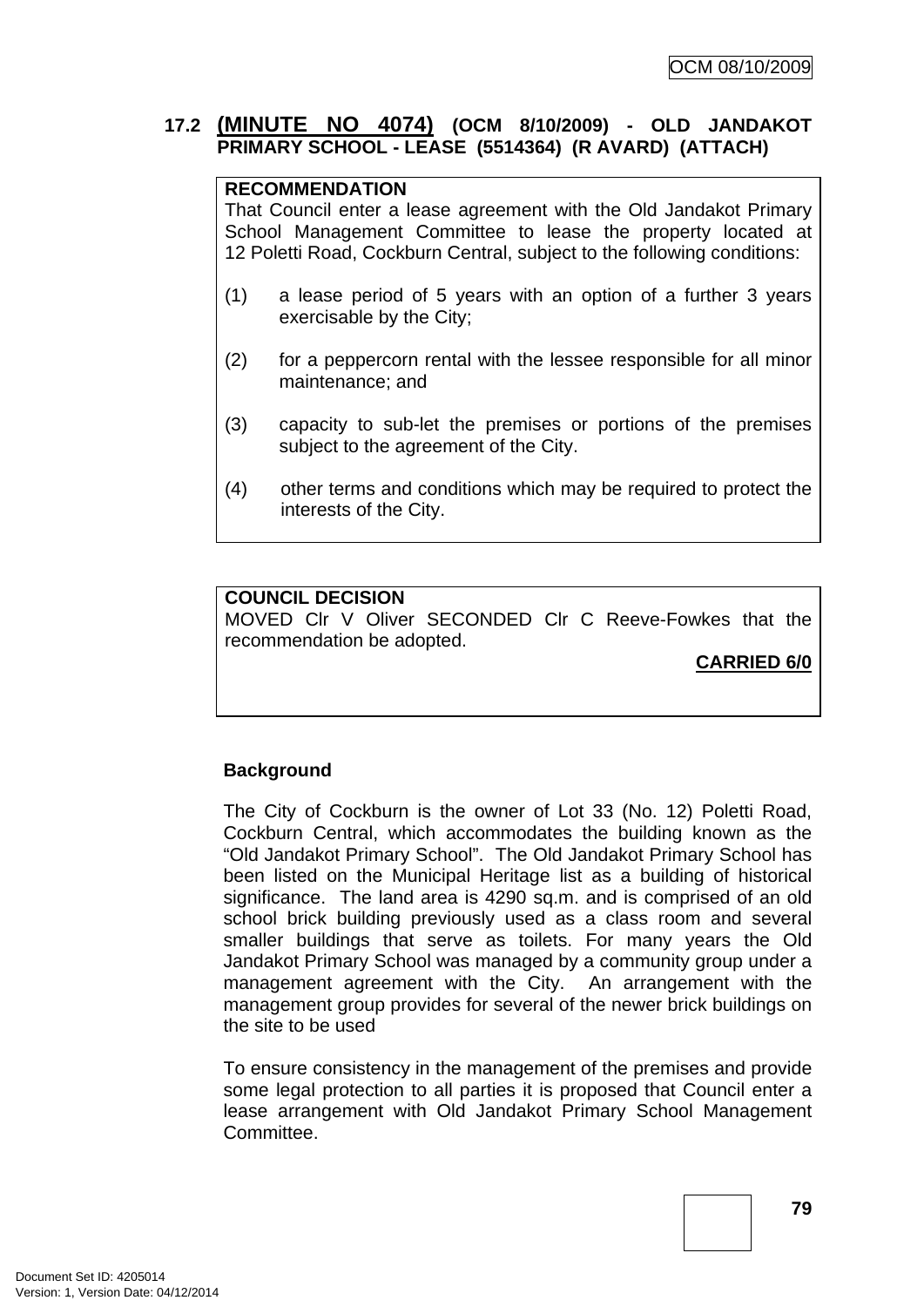# **Submission**

N/A

### **Report**

The Portuguese Recreation and Cultural Council (PRCC) has operated from several brick buildings on the site under an arrangement with the management group. In 2005 the PRCC Group received a grant from Lotterywest toward the cost of expansion of the building to meet the needs of an aged service that operates from the Centre. This service is a mobile care service where frail aged, usually of Portuguese and southern European descent are picked up by bus to attend the Centre. The service is funded by the Commonwealth Home and Community Care Program. The other significant activity that occurs from the Centre is the Portuguese Radio Station 91.3FM. Council at its meeting in October 2004 resolved to approve the extension of the building and also to enter a lease with the PRCC. There was a considerable delay in the exterior works being completed and a lease was not entered.

As the building is in an isolated industrial area, not far from the Jandakot Hall and of historical significance there is little demand for the building. The current Old Jandakot School Management Committee has run the facility well and been financially able to carry out minor maintenance.

### **Strategic Plan/Policy Implications**

### **Lifestyle and Aspiration Achievement**

• To conserve the character and historic value of the human and built environment.

### **Governance Excellence**

• To develop and maintain a financially sustainable City.

# **Budget/Financial Implications**

The lease arrangement will not result in any increase in the operation of the Old Jandakot Primary School.

There is a budget allocation to pay for the cost of the lease to be drawn up by the City's Solicitors.

# **Legal Implications**

The Local Government is exempted from the requirements of Section 3.58 of the Local Government Act by way of the Clause under the Local Government (Functions and General regulations) 1996 Section 30 (b) (i) that the Old Jandakot School Management Committee is deemed to be an organisation the *objects of which are of a*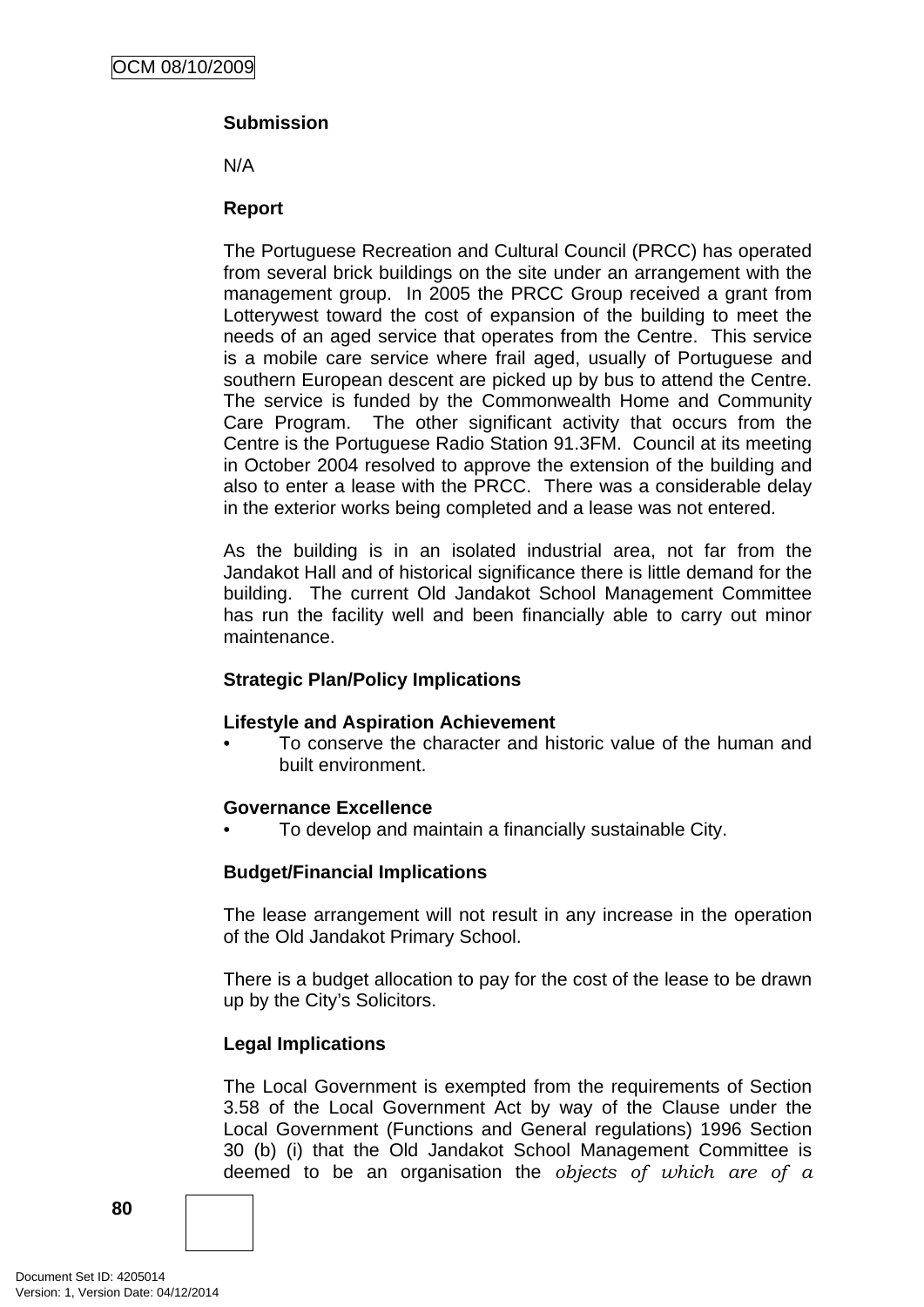*charitable, benevolent, religious, cultural, educational, recreational, sporting or other like nature*.

### **Community Consultation**

N/A

### **Attachment(s)**

Site Plan.

### **Advice to Proponent(s)/Submissioners**

The Proponent(s) have been advised that this matter is to be considered at the 8 October 2009 Council Meeting.

### **Implications of Section 3.18(3) Local Government Act, 1995**

Nil.

CLR WHITFIELD RETURNED TO THE MEETING AT THIS POINT THE TIME BEING 7.49PM.

THE PRESIDING MEMBER INFORMED CLR WHITFIELD OF THE COUNCIL DECISION WHILST HE WAS ABSENT FROM THE MEETING.

### **18. EXECUTIVE DIVISION ISSUES**

Nil

### **19. MOTIONS OF WHICH PREVIOUS NOTICE HAS BEEN GIVEN**

Nil

### **20. NOTICES OF MOTION GIVEN AT THE MEETING FOR CONSIDERATION AT NEXT MEETING**

Nil

### **21. NEW BUSINESS OF AN URGENT NATURE INTRODUCED BY COUNCILLORS OR OFFICERS**

Nil